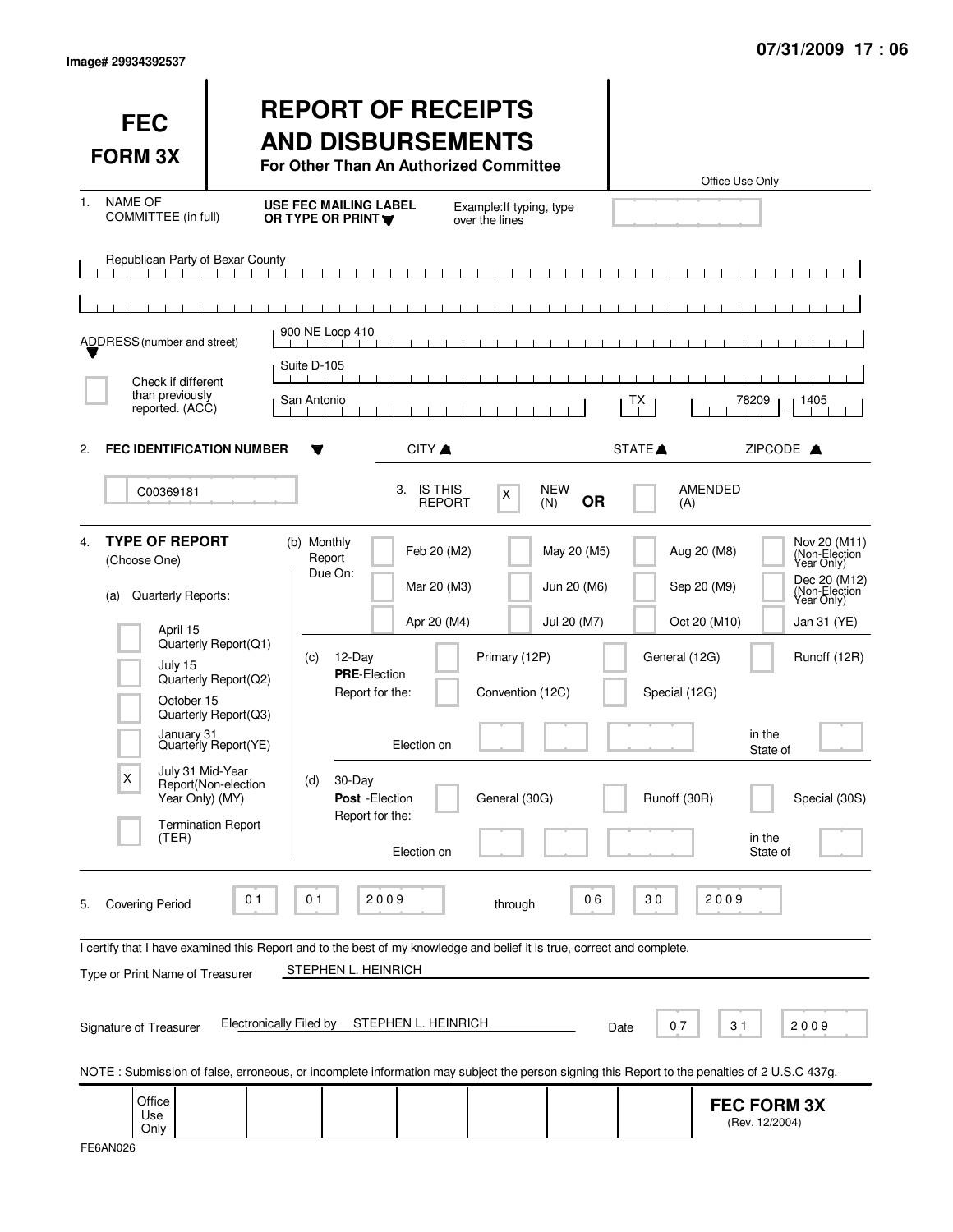| Write or Type Committee Name<br>Republican Party of Bexar County<br>Report Covering the Period:<br>From:<br>Cash on Hand<br>Y<br>2009<br>January 1<br>Cash on Hand at<br>Begining of Reporting Period | M M<br>D D<br>Υ<br>0 <sub>1</sub><br>0 <sub>1</sub>      | $Y$ $Y$ $Y$<br>2009<br><b>COLUMN A</b><br><b>This Period</b><br>43011.28 | $Y$ $Y$ $Y$<br>M M<br>$D^{\bullet}D$<br>Υ<br>2009<br>06<br>30<br>To:<br><b>COLUMN B</b><br><b>Calendar Year-to-Date</b><br>43011.28 |
|-------------------------------------------------------------------------------------------------------------------------------------------------------------------------------------------------------|----------------------------------------------------------|--------------------------------------------------------------------------|-------------------------------------------------------------------------------------------------------------------------------------|
|                                                                                                                                                                                                       |                                                          |                                                                          |                                                                                                                                     |
|                                                                                                                                                                                                       |                                                          |                                                                          |                                                                                                                                     |
|                                                                                                                                                                                                       |                                                          |                                                                          |                                                                                                                                     |
|                                                                                                                                                                                                       |                                                          |                                                                          |                                                                                                                                     |
|                                                                                                                                                                                                       |                                                          |                                                                          |                                                                                                                                     |
| Total Receipts (from Line 19)                                                                                                                                                                         |                                                          | 54350.92                                                                 | 54350.92                                                                                                                            |
| Subtotal (add lines 6(b) and                                                                                                                                                                          |                                                          |                                                                          |                                                                                                                                     |
| 6(c) for Column A and Lines<br>$6(a)$ and $6(c)$ for Column B)                                                                                                                                        |                                                          | 97362.20                                                                 | 97362.20                                                                                                                            |
| Total Disbursements (from Line 31)                                                                                                                                                                    |                                                          | 72066.58                                                                 | 72066.58                                                                                                                            |
| Cash on Hand at Close of                                                                                                                                                                              |                                                          |                                                                          |                                                                                                                                     |
| $(subtract Line 7 from Line 6(d))$                                                                                                                                                                    |                                                          |                                                                          | 25295.62                                                                                                                            |
| Debts and Obligations owed<br>TO                                                                                                                                                                      |                                                          |                                                                          |                                                                                                                                     |
| Schedule C and/or Schedule D)                                                                                                                                                                         |                                                          | 0.00                                                                     |                                                                                                                                     |
| 10. Debts and Obligations owed<br>BY                                                                                                                                                                  |                                                          |                                                                          |                                                                                                                                     |
| the committee (Itemize all on<br>Schedule C and/or Schedule D)                                                                                                                                        |                                                          | 0.00                                                                     |                                                                                                                                     |
|                                                                                                                                                                                                       | <b>Reporting Period</b><br>the committee (Itemize all on |                                                                          | 25295.62                                                                                                                            |

#### **For further information contact:**

Federal Election Commission 999 E street, NW Washington, DC 20463

Toll Free 800-424-9530 Local 202-694-1100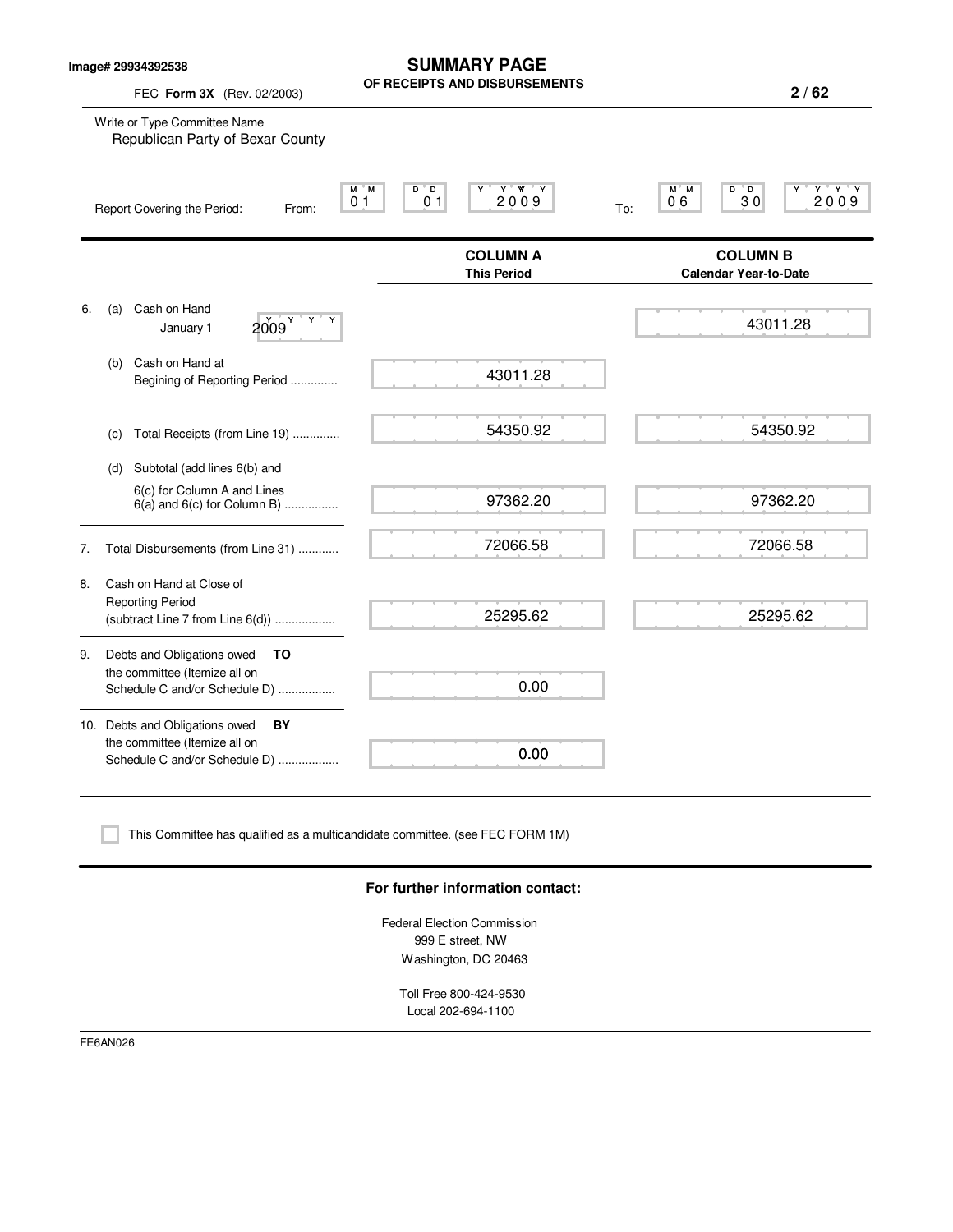#### **Image# 29934392539**

# **DETAILED SUMMARY PAGE OF RECEIPTS**

FEC **Form 3X** (Rev. 06/2004)

**3 / 62**

| Write or Type Committee Name<br>Republican Party of Bexar County                                                                                                                                                                                                                                                                                        |                                                   |                                                   |
|---------------------------------------------------------------------------------------------------------------------------------------------------------------------------------------------------------------------------------------------------------------------------------------------------------------------------------------------------------|---------------------------------------------------|---------------------------------------------------|
| M M<br>01<br>Report Covering the Period:<br>From:                                                                                                                                                                                                                                                                                                       | $D^{\dagger}D$<br>2009<br>01                      | M M<br>D D<br>΄ Υ ΄ Υ<br>30<br>2009<br>06<br>To:  |
| I. Receipts                                                                                                                                                                                                                                                                                                                                             | <b>COLUMN A</b><br><b>Total This Period</b>       | <b>COLUMN B</b><br><b>Calendar Year-to-Date</b>   |
| 11. Contributions (other than loans) From:<br>Individuals/Persons Other<br>(a)<br><b>Than Political Committees</b><br>Itemized (use Schedule A)<br>(i)<br>(ii)<br>(iii) TOTAL (add<br>Lines $11(a)(i)$ and $(ii)$<br>₱<br>Political Party Committees<br>(b)<br><b>Other Political Committees</b><br>(c)<br><b>Total Contributions (add Lines</b><br>(d) | 22979.86<br>8132.34<br>31112.20<br>0.00<br>150.00 | 22979.86<br>8132.34<br>31112.20<br>0.00<br>150.00 |
| $11(a)(iii),(b)$ and $(c)$ ) (Carry<br>Totals to Line 33, page 5)<br>▶                                                                                                                                                                                                                                                                                  | 31262.20                                          | 31262.20                                          |
| 12. Transfers From Affiliated/Other                                                                                                                                                                                                                                                                                                                     | 0.00                                              | 0.00                                              |
| 14. Loan Repayments Received<br>15. Offsets To Operating Expenditures                                                                                                                                                                                                                                                                                   | 0.00<br>0.00                                      | 0.00<br>0.00                                      |
| (Refunds, Rebates, etc.)<br>(Carry Totals to Line 37, page 5)<br>16. Refunds of Contributions Made<br>to Federal candidates and Other                                                                                                                                                                                                                   | 0.00<br>0.00                                      | 0.00<br>0.00                                      |
| 17. Other Federal Receipts                                                                                                                                                                                                                                                                                                                              | 0.00                                              | 0.00                                              |
| Transfers from Non-Federal and Levin Funds<br>18.<br>(a) Non-Federal Account<br>(from Schedule H3)                                                                                                                                                                                                                                                      | 23088.72                                          | 23088.72                                          |
| (b) Levin Funds (from Schedule H5)                                                                                                                                                                                                                                                                                                                      | 0.00                                              | 0.00                                              |
| (c) Total Transfer (add 18(a) and 18(b)).                                                                                                                                                                                                                                                                                                               | 23088.72                                          | 23088.72                                          |
| 19. Total Receipts (add Lines 11(d),<br>12, 13, 14, 15, 16, 17, and 18(c))                                                                                                                                                                                                                                                                              | 54350.92                                          | 54350.92                                          |
| 20. Total Federal Receipts<br>(subtract Line 18(c) from Line 19)                                                                                                                                                                                                                                                                                        | 31262.20                                          | 31262.20                                          |

FE6AN026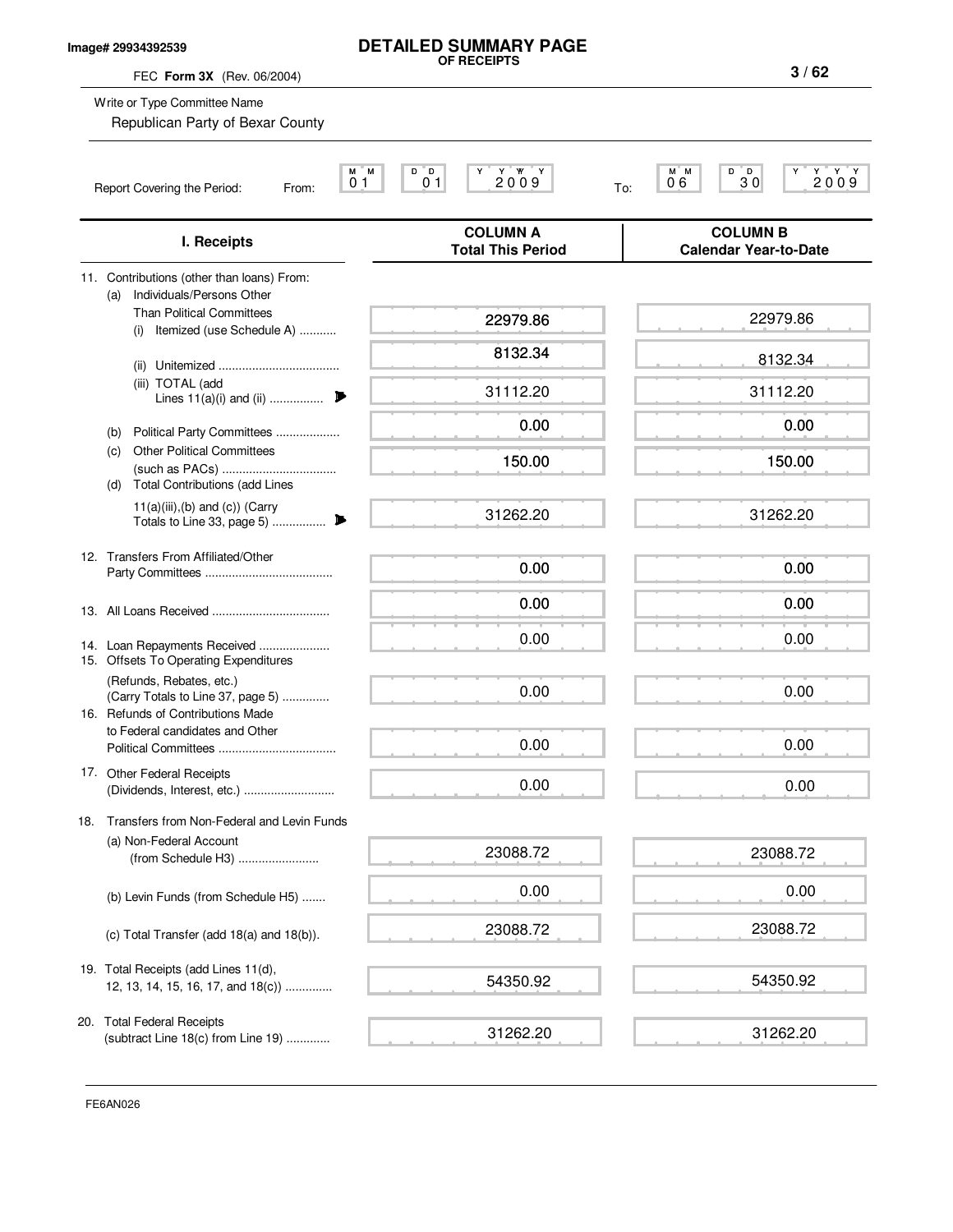#### **Image# 29934392540**

# **DETAILED SUMMARY PAGE**

| FEC Form 3X (Rev. 02/2003)                                                                     | of Disbursements                            | 4/62                                            |  |
|------------------------------------------------------------------------------------------------|---------------------------------------------|-------------------------------------------------|--|
| <b>II. DISBURSEMENTS</b>                                                                       | <b>COLUMN A</b><br><b>Total This Period</b> | <b>COLUMN B</b><br><b>Calendar Year-to-Date</b> |  |
| 21. Operating Expenditures:                                                                    |                                             |                                                 |  |
| Shared Federal/Non-Federal<br>(a)<br>Activity (from Schedule H4)<br>(i)                        | 15677.78                                    | 15677.78                                        |  |
| Non-Federal Share<br>(ii)                                                                      | 21516.62                                    | 21516.62                                        |  |
| <b>Other Federal Operating</b><br>(b)                                                          |                                             |                                                 |  |
| (c) Total Operating Expenditures                                                               | 34872.18                                    | 34872.18                                        |  |
| (add 21(a)(i), (a)(ii) and (b))<br>22. Transfers to Affiliated/Other Party                     | 72066.58                                    | 72066.58                                        |  |
| 23. Contributions to                                                                           | 0.00                                        | 0.00                                            |  |
| Federal Candidates/Committees<br>and Other Political Committees                                | 0.00                                        | 0.00                                            |  |
| 24. Independent Expenditure<br>25. Coordinated Expenditures Made by Party                      | 0.00                                        | 0.00                                            |  |
|                                                                                                | 0.00                                        | 0.00                                            |  |
|                                                                                                | 0.00                                        | 0.00                                            |  |
|                                                                                                | 0.00                                        | 0.00                                            |  |
| 28. Refunds of Contributions To:<br>(a) Individuals/Persons Other<br>Than Political Committees | 0.00                                        | 0.00                                            |  |
| <b>Political Party Committees</b><br>(b)                                                       | 0.00                                        | 0.00                                            |  |
| <b>Other Political Committees</b><br>(c)                                                       | 0.00                                        | 0.00                                            |  |
| <b>Total Contribution Refunds</b><br>(d)                                                       |                                             |                                                 |  |
| (add Lines 28(a), (b), and (c))                                                                | 0.00                                        | 0.00                                            |  |
|                                                                                                | 0.00                                        | 0.00                                            |  |
| 30. Federal Election Activity (2 U.S.C 431(20))<br>(a) Shared Federal Election Activity        |                                             |                                                 |  |
| (from Schedule H6)<br>(i) Federal Share                                                        | 0.00                                        | 0.00                                            |  |
| (ii) "Levin" Share                                                                             | 0.00                                        | 0.00                                            |  |
| (b) Federal Election Activity Paid Entirely<br>With Federal Funds                              | 0.00                                        | 0.00                                            |  |
| (c) Total Federal Election Activity (add<br>Lines $30(a)(i)$ , $30(a)(ii)$ and $30(b)$ )       | 0.00                                        | 0.00                                            |  |
| Total Disbursements (add Lines 21(c), 22,<br>31.                                               |                                             |                                                 |  |
| 23, 24, 25, 26, 27, 28(d), 29 and 30(c))                                                       | 72066.58                                    | 72066.58                                        |  |
| <b>Total Federal Disbursements</b><br>32.<br>(subtract Line $21(a)(ii)$ and Line $30(a)(ii)$   |                                             |                                                 |  |
| from Line 31)                                                                                  | 50549.96                                    | 50549.96                                        |  |

FE6AN026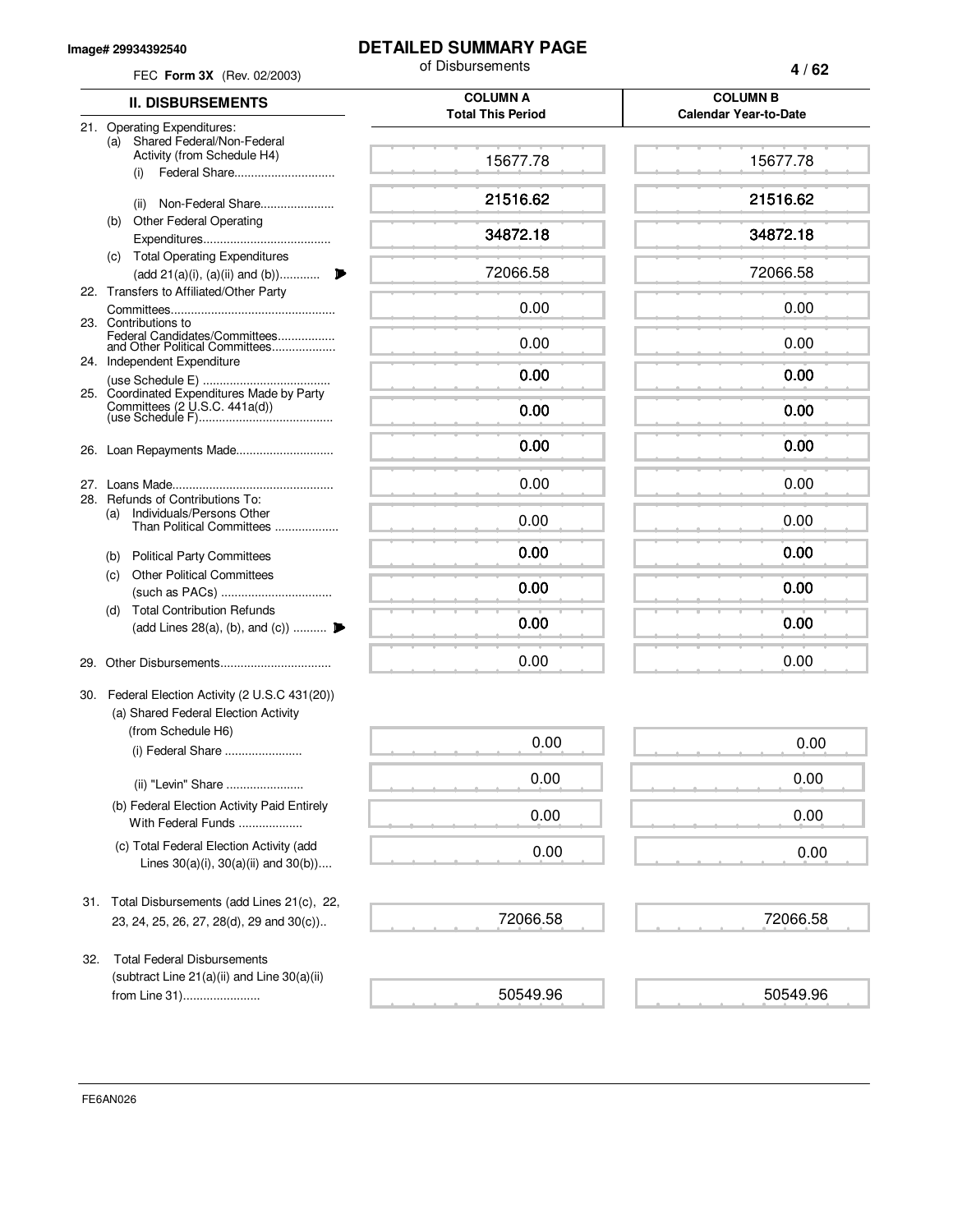# **DETAILED SUMMARY PAGE**

of Disbursements

|     | FEC Form 3X (Rev. 02/2003)                                                             | טו וטוויטטוווטוע                            | 5/62                                            |
|-----|----------------------------------------------------------------------------------------|---------------------------------------------|-------------------------------------------------|
|     | III. Net Contributions/Operating<br><b>Expenditures</b>                                | <b>COLUMN A</b><br><b>Total This Period</b> | <b>COLUMN B</b><br><b>Calendar Year-to-Date</b> |
| 33. | Total Contributions (other than loans)                                                 | 31262.20                                    | 31262.20                                        |
| 34. | <b>Total Contribution Refunds</b>                                                      | 0.00                                        | 0.00                                            |
| 35. | Net Contributions (other than loans)<br>(subtract Line 34 from Line 33)                | 31262.20                                    | 31262.20                                        |
| 36. | <b>Total Federal Operating Expenditures</b><br>(add Line $21(a)(i)$ and Line $21(b)$ ) | 50549.96                                    | 50549.96                                        |
| 37. | Offsets to Operating Expenditures                                                      | 0.00                                        | 0.00                                            |
| 38. | Net Operating Expenditures<br>(subtract Line 37 from Line 36)                          | 50549.96                                    | 50549.96                                        |
|     |                                                                                        |                                             |                                                 |

 $\overline{\phantom{a}}$ 

 $\overline{a}$ 

FE6AN026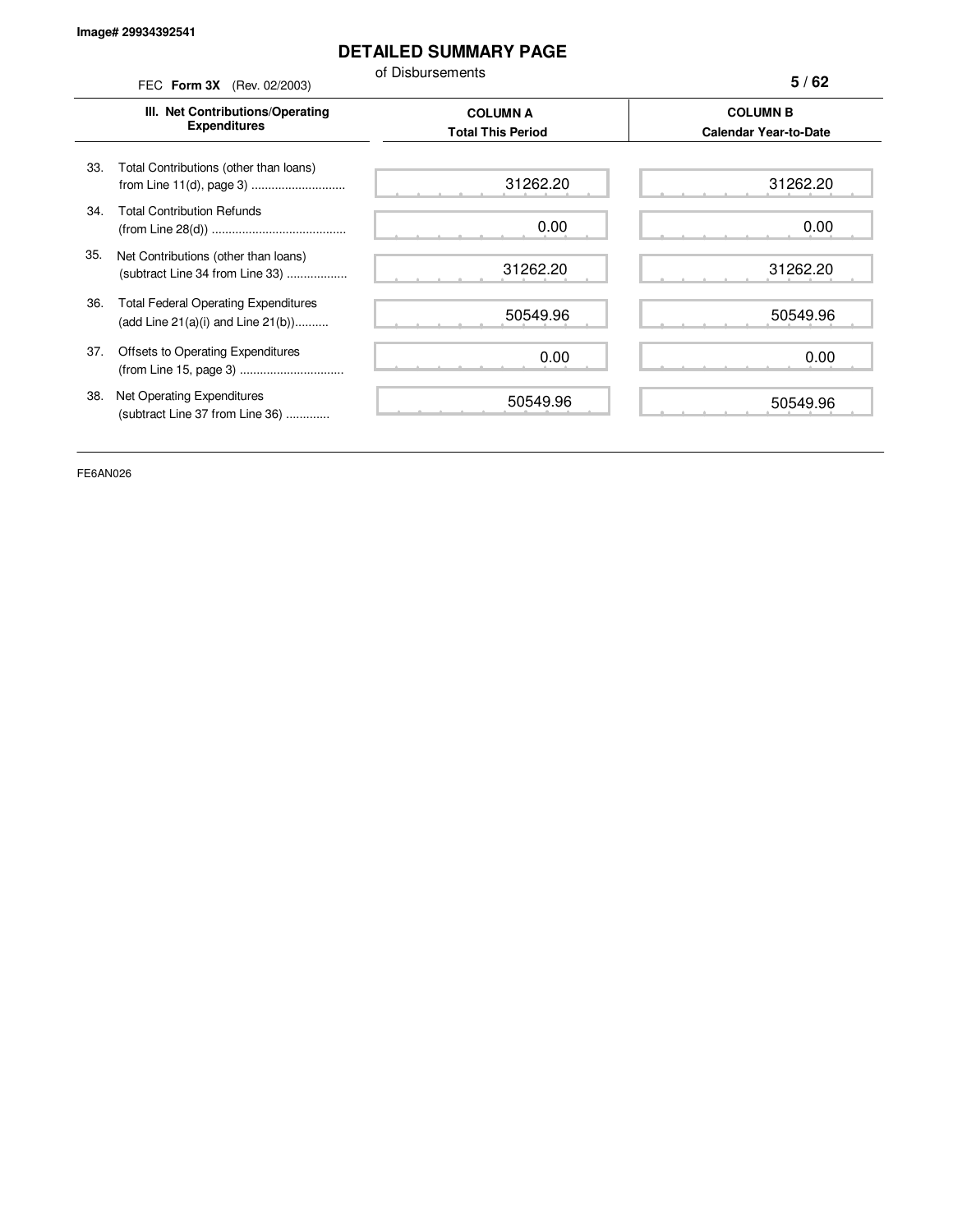|    | <b>SCHEDULE A (FEC Form 3X)</b><br><b>ITEMIZED RECEIPTS</b>                                     | Use separate schedule(s)<br>for each category of the<br>Detailed Summary Page                                                                                                                                                                                                           | PAGE 6/62<br>FOR LINE NUMBER:<br>(check only one)<br>X<br>11a<br>11 <sub>b</sub><br>11c<br>12<br>15<br>16<br>13<br>14<br>17 |
|----|-------------------------------------------------------------------------------------------------|-----------------------------------------------------------------------------------------------------------------------------------------------------------------------------------------------------------------------------------------------------------------------------------------|-----------------------------------------------------------------------------------------------------------------------------|
|    | NAME OF COMMITTEE (In Full)<br>Republican Party of Bexar County                                 | Any information copied from such Reports and Statements may not be sold or used by any person for the purpose of soliciting contributions<br>or for commercial purposes, other than using the name and address of any political committee to solicit contributions from such committee. |                                                                                                                             |
| А. | Full Name (Last, First, Middle Initial)<br>Dan S Adams                                          |                                                                                                                                                                                                                                                                                         | Date of Receipt                                                                                                             |
|    | Mailing Address 910 Almadin                                                                     |                                                                                                                                                                                                                                                                                         | Y Y Y Y<br>$M$ $M$ /<br>D<br>$\overline{\phantom{a}}$ D<br>2009<br>0 <sub>2</sub><br>07                                     |
|    | City                                                                                            | Zip Code<br>State                                                                                                                                                                                                                                                                       | Transaction ID: SA11Al.7318                                                                                                 |
|    | San Antonio<br>FEC ID number of contributing<br>federal political committee.                    | TX<br>78258<br>C                                                                                                                                                                                                                                                                        | Amount of Each Receipt this Period<br>250.00                                                                                |
|    | Name of Employer<br>retired                                                                     | Occupation<br>retired                                                                                                                                                                                                                                                                   |                                                                                                                             |
|    | Receipt For:<br>General<br>Primary<br>Other (specify) $\blacktriangledown$                      | Aggregate Year-to-Date<br>250.00                                                                                                                                                                                                                                                        |                                                                                                                             |
| В. | Full Name (Last, First, Middle Initial)<br>Eugene L Ames, Jr<br>Mailing Address<br>823 Eventide |                                                                                                                                                                                                                                                                                         | Date of Receipt<br>$M$ $M$<br>D<br>$\overline{D}$<br>$\sqrt{ }$<br>Y Y Y Y                                                  |
|    | City                                                                                            | Zip Code<br>State                                                                                                                                                                                                                                                                       | 2009<br>0 <sub>1</sub><br>29<br>Transaction ID: SA11Al.7320                                                                 |
|    | San Antonio                                                                                     | ТX<br>78209                                                                                                                                                                                                                                                                             | Amount of Each Receipt this Period                                                                                          |
|    | FEC ID number of contributing<br>federal political committee.                                   | C                                                                                                                                                                                                                                                                                       | 500.00                                                                                                                      |
|    | Name of Employer<br>self                                                                        | Occupation<br>geologist                                                                                                                                                                                                                                                                 |                                                                                                                             |
|    | Receipt For:<br>Primary<br>General<br>Other (specify) $\blacktriangledown$                      | Aggregate Year-to-Date<br>500.00                                                                                                                                                                                                                                                        |                                                                                                                             |
| C. | Full Name (Last, First, Middle Initial)<br>Barbara Banker                                       |                                                                                                                                                                                                                                                                                         | Date of Receipt                                                                                                             |
|    | <b>Mailing Address</b><br>230 Geddington                                                        |                                                                                                                                                                                                                                                                                         | $Y \dashv Y \dashv Y$<br>$M$ $M$<br>$D$ $D$ $I$<br>$\Gamma Y$<br>29<br>2009<br>0 <sub>1</sub>                               |
|    | City                                                                                            | Zip Code<br>State                                                                                                                                                                                                                                                                       | Transaction ID: SA11Al.7326                                                                                                 |
|    | Shavano Park<br>FEC ID number of contributing<br>federal political committee.                   | <b>TX</b><br>78231<br>C                                                                                                                                                                                                                                                                 | Amount of Each Receipt this Period<br>500.00                                                                                |
|    | Name of Employer<br>retired                                                                     | Occupation<br>retired                                                                                                                                                                                                                                                                   |                                                                                                                             |
|    | Receipt For:<br>Primary<br>General<br>Other (specify) $\blacktriangledown$                      | Aggregate Year-to-Date<br>500.00                                                                                                                                                                                                                                                        |                                                                                                                             |
|    |                                                                                                 |                                                                                                                                                                                                                                                                                         | 1250.00                                                                                                                     |
|    |                                                                                                 |                                                                                                                                                                                                                                                                                         |                                                                                                                             |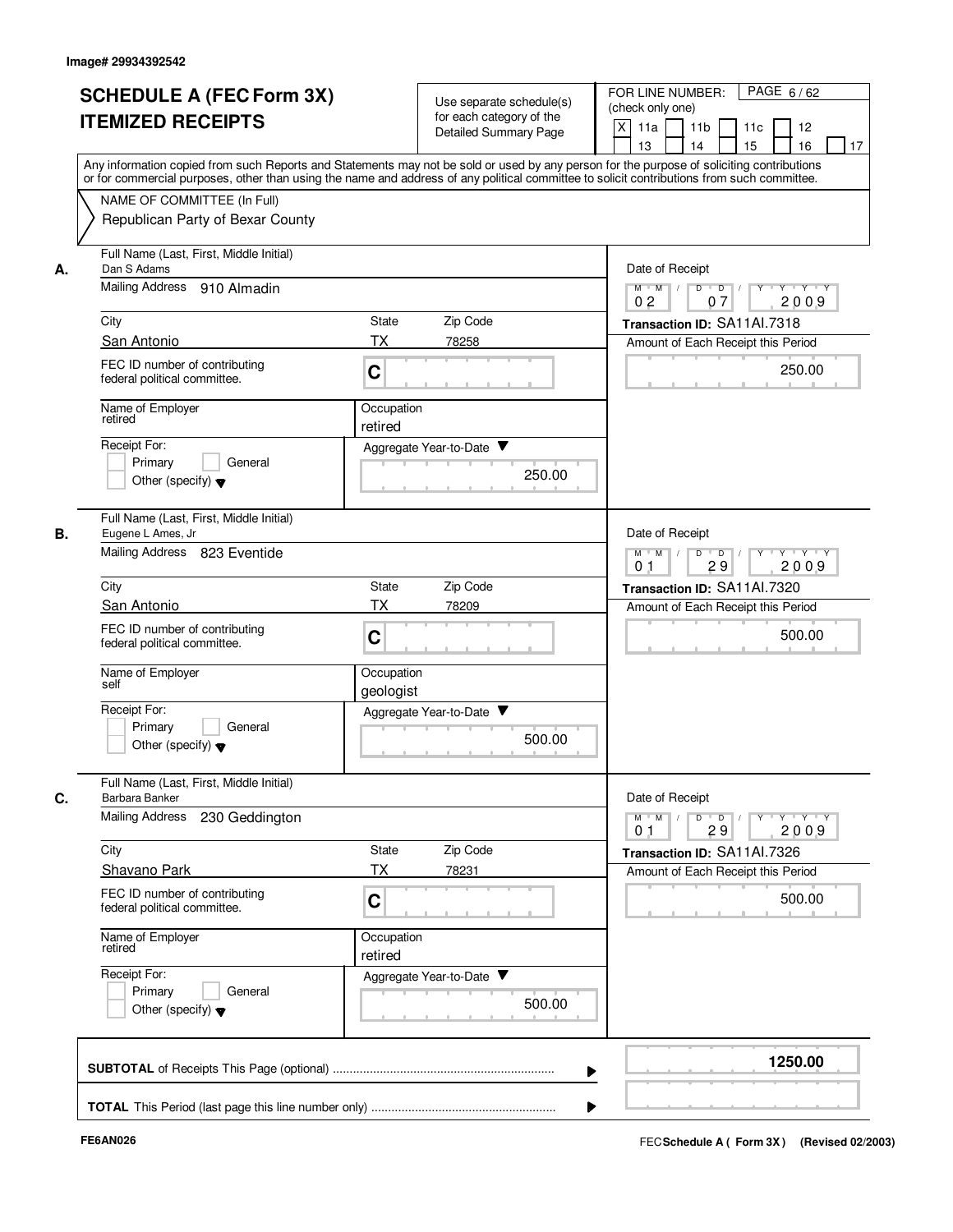|    | <b>SCHEDULE A (FEC Form 3X)</b><br><b>ITEMIZED RECEIPTS</b>                                                                                                                                                                                                                             |                                | Use separate schedule(s)<br>for each category of the<br>Detailed Summary Page | PAGE 7/62<br>FOR LINE NUMBER:<br>(check only one)<br>X<br>11a<br>11 <sub>b</sub><br>11c<br>12<br>13<br>14<br>15<br>16<br>17 |
|----|-----------------------------------------------------------------------------------------------------------------------------------------------------------------------------------------------------------------------------------------------------------------------------------------|--------------------------------|-------------------------------------------------------------------------------|-----------------------------------------------------------------------------------------------------------------------------|
|    | Any information copied from such Reports and Statements may not be sold or used by any person for the purpose of soliciting contributions<br>or for commercial purposes, other than using the name and address of any political committee to solicit contributions from such committee. |                                |                                                                               |                                                                                                                             |
|    | NAME OF COMMITTEE (In Full)<br>Republican Party of Bexar County                                                                                                                                                                                                                         |                                |                                                                               |                                                                                                                             |
| А. | Full Name (Last, First, Middle Initial)<br>MARIALYN BARNARD                                                                                                                                                                                                                             |                                |                                                                               | Date of Receipt                                                                                                             |
|    | Mailing Address<br>308 Ridgemont                                                                                                                                                                                                                                                        |                                |                                                                               | $M$ $M$ /<br>Y 'Y 'Y<br>D<br>$D$ /<br>12<br>0 <sub>2</sub><br>2009                                                          |
|    | City                                                                                                                                                                                                                                                                                    | State                          | Zip Code                                                                      | Transaction ID: SA11Al.7327                                                                                                 |
|    | <b>SAN ANTONIO</b>                                                                                                                                                                                                                                                                      | <b>TX</b>                      | 78209                                                                         | Amount of Each Receipt this Period                                                                                          |
|    | FEC ID number of contributing<br>federal political committee.                                                                                                                                                                                                                           | C                              |                                                                               | 250.00                                                                                                                      |
|    | Name of Employer<br>State of Texas                                                                                                                                                                                                                                                      | Occupation                     | Justice, 4th Court of Appeals                                                 |                                                                                                                             |
|    | Receipt For:                                                                                                                                                                                                                                                                            |                                | Aggregate Year-to-Date                                                        |                                                                                                                             |
|    | Primary<br>General<br>Other (specify) $\blacktriangledown$                                                                                                                                                                                                                              |                                | 250.00                                                                        |                                                                                                                             |
| В. | Full Name (Last, First, Middle Initial)<br>Mrs Lenore C Burkhart                                                                                                                                                                                                                        |                                |                                                                               | Date of Receipt                                                                                                             |
|    | Mailing Address 201 Village Cir                                                                                                                                                                                                                                                         |                                |                                                                               | D<br>$M$ M<br>$\sqrt{ }$<br>$\overline{D}$<br>Y Y Y Y<br>$\top$<br>0 <sub>1</sub><br>28<br>2009                             |
|    | City                                                                                                                                                                                                                                                                                    | State                          | Zip Code                                                                      | Transaction ID: SA11Al.7396                                                                                                 |
|    | San Antonio                                                                                                                                                                                                                                                                             | ТX                             | 78232                                                                         | Amount of Each Receipt this Period                                                                                          |
|    | FEC ID number of contributing<br>federal political committee.                                                                                                                                                                                                                           | C                              |                                                                               | 1500.00                                                                                                                     |
|    | Name of Employer<br>none                                                                                                                                                                                                                                                                | Occupation<br>none             |                                                                               |                                                                                                                             |
|    | Receipt For:                                                                                                                                                                                                                                                                            |                                | Aggregate Year-to-Date ▼                                                      |                                                                                                                             |
|    | Primary<br>General<br>Other (specify) $\blacktriangledown$                                                                                                                                                                                                                              |                                | 1500.00                                                                       |                                                                                                                             |
| C. | Full Name (Last, First, Middle Initial)<br>RUDOLFO CARREON                                                                                                                                                                                                                              |                                |                                                                               | Date of Receipt                                                                                                             |
|    | Mailing Address 13539 Primwood St                                                                                                                                                                                                                                                       |                                |                                                                               | $Y \dashv Y \dashv Y$<br>$M$ $M$ /<br>$D$ $D$ $I$<br>$Y^+$<br>0 <sub>2</sub><br>13<br>2009                                  |
|    | City                                                                                                                                                                                                                                                                                    | State                          | Zip Code                                                                      | Transaction ID: SA11Al.7400                                                                                                 |
|    | <b>SAN ANTONIO</b>                                                                                                                                                                                                                                                                      | ТX                             | 78233                                                                         | Amount of Each Receipt this Period                                                                                          |
|    | FEC ID number of contributing<br>federal political committee.                                                                                                                                                                                                                           | C                              |                                                                               | 300.00                                                                                                                      |
|    | Name of Employer<br>STANDARD AERO                                                                                                                                                                                                                                                       | Occupation<br><b>CHEM TECH</b> |                                                                               |                                                                                                                             |
|    | Receipt For:<br>Primary<br>General<br>Other (specify) $\blacktriangledown$                                                                                                                                                                                                              |                                | Aggregate Year-to-Date<br>300.00                                              |                                                                                                                             |
|    |                                                                                                                                                                                                                                                                                         |                                |                                                                               | 2050.00                                                                                                                     |
|    |                                                                                                                                                                                                                                                                                         |                                |                                                                               |                                                                                                                             |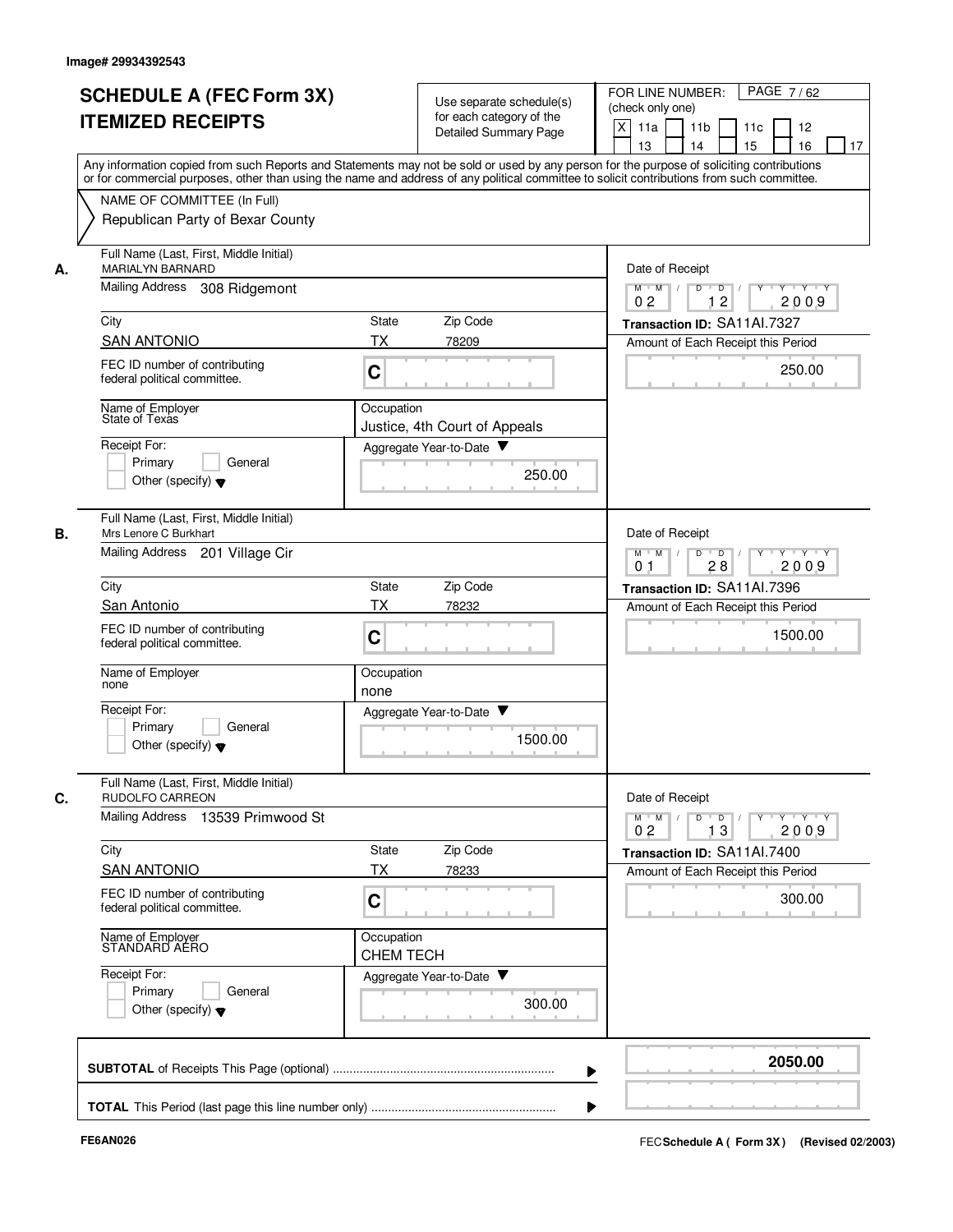|    | <b>SCHEDULE A (FEC Form 3X)</b><br><b>ITEMIZED RECEIPTS</b>                                                                                                                                                                                                                             |                              | Use separate schedule(s)<br>for each category of the<br><b>Detailed Summary Page</b> | FOR LINE NUMBER:<br>PAGE 8/62<br>(check only one)<br>$\mathsf{X}$<br>11a<br>11 <sub>b</sub><br>11c<br>12<br>15<br>16<br>13<br>14<br>17 |
|----|-----------------------------------------------------------------------------------------------------------------------------------------------------------------------------------------------------------------------------------------------------------------------------------------|------------------------------|--------------------------------------------------------------------------------------|----------------------------------------------------------------------------------------------------------------------------------------|
|    | Any information copied from such Reports and Statements may not be sold or used by any person for the purpose of soliciting contributions<br>or for commercial purposes, other than using the name and address of any political committee to solicit contributions from such committee. |                              |                                                                                      |                                                                                                                                        |
|    | NAME OF COMMITTEE (In Full)                                                                                                                                                                                                                                                             |                              |                                                                                      |                                                                                                                                        |
|    | Republican Party of Bexar County                                                                                                                                                                                                                                                        |                              |                                                                                      |                                                                                                                                        |
| А. | Full Name (Last, First, Middle Initial)<br>M ELIZABETH CATHEY                                                                                                                                                                                                                           |                              |                                                                                      | Date of Receipt                                                                                                                        |
|    | Mailing Address 203 BOBCAT BEND                                                                                                                                                                                                                                                         |                              |                                                                                      | $M$ $M$ /<br>$Y - Y - Y$<br>D<br>$\overline{D}$<br>07<br>2009<br>0 <sub>1</sub>                                                        |
|    | City                                                                                                                                                                                                                                                                                    | <b>State</b>                 | Zip Code                                                                             | Transaction ID: SA11Al.7551                                                                                                            |
|    | <b>SHAVANO PARK</b>                                                                                                                                                                                                                                                                     | <b>TX</b>                    | 78231                                                                                | Amount of Each Receipt this Period                                                                                                     |
|    | FEC ID number of contributing<br>federal political committee.                                                                                                                                                                                                                           | C                            |                                                                                      | 500.00                                                                                                                                 |
|    | Name of Employer<br><b>NONE</b>                                                                                                                                                                                                                                                         | Occupation<br><b>RETIRED</b> |                                                                                      |                                                                                                                                        |
|    | Receipt For:                                                                                                                                                                                                                                                                            |                              | Aggregate Year-to-Date ▼                                                             |                                                                                                                                        |
|    | Primary<br>General<br>Other (specify) $\blacktriangledown$                                                                                                                                                                                                                              |                              | 500.00                                                                               |                                                                                                                                        |
| В. | Full Name (Last, First, Middle Initial)<br>M ELIZABETH CATHEY                                                                                                                                                                                                                           |                              |                                                                                      | Date of Receipt                                                                                                                        |
|    | Mailing Address 203 BOBCAT BEND                                                                                                                                                                                                                                                         |                              |                                                                                      | D<br>$Y \vdash Y \vdash Y$<br>$M$ M<br>$\mathbb{L}$<br>$\overline{D}$<br>2009<br>0 <sub>1</sub><br>20                                  |
|    | City                                                                                                                                                                                                                                                                                    | State                        | Zip Code                                                                             | Transaction ID: SA11Al.7680                                                                                                            |
|    | <b>SHAVANO PARK</b>                                                                                                                                                                                                                                                                     | ТX                           | 78231                                                                                | Amount of Each Receipt this Period                                                                                                     |
|    | FEC ID number of contributing<br>federal political committee.                                                                                                                                                                                                                           | $\mathbf C$                  |                                                                                      | 5.00                                                                                                                                   |
|    | Name of Employer<br>NONE                                                                                                                                                                                                                                                                | Occupation<br><b>RETIRED</b> |                                                                                      |                                                                                                                                        |
|    | Receipt For:                                                                                                                                                                                                                                                                            |                              | Aggregate Year-to-Date                                                               |                                                                                                                                        |
|    | Primary<br>General<br>Other (specify) $\blacktriangledown$                                                                                                                                                                                                                              |                              | 505.00                                                                               |                                                                                                                                        |
| C. | Full Name (Last, First, Middle Initial)<br>M ELIZABETH CATHEY                                                                                                                                                                                                                           |                              |                                                                                      | Date of Receipt                                                                                                                        |
|    | Mailing Address 203 BOBCAT BEND                                                                                                                                                                                                                                                         |                              |                                                                                      | $Y$ $Y$ $Y$ $Y$<br>$M$ $M$ /<br>$D$ $D$ $1$<br>$Y$ <sup>U</sup><br>29<br>2009<br>0 <sub>1</sub>                                        |
|    | City                                                                                                                                                                                                                                                                                    | State                        | Zip Code                                                                             | Transaction ID: SA11Al.7401                                                                                                            |
|    | <b>SHAVANO PARK</b>                                                                                                                                                                                                                                                                     | ТX                           | 78231                                                                                | Amount of Each Receipt this Period                                                                                                     |
|    | FEC ID number of contributing<br>federal political committee.                                                                                                                                                                                                                           | C                            |                                                                                      | 500.00                                                                                                                                 |
|    | Name of Employer<br><b>NONE</b>                                                                                                                                                                                                                                                         | Occupation<br><b>RETIRED</b> |                                                                                      |                                                                                                                                        |
|    | Receipt For:<br>Primary<br>General                                                                                                                                                                                                                                                      |                              | Aggregate Year-to-Date                                                               |                                                                                                                                        |
|    | Other (specify) $\blacktriangledown$                                                                                                                                                                                                                                                    |                              | 1005.00                                                                              |                                                                                                                                        |
|    |                                                                                                                                                                                                                                                                                         |                              |                                                                                      | 1005.00                                                                                                                                |
|    |                                                                                                                                                                                                                                                                                         |                              |                                                                                      |                                                                                                                                        |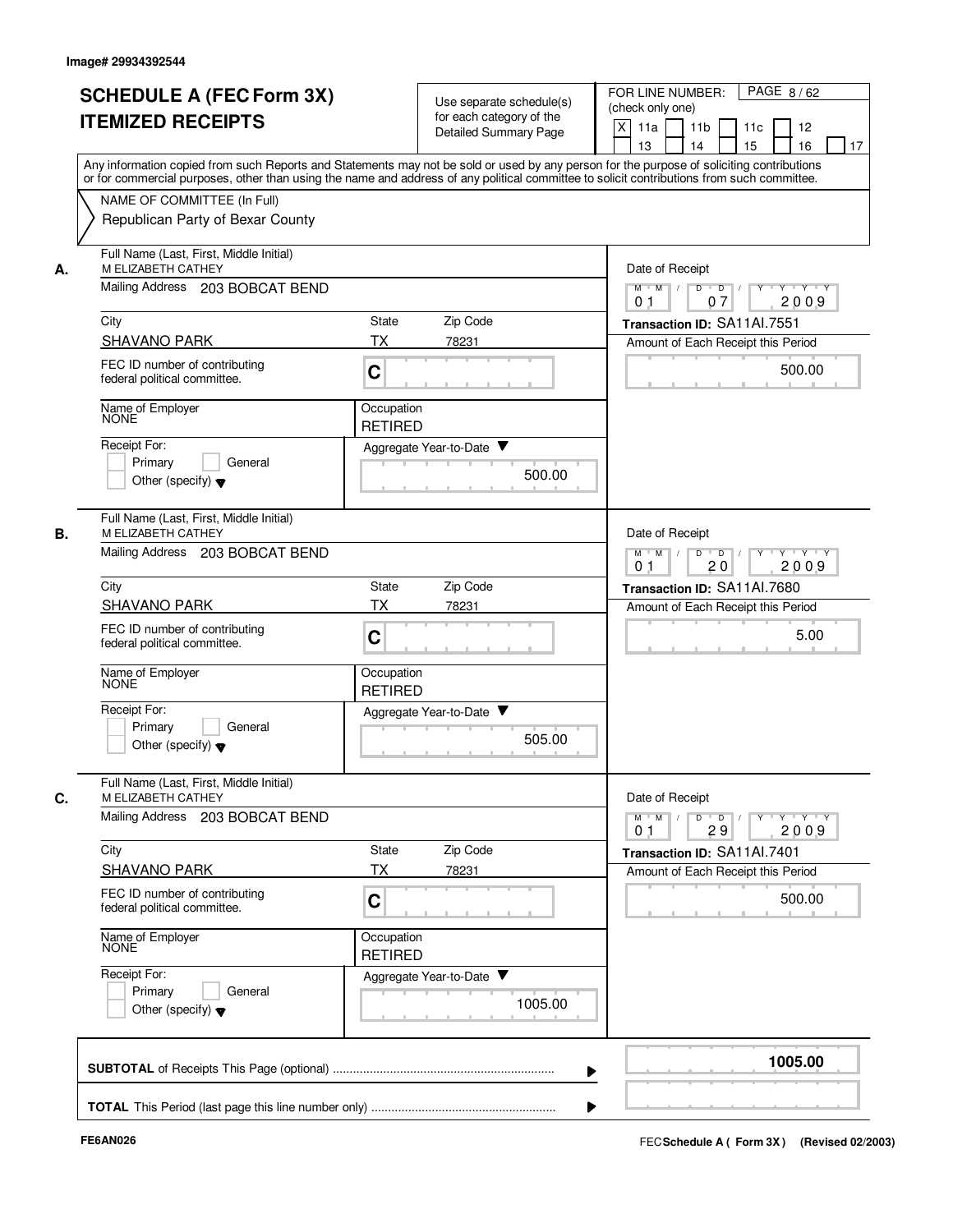|    | <b>SCHEDULE A (FEC Form 3X)</b><br><b>ITEMIZED RECEIPTS</b>                                                                                                                                                                                                                                                            | Use separate schedule(s)<br>for each category of the<br>Detailed Summary Page | PAGE 9/62<br>FOR LINE NUMBER:<br>(check only one)<br>X<br>11a<br>11 <sub>b</sub><br>11c<br>12<br>15<br>13<br>14<br>16<br>17 |
|----|------------------------------------------------------------------------------------------------------------------------------------------------------------------------------------------------------------------------------------------------------------------------------------------------------------------------|-------------------------------------------------------------------------------|-----------------------------------------------------------------------------------------------------------------------------|
|    | Any information copied from such Reports and Statements may not be sold or used by any person for the purpose of soliciting contributions<br>or for commercial purposes, other than using the name and address of any political committee to solicit contributions from such committee.<br>NAME OF COMMITTEE (In Full) |                                                                               |                                                                                                                             |
|    | Republican Party of Bexar County                                                                                                                                                                                                                                                                                       |                                                                               |                                                                                                                             |
| А. | Full Name (Last, First, Middle Initial)<br>CHARLES CHEEVER, JR                                                                                                                                                                                                                                                         |                                                                               | Date of Receipt                                                                                                             |
|    | Mailing Address 604 RIDGEMONT                                                                                                                                                                                                                                                                                          |                                                                               | $M$ $M$ /<br>D<br>$\overline{D}$ /<br>Y Y Y Y<br>$Y^+$<br>2009<br>0 <sub>1</sub><br>28                                      |
|    | City                                                                                                                                                                                                                                                                                                                   | Zip Code<br>State                                                             | Transaction ID: SA11Al.7404                                                                                                 |
|    | <b>SAN ANTONIO</b><br>FEC ID number of contributing<br>federal political committee.                                                                                                                                                                                                                                    | TX<br>78209<br>C                                                              | Amount of Each Receipt this Period<br>500.00                                                                                |
|    | Name of Employer<br>RETIRED                                                                                                                                                                                                                                                                                            | Occupation<br><b>Banker</b>                                                   |                                                                                                                             |
|    | Receipt For:<br>Primary<br>General<br>Other (specify) $\blacktriangledown$                                                                                                                                                                                                                                             | Aggregate Year-to-Date ▼<br>500.00                                            |                                                                                                                             |
| В. | Full Name (Last, First, Middle Initial)<br>Mrs WILLIAM G COLLENBACK<br>Mailing Address 10509 Mt Marcy                                                                                                                                                                                                                  |                                                                               | Date of Receipt<br>$M$ M<br>D<br>$\overline{D}$<br>Y Y Y Y<br>Y<br>$\sqrt{ }$                                               |
|    | City                                                                                                                                                                                                                                                                                                                   | Zip Code<br>State                                                             | 0 <sub>2</sub><br>2009<br>07<br>Transaction ID: SA11Al.7405                                                                 |
|    | San Antonio                                                                                                                                                                                                                                                                                                            | ТX<br>78213                                                                   | Amount of Each Receipt this Period                                                                                          |
|    | FEC ID number of contributing<br>federal political committee.                                                                                                                                                                                                                                                          | C                                                                             | 250.00                                                                                                                      |
|    | Name of Employer<br>retired                                                                                                                                                                                                                                                                                            | Occupation<br>retired                                                         |                                                                                                                             |
|    | Receipt For:<br>Primary<br>General<br>Other (specify) $\blacktriangledown$                                                                                                                                                                                                                                             | Aggregate Year-to-Date<br>250.00                                              |                                                                                                                             |
| C. | Full Name (Last, First, Middle Initial)<br>Mrs Brandi Barnard Cone                                                                                                                                                                                                                                                     |                                                                               | Date of Receipt                                                                                                             |
|    | Mailing Address 134 E Agarita                                                                                                                                                                                                                                                                                          |                                                                               | $Y$ $Y$ $Y$<br>$M$ $M$<br>D<br>$\overline{D}$<br>Y<br>12<br>2009<br>0 <sub>2</sub>                                          |
|    | City                                                                                                                                                                                                                                                                                                                   | Zip Code<br>State                                                             | Transaction ID: SA11Al.7408                                                                                                 |
|    | San Antonio                                                                                                                                                                                                                                                                                                            | ТX<br>78212                                                                   | Amount of Each Receipt this Period                                                                                          |
|    | FEC ID number of contributing<br>federal political committee.                                                                                                                                                                                                                                                          | C                                                                             | 250.00                                                                                                                      |
|    | Name of Employer<br>USAF                                                                                                                                                                                                                                                                                               | Occupation<br>pilot                                                           |                                                                                                                             |
|    | Receipt For:<br>Primary<br>General<br>Other (specify) $\blacktriangledown$                                                                                                                                                                                                                                             | Aggregate Year-to-Date<br>250.00                                              |                                                                                                                             |
|    |                                                                                                                                                                                                                                                                                                                        |                                                                               | 1000.00                                                                                                                     |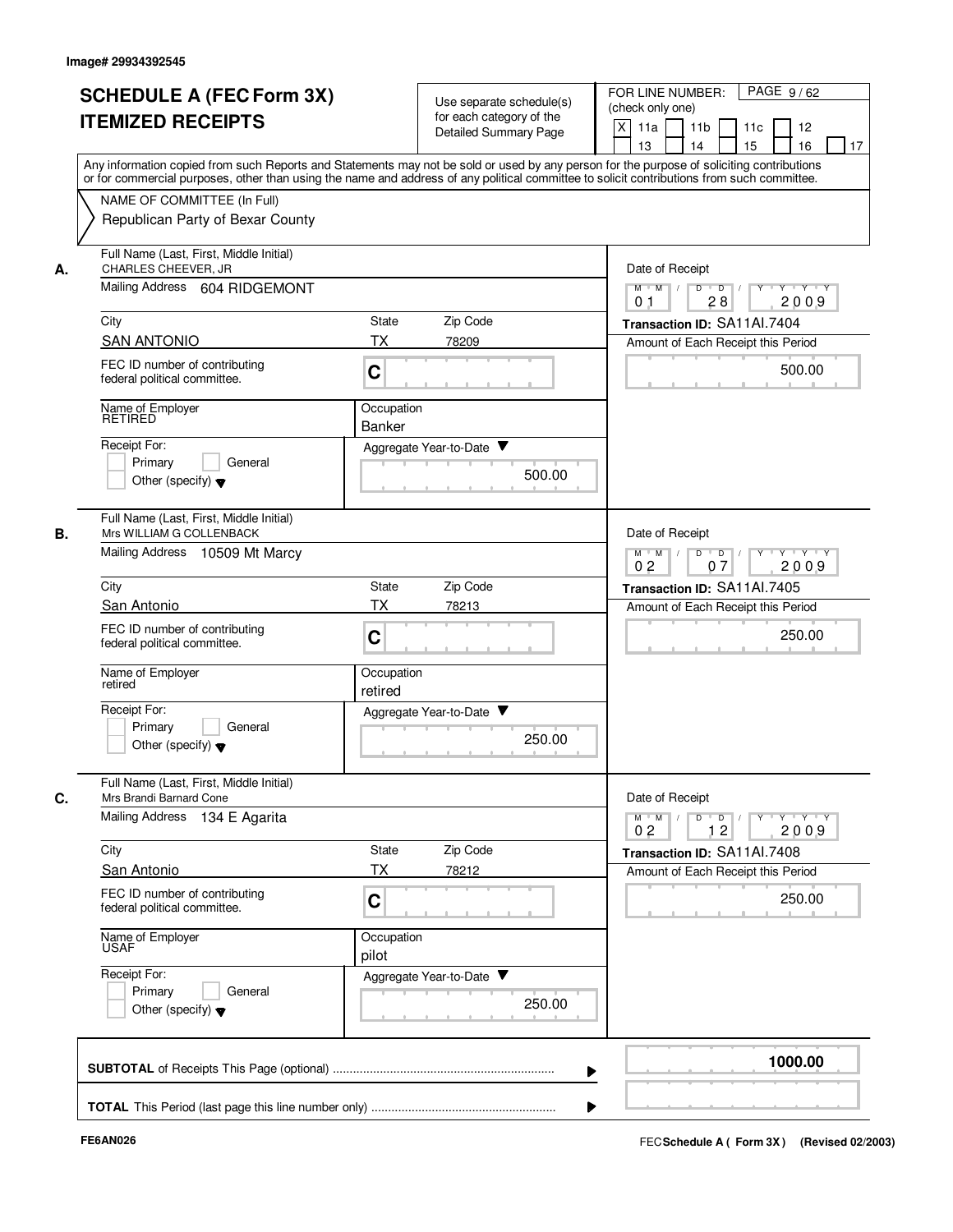|    | <b>SCHEDULE A (FEC Form 3X)</b>                                                                                                                                                                                                                                                         |                            |                              |                          | PAGE 10/62<br>FOR LINE NUMBER:                                                                              |
|----|-----------------------------------------------------------------------------------------------------------------------------------------------------------------------------------------------------------------------------------------------------------------------------------------|----------------------------|------------------------------|--------------------------|-------------------------------------------------------------------------------------------------------------|
|    |                                                                                                                                                                                                                                                                                         |                            | for each category of the     | Use separate schedule(s) | (check only one)                                                                                            |
|    | <b>ITEMIZED RECEIPTS</b>                                                                                                                                                                                                                                                                |                            | <b>Detailed Summary Page</b> |                          | $\times$<br>11a<br>11 <sub>b</sub><br>11c<br>12                                                             |
|    |                                                                                                                                                                                                                                                                                         |                            |                              |                          | 16<br>13<br>14<br>15<br>17                                                                                  |
|    | Any information copied from such Reports and Statements may not be sold or used by any person for the purpose of soliciting contributions<br>or for commercial purposes, other than using the name and address of any political committee to solicit contributions from such committee. |                            |                              |                          |                                                                                                             |
|    | NAME OF COMMITTEE (In Full)                                                                                                                                                                                                                                                             |                            |                              |                          |                                                                                                             |
|    | Republican Party of Bexar County                                                                                                                                                                                                                                                        |                            |                              |                          |                                                                                                             |
| А. | Full Name (Last, First, Middle Initial)<br>John H Crider                                                                                                                                                                                                                                |                            |                              |                          | Date of Receipt                                                                                             |
|    | Mailing Address<br>637 Garraty Rd                                                                                                                                                                                                                                                       |                            |                              |                          | $\overline{D}$ /<br>Y Y Y Y<br>$M$ $M$ /<br>D<br>Y<br>0 <sub>2</sub><br>2009<br>06                          |
|    | City                                                                                                                                                                                                                                                                                    | State                      | Zip Code                     |                          | Transaction ID: SA11Al.7414                                                                                 |
|    | San Antonio                                                                                                                                                                                                                                                                             | <b>TX</b>                  | 78209                        |                          | Amount of Each Receipt this Period                                                                          |
|    | FEC ID number of contributing<br>federal political committee.                                                                                                                                                                                                                           | C                          |                              |                          | 250.00                                                                                                      |
|    | Name of Employer<br>Weaver & Tidwell LLP                                                                                                                                                                                                                                                | Occupation<br>Partner      |                              |                          |                                                                                                             |
|    | Receipt For:                                                                                                                                                                                                                                                                            |                            | Aggregate Year-to-Date ▼     |                          |                                                                                                             |
|    | Primary<br>General                                                                                                                                                                                                                                                                      |                            |                              |                          |                                                                                                             |
|    | Other (specify) $\blacktriangledown$                                                                                                                                                                                                                                                    |                            |                              | 250.00                   |                                                                                                             |
| В. | Full Name (Last, First, Middle Initial)<br>Nancy R Elliott                                                                                                                                                                                                                              |                            |                              |                          | Date of Receipt                                                                                             |
|    | Mailing Address<br>18243 Crystal Ridge Dr                                                                                                                                                                                                                                               |                            |                              |                          | $M$ M<br>D<br>D<br>$+Y+Y$<br>16<br>2009<br>0 <sub>2</sub>                                                   |
|    | City                                                                                                                                                                                                                                                                                    | State                      | Zip Code                     |                          | Transaction ID: SA11Al.7421                                                                                 |
|    | San Antonio                                                                                                                                                                                                                                                                             | ТX                         | 78259                        |                          | Amount of Each Receipt this Period                                                                          |
|    | FEC ID number of contributing<br>federal political committee.                                                                                                                                                                                                                           | C                          |                              |                          | 300.00                                                                                                      |
|    | Name of Employer<br>retired                                                                                                                                                                                                                                                             | Occupation<br>retired      |                              |                          |                                                                                                             |
|    | Receipt For:                                                                                                                                                                                                                                                                            |                            | Aggregate Year-to-Date ▼     |                          |                                                                                                             |
|    | Primary<br>General                                                                                                                                                                                                                                                                      |                            |                              |                          |                                                                                                             |
|    | Other (specify) $\blacktriangledown$                                                                                                                                                                                                                                                    |                            |                              | 300.00                   |                                                                                                             |
| С. | Full Name (Last, First, Middle Initial)<br>SARAH E GARRAHAN                                                                                                                                                                                                                             |                            |                              |                          | Date of Receipt                                                                                             |
|    | <b>Mailing Address</b><br>123 BRACKENRIDGE AVE<br>APT 320                                                                                                                                                                                                                               |                            |                              |                          | $D$ $D$<br>$Y - Y - Y - Y$<br>$M$ $M$ /<br>$Y$ <sup><math>\top</math></sup><br>2009<br>27<br>0 <sub>1</sub> |
|    | City                                                                                                                                                                                                                                                                                    | State                      | Zip Code                     |                          | Transaction ID: SA11Al.7427                                                                                 |
|    | <b>SAN ANTONO</b>                                                                                                                                                                                                                                                                       | ТX                         | 78209                        |                          | Amount of Each Receipt this Period                                                                          |
|    | FEC ID number of contributing<br>federal political committee.                                                                                                                                                                                                                           | C                          |                              |                          | 250.00                                                                                                      |
|    | Name of Employer<br>BEXAR COUNTY                                                                                                                                                                                                                                                        | Occupation<br><b>JUDGE</b> |                              |                          |                                                                                                             |
|    | Receipt For:                                                                                                                                                                                                                                                                            |                            | Aggregate Year-to-Date       |                          |                                                                                                             |
|    | Primary<br>General<br>Other (specify) $\blacktriangledown$                                                                                                                                                                                                                              |                            |                              | 250.00                   |                                                                                                             |
|    |                                                                                                                                                                                                                                                                                         |                            |                              |                          | 800.00                                                                                                      |
|    |                                                                                                                                                                                                                                                                                         |                            |                              |                          |                                                                                                             |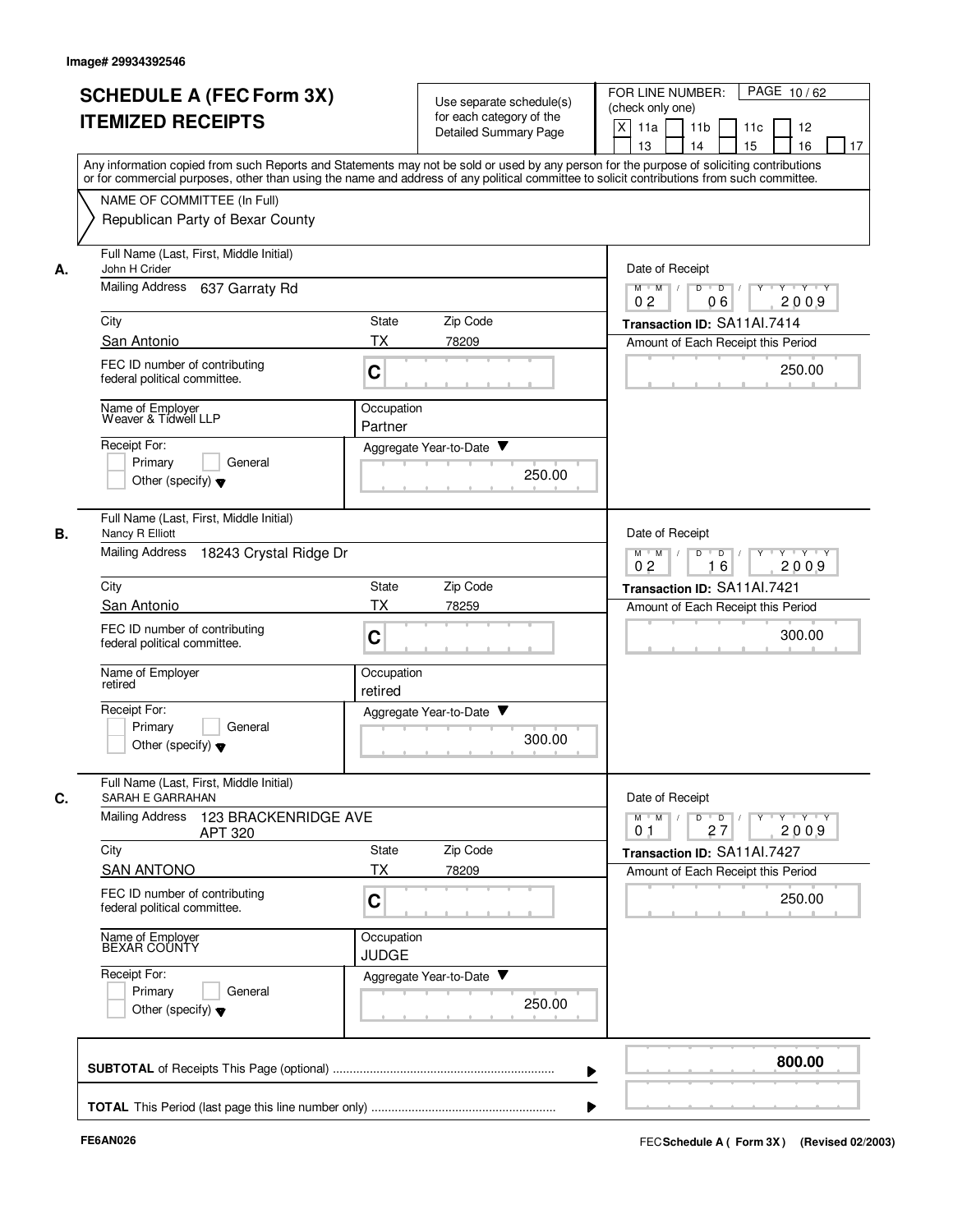|    | <b>SCHEDULE A (FEC Form 3X)</b><br><b>ITEMIZED RECEIPTS</b>                                                                                                                                                                                                                             |                              | Use separate schedule(s)<br>for each category of the<br><b>Detailed Summary Page</b> | PAGE 11/62<br>FOR LINE NUMBER:<br>(check only one)<br>X<br>11a<br>11 <sub>b</sub><br>11c<br>12<br>13<br>14<br>15<br>16<br>17 |
|----|-----------------------------------------------------------------------------------------------------------------------------------------------------------------------------------------------------------------------------------------------------------------------------------------|------------------------------|--------------------------------------------------------------------------------------|------------------------------------------------------------------------------------------------------------------------------|
|    | Any information copied from such Reports and Statements may not be sold or used by any person for the purpose of soliciting contributions<br>or for commercial purposes, other than using the name and address of any political committee to solicit contributions from such committee. |                              |                                                                                      |                                                                                                                              |
|    | NAME OF COMMITTEE (In Full)<br>Republican Party of Bexar County                                                                                                                                                                                                                         |                              |                                                                                      |                                                                                                                              |
| А. | Full Name (Last, First, Middle Initial)<br><b>HELEN GROVES</b>                                                                                                                                                                                                                          |                              |                                                                                      | Date of Receipt                                                                                                              |
|    | <b>Mailing Address</b><br>17490 PVT ROAD 4105                                                                                                                                                                                                                                           |                              |                                                                                      | $M$ $M$ /<br>$Y - Y - Y$<br>D<br>$D$ /<br>12<br>0 <sub>2</sub><br>2009                                                       |
|    | City                                                                                                                                                                                                                                                                                    | Zip Code<br>State            |                                                                                      | Transaction ID: SA11Al.7431                                                                                                  |
|    | <b>BAIRD</b><br>FEC ID number of contributing<br>federal political committee.                                                                                                                                                                                                           | <b>TX</b><br>79504<br>C      |                                                                                      | Amount of Each Receipt this Period<br>2500.00                                                                                |
|    | Name of Employer<br>SÊLF                                                                                                                                                                                                                                                                | Occupation<br><b>RANCHER</b> |                                                                                      |                                                                                                                              |
|    | Receipt For:<br>Primary<br>General<br>Other (specify) $\blacktriangledown$                                                                                                                                                                                                              | Aggregate Year-to-Date ▼     | 2500.00                                                                              |                                                                                                                              |
| В. | Full Name (Last, First, Middle Initial)<br>Rose Marie Hendry                                                                                                                                                                                                                            |                              |                                                                                      | Date of Receipt                                                                                                              |
|    | <b>Mailing Address</b><br>321 Argyle                                                                                                                                                                                                                                                    |                              |                                                                                      | D<br>$M$ M<br>$\overline{D}$<br>Y 'Y 'Y<br>$\sqrt{ }$<br>$\sqrt{ }$<br>0 <sub>2</sub><br>04<br>2009                          |
|    | City                                                                                                                                                                                                                                                                                    | Zip Code<br>State            |                                                                                      | Transaction ID: SA11Al.7437                                                                                                  |
|    | <b>San Antonio</b><br>FEC ID number of contributing<br>federal political committee.                                                                                                                                                                                                     | ТX<br>78209<br>C             |                                                                                      | Amount of Each Receipt this Period<br>250.00                                                                                 |
|    | Name of Employer<br>retired                                                                                                                                                                                                                                                             | Occupation<br>retired        |                                                                                      |                                                                                                                              |
|    | Receipt For:<br>Primary<br>General<br>Other (specify) $\blacktriangledown$                                                                                                                                                                                                              | Aggregate Year-to-Date ▼     | 250.00                                                                               |                                                                                                                              |
| C. | Full Name (Last, First, Middle Initial)<br><b>BETTY J HILL</b><br>Mailing Address 8403 TIMBERFAIR                                                                                                                                                                                       |                              |                                                                                      | Date of Receipt<br>$\mathsf{Y} \dashv \mathsf{Y} \dashv \mathsf{Y}$<br>$M$ $M$ /<br>$D$ $D$ $I$<br>$Y$ <sup>-1</sup>         |
|    | City                                                                                                                                                                                                                                                                                    | State<br>Zip Code            |                                                                                      | 29<br>2009<br>0 <sub>1</sub><br>Transaction ID: SA11Al.7439                                                                  |
|    | <b>SAN ANTONIO</b>                                                                                                                                                                                                                                                                      | ТX<br>78250                  |                                                                                      | Amount of Each Receipt this Period                                                                                           |
|    | FEC ID number of contributing<br>federal political committee.                                                                                                                                                                                                                           | C                            |                                                                                      | 500.00                                                                                                                       |
|    | Name of Employer<br>RETIRED                                                                                                                                                                                                                                                             | Occupation<br><b>RETIRED</b> |                                                                                      |                                                                                                                              |
|    | Receipt For:<br>Primary<br>General<br>Other (specify) $\blacktriangledown$                                                                                                                                                                                                              | Aggregate Year-to-Date       | 500.00                                                                               |                                                                                                                              |
|    |                                                                                                                                                                                                                                                                                         |                              |                                                                                      | 3250.00                                                                                                                      |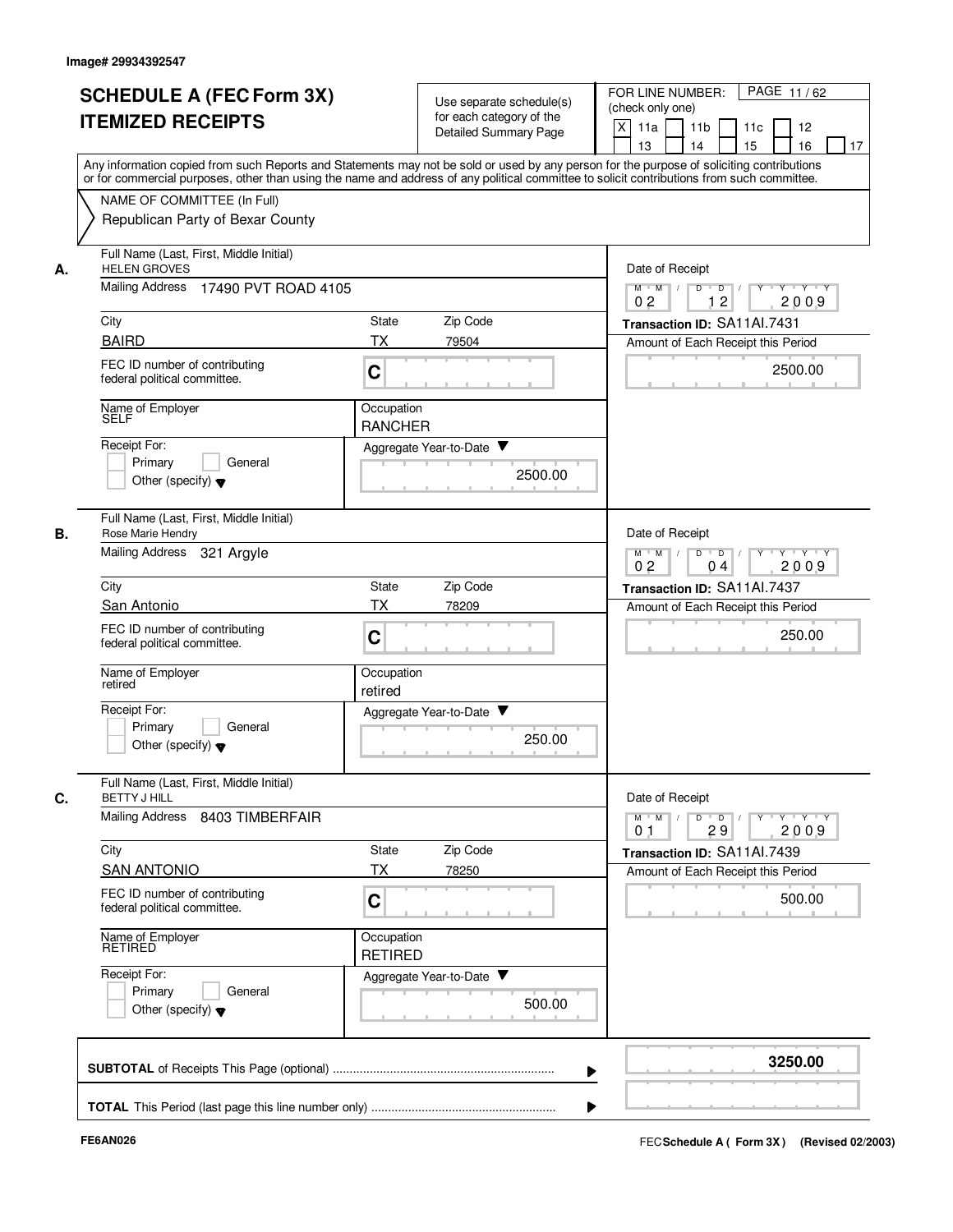|    |                                                                                                   | Detailed Summary Page                                                                                                                                                                                                                                                                   | X<br>11a<br>11 <sub>b</sub><br>11c<br>12<br>13<br>14<br>15<br>16<br>17                                         |
|----|---------------------------------------------------------------------------------------------------|-----------------------------------------------------------------------------------------------------------------------------------------------------------------------------------------------------------------------------------------------------------------------------------------|----------------------------------------------------------------------------------------------------------------|
|    |                                                                                                   | Any information copied from such Reports and Statements may not be sold or used by any person for the purpose of soliciting contributions<br>or for commercial purposes, other than using the name and address of any political committee to solicit contributions from such committee. |                                                                                                                |
|    | NAME OF COMMITTEE (In Full)<br>Republican Party of Bexar County                                   |                                                                                                                                                                                                                                                                                         |                                                                                                                |
| А. | Full Name (Last, First, Middle Initial)<br>MICHAEL P HOFFMAN                                      |                                                                                                                                                                                                                                                                                         | Date of Receipt                                                                                                |
|    | Mailing Address 415 DE SOTO DR                                                                    |                                                                                                                                                                                                                                                                                         | $M$ $M$ /<br>$Y - Y - Y$<br>D<br>$\overline{D}$ /<br>0 <sub>5</sub><br>0 <sub>2</sub><br>2009                  |
|    | City                                                                                              | Zip Code<br>State                                                                                                                                                                                                                                                                       | Transaction ID: SA11Al.7440                                                                                    |
|    | UNIVERSAL CITY<br>FEC ID number of contributing<br>federal political committee.                   | TX<br>78148<br>C                                                                                                                                                                                                                                                                        | Amount of Each Receipt this Period<br>250.00                                                                   |
|    | Name of Employer<br>REITIRED                                                                      | Occupation<br><b>RETIRED</b>                                                                                                                                                                                                                                                            |                                                                                                                |
|    | Receipt For:<br>Primary<br>General<br>Other (specify) $\blacktriangledown$                        | Aggregate Year-to-Date ▼<br>250.00                                                                                                                                                                                                                                                      |                                                                                                                |
| В. | Full Name (Last, First, Middle Initial)<br>MICHAEL P HOFFMAN<br>Mailing Address 415 DE SOTO DR    |                                                                                                                                                                                                                                                                                         | Date of Receipt<br>D<br>$M$ M<br>$\sqrt{ }$<br>Y 'Y 'Y<br>$\top$                                               |
|    |                                                                                                   |                                                                                                                                                                                                                                                                                         | $\overline{D}$<br>05<br>2009<br>11                                                                             |
|    | City                                                                                              | Zip Code<br>State<br>ТX                                                                                                                                                                                                                                                                 | Transaction ID: SA11Al.7606                                                                                    |
|    | UNIVERSAL CITY<br>FEC ID number of contributing<br>federal political committee.                   | 78148<br>C                                                                                                                                                                                                                                                                              | Amount of Each Receipt this Period<br>5.00                                                                     |
|    | Name of Employer<br>REITIRED                                                                      | Occupation<br><b>RETIRED</b>                                                                                                                                                                                                                                                            |                                                                                                                |
|    | Receipt For:<br>Primary<br>General<br>Other (specify) $\blacktriangledown$                        | Aggregate Year-to-Date ▼<br>255.00                                                                                                                                                                                                                                                      |                                                                                                                |
| C. | Full Name (Last, First, Middle Initial)<br>Timothy F Johnson<br>Mailing Address 20 Spring Lake Dr |                                                                                                                                                                                                                                                                                         | Date of Receipt<br>$Y$ $Y$ $Y$ $Y$<br>$M$ $M$ /<br>$D$ $D$<br>$Y$ <sup>U</sup><br>31<br>2009<br>0 <sub>1</sub> |
|    | City                                                                                              | State<br>Zip Code                                                                                                                                                                                                                                                                       | Transaction ID: SA11Al.7443                                                                                    |
|    | San Antonio                                                                                       | ТX<br>78248                                                                                                                                                                                                                                                                             | Amount of Each Receipt this Period                                                                             |
|    | FEC ID number of contributing<br>federal political committee.                                     | C                                                                                                                                                                                                                                                                                       | 250.00                                                                                                         |
|    | Name of Employer<br>Bexar Co                                                                      | Occupation<br>Judge                                                                                                                                                                                                                                                                     |                                                                                                                |
|    | Receipt For:<br>Primary<br>General<br>Other (specify) $\blacktriangledown$                        | Aggregate Year-to-Date<br>250.00                                                                                                                                                                                                                                                        |                                                                                                                |
|    |                                                                                                   |                                                                                                                                                                                                                                                                                         | 505.00                                                                                                         |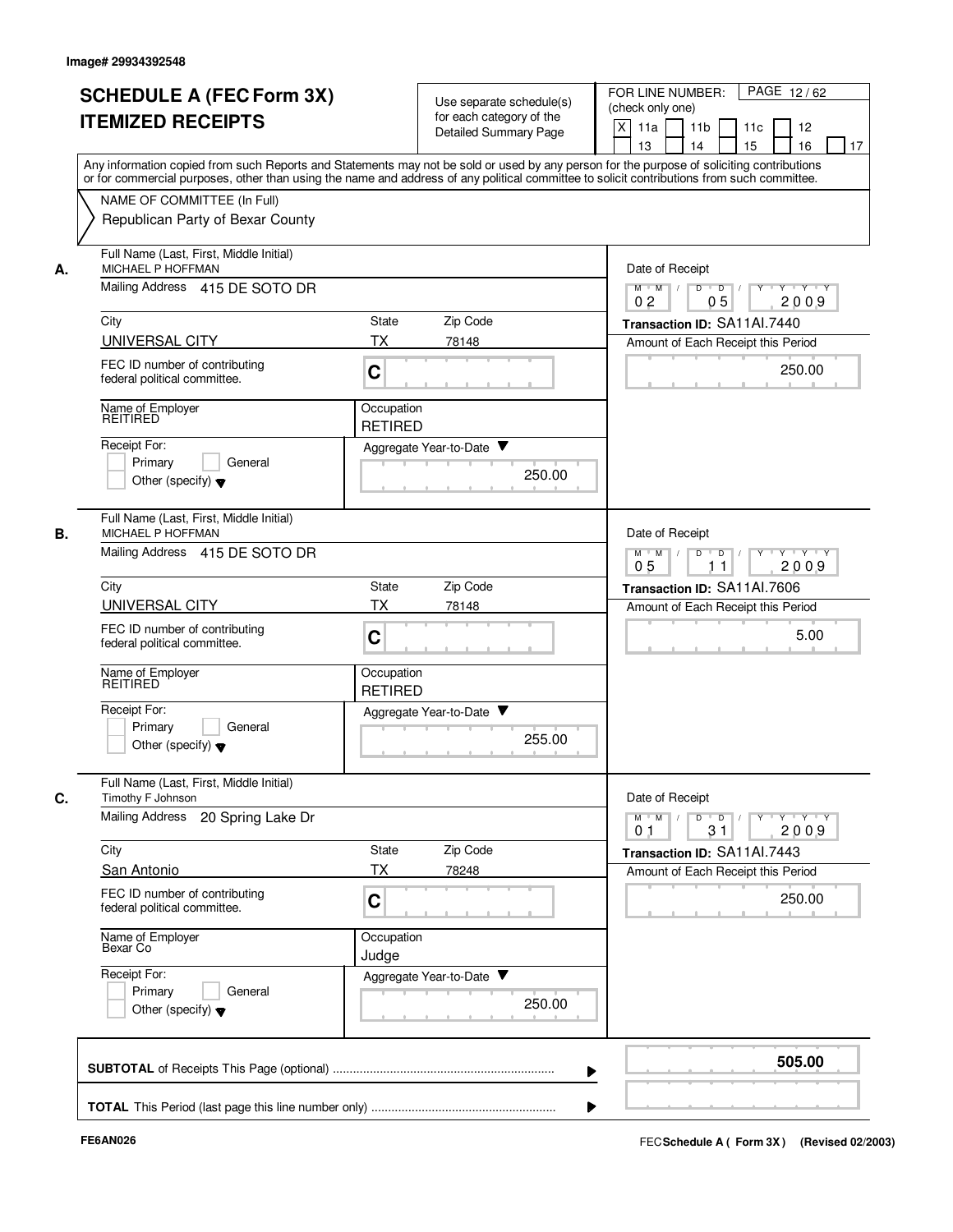|    | <b>SCHEDULE A (FEC Form 3X)</b><br><b>ITEMIZED RECEIPTS</b>                                                                                                                                                                                                                                                                                                |                                 | Use separate schedule(s)<br>for each category of the<br><b>Detailed Summary Page</b> | PAGE 13/62<br>FOR LINE NUMBER:<br>(check only one)<br>X<br>11a<br>11 <sub>b</sub><br>11c<br>12<br>13<br>14<br>15<br>16<br>17               |  |  |  |  |  |  |  |
|----|------------------------------------------------------------------------------------------------------------------------------------------------------------------------------------------------------------------------------------------------------------------------------------------------------------------------------------------------------------|---------------------------------|--------------------------------------------------------------------------------------|--------------------------------------------------------------------------------------------------------------------------------------------|--|--|--|--|--|--|--|
|    | Any information copied from such Reports and Statements may not be sold or used by any person for the purpose of soliciting contributions<br>or for commercial purposes, other than using the name and address of any political committee to solicit contributions from such committee.<br>NAME OF COMMITTEE (In Full)<br>Republican Party of Bexar County |                                 |                                                                                      |                                                                                                                                            |  |  |  |  |  |  |  |
| А. | Full Name (Last, First, Middle Initial)<br>Janet P Litttlejohn<br><b>Mailing Address</b><br>11765 West Ave #295                                                                                                                                                                                                                                            |                                 |                                                                                      | Date of Receipt<br>D<br>$\overline{D}$ /<br>Y Y Y Y<br>$M$ $M$ /<br>02<br>2009<br>02                                                       |  |  |  |  |  |  |  |
|    | City                                                                                                                                                                                                                                                                                                                                                       | State                           | Zip Code                                                                             | Transaction ID: SA11Al.7452                                                                                                                |  |  |  |  |  |  |  |
|    | San Antonio<br>FEC ID number of contributing<br>federal political committee.                                                                                                                                                                                                                                                                               | <b>TX</b><br>C                  | 78216                                                                                | Amount of Each Receipt this Period<br>500.00                                                                                               |  |  |  |  |  |  |  |
|    | Name of Employer<br>Texas<br>Receipt For:<br>Primary<br>General<br>Other (specify) $\blacktriangledown$                                                                                                                                                                                                                                                    | Occupation<br>Judge             | Aggregate Year-to-Date ▼<br>500.00                                                   |                                                                                                                                            |  |  |  |  |  |  |  |
| В. | Full Name (Last, First, Middle Initial)<br>DAVID W. MARSHALL<br>Mailing Address P.O. BOX 460689                                                                                                                                                                                                                                                            |                                 |                                                                                      | Date of Receipt<br>$M$ $M$<br>$\overline{D}$<br>$Y + Y + Y$<br>D<br>31<br>2009<br>0 <sub>1</sub>                                           |  |  |  |  |  |  |  |
|    | City                                                                                                                                                                                                                                                                                                                                                       | State                           | Zip Code                                                                             | Transaction ID: SA11Al.7456                                                                                                                |  |  |  |  |  |  |  |
|    | <b>SAN ANTONIO</b><br>FEC ID number of contributing<br>federal political committee.                                                                                                                                                                                                                                                                        | TX<br>$\mathbf C$               | 78246                                                                                | Amount of Each Receipt this Period<br>375.00                                                                                               |  |  |  |  |  |  |  |
|    | Name of Employer<br>UTHSC-SA<br>Receipt For:                                                                                                                                                                                                                                                                                                               | Occupation<br><b>ATTORNEY</b>   | Aggregate Year-to-Date                                                               |                                                                                                                                            |  |  |  |  |  |  |  |
|    | Primary<br>General<br>Other (specify) $\blacktriangledown$                                                                                                                                                                                                                                                                                                 |                                 | 375.00                                                                               |                                                                                                                                            |  |  |  |  |  |  |  |
| C. | Full Name (Last, First, Middle Initial)<br>JANELLE McARTHUR<br>Mailing Address 5680 PRUE ROAD                                                                                                                                                                                                                                                              |                                 |                                                                                      | Date of Receipt<br>$\mathsf{Y} \dashv \mathsf{Y} \dashv \mathsf{Y}$<br>$M$ $M$<br>$\overline{D}$<br>Y<br>D<br>31<br>2009<br>0 <sub>1</sub> |  |  |  |  |  |  |  |
|    | City                                                                                                                                                                                                                                                                                                                                                       | State                           | Zip Code                                                                             | Transaction ID: SA11AI.7460                                                                                                                |  |  |  |  |  |  |  |
|    | <b>SAN ANTONIO</b>                                                                                                                                                                                                                                                                                                                                         | ТX                              | 78240                                                                                | Amount of Each Receipt this Period                                                                                                         |  |  |  |  |  |  |  |
|    | FEC ID number of contributing<br>federal political committee.                                                                                                                                                                                                                                                                                              | C                               |                                                                                      | 250.00                                                                                                                                     |  |  |  |  |  |  |  |
|    | Name of Employer<br>SELF                                                                                                                                                                                                                                                                                                                                   | Occupation<br><b>CONSULTANT</b> |                                                                                      |                                                                                                                                            |  |  |  |  |  |  |  |
|    | Receipt For:<br>Primary<br>General<br>Other (specify) $\blacktriangledown$                                                                                                                                                                                                                                                                                 |                                 | Aggregate Year-to-Date<br>250.00                                                     |                                                                                                                                            |  |  |  |  |  |  |  |
|    |                                                                                                                                                                                                                                                                                                                                                            |                                 |                                                                                      | 1125.00                                                                                                                                    |  |  |  |  |  |  |  |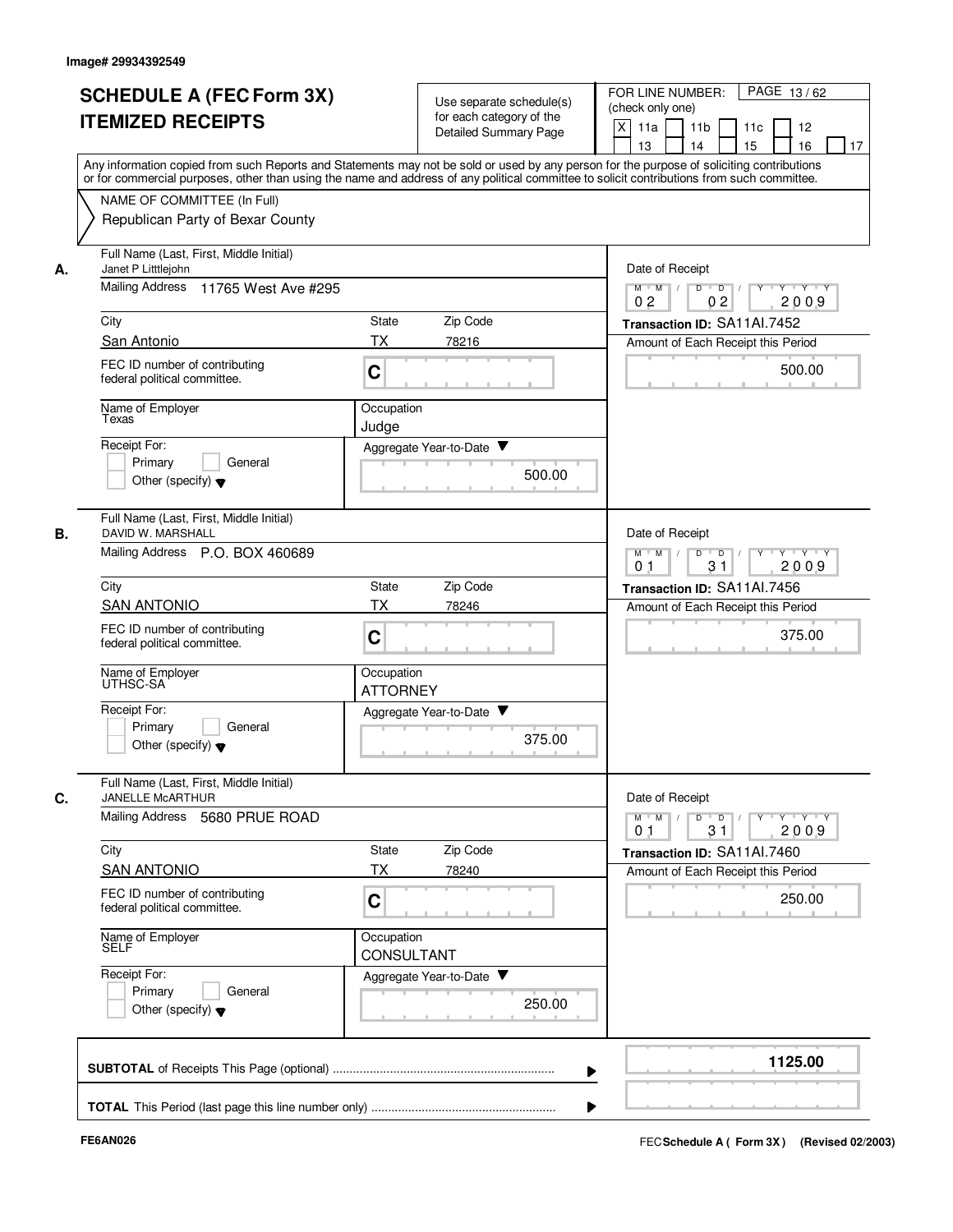| <b>SCHEDULE A (FEC Form 3X)</b><br><b>ITEMIZED RECEIPTS</b>                         | Use separate schedule(s)<br>for each category of the<br>Detailed Summary Page                                                                                                                                                                                                           | FOR LINE NUMBER:<br>PAGE 14/62<br>(check only one)<br>X<br>11a<br>11 <sub>b</sub><br>11c<br>12<br>13<br>14<br>15<br>16<br>17 |
|-------------------------------------------------------------------------------------|-----------------------------------------------------------------------------------------------------------------------------------------------------------------------------------------------------------------------------------------------------------------------------------------|------------------------------------------------------------------------------------------------------------------------------|
| NAME OF COMMITTEE (In Full)                                                         | Any information copied from such Reports and Statements may not be sold or used by any person for the purpose of soliciting contributions<br>or for commercial purposes, other than using the name and address of any political committee to solicit contributions from such committee. |                                                                                                                              |
| Republican Party of Bexar County                                                    |                                                                                                                                                                                                                                                                                         |                                                                                                                              |
| Full Name (Last, First, Middle Initial)<br><b>CALVIN MICHELSON</b><br>А.            |                                                                                                                                                                                                                                                                                         | Date of Receipt                                                                                                              |
| Mailing Address P.O. BOX 6027                                                       |                                                                                                                                                                                                                                                                                         | $M$ $M$ /<br>Y 'Y 'Y<br>D<br>$\overline{\phantom{0}}$ D<br>27<br>2009<br>0 <sub>1</sub>                                      |
| City                                                                                | Zip Code<br><b>State</b>                                                                                                                                                                                                                                                                | Transaction ID: SA11Al.7466                                                                                                  |
| <b>SAN ANTONIO</b><br>FEC ID number of contributing<br>federal political committee. | TX<br>78209<br>C                                                                                                                                                                                                                                                                        | Amount of Each Receipt this Period<br>500.00                                                                                 |
| Name of Employer<br>MICHELSON ENERGY                                                | Occupation<br><b>OWNER - OIL &amp; GAS</b>                                                                                                                                                                                                                                              |                                                                                                                              |
| Receipt For:<br>Primary<br>General<br>Other (specify) $\blacktriangledown$          | Aggregate Year-to-Date<br>500.00                                                                                                                                                                                                                                                        |                                                                                                                              |
| Full Name (Last, First, Middle Initial)<br>В.<br><b>EDGAR MORALES</b>               |                                                                                                                                                                                                                                                                                         | Date of Receipt                                                                                                              |
| Mailing Address 4511 HAWTHORN WOODS                                                 |                                                                                                                                                                                                                                                                                         | D<br>$M$ M<br>$\overline{D}$<br>Y 'Y 'Y<br>$\sqrt{ }$<br>0 <sub>2</sub><br>0 <sub>2</sub><br>2009                            |
| City                                                                                | Zip Code<br>State                                                                                                                                                                                                                                                                       | Transaction ID: SA11Al.7468                                                                                                  |
| <b>SAN ANTONIO</b>                                                                  | ТX<br>78249                                                                                                                                                                                                                                                                             | Amount of Each Receipt this Period                                                                                           |
| FEC ID number of contributing<br>federal political committee.                       | C                                                                                                                                                                                                                                                                                       | 500.00                                                                                                                       |
| Name of Employer<br>Texas Bd of Pardons & Par-<br>oles                              | Occupation<br>Commissioner                                                                                                                                                                                                                                                              |                                                                                                                              |
| Receipt For:<br>Primary<br>General<br>Other (specify) $\blacktriangledown$          | Aggregate Year-to-Date $\blacktriangledown$<br>500.00                                                                                                                                                                                                                                   |                                                                                                                              |
| Full Name (Last, First, Middle Initial)<br>C.<br>PHILIP M MUELLER                   |                                                                                                                                                                                                                                                                                         | Date of Receipt                                                                                                              |
| Mailing Address 11826 ELMSCOURT                                                     |                                                                                                                                                                                                                                                                                         | $\mathsf{Y} \dashv \mathsf{Y} \dashv \mathsf{Y}$<br>$M$ $M$ /<br>$D$ $D$<br>$Y$ <sup>U</sup><br>27<br>2009<br>0 <sub>1</sub> |
| City<br><b>SAN ANTONIO</b>                                                          | State<br>Zip Code<br>ТX<br>78230                                                                                                                                                                                                                                                        | Transaction ID: SA11Al.7469                                                                                                  |
| FEC ID number of contributing<br>federal political committee.                       | C                                                                                                                                                                                                                                                                                       | Amount of Each Receipt this Period<br>500.00                                                                                 |
| Name of Employer<br>RETIRED                                                         | Occupation<br><b>RETIRED</b>                                                                                                                                                                                                                                                            |                                                                                                                              |
| Receipt For:<br>Primary<br>General<br>Other (specify) $\blacktriangledown$          | Aggregate Year-to-Date<br>500.00                                                                                                                                                                                                                                                        |                                                                                                                              |
|                                                                                     |                                                                                                                                                                                                                                                                                         | 1500.00                                                                                                                      |
|                                                                                     |                                                                                                                                                                                                                                                                                         |                                                                                                                              |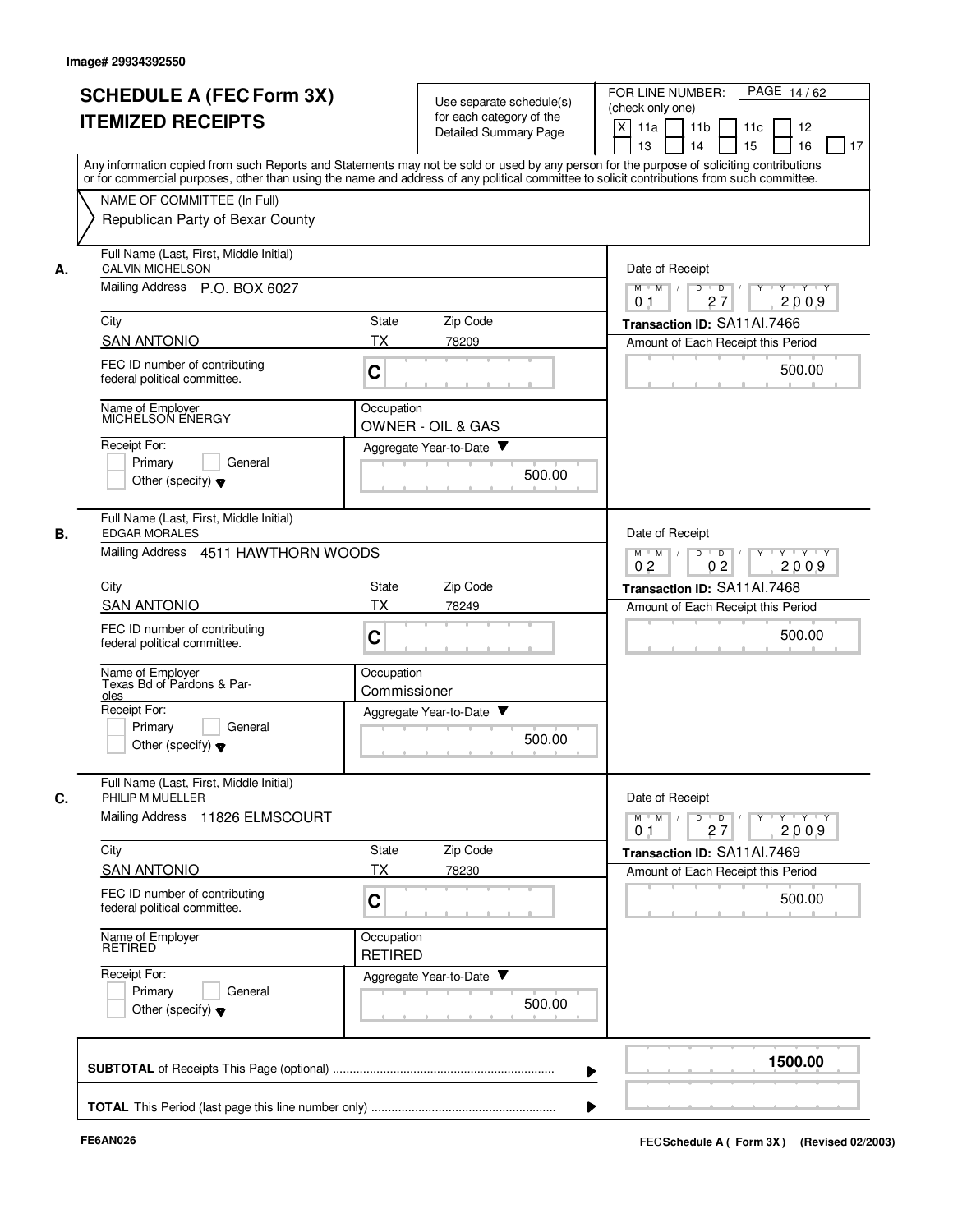|                                                                                                                                            |                                                                  |                              | PAGE 15/62<br>FOR LINE NUMBER:                                                                                                            |  |  |  |  |  |  |  |
|--------------------------------------------------------------------------------------------------------------------------------------------|------------------------------------------------------------------|------------------------------|-------------------------------------------------------------------------------------------------------------------------------------------|--|--|--|--|--|--|--|
| <b>SCHEDULE A (FEC Form 3X)</b>                                                                                                            |                                                                  | Use separate schedule(s)     | (check only one)                                                                                                                          |  |  |  |  |  |  |  |
| <b>ITEMIZED RECEIPTS</b>                                                                                                                   |                                                                  | for each category of the     | X<br>11 <sub>b</sub><br>11a<br>11 <sub>c</sub><br>12                                                                                      |  |  |  |  |  |  |  |
|                                                                                                                                            |                                                                  | <b>Detailed Summary Page</b> | 16<br>13<br>14<br>15                                                                                                                      |  |  |  |  |  |  |  |
| or for commercial purposes, other than using the name and address of any political committee to solicit contributions from such committee. |                                                                  |                              | Any information copied from such Reports and Statements may not be sold or used by any person for the purpose of soliciting contributions |  |  |  |  |  |  |  |
| NAME OF COMMITTEE (In Full)                                                                                                                |                                                                  |                              |                                                                                                                                           |  |  |  |  |  |  |  |
|                                                                                                                                            |                                                                  |                              |                                                                                                                                           |  |  |  |  |  |  |  |
| Republican Party of Bexar County                                                                                                           |                                                                  |                              |                                                                                                                                           |  |  |  |  |  |  |  |
| Full Name (Last, First, Middle Initial)<br><b>Isaac D Olivares</b>                                                                         |                                                                  |                              | Date of Receipt                                                                                                                           |  |  |  |  |  |  |  |
| Mailing Address<br>819 Briarcliff Dr                                                                                                       |                                                                  |                              | $Y - Y - Y$<br>$M$ $M$ /<br>D<br>$\overline{D}$ /<br>Y<br>0 <sub>2</sub><br>06<br>2009                                                    |  |  |  |  |  |  |  |
| City                                                                                                                                       | State                                                            | Zip Code                     | Transaction ID: SA11Al.7475                                                                                                               |  |  |  |  |  |  |  |
| San Antonio                                                                                                                                | <b>TX</b>                                                        | 78213                        | Amount of Each Receipt this Period                                                                                                        |  |  |  |  |  |  |  |
| FEC ID number of contributing<br>federal political committee.                                                                              | C                                                                |                              | 375.00                                                                                                                                    |  |  |  |  |  |  |  |
| Name of Employer<br>self                                                                                                                   | Occupation                                                       |                              |                                                                                                                                           |  |  |  |  |  |  |  |
|                                                                                                                                            |                                                                  | real estate broker           |                                                                                                                                           |  |  |  |  |  |  |  |
| Receipt For:                                                                                                                               |                                                                  | Aggregate Year-to-Date       |                                                                                                                                           |  |  |  |  |  |  |  |
| Primary<br>General                                                                                                                         |                                                                  | 375.00                       |                                                                                                                                           |  |  |  |  |  |  |  |
| Other (specify) $\blacktriangledown$                                                                                                       |                                                                  |                              |                                                                                                                                           |  |  |  |  |  |  |  |
| Full Name (Last, First, Middle Initial)<br>Robert Rae Powell                                                                               |                                                                  |                              | Date of Receipt                                                                                                                           |  |  |  |  |  |  |  |
| Mailing Address<br>9225 Cross Mountain Trl                                                                                                 | D<br>$\overline{D}$<br>$M$ M<br>Y "Y "Y<br>13<br>2009<br>02      |                              |                                                                                                                                           |  |  |  |  |  |  |  |
| City                                                                                                                                       | State                                                            | Zip Code                     | Transaction ID: SA11Al.7481                                                                                                               |  |  |  |  |  |  |  |
| San Antonio                                                                                                                                | ТX                                                               | 78255                        | Amount of Each Receipt this Period                                                                                                        |  |  |  |  |  |  |  |
| FEC ID number of contributing<br>federal political committee.                                                                              | C                                                                |                              | 250.00                                                                                                                                    |  |  |  |  |  |  |  |
| Name of Employer<br>RR Powell & Co                                                                                                         | Occupation<br>mktg consultant                                    |                              |                                                                                                                                           |  |  |  |  |  |  |  |
| Receipt For:                                                                                                                               |                                                                  | Aggregate Year-to-Date       |                                                                                                                                           |  |  |  |  |  |  |  |
| Primary<br>General                                                                                                                         |                                                                  |                              |                                                                                                                                           |  |  |  |  |  |  |  |
| Other (specify) $\blacktriangledown$                                                                                                       |                                                                  | 250.00                       |                                                                                                                                           |  |  |  |  |  |  |  |
| Full Name (Last, First, Middle Initial)<br>David M Prichard                                                                                |                                                                  |                              | Date of Receipt                                                                                                                           |  |  |  |  |  |  |  |
| <b>Mailing Address</b><br>10101 Reunion PI Ste 600                                                                                         | Y Y Y Y<br>$M$ M<br>$D$ $D$<br>Y<br>2009<br>0 <sub>2</sub><br>10 |                              |                                                                                                                                           |  |  |  |  |  |  |  |
| City                                                                                                                                       | State                                                            | Zip Code                     | Transaction ID: SA11Al.7484                                                                                                               |  |  |  |  |  |  |  |
| San Antonio                                                                                                                                | <b>TX</b>                                                        | 78216                        | Amount of Each Receipt this Period                                                                                                        |  |  |  |  |  |  |  |
|                                                                                                                                            |                                                                  |                              |                                                                                                                                           |  |  |  |  |  |  |  |
| FEC ID number of contributing<br>federal political committee.                                                                              | C                                                                |                              | 250.00                                                                                                                                    |  |  |  |  |  |  |  |
| Name of Employer<br>Prichard Hawkins McFarland<br>& Y                                                                                      | Occupation<br>attorney                                           |                              |                                                                                                                                           |  |  |  |  |  |  |  |
| Receipt For:                                                                                                                               |                                                                  | Aggregate Year-to-Date       |                                                                                                                                           |  |  |  |  |  |  |  |
| Primary<br>General                                                                                                                         |                                                                  | 250.00                       |                                                                                                                                           |  |  |  |  |  |  |  |
| Other (specify) $\blacktriangledown$                                                                                                       |                                                                  |                              |                                                                                                                                           |  |  |  |  |  |  |  |
|                                                                                                                                            |                                                                  |                              |                                                                                                                                           |  |  |  |  |  |  |  |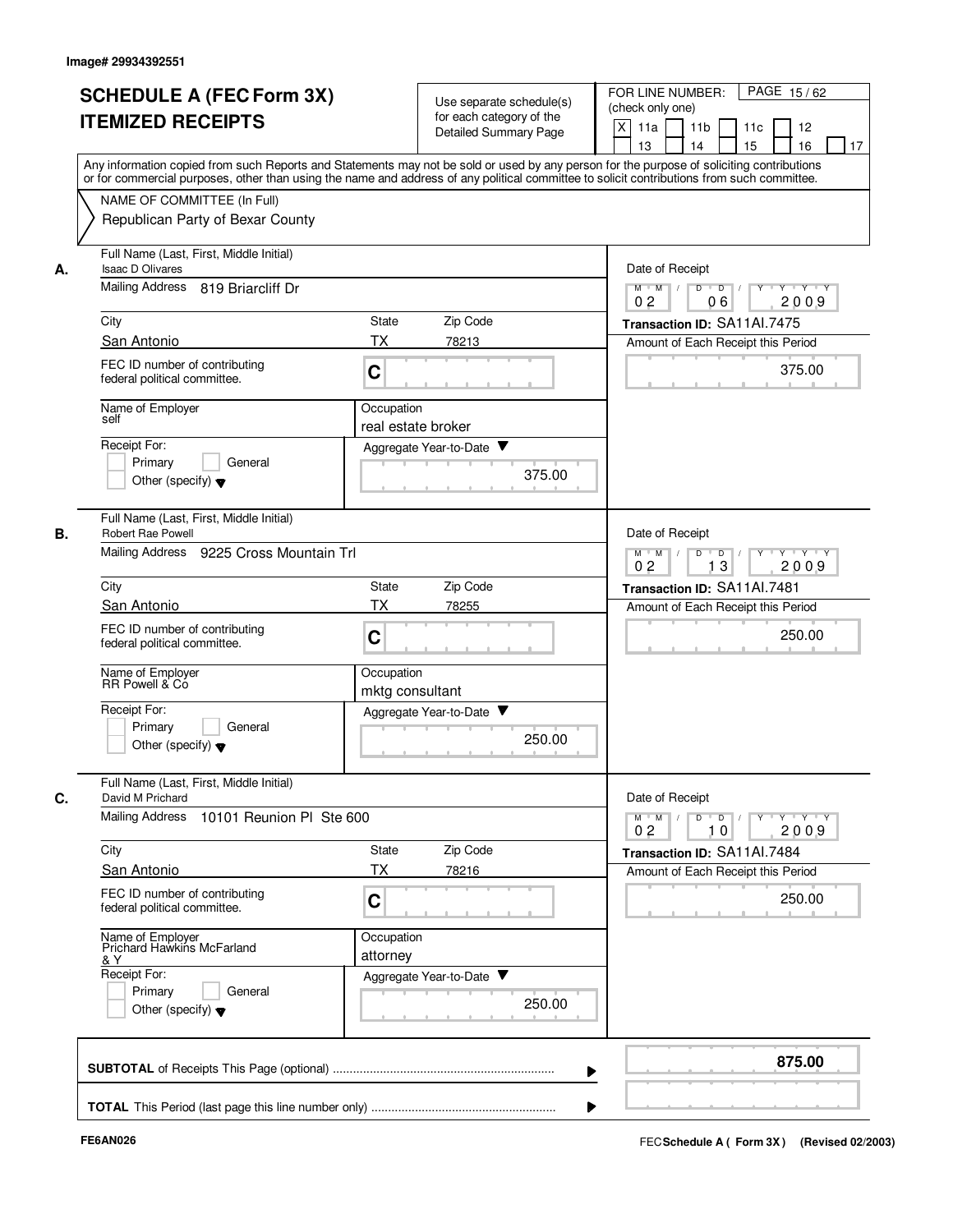|    | <b>SCHEDULE A (FEC Form 3X)</b>                                                                                                                                                                                                                                                         |                              | Use separate schedule(s)                                 | PAGE 16/62<br>FOR LINE NUMBER:                                                                    |
|----|-----------------------------------------------------------------------------------------------------------------------------------------------------------------------------------------------------------------------------------------------------------------------------------------|------------------------------|----------------------------------------------------------|---------------------------------------------------------------------------------------------------|
|    | <b>ITEMIZED RECEIPTS</b>                                                                                                                                                                                                                                                                |                              | for each category of the<br><b>Detailed Summary Page</b> | (check only one)<br>$\times$<br>11 <sub>b</sub><br>11a<br>11c<br>12<br>16<br>13<br>14<br>15<br>17 |
|    | Any information copied from such Reports and Statements may not be sold or used by any person for the purpose of soliciting contributions<br>or for commercial purposes, other than using the name and address of any political committee to solicit contributions from such committee. |                              |                                                          |                                                                                                   |
|    | NAME OF COMMITTEE (In Full)<br>Republican Party of Bexar County                                                                                                                                                                                                                         |                              |                                                          |                                                                                                   |
| А. | Full Name (Last, First, Middle Initial)<br>Lucy W Rasco                                                                                                                                                                                                                                 |                              |                                                          | Date of Receipt                                                                                   |
|    | <b>Mailing Address</b><br>104 Ivy Ln                                                                                                                                                                                                                                                    |                              |                                                          | $M$ $M$<br>$D$ $D$ $I$<br>Y 'Y 'Y<br>Y<br>0 <sub>2</sub><br>2009<br>06                            |
|    | City                                                                                                                                                                                                                                                                                    | State                        | Zip Code                                                 | Transaction ID: SA11Al.7487                                                                       |
|    | San Antonio                                                                                                                                                                                                                                                                             | <b>TX</b>                    | 78209                                                    | Amount of Each Receipt this Period                                                                |
|    | FEC ID number of contributing<br>federal political committee.                                                                                                                                                                                                                           | C                            |                                                          | 250.00                                                                                            |
|    | Name of Employer<br>none                                                                                                                                                                                                                                                                | Occupation<br>none           |                                                          |                                                                                                   |
|    | Receipt For:                                                                                                                                                                                                                                                                            |                              | Aggregate Year-to-Date ▼                                 |                                                                                                   |
|    | Primary<br>General<br>Other (specify) $\blacktriangledown$                                                                                                                                                                                                                              |                              | 250.00                                                   |                                                                                                   |
| В. | Full Name (Last, First, Middle Initial)<br>JOHN L. RAY                                                                                                                                                                                                                                  |                              |                                                          | Date of Receipt                                                                                   |
|    | Mailing Address<br>1710 JUNIPER RIDGE                                                                                                                                                                                                                                                   |                              |                                                          | $M$ M<br>D<br>D<br>$\cdots$ Y $\cdots$ Y<br>13<br>2009<br>0 <sub>2</sub>                          |
|    | City                                                                                                                                                                                                                                                                                    | State                        | Zip Code                                                 | Transaction ID: SA11Al.7490                                                                       |
|    | <b>SAN ANTONIO</b>                                                                                                                                                                                                                                                                      | ТX                           | 78258                                                    | Amount of Each Receipt this Period                                                                |
|    | FEC ID number of contributing<br>federal political committee.                                                                                                                                                                                                                           | C                            |                                                          | 250.00                                                                                            |
|    | Name of Employer<br>RETIRED                                                                                                                                                                                                                                                             | Occupation<br><b>RETIRED</b> |                                                          |                                                                                                   |
|    | Receipt For:                                                                                                                                                                                                                                                                            |                              | Aggregate Year-to-Date ▼                                 |                                                                                                   |
|    | Primary<br>General<br>Other (specify) $\blacktriangledown$                                                                                                                                                                                                                              |                              | 250.00                                                   |                                                                                                   |
| С. | Full Name (Last, First, Middle Initial)<br><b>Arthur Riklin</b>                                                                                                                                                                                                                         |                              |                                                          | Date of Receipt                                                                                   |
|    | <b>Mailing Address</b><br>122 Laburnum                                                                                                                                                                                                                                                  |                              |                                                          | $Y$ $Y$ $Y$<br>$D$ $D$ $I$<br>$M$ $M$ /<br>Y<br>30<br>2009<br>0 <sub>1</sub>                      |
|    | City                                                                                                                                                                                                                                                                                    | State                        | Zip Code                                                 | Transaction ID: SA11Al.7491                                                                       |
|    | San Antonio                                                                                                                                                                                                                                                                             | <b>TX</b>                    | 78209                                                    | Amount of Each Receipt this Period                                                                |
|    | FEC ID number of contributing<br>federal political committee.                                                                                                                                                                                                                           | C                            |                                                          | 1500.00                                                                                           |
|    | Name of Employer<br>Retired                                                                                                                                                                                                                                                             | Occupation<br>Retired        |                                                          |                                                                                                   |
|    | Receipt For:<br>Primary<br>General<br>Other (specify) $\blacktriangledown$                                                                                                                                                                                                              |                              | Aggregate Year-to-Date<br>1500.00                        |                                                                                                   |
|    |                                                                                                                                                                                                                                                                                         |                              |                                                          |                                                                                                   |
|    |                                                                                                                                                                                                                                                                                         |                              |                                                          | 2000.00                                                                                           |
|    |                                                                                                                                                                                                                                                                                         |                              |                                                          |                                                                                                   |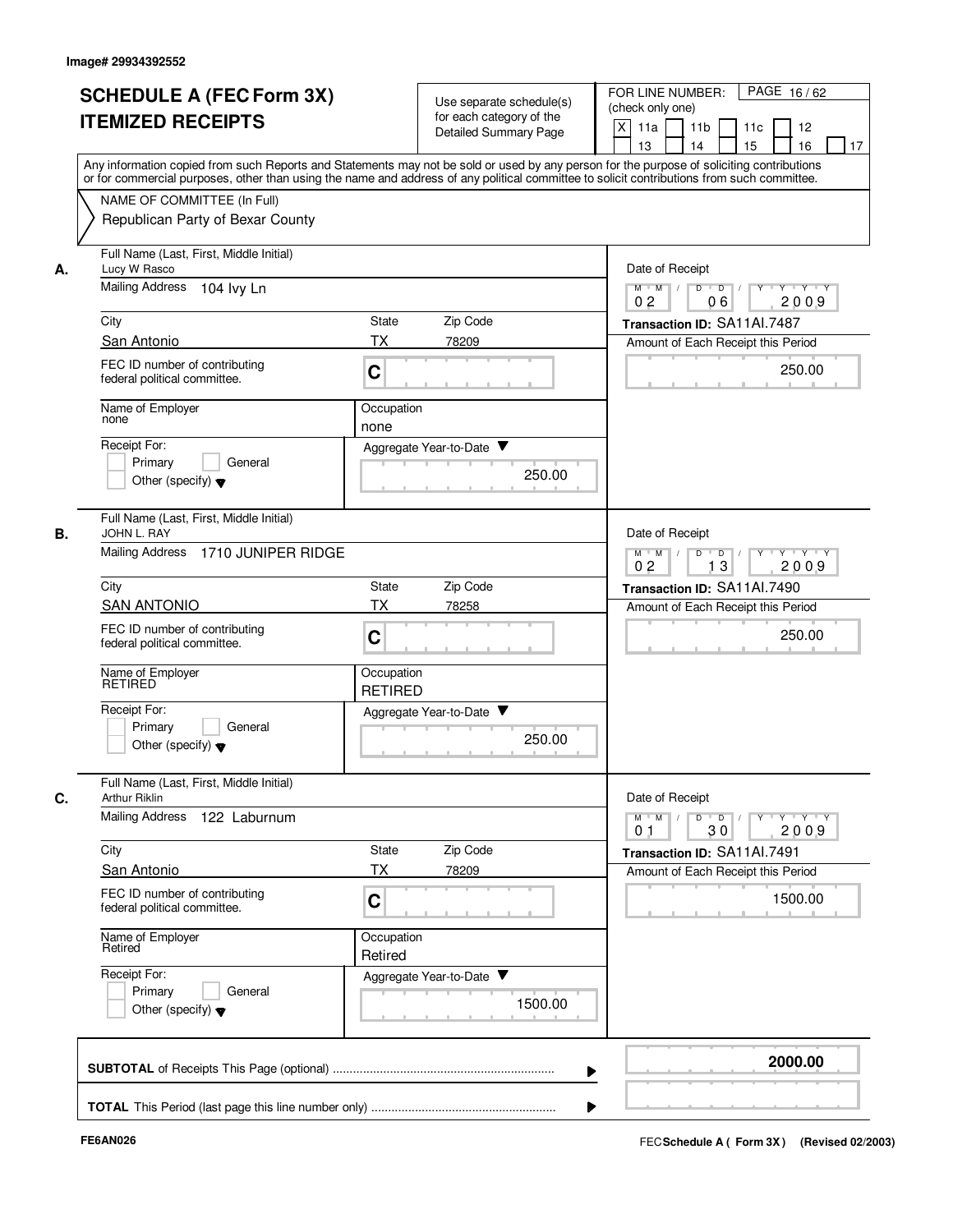| А. | NAME OF COMMITTEE (In Full)<br>Republican Party of Bexar County<br>Full Name (Last, First, Middle Initial)<br><b>CHARLES RODRIGUEZ</b> | Any information copied from such Reports and Statements may not be sold or used by any person for the purpose of soliciting contributions<br>or for commercial purposes, other than using the name and address of any political committee to solicit contributions from such committee. |                                                                                                                               |  |  |  |  |
|----|----------------------------------------------------------------------------------------------------------------------------------------|-----------------------------------------------------------------------------------------------------------------------------------------------------------------------------------------------------------------------------------------------------------------------------------------|-------------------------------------------------------------------------------------------------------------------------------|--|--|--|--|
|    |                                                                                                                                        |                                                                                                                                                                                                                                                                                         |                                                                                                                               |  |  |  |  |
|    |                                                                                                                                        |                                                                                                                                                                                                                                                                                         |                                                                                                                               |  |  |  |  |
|    |                                                                                                                                        |                                                                                                                                                                                                                                                                                         | Date of Receipt                                                                                                               |  |  |  |  |
|    | Mailing Address 5903 DEER HORN                                                                                                         |                                                                                                                                                                                                                                                                                         | $M$ $M$ /<br>$Y - Y - Y$<br>D<br>$\overline{D}$ /<br>28<br>2009<br>0 <sub>1</sub>                                             |  |  |  |  |
|    | City                                                                                                                                   | Zip Code<br>State                                                                                                                                                                                                                                                                       | Transaction ID: SA11Al.7494                                                                                                   |  |  |  |  |
|    | <b>SAN ANTONIO</b><br>FEC ID number of contributing<br>federal political committee.                                                    | <b>TX</b><br>78238<br>C                                                                                                                                                                                                                                                                 | Amount of Each Receipt this Period<br>250.00                                                                                  |  |  |  |  |
|    | Name of Employer<br>retired                                                                                                            | Occupation<br><b>RETIRED</b>                                                                                                                                                                                                                                                            |                                                                                                                               |  |  |  |  |
|    | Receipt For:<br>Primary<br>General                                                                                                     | Aggregate Year-to-Date ▼                                                                                                                                                                                                                                                                |                                                                                                                               |  |  |  |  |
|    | Other (specify) $\blacktriangledown$                                                                                                   | 260.00                                                                                                                                                                                                                                                                                  |                                                                                                                               |  |  |  |  |
| В. | Full Name (Last, First, Middle Initial)<br><b>CHARLES RODRIGUEZ</b>                                                                    |                                                                                                                                                                                                                                                                                         | Date of Receipt                                                                                                               |  |  |  |  |
|    | Mailing Address<br>5903 DEER HORN                                                                                                      |                                                                                                                                                                                                                                                                                         | D<br>$M$ M<br>$\sqrt{ }$<br>$\overline{D}$<br>Y 'Y 'Y<br>$\top$<br>05<br>2009<br>11                                           |  |  |  |  |
|    | City                                                                                                                                   | Zip Code<br>State                                                                                                                                                                                                                                                                       | Transaction ID: SA11Al.7562                                                                                                   |  |  |  |  |
|    | <b>SAN ANTONIO</b><br>FEC ID number of contributing<br>federal political committee.                                                    | ТX<br>78238<br>C                                                                                                                                                                                                                                                                        | Amount of Each Receipt this Period<br>20.00                                                                                   |  |  |  |  |
|    | Name of Employer<br>retired                                                                                                            | Occupation<br><b>RETIRED</b>                                                                                                                                                                                                                                                            |                                                                                                                               |  |  |  |  |
|    | Receipt For:<br>Primary<br>General<br>Other (specify) $\blacktriangledown$                                                             | Aggregate Year-to-Date ▼<br>280.00                                                                                                                                                                                                                                                      |                                                                                                                               |  |  |  |  |
| C. | Full Name (Last, First, Middle Initial)<br>MARIA CRISTINA RODRIGUEZ<br>Mailing Address 4330 MEDICAL DRIVE                              |                                                                                                                                                                                                                                                                                         | Date of Receipt<br>$Y + Y + Y$<br>$M^{\prime}$ M $\rightarrow$ /<br>$D$ $D$ $/$<br>$\Gamma Y$<br>13<br>2009<br>0 <sub>2</sub> |  |  |  |  |
|    | City                                                                                                                                   | State<br>Zip Code                                                                                                                                                                                                                                                                       | Transaction ID: SA11Al.7495                                                                                                   |  |  |  |  |
|    | <b>SAN ANTONIO</b>                                                                                                                     | ТX<br>78229                                                                                                                                                                                                                                                                             | Amount of Each Receipt this Period                                                                                            |  |  |  |  |
|    | FEC ID number of contributing<br>federal political committee.                                                                          | C                                                                                                                                                                                                                                                                                       | 250.00                                                                                                                        |  |  |  |  |
|    | Name of Employer<br>SCHNITZLER CARDIOVASDULAR                                                                                          | Occupation<br>manager                                                                                                                                                                                                                                                                   |                                                                                                                               |  |  |  |  |
|    | Receipt For:<br>Primary<br>General<br>Other (specify) $\blacktriangledown$                                                             | Aggregate Year-to-Date<br>250.00                                                                                                                                                                                                                                                        |                                                                                                                               |  |  |  |  |
|    |                                                                                                                                        |                                                                                                                                                                                                                                                                                         | 520.00                                                                                                                        |  |  |  |  |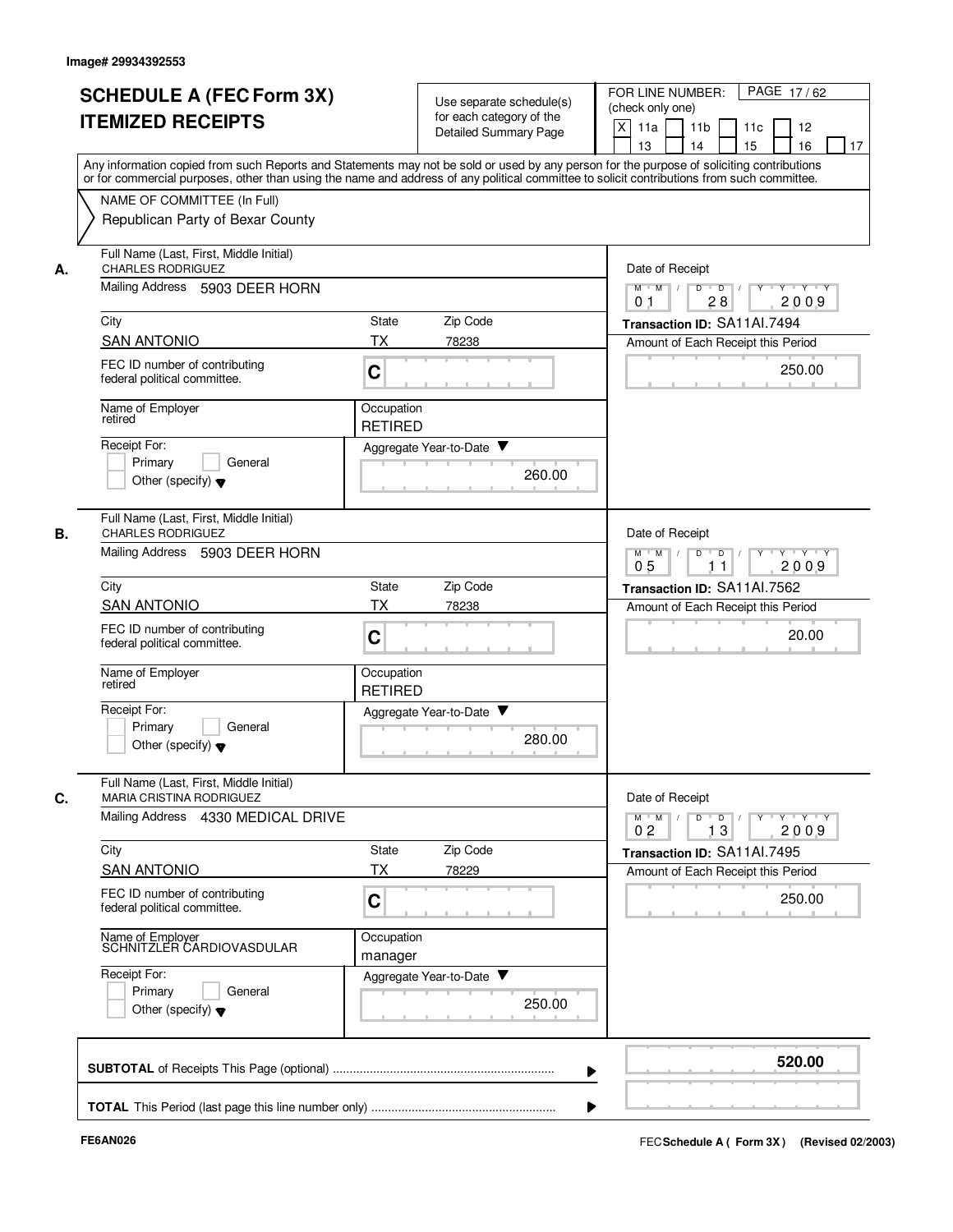|    | <b>SCHEDULE A (FEC Form 3X)</b><br><b>ITEMIZED RECEIPTS</b>                                                                                                                                                                                                                                                            |                               | Use separate schedule(s)<br>for each category of the<br>Detailed Summary Page | PAGE 18/62<br>FOR LINE NUMBER:<br>(check only one)<br>X<br>11a<br>11 <sub>b</sub><br>11c<br>12<br>13<br>14<br>15<br>16<br>17 |
|----|------------------------------------------------------------------------------------------------------------------------------------------------------------------------------------------------------------------------------------------------------------------------------------------------------------------------|-------------------------------|-------------------------------------------------------------------------------|------------------------------------------------------------------------------------------------------------------------------|
|    | Any information copied from such Reports and Statements may not be sold or used by any person for the purpose of soliciting contributions<br>or for commercial purposes, other than using the name and address of any political committee to solicit contributions from such committee.<br>NAME OF COMMITTEE (In Full) |                               |                                                                               |                                                                                                                              |
|    | Republican Party of Bexar County                                                                                                                                                                                                                                                                                       |                               |                                                                               |                                                                                                                              |
| А. | Full Name (Last, First, Middle Initial)<br><b>WADE B SHELTON</b>                                                                                                                                                                                                                                                       |                               |                                                                               | Date of Receipt                                                                                                              |
|    | Mailing Address 13319 THORNBRIDGE                                                                                                                                                                                                                                                                                      |                               |                                                                               | Y Y Y Y<br>$M$ $M$ /<br>D<br>$\overline{D}$ /<br>$Y$ <sup>-1</sup><br>0 <sub>2</sub><br>2009<br>16                           |
|    | City<br><b>SAN ANTONIO</b>                                                                                                                                                                                                                                                                                             | State<br>TX                   | Zip Code<br>78232                                                             | Transaction ID: SA11Al.7734<br>Amount of Each Receipt this Period                                                            |
|    | FEC ID number of contributing<br>federal political committee.                                                                                                                                                                                                                                                          | C                             |                                                                               | 4089.86                                                                                                                      |
|    | Name of Employer<br>SHELTON & VALADEZ                                                                                                                                                                                                                                                                                  | Occupation<br><b>ATTORNEY</b> |                                                                               | In-kind - balance of Skvr-<br>oom expense for Lincoln<br>Day event                                                           |
|    | Receipt For:<br>Primary<br>General<br>Other (specify) $\blacktriangledown$                                                                                                                                                                                                                                             |                               | Aggregate Year-to-Date ▼<br>4096.86                                           |                                                                                                                              |
| В. | Full Name (Last, First, Middle Initial)<br><b>DOROTHY SIMS</b><br><b>Mailing Address</b>                                                                                                                                                                                                                               |                               |                                                                               | Date of Receipt                                                                                                              |
|    | 101 GLENTOWER                                                                                                                                                                                                                                                                                                          |                               |                                                                               | $M$ M<br>D<br>$\overline{D}$<br>Y Y Y Y<br>$\sqrt{ }$<br>Y<br>$\top$<br>13<br>2009<br>0 <sub>2</sub>                         |
|    | City<br><b>SAN ANTONIO</b>                                                                                                                                                                                                                                                                                             | State<br>ТX                   | Zip Code                                                                      | Transaction ID: SA11AI.7501                                                                                                  |
|    | FEC ID number of contributing<br>federal political committee.                                                                                                                                                                                                                                                          | C                             | 78213                                                                         | Amount of Each Receipt this Period<br>250.00                                                                                 |
|    | Name of Employer<br><b>RETIRED</b>                                                                                                                                                                                                                                                                                     | Occupation<br><b>RETIRED</b>  |                                                                               |                                                                                                                              |
|    | Receipt For:<br>Primarv<br>General<br>Other (specify) $\blacktriangledown$                                                                                                                                                                                                                                             |                               | Aggregate Year-to-Date<br>250.00                                              |                                                                                                                              |
| С. | Full Name (Last, First, Middle Initial)<br><b>JOCI STRAUS</b>                                                                                                                                                                                                                                                          |                               |                                                                               | Date of Receipt                                                                                                              |
|    | Mailing Address<br>555 ARGYLE                                                                                                                                                                                                                                                                                          |                               |                                                                               | $Y - Y - Y$<br>$M^+M^-$<br>D<br>$\overline{D}$<br>Y<br>0 <sub>2</sub><br>2009<br>04                                          |
|    | City                                                                                                                                                                                                                                                                                                                   | State                         | Zip Code                                                                      | Transaction ID: SA11Al.7506                                                                                                  |
|    | <b>SAN ANTONIO</b><br>FEC ID number of contributing<br>federal political committee.                                                                                                                                                                                                                                    | ТX<br>C                       | 78209                                                                         | Amount of Each Receipt this Period<br>1500.00                                                                                |
|    | Name of Employer<br>self                                                                                                                                                                                                                                                                                               | Occupation<br>volunteer       |                                                                               |                                                                                                                              |
|    | Receipt For:<br>Primary<br>General<br>Other (specify) $\blacktriangledown$                                                                                                                                                                                                                                             |                               | Aggregate Year-to-Date<br>1500.00                                             |                                                                                                                              |
|    |                                                                                                                                                                                                                                                                                                                        |                               |                                                                               |                                                                                                                              |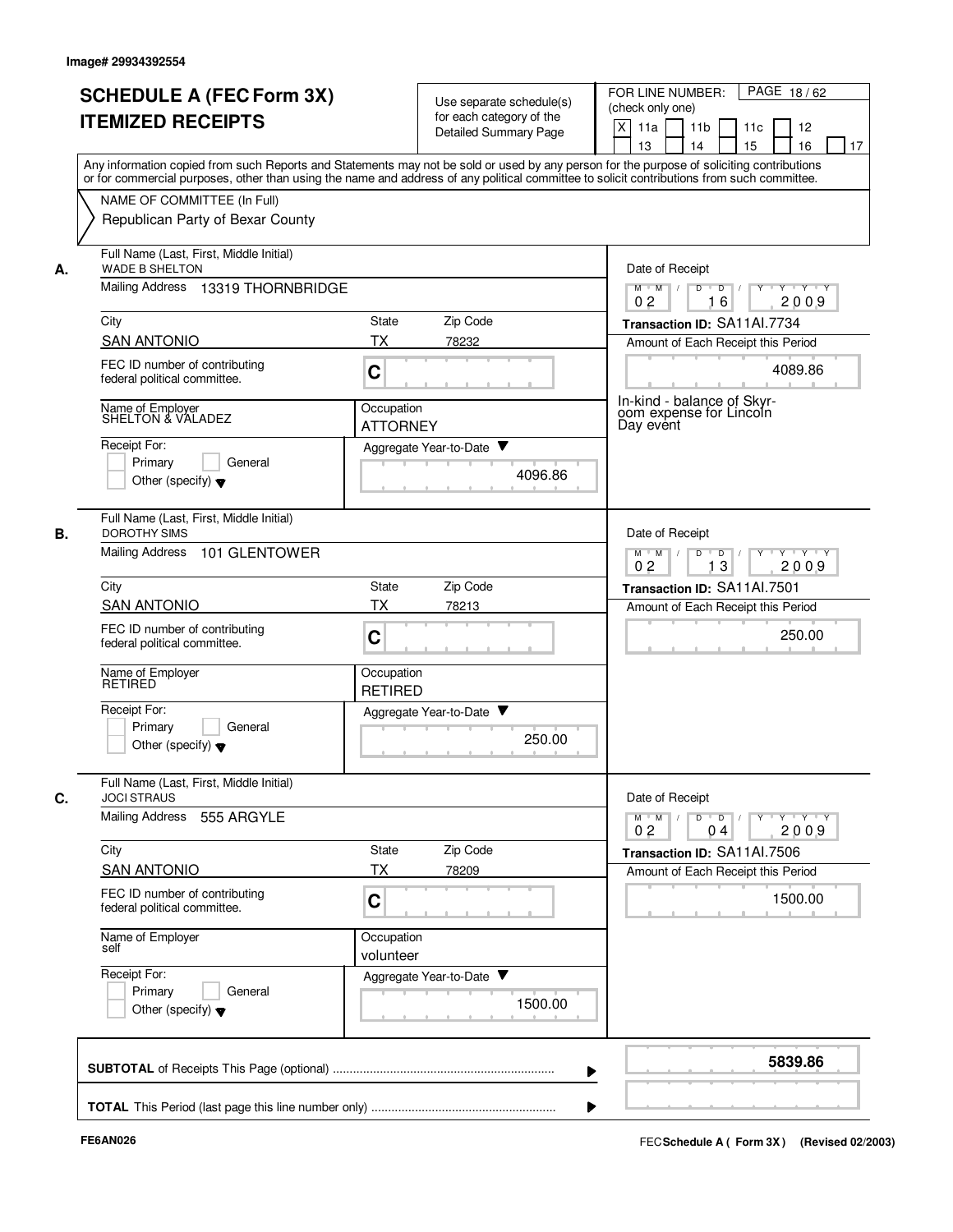|    | <b>SCHEDULE A (FEC Form 3X)</b><br><b>ITEMIZED RECEIPTS</b>                                                                                                                                                                                                                             |                                                        | Use separate schedule(s)<br>for each category of the<br>Detailed Summary Page | FOR LINE NUMBER:<br>PAGE 19/62<br>(check only one)<br>X<br>11a<br>11 <sub>b</sub><br>11c<br>12<br>13<br>14<br>15<br>16<br>17 |  |  |  |
|----|-----------------------------------------------------------------------------------------------------------------------------------------------------------------------------------------------------------------------------------------------------------------------------------------|--------------------------------------------------------|-------------------------------------------------------------------------------|------------------------------------------------------------------------------------------------------------------------------|--|--|--|
|    | Any information copied from such Reports and Statements may not be sold or used by any person for the purpose of soliciting contributions<br>or for commercial purposes, other than using the name and address of any political committee to solicit contributions from such committee. |                                                        |                                                                               |                                                                                                                              |  |  |  |
|    | NAME OF COMMITTEE (In Full)                                                                                                                                                                                                                                                             |                                                        |                                                                               |                                                                                                                              |  |  |  |
|    | Republican Party of Bexar County                                                                                                                                                                                                                                                        |                                                        |                                                                               |                                                                                                                              |  |  |  |
| А. | Full Name (Last, First, Middle Initial)<br>PATSY TAYLOR                                                                                                                                                                                                                                 |                                                        |                                                                               | Date of Receipt                                                                                                              |  |  |  |
|    | <b>Mailing Address</b><br>388 TOWNE VUE DRIVE                                                                                                                                                                                                                                           | $M$ $M$ /<br>$Y - Y - Y$<br>D<br>D<br>2009<br>05<br>11 |                                                                               |                                                                                                                              |  |  |  |
|    | City                                                                                                                                                                                                                                                                                    | State                                                  | Zip Code                                                                      | Transaction ID: SA11Al.7552                                                                                                  |  |  |  |
|    | <b>SAN ANTONIO</b>                                                                                                                                                                                                                                                                      | TX                                                     | 78213                                                                         | Amount of Each Receipt this Period                                                                                           |  |  |  |
|    | FEC ID number of contributing<br>federal political committee.                                                                                                                                                                                                                           | C                                                      |                                                                               | 500.00                                                                                                                       |  |  |  |
|    | Name of Employer<br>AUDIE MURPHY VA HOSP                                                                                                                                                                                                                                                | Occupation<br><b>RN</b>                                |                                                                               |                                                                                                                              |  |  |  |
|    | Receipt For:                                                                                                                                                                                                                                                                            |                                                        | Aggregate Year-to-Date ▼                                                      |                                                                                                                              |  |  |  |
|    | Primary<br>General<br>Other (specify) $\blacktriangledown$                                                                                                                                                                                                                              |                                                        | 500.00                                                                        |                                                                                                                              |  |  |  |
| В. | Full Name (Last, First, Middle Initial)<br><b>PATSY TAYLOR</b>                                                                                                                                                                                                                          |                                                        |                                                                               | Date of Receipt                                                                                                              |  |  |  |
|    | <b>Mailing Address</b><br>388 TOWNE VUE DRIVE                                                                                                                                                                                                                                           |                                                        |                                                                               | $M$ M<br>$\sqrt{ }$<br>D<br>$\mathsf D$<br>Y Y Y Y<br>$\sqrt{ }$<br>05<br>2009<br>11                                         |  |  |  |
|    | City                                                                                                                                                                                                                                                                                    | State                                                  | Zip Code                                                                      | Transaction ID: SA11Al.7580                                                                                                  |  |  |  |
|    | <b>SAN ANTONIO</b>                                                                                                                                                                                                                                                                      | ТX                                                     | 78213                                                                         | Amount of Each Receipt this Period                                                                                           |  |  |  |
|    | FEC ID number of contributing<br>federal political committee.                                                                                                                                                                                                                           | C                                                      |                                                                               | 10.00                                                                                                                        |  |  |  |
|    | Name of Employer<br>AUDIE MURPHY VA HOSP                                                                                                                                                                                                                                                | Occupation<br><b>RN</b>                                |                                                                               |                                                                                                                              |  |  |  |
|    | Receipt For:                                                                                                                                                                                                                                                                            |                                                        | Aggregate Year-to-Date ▼                                                      |                                                                                                                              |  |  |  |
|    | Primary<br>General<br>Other (specify) $\blacktriangledown$                                                                                                                                                                                                                              |                                                        | 510.00                                                                        |                                                                                                                              |  |  |  |
| C. | Full Name (Last, First, Middle Initial)<br>RALPH E. WILLIAMSON                                                                                                                                                                                                                          |                                                        |                                                                               | Date of Receipt                                                                                                              |  |  |  |
|    | Mailing Address 8202 IH 35 NORTH<br>SUITE 490                                                                                                                                                                                                                                           |                                                        |                                                                               | $\mathsf{Y} \dashv \mathsf{Y} \dashv \mathsf{Y}$<br>$M$ $M$ /<br>$D$ $D$ $I$<br>$Y^+$<br>0 <sub>2</sub><br>2009<br>11        |  |  |  |
|    | City                                                                                                                                                                                                                                                                                    | State                                                  | Zip Code                                                                      | Transaction ID: SA11Al.7514                                                                                                  |  |  |  |
|    | <b>SAN ANTONIO</b>                                                                                                                                                                                                                                                                      | ТX                                                     | 78239                                                                         | Amount of Each Receipt this Period                                                                                           |  |  |  |
|    | FEC ID number of contributing<br>federal political committee.                                                                                                                                                                                                                           | C                                                      |                                                                               | 500.00                                                                                                                       |  |  |  |
|    | Name of Employer<br>SELF EMPLOYED                                                                                                                                                                                                                                                       | Occupation<br><b>ATTORNEY</b>                          |                                                                               |                                                                                                                              |  |  |  |
|    | Receipt For:                                                                                                                                                                                                                                                                            |                                                        | Aggregate Year-to-Date                                                        |                                                                                                                              |  |  |  |
|    | Primary<br>General<br>Other (specify) $\blacktriangledown$                                                                                                                                                                                                                              |                                                        | 500.00                                                                        |                                                                                                                              |  |  |  |
|    |                                                                                                                                                                                                                                                                                         |                                                        |                                                                               | 1010.00                                                                                                                      |  |  |  |
|    |                                                                                                                                                                                                                                                                                         |                                                        |                                                                               |                                                                                                                              |  |  |  |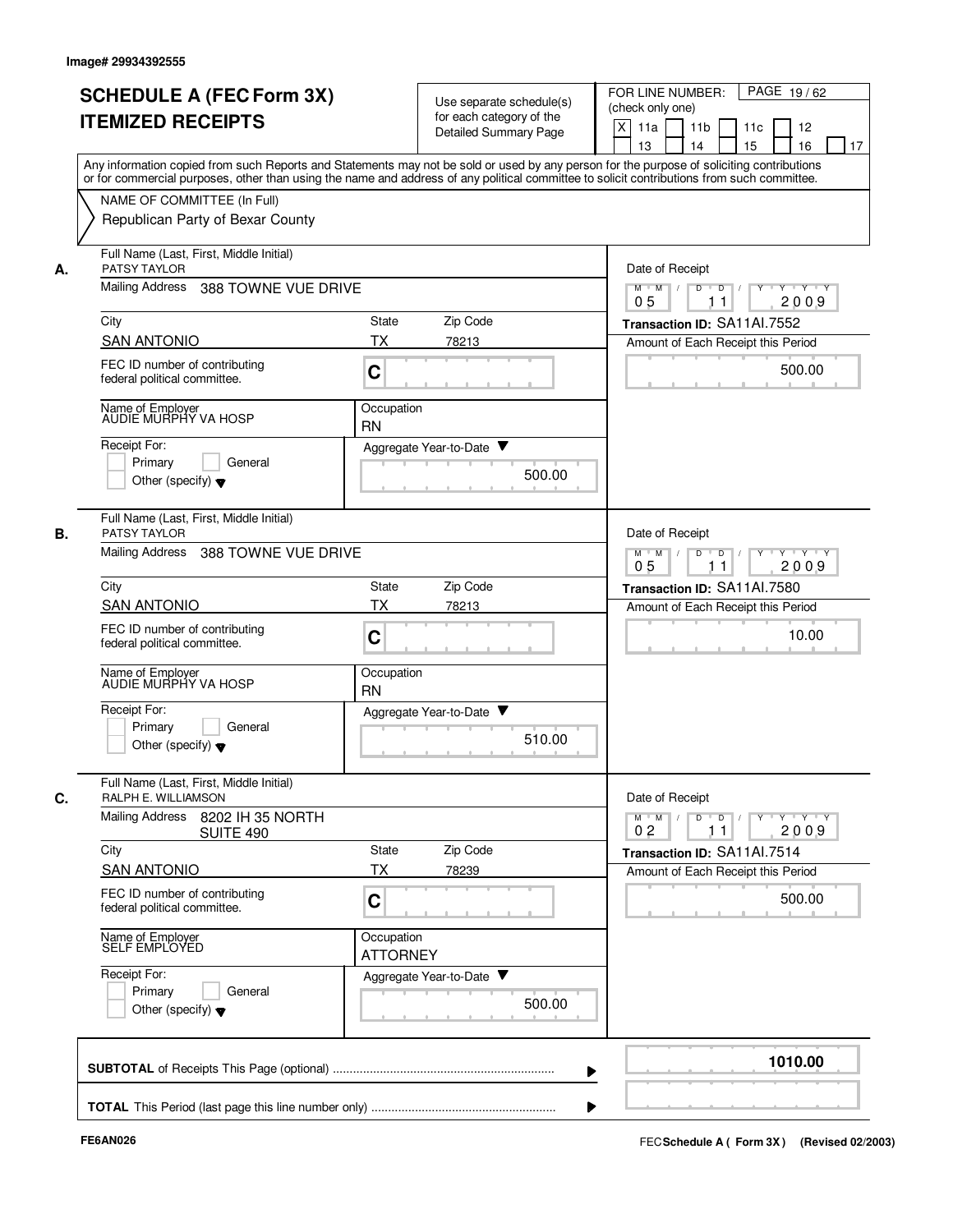**A.**

| <b>SCHEDULE A (FEC Form 3X)</b><br><b>ITEMIZED RECEIPTS</b>                                                                                                                                                                                                                             |                               | Use separate schedule(s)<br>for each category of the<br><b>Detailed Summary Page</b> | PAGE 20/62<br>FOR LINE NUMBER:<br>(check only one)<br>X<br>11 <sub>b</sub><br>12<br>11a<br>11c<br>15<br>13<br>16<br>17<br>14 |
|-----------------------------------------------------------------------------------------------------------------------------------------------------------------------------------------------------------------------------------------------------------------------------------------|-------------------------------|--------------------------------------------------------------------------------------|------------------------------------------------------------------------------------------------------------------------------|
| Any information copied from such Reports and Statements may not be sold or used by any person for the purpose of soliciting contributions<br>or for commercial purposes, other than using the name and address of any political committee to solicit contributions from such committee. |                               |                                                                                      |                                                                                                                              |
| NAME OF COMMITTEE (In Full)                                                                                                                                                                                                                                                             |                               |                                                                                      |                                                                                                                              |
| Republican Party of Bexar County                                                                                                                                                                                                                                                        |                               |                                                                                      |                                                                                                                              |
| Full Name (Last, First, Middle Initial)<br>J EUGENIA WRIGHT                                                                                                                                                                                                                             |                               |                                                                                      | Date of Receipt                                                                                                              |
| <b>Mailing Address</b><br><b>142 KENNEDY</b>                                                                                                                                                                                                                                            |                               |                                                                                      | Y 'Y 'Y 'Y<br>$M$ $M$<br>$\overline{D}$<br>02<br>2009                                                                        |
| City                                                                                                                                                                                                                                                                                    | State                         | Zip Code                                                                             | Transaction ID: SA11Al.7519                                                                                                  |
| <b>SAN ANTONIO</b>                                                                                                                                                                                                                                                                      | ТX                            | 78209                                                                                | Amount of Each Receipt this Period                                                                                           |
| FEC ID number of contributing<br>federal political committee.                                                                                                                                                                                                                           | C                             |                                                                                      | 250.00                                                                                                                       |
| Name of Employer<br>SELF                                                                                                                                                                                                                                                                | Occupation<br><b>ATTORNEY</b> |                                                                                      |                                                                                                                              |
| Receipt For:<br>Primary<br>General<br>Other (specify) $\blacktriangledown$                                                                                                                                                                                                              |                               | Aggregate Year-to-Date ▼<br>250.00                                                   |                                                                                                                              |

|  | 250.00   |
|--|----------|
|  | 22979.86 |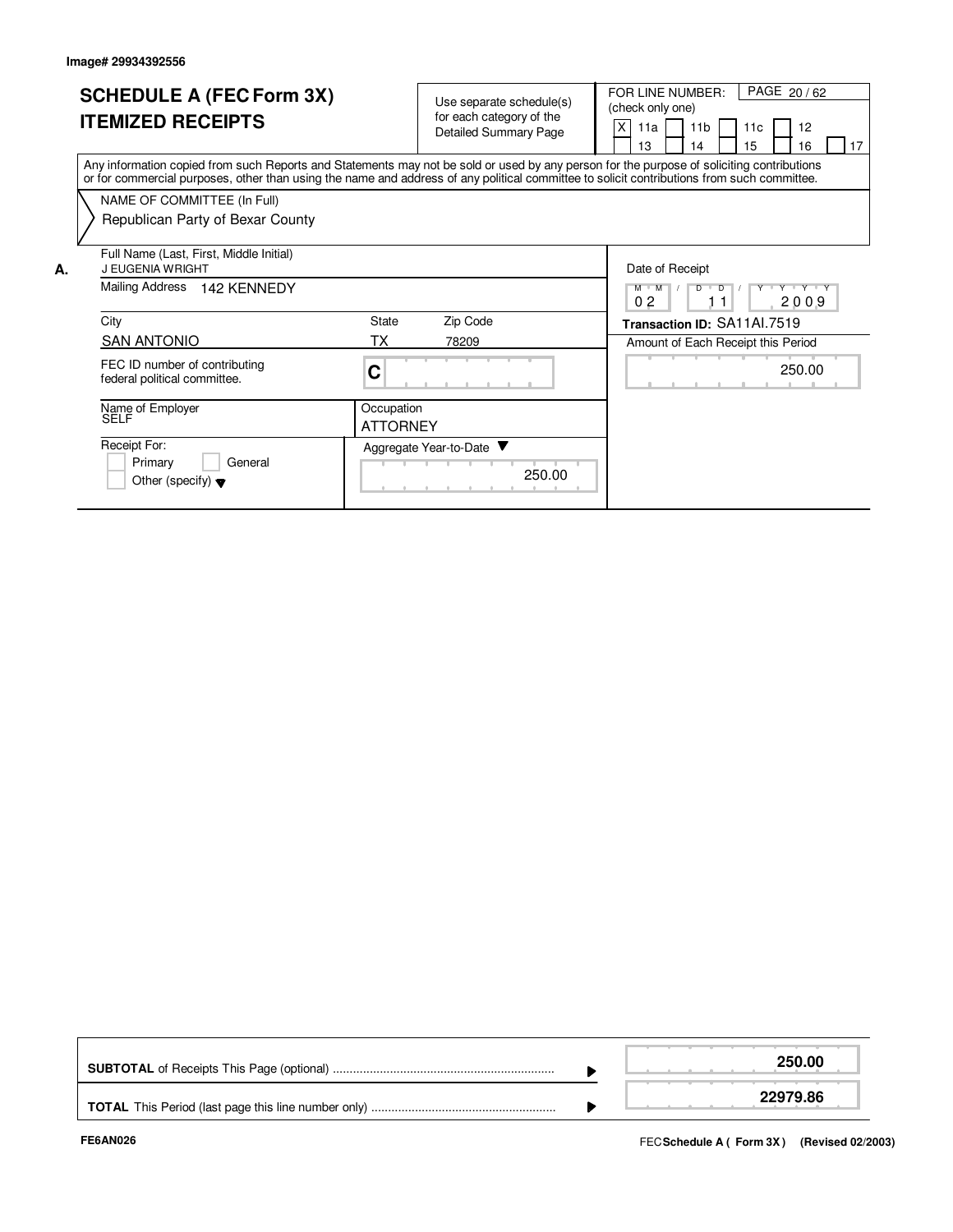**A.**

| <b>SCHEDULE A (FEC Form 3X)</b><br><b>ITEMIZED RECEIPTS</b>                                                                                                                                                                                                                             |                          | Use separate schedule(s)<br>for each category of the<br><b>Detailed Summary Page</b> | PAGE 21/62<br>FOR LINE NUMBER:<br>(check only one)<br>X<br>12<br>11 <sub>b</sub><br>11a<br>11c<br>15<br>13<br>16<br>17<br>14 |
|-----------------------------------------------------------------------------------------------------------------------------------------------------------------------------------------------------------------------------------------------------------------------------------------|--------------------------|--------------------------------------------------------------------------------------|------------------------------------------------------------------------------------------------------------------------------|
| Any information copied from such Reports and Statements may not be sold or used by any person for the purpose of soliciting contributions<br>or for commercial purposes, other than using the name and address of any political committee to solicit contributions from such committee. |                          |                                                                                      |                                                                                                                              |
| NAME OF COMMITTEE (In Full)                                                                                                                                                                                                                                                             |                          |                                                                                      |                                                                                                                              |
| Republican Party of Bexar County                                                                                                                                                                                                                                                        |                          |                                                                                      |                                                                                                                              |
| Full Name (Last, First, Middle Initial)<br><b>TEXANS FOR LAMAR SMITH</b>                                                                                                                                                                                                                |                          |                                                                                      | Date of Receipt                                                                                                              |
| Mailing Address<br>P.O. BOX 6155                                                                                                                                                                                                                                                        |                          |                                                                                      | Y V Y V Y V<br>$M$ M<br>$\overline{D}$<br>$\overline{D}$<br>0 <sub>2</sub><br>2009                                           |
| City                                                                                                                                                                                                                                                                                    | State                    | Zip Code                                                                             | Transaction ID: SA11C.7504                                                                                                   |
| <b>SAN ANTONIO</b>                                                                                                                                                                                                                                                                      | ТX                       | 78209                                                                                | Amount of Each Receipt this Period                                                                                           |
| FEC ID number of contributing<br>federal political committee.                                                                                                                                                                                                                           | С                        |                                                                                      | 150.00                                                                                                                       |
| Name of Employer                                                                                                                                                                                                                                                                        | Occupation               |                                                                                      |                                                                                                                              |
| Receipt For:<br>Primary<br>General<br>Other (specify) $\blacktriangledown$                                                                                                                                                                                                              | Aggregate Year-to-Date ▼ | 150.00                                                                               |                                                                                                                              |

|  |  | 150.00 |
|--|--|--------|
|  |  | 150.00 |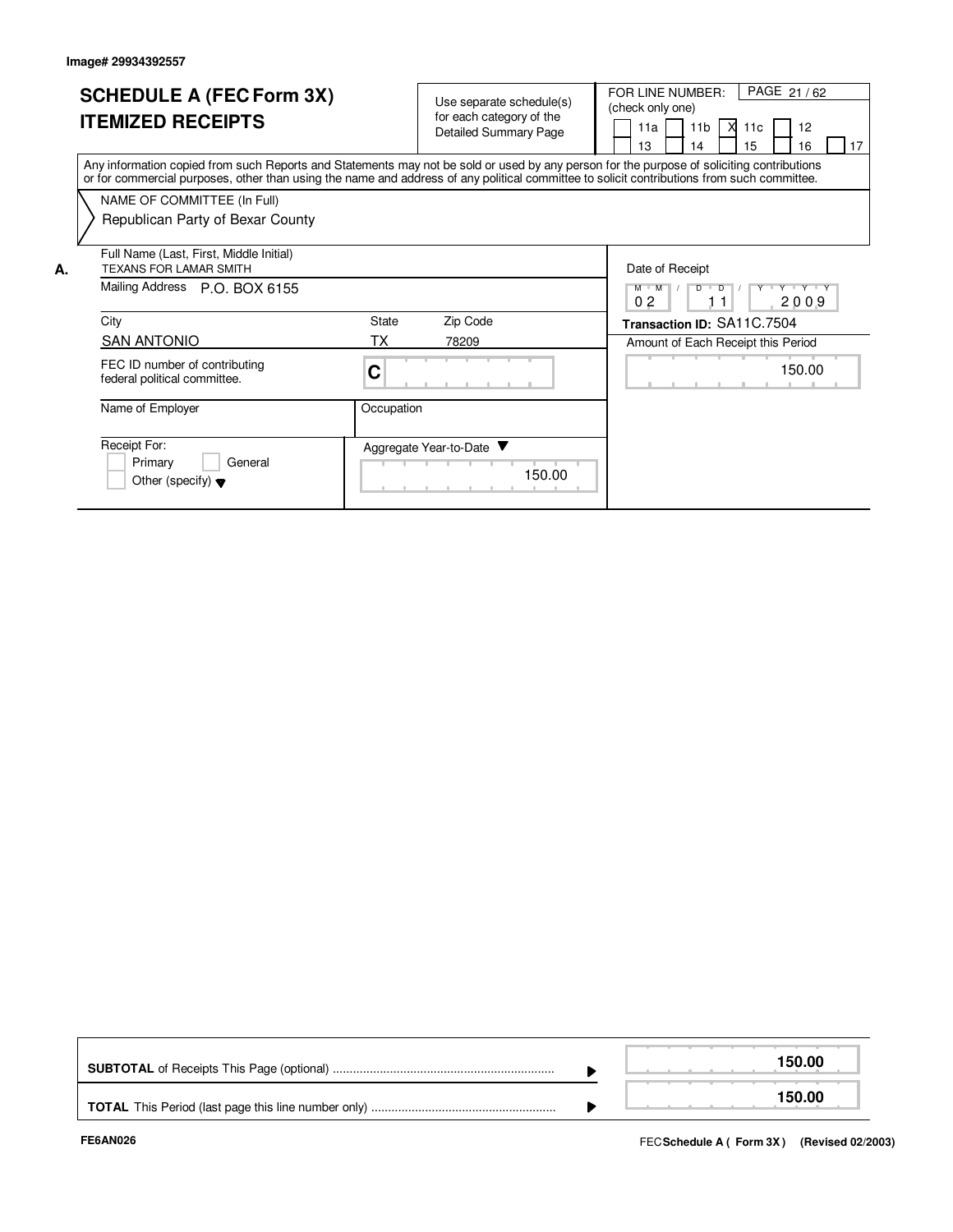| <b>SCHEDULE B (FEC Form 3X)</b>                                                                                                                                                                                                                                                        | Use separate schedule(s)                                                        | (check only one)           | FOR LINE NUMBER:<br>PAGE 22 / 62                           |                       |                                         |          |                                 |  |  |  |  |  |
|----------------------------------------------------------------------------------------------------------------------------------------------------------------------------------------------------------------------------------------------------------------------------------------|---------------------------------------------------------------------------------|----------------------------|------------------------------------------------------------|-----------------------|-----------------------------------------|----------|---------------------------------|--|--|--|--|--|
| <b>ITEMIZED DISBURSEMENTS</b>                                                                                                                                                                                                                                                          | for each category of the<br><b>Detailed Summary Page</b>                        | 21 <sub>b</sub><br>X<br>27 | 22<br>28a                                                  | 23<br>28 <sub>b</sub> | 24<br>28c                               | 25<br>29 | 26<br>30 <sub>b</sub>           |  |  |  |  |  |
| Any Information copied from such Reports and Statements may not be sold or used by any person for the purpose of soliciting contributions<br>or for commercial purposes, other than using the name and address of any political committee to solicit contributions from such committee |                                                                                 |                            |                                                            |                       |                                         |          |                                 |  |  |  |  |  |
| NAME OF COMMITTEE (In Full)<br>Republican Party of Bexar County                                                                                                                                                                                                                        |                                                                                 |                            |                                                            |                       |                                         |          |                                 |  |  |  |  |  |
| Full Name (Last, First, Middle Initial)<br>А.<br><b>BROADWAY BANK</b>                                                                                                                                                                                                                  |                                                                                 |                            |                                                            |                       |                                         |          |                                 |  |  |  |  |  |
| <b>Mailing Address</b><br>P.O. BOX 17001                                                                                                                                                                                                                                               |                                                                                 |                            | M<br>D<br>M<br>$0\overline{5}$<br>$\sqrt{ }$<br>2009<br>01 |                       |                                         |          |                                 |  |  |  |  |  |
| City<br><b>SAN ANTONIO</b>                                                                                                                                                                                                                                                             | <b>State</b><br>Zip Code<br><b>TX</b><br>78217                                  |                            | Amount of Each Disbursement this Period                    |                       |                                         |          |                                 |  |  |  |  |  |
| Purpose of Disbursement<br>payroll tax deposit                                                                                                                                                                                                                                         |                                                                                 | 001                        |                                                            |                       |                                         | 2970.00  |                                 |  |  |  |  |  |
| <b>Candidate Name</b>                                                                                                                                                                                                                                                                  |                                                                                 | Category/<br>Type          |                                                            |                       |                                         |          |                                 |  |  |  |  |  |
| Office Sought:<br>House<br>Senate<br>President<br>District:                                                                                                                                                                                                                            | Disbursement For:<br>Primary<br>General<br>Other (specify) $\blacktriangledown$ |                            |                                                            |                       |                                         |          |                                 |  |  |  |  |  |
| State:<br>Full Name (Last, First, Middle Initial)<br>В.<br><b>BROADWAY BANK</b>                                                                                                                                                                                                        |                                                                                 |                            |                                                            |                       |                                         |          | Transaction ID: SB21B.7263      |  |  |  |  |  |
| <b>Mailing Address</b>                                                                                                                                                                                                                                                                 | P.O. BOX 17001                                                                  |                            |                                                            |                       |                                         |          | M<br>M<br>D<br>05<br>2009<br>01 |  |  |  |  |  |
| City<br><b>SAN ANTONIO</b>                                                                                                                                                                                                                                                             | Zip Code<br><b>State</b><br><b>TX</b><br>78217                                  |                            |                                                            |                       | Amount of Each Disbursement this Period |          |                                 |  |  |  |  |  |
| Purpose of Disbursement<br>payroll tax deposit                                                                                                                                                                                                                                         |                                                                                 | 001                        |                                                            |                       |                                         | 444.50   |                                 |  |  |  |  |  |
| Candidate Name                                                                                                                                                                                                                                                                         |                                                                                 | Category/<br>Type          |                                                            |                       |                                         |          |                                 |  |  |  |  |  |
| Office Sought:<br>House<br>Senate<br>President<br>District:<br>State:                                                                                                                                                                                                                  | Disbursement For:<br>Primary<br>General<br>Other (specify) $\blacktriangledown$ |                            |                                                            |                       |                                         |          |                                 |  |  |  |  |  |
| Full Name (Last, First, Middle Initial)<br>C.<br><b>BROADWAY BANK</b>                                                                                                                                                                                                                  |                                                                                 |                            | Transaction ID: SB21B.7276<br>Date of Disbursement         |                       |                                         |          |                                 |  |  |  |  |  |
| <b>Mailing Address</b><br>P.O. BOX 17001                                                                                                                                                                                                                                               |                                                                                 |                            | М<br>$0^{M}$ <sub>2</sub>                                  | D<br>0 <sup>0</sup>   |                                         |          | 2009                            |  |  |  |  |  |
| City<br><b>SAN ANTONIO</b>                                                                                                                                                                                                                                                             | <b>State</b><br>Zip Code<br>78217<br>TX                                         |                            | Amount of Each Disbursement this Period                    |                       |                                         |          |                                 |  |  |  |  |  |
| Purpose of Disbursement<br>payroll tax deposit                                                                                                                                                                                                                                         |                                                                                 | 001                        |                                                            |                       |                                         | 1187.00  |                                 |  |  |  |  |  |
| <b>Candidate Name</b>                                                                                                                                                                                                                                                                  |                                                                                 | Category/<br>Type          |                                                            |                       |                                         |          |                                 |  |  |  |  |  |
| Office Sought:<br>House<br>Senate<br>President                                                                                                                                                                                                                                         | Disbursement For:<br>Primary<br>General<br>Other (specify) $\blacktriangledown$ |                            |                                                            |                       |                                         |          |                                 |  |  |  |  |  |
| District:<br>State:                                                                                                                                                                                                                                                                    |                                                                                 |                            |                                                            |                       |                                         |          |                                 |  |  |  |  |  |
|                                                                                                                                                                                                                                                                                        |                                                                                 |                            |                                                            |                       |                                         | 4601.50  |                                 |  |  |  |  |  |
|                                                                                                                                                                                                                                                                                        |                                                                                 |                            |                                                            |                       |                                         |          |                                 |  |  |  |  |  |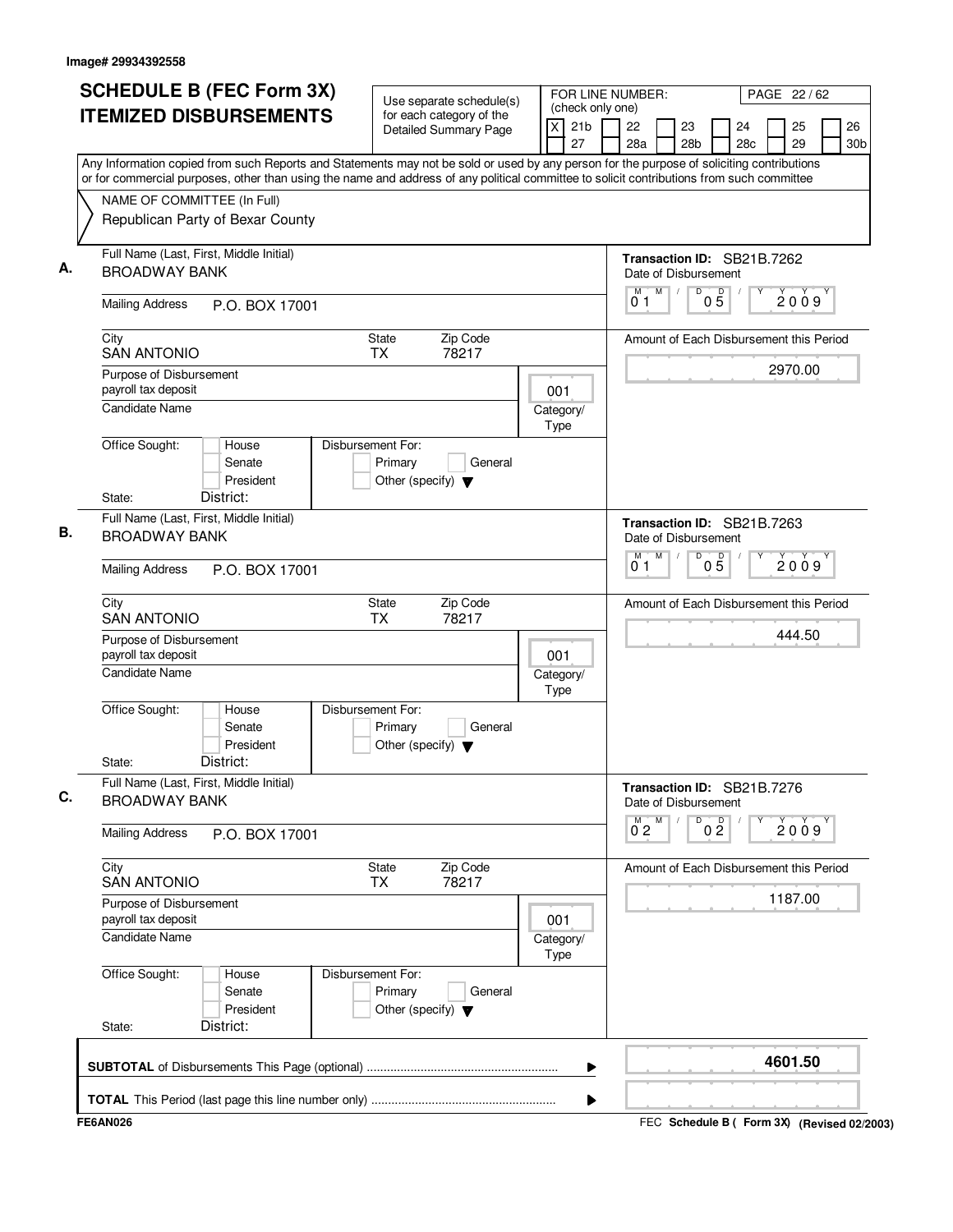| <b>SCHEDULE B (FEC Form 3X)</b>                                                                                                                                                                                                                                                        | Use separate schedule(s)                                                        | FOR LINE NUMBER:<br>PAGE 23/62<br>(check only one) |                                                    |                                             |  |                       |         |  |                       |
|----------------------------------------------------------------------------------------------------------------------------------------------------------------------------------------------------------------------------------------------------------------------------------------|---------------------------------------------------------------------------------|----------------------------------------------------|----------------------------------------------------|---------------------------------------------|--|-----------------------|---------|--|-----------------------|
| <b>ITEMIZED DISBURSEMENTS</b>                                                                                                                                                                                                                                                          | for each category of the<br>Detailed Summary Page                               | $\mathsf{X}$<br>21 <sub>b</sub><br>27              | 22<br>23<br>28a<br>28 <sub>b</sub>                 |                                             |  | 25<br>24<br>29<br>28c |         |  | 26<br>30 <sub>b</sub> |
| Any Information copied from such Reports and Statements may not be sold or used by any person for the purpose of soliciting contributions<br>or for commercial purposes, other than using the name and address of any political committee to solicit contributions from such committee |                                                                                 |                                                    |                                                    |                                             |  |                       |         |  |                       |
| NAME OF COMMITTEE (In Full)                                                                                                                                                                                                                                                            |                                                                                 |                                                    |                                                    |                                             |  |                       |         |  |                       |
| Republican Party of Bexar County                                                                                                                                                                                                                                                       |                                                                                 |                                                    |                                                    |                                             |  |                       |         |  |                       |
| Full Name (Last, First, Middle Initial)<br><b>BROADWAY BANK</b>                                                                                                                                                                                                                        |                                                                                 |                                                    | Transaction ID: SB21B.7290<br>Date of Disbursement |                                             |  |                       |         |  |                       |
| <b>Mailing Address</b><br>P.O. BOX 17001                                                                                                                                                                                                                                               |                                                                                 |                                                    | M<br>$0^{\degree}2$                                | $2\overline{7}$<br>D                        |  |                       | 2009    |  |                       |
| City<br><b>SAN ANTONIO</b>                                                                                                                                                                                                                                                             | Zip Code<br><b>State</b><br><b>TX</b><br>78217                                  |                                                    | Amount of Each Disbursement this Period            |                                             |  |                       |         |  |                       |
| Purpose of Disbursement<br>bank svc charge                                                                                                                                                                                                                                             |                                                                                 | 001                                                |                                                    |                                             |  |                       | 8.70    |  |                       |
| <b>Candidate Name</b>                                                                                                                                                                                                                                                                  |                                                                                 | Category/<br>Type                                  |                                                    |                                             |  |                       |         |  |                       |
| Office Sought:<br>House<br>Senate<br>President<br>District:<br>State:                                                                                                                                                                                                                  | Disbursement For:<br>Primary<br>General<br>Other (specify) $\blacktriangledown$ |                                                    |                                                    |                                             |  |                       |         |  |                       |
| Full Name (Last, First, Middle Initial)<br><b>BROADWAY BANK</b>                                                                                                                                                                                                                        |                                                                                 |                                                    | Transaction ID: SB21B.7295<br>Date of Disbursement |                                             |  |                       |         |  |                       |
| <b>Mailing Address</b><br>P.O. BOX 17001                                                                                                                                                                                                                                               |                                                                                 |                                                    | M<br>0.3                                           | D<br>$0\overline{3}$                        |  |                       | 2009    |  |                       |
| City<br><b>SAN ANTONIO</b>                                                                                                                                                                                                                                                             | Zip Code<br>State<br><b>TX</b><br>78217                                         |                                                    | Amount of Each Disbursement this Period            |                                             |  |                       |         |  |                       |
| Purpose of Disbursement<br>payroll tax deposit                                                                                                                                                                                                                                         | 001                                                                             |                                                    |                                                    |                                             |  |                       | 1187.00 |  |                       |
| Candidate Name                                                                                                                                                                                                                                                                         |                                                                                 | Category/<br>Type                                  |                                                    |                                             |  |                       |         |  |                       |
| Office Sought:<br>House<br>Senate<br>President<br>District:<br>State:                                                                                                                                                                                                                  | Disbursement For:<br>Primary<br>General<br>Other (specify) $\blacktriangledown$ |                                                    |                                                    |                                             |  |                       |         |  |                       |
| Full Name (Last, First, Middle Initial)<br><b>BROADWAY BANK</b>                                                                                                                                                                                                                        |                                                                                 |                                                    | Transaction ID: SB21B.7296<br>Date of Disbursement |                                             |  |                       |         |  |                       |
| <b>Mailing Address</b><br>P.O. BOX 17001                                                                                                                                                                                                                                               |                                                                                 |                                                    | M<br>$0^{\degree}3$                                | $0\overline{3}$<br>D                        |  |                       | 2009    |  |                       |
| City<br><b>SAN ANTONIO</b>                                                                                                                                                                                                                                                             | Zip Code<br><b>State</b><br>78217<br>TX                                         |                                                    | Amount of Each Disbursement this Period            |                                             |  |                       |         |  |                       |
| Purpose of Disbursement<br>form 940 tax deposit                                                                                                                                                                                                                                        | 001                                                                             |                                                    |                                                    |                                             |  |                       | 112.00  |  |                       |
| Candidate Name                                                                                                                                                                                                                                                                         |                                                                                 | Category/<br>Type                                  |                                                    |                                             |  |                       |         |  |                       |
| Office Sought:<br>House<br>Senate<br>President<br>District:<br>State:                                                                                                                                                                                                                  | Disbursement For:<br>Primary<br>General<br>Other (specify) $\blacktriangledown$ |                                                    |                                                    |                                             |  |                       |         |  |                       |
|                                                                                                                                                                                                                                                                                        |                                                                                 | ▶                                                  |                                                    |                                             |  |                       | 1307.70 |  |                       |
|                                                                                                                                                                                                                                                                                        |                                                                                 | ▶                                                  |                                                    |                                             |  |                       |         |  |                       |
| <b>FE6AN026</b>                                                                                                                                                                                                                                                                        |                                                                                 |                                                    |                                                    | FEC Schedule B ( Form 3X) (Revised 02/2003) |  |                       |         |  |                       |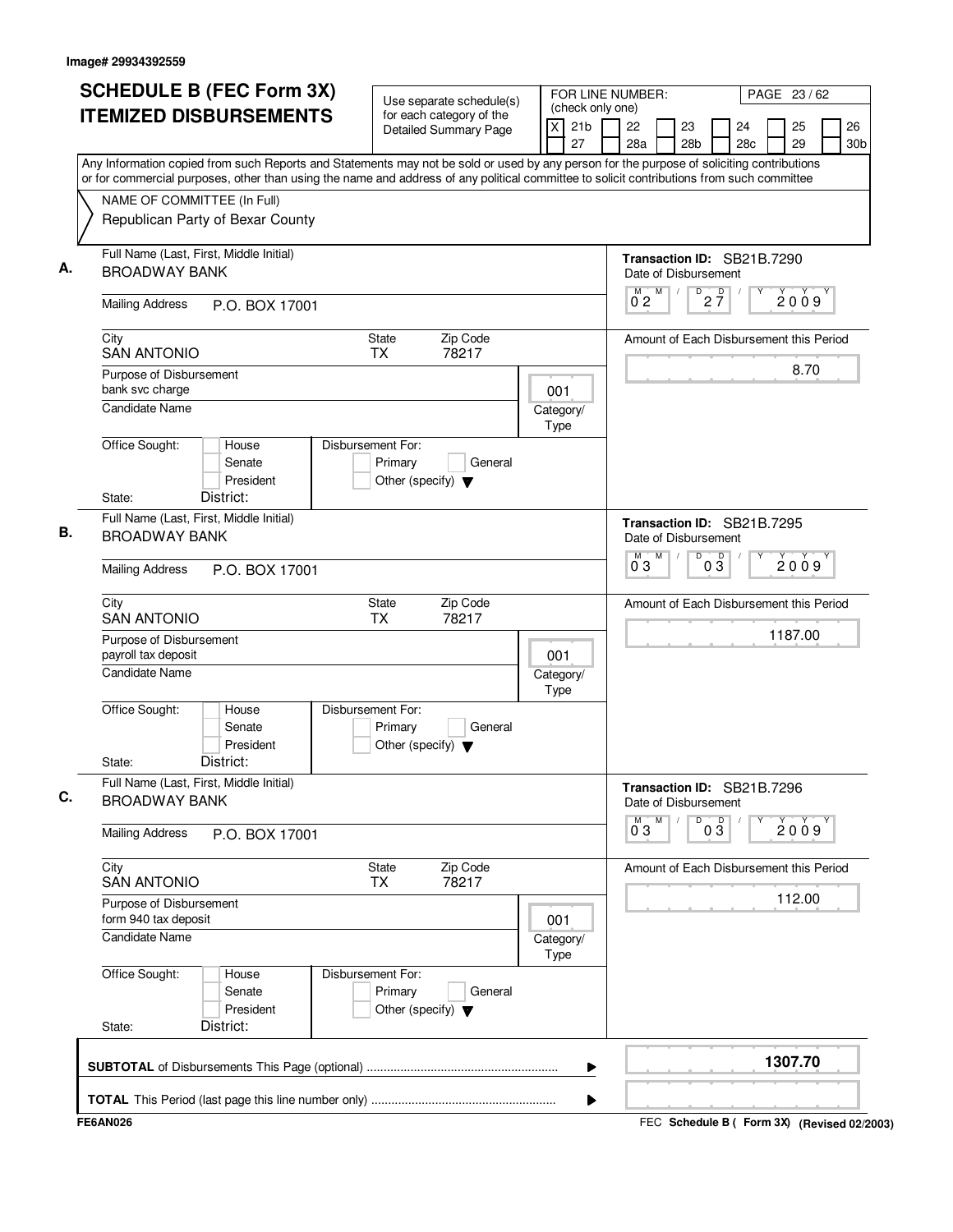| <b>SCHEDULE B (FEC Form 3X)</b><br><b>ITEMIZED DISBURSEMENTS</b>                                                                                                                                                                                                                       | Use separate schedule(s)<br>for each category of the                            | FOR LINE NUMBER:<br>PAGE 24 / 62<br>(check only one)<br>24 |                                                    |                        |     |          |           |
|----------------------------------------------------------------------------------------------------------------------------------------------------------------------------------------------------------------------------------------------------------------------------------------|---------------------------------------------------------------------------------|------------------------------------------------------------|----------------------------------------------------|------------------------|-----|----------|-----------|
|                                                                                                                                                                                                                                                                                        | <b>Detailed Summary Page</b>                                                    | 21 <sub>b</sub><br>$\times$<br>27                          | 22<br>23<br>28a<br>28 <sub>b</sub>                 |                        | 28c | 25<br>29 | 26<br>30b |
| Any Information copied from such Reports and Statements may not be sold or used by any person for the purpose of soliciting contributions<br>or for commercial purposes, other than using the name and address of any political committee to solicit contributions from such committee |                                                                                 |                                                            |                                                    |                        |     |          |           |
| NAME OF COMMITTEE (In Full)                                                                                                                                                                                                                                                            |                                                                                 |                                                            |                                                    |                        |     |          |           |
| Republican Party of Bexar County                                                                                                                                                                                                                                                       |                                                                                 |                                                            |                                                    |                        |     |          |           |
| Full Name (Last, First, Middle Initial)<br>А.<br><b>BROADWAY BANK</b>                                                                                                                                                                                                                  |                                                                                 |                                                            | Transaction ID: SB21B.7311<br>Date of Disbursement |                        |     |          |           |
| <b>Mailing Address</b><br>P.O. BOX 17001                                                                                                                                                                                                                                               |                                                                                 |                                                            | M<br>M<br>$\sqrt{2}$<br>04                         | D<br>$\mathsf D$<br>01 |     | 2009     |           |
| City<br><b>SAN ANTONIO</b>                                                                                                                                                                                                                                                             | State<br>Zip Code<br>TX<br>78217                                                |                                                            | Amount of Each Disbursement this Period            |                        |     |          |           |
| Purpose of Disbursement<br>payroll tax deposit                                                                                                                                                                                                                                         |                                                                                 | 001                                                        |                                                    |                        |     | 1087.00  |           |
| <b>Candidate Name</b>                                                                                                                                                                                                                                                                  |                                                                                 | Category/<br>Type                                          |                                                    |                        |     |          |           |
| Office Sought:<br>House<br>Senate<br>President<br>District:<br>State:                                                                                                                                                                                                                  | Disbursement For:<br>Primary<br>General<br>Other (specify) $\blacktriangledown$ |                                                            |                                                    |                        |     |          |           |
| Full Name (Last, First, Middle Initial)                                                                                                                                                                                                                                                |                                                                                 |                                                            | Transaction ID: SB21B.7259                         |                        |     |          |           |
| STEPHEN L. HEINRICH                                                                                                                                                                                                                                                                    |                                                                                 |                                                            | Date of Disbursement                               |                        |     |          |           |
| <b>Mailing Address</b><br>900 N.E. LOOP 410<br>Ste D-105                                                                                                                                                                                                                               |                                                                                 |                                                            | M<br>M<br>01                                       | D<br>$0\overline{5}$   |     | 2009     |           |
| City<br><b>SAN ANTONIO</b>                                                                                                                                                                                                                                                             | <b>State</b><br>Zip Code<br><b>TX</b><br>78209-1405                             |                                                            | Amount of Each Disbursement this Period            |                        |     |          |           |
| Purpose of Disbursement<br>salary                                                                                                                                                                                                                                                      |                                                                                 | 001                                                        |                                                    |                        |     | 7795.00  |           |
| <b>Candidate Name</b>                                                                                                                                                                                                                                                                  |                                                                                 | Category/<br>Type                                          |                                                    |                        |     |          |           |
| Office Sought:<br>House<br>Senate<br>President<br>District:<br>State:                                                                                                                                                                                                                  | Disbursement For:<br>Primary<br>General<br>Other (specify) $\blacktriangledown$ |                                                            |                                                    |                        |     |          |           |
| Full Name (Last, First, Middle Initial)                                                                                                                                                                                                                                                |                                                                                 |                                                            | Transaction ID: SB21B.7742                         |                        |     |          |           |
| STEPHEN L. HEINRICH                                                                                                                                                                                                                                                                    |                                                                                 |                                                            | Date of Disbursement                               |                        |     |          |           |
| <b>Mailing Address</b><br>900 N.E. LOOP 410<br>Ste D-105                                                                                                                                                                                                                               |                                                                                 |                                                            | M<br>M<br>01                                       | D<br>05                |     | 2009     |           |
| City<br><b>SAN ANTONIO</b>                                                                                                                                                                                                                                                             | <b>State</b><br>Zip Code<br>78209-1405<br>TX                                    |                                                            | Amount of Each Disbursement this Period            |                        |     |          |           |
| Purpose of Disbursement<br>reimburse for GoDaddy domain registration transfer                                                                                                                                                                                                          |                                                                                 | 001                                                        |                                                    |                        |     | 77.02    |           |
| <b>Candidate Name</b>                                                                                                                                                                                                                                                                  | Category/<br>Type                                                               |                                                            |                                                    |                        |     |          |           |
| Office Sought:<br>House<br>Senate<br>President                                                                                                                                                                                                                                         | Disbursement For:<br>Primary<br>General<br>Other (specify) $\blacktriangledown$ |                                                            |                                                    |                        |     |          |           |
| District:<br>State:                                                                                                                                                                                                                                                                    |                                                                                 |                                                            |                                                    |                        |     |          |           |
|                                                                                                                                                                                                                                                                                        |                                                                                 | ▶                                                          |                                                    |                        |     | 8959.02  |           |
|                                                                                                                                                                                                                                                                                        |                                                                                 |                                                            |                                                    |                        |     |          |           |
|                                                                                                                                                                                                                                                                                        |                                                                                 |                                                            |                                                    |                        |     |          |           |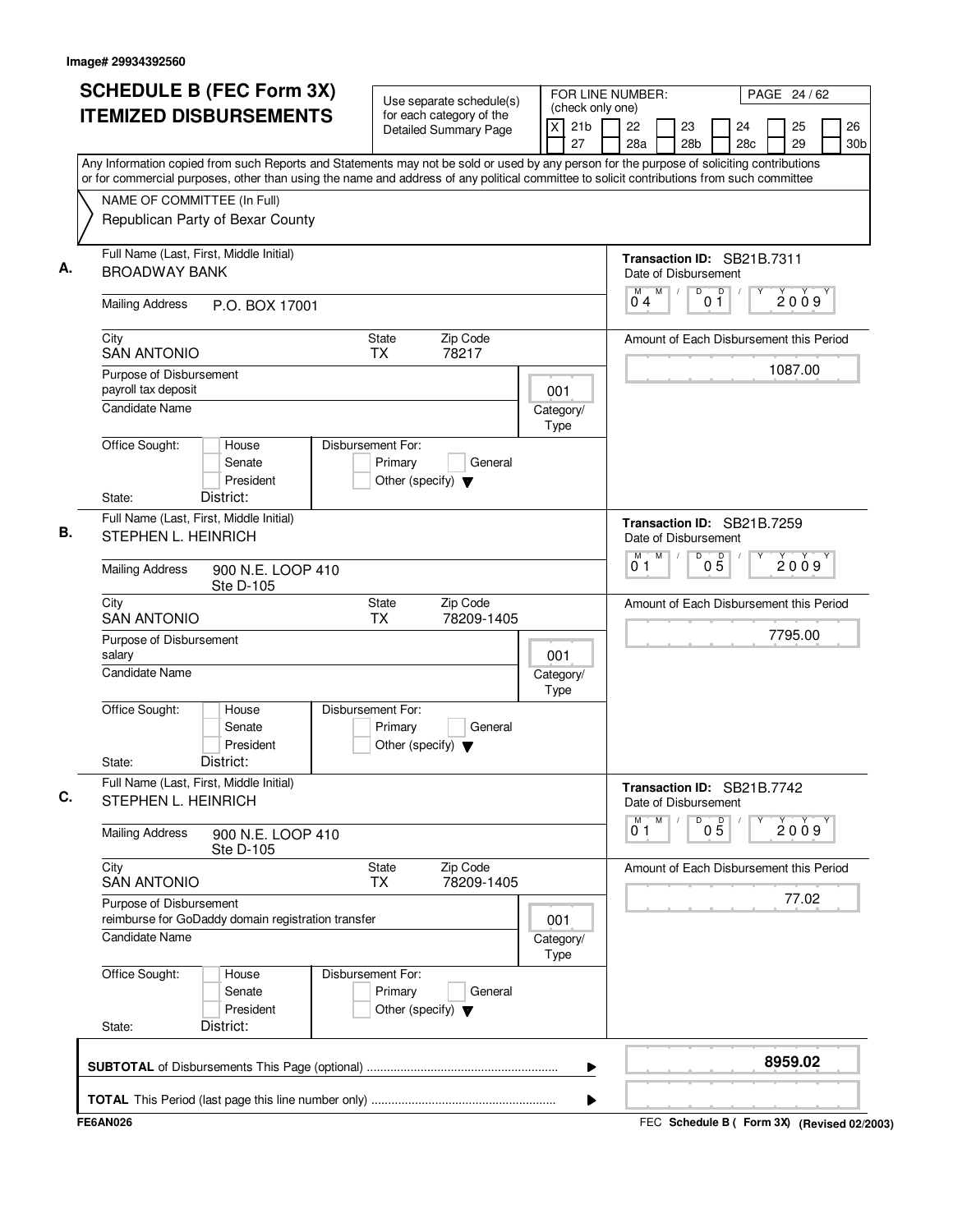| <b>ITEMIZED DISBURSEMENTS</b><br>Any Information copied from such Reports and Statements may not be sold or used by any person for the purpose of soliciting contributions<br>or for commercial purposes, other than using the name and address of any political committee to solicit contributions from such committee<br>NAME OF COMMITTEE (In Full)<br>Republican Party of Bexar County<br>Full Name (Last, First, Middle Initial)<br>STEPHEN L. HEINRICH<br><b>Mailing Address</b><br>900 N.E. LOOP 410<br>Ste D-105<br>City<br><b>SAN ANTONIO</b><br><b>TX</b><br>Purpose of Disbursement<br>salary<br><b>Candidate Name</b><br>Office Sought:<br>House<br>Disbursement For:<br>Senate<br>President<br>District:<br>State:<br>Full Name (Last, First, Middle Initial)<br>STEPHEN L. HEINRICH<br><b>Mailing Address</b><br>900 N.E. LOOP 410<br>Ste D-105<br>City<br><b>SAN ANTONIO</b><br><b>TX</b><br>Purpose of Disbursement<br>salary<br>Candidate Name | for each category of the<br>Detailed Summary Page<br>Zip Code<br>State<br>78209-1405<br>Primary<br>General | X<br>001<br>Category/<br>Type | 21 <sub>b</sub><br>27 | 22<br>28a<br>Transaction ID: SB21B.7275<br>Date of Disbursement<br>M<br>0 <sub>2</sub><br>Amount of Each Disbursement this Period | M<br>$\sqrt{2}$ | 23<br>28 <sub>b</sub><br>$\overline{D}$ | $0\frac{D}{2}$  | 24<br>28 <sub>c</sub> | 25<br>29<br>2009 | 26<br>30 <sub>b</sub> |
|-----------------------------------------------------------------------------------------------------------------------------------------------------------------------------------------------------------------------------------------------------------------------------------------------------------------------------------------------------------------------------------------------------------------------------------------------------------------------------------------------------------------------------------------------------------------------------------------------------------------------------------------------------------------------------------------------------------------------------------------------------------------------------------------------------------------------------------------------------------------------------------------------------------------------------------------------------------------|------------------------------------------------------------------------------------------------------------|-------------------------------|-----------------------|-----------------------------------------------------------------------------------------------------------------------------------|-----------------|-----------------------------------------|-----------------|-----------------------|------------------|-----------------------|
|                                                                                                                                                                                                                                                                                                                                                                                                                                                                                                                                                                                                                                                                                                                                                                                                                                                                                                                                                                 |                                                                                                            |                               |                       |                                                                                                                                   |                 |                                         |                 |                       |                  |                       |
|                                                                                                                                                                                                                                                                                                                                                                                                                                                                                                                                                                                                                                                                                                                                                                                                                                                                                                                                                                 |                                                                                                            |                               |                       |                                                                                                                                   |                 |                                         |                 |                       |                  |                       |
|                                                                                                                                                                                                                                                                                                                                                                                                                                                                                                                                                                                                                                                                                                                                                                                                                                                                                                                                                                 |                                                                                                            |                               |                       |                                                                                                                                   |                 |                                         |                 |                       |                  |                       |
|                                                                                                                                                                                                                                                                                                                                                                                                                                                                                                                                                                                                                                                                                                                                                                                                                                                                                                                                                                 |                                                                                                            |                               |                       |                                                                                                                                   |                 |                                         |                 |                       |                  |                       |
|                                                                                                                                                                                                                                                                                                                                                                                                                                                                                                                                                                                                                                                                                                                                                                                                                                                                                                                                                                 |                                                                                                            |                               |                       |                                                                                                                                   |                 |                                         |                 |                       |                  |                       |
|                                                                                                                                                                                                                                                                                                                                                                                                                                                                                                                                                                                                                                                                                                                                                                                                                                                                                                                                                                 |                                                                                                            |                               |                       |                                                                                                                                   |                 |                                         |                 |                       |                  |                       |
|                                                                                                                                                                                                                                                                                                                                                                                                                                                                                                                                                                                                                                                                                                                                                                                                                                                                                                                                                                 |                                                                                                            |                               |                       |                                                                                                                                   |                 |                                         |                 |                       | 1948.75          |                       |
|                                                                                                                                                                                                                                                                                                                                                                                                                                                                                                                                                                                                                                                                                                                                                                                                                                                                                                                                                                 |                                                                                                            |                               |                       |                                                                                                                                   |                 |                                         |                 |                       |                  |                       |
|                                                                                                                                                                                                                                                                                                                                                                                                                                                                                                                                                                                                                                                                                                                                                                                                                                                                                                                                                                 | Other (specify) $\blacktriangledown$                                                                       |                               |                       |                                                                                                                                   |                 |                                         |                 |                       |                  |                       |
|                                                                                                                                                                                                                                                                                                                                                                                                                                                                                                                                                                                                                                                                                                                                                                                                                                                                                                                                                                 |                                                                                                            |                               |                       | Transaction ID: SB21B.7294<br>Date of Disbursement                                                                                |                 |                                         |                 |                       |                  |                       |
|                                                                                                                                                                                                                                                                                                                                                                                                                                                                                                                                                                                                                                                                                                                                                                                                                                                                                                                                                                 |                                                                                                            |                               |                       | М<br>$0^{\degree}3$                                                                                                               | M               | $\overline{D}$                          | $0\overline{3}$ |                       | 2009             |                       |
|                                                                                                                                                                                                                                                                                                                                                                                                                                                                                                                                                                                                                                                                                                                                                                                                                                                                                                                                                                 | Zip Code<br>State<br>78209-1405                                                                            |                               |                       | Amount of Each Disbursement this Period                                                                                           |                 |                                         |                 |                       |                  |                       |
|                                                                                                                                                                                                                                                                                                                                                                                                                                                                                                                                                                                                                                                                                                                                                                                                                                                                                                                                                                 |                                                                                                            | 001<br>Category/              |                       |                                                                                                                                   |                 |                                         |                 |                       | 1948.75          |                       |
| Office Sought:<br>Disbursement For:<br>House<br>Senate<br>President<br>District:<br>State:                                                                                                                                                                                                                                                                                                                                                                                                                                                                                                                                                                                                                                                                                                                                                                                                                                                                      | Primary<br>General<br>Other (specify) $\blacktriangledown$                                                 | Type                          |                       |                                                                                                                                   |                 |                                         |                 |                       |                  |                       |
| Full Name (Last, First, Middle Initial)<br>STEPHEN L. HEINRICH                                                                                                                                                                                                                                                                                                                                                                                                                                                                                                                                                                                                                                                                                                                                                                                                                                                                                                  |                                                                                                            |                               |                       | Transaction ID: SB21B.7310<br>Date of Disbursement                                                                                |                 |                                         |                 |                       |                  |                       |
| <b>Mailing Address</b><br>900 N.E. LOOP 410<br>Ste D-105                                                                                                                                                                                                                                                                                                                                                                                                                                                                                                                                                                                                                                                                                                                                                                                                                                                                                                        |                                                                                                            |                               |                       | M<br>04                                                                                                                           | M               | D                                       | 0 <sup>0</sup>  |                       | 2009             |                       |
| City<br><b>SAN ANTONIO</b>                                                                                                                                                                                                                                                                                                                                                                                                                                                                                                                                                                                                                                                                                                                                                                                                                                                                                                                                      | State<br>Zip Code<br>78209-1405<br>TX                                                                      |                               |                       | Amount of Each Disbursement this Period                                                                                           |                 |                                         |                 |                       |                  |                       |
| Purpose of Disbursement<br>salary                                                                                                                                                                                                                                                                                                                                                                                                                                                                                                                                                                                                                                                                                                                                                                                                                                                                                                                               |                                                                                                            | 001                           |                       |                                                                                                                                   |                 |                                         |                 |                       | 1986.75          |                       |
| <b>Candidate Name</b>                                                                                                                                                                                                                                                                                                                                                                                                                                                                                                                                                                                                                                                                                                                                                                                                                                                                                                                                           |                                                                                                            | Category/<br>Type             |                       |                                                                                                                                   |                 |                                         |                 |                       |                  |                       |
| Office Sought:<br>Disbursement For:<br>House<br>Senate<br>President                                                                                                                                                                                                                                                                                                                                                                                                                                                                                                                                                                                                                                                                                                                                                                                                                                                                                             | Primary<br>General<br>Other (specify) $\blacktriangledown$                                                 |                               |                       |                                                                                                                                   |                 |                                         |                 |                       |                  |                       |
| District:<br>State:                                                                                                                                                                                                                                                                                                                                                                                                                                                                                                                                                                                                                                                                                                                                                                                                                                                                                                                                             |                                                                                                            |                               |                       |                                                                                                                                   |                 |                                         |                 |                       |                  |                       |
|                                                                                                                                                                                                                                                                                                                                                                                                                                                                                                                                                                                                                                                                                                                                                                                                                                                                                                                                                                 |                                                                                                            |                               | ▶                     |                                                                                                                                   |                 |                                         |                 |                       | 5884.25          |                       |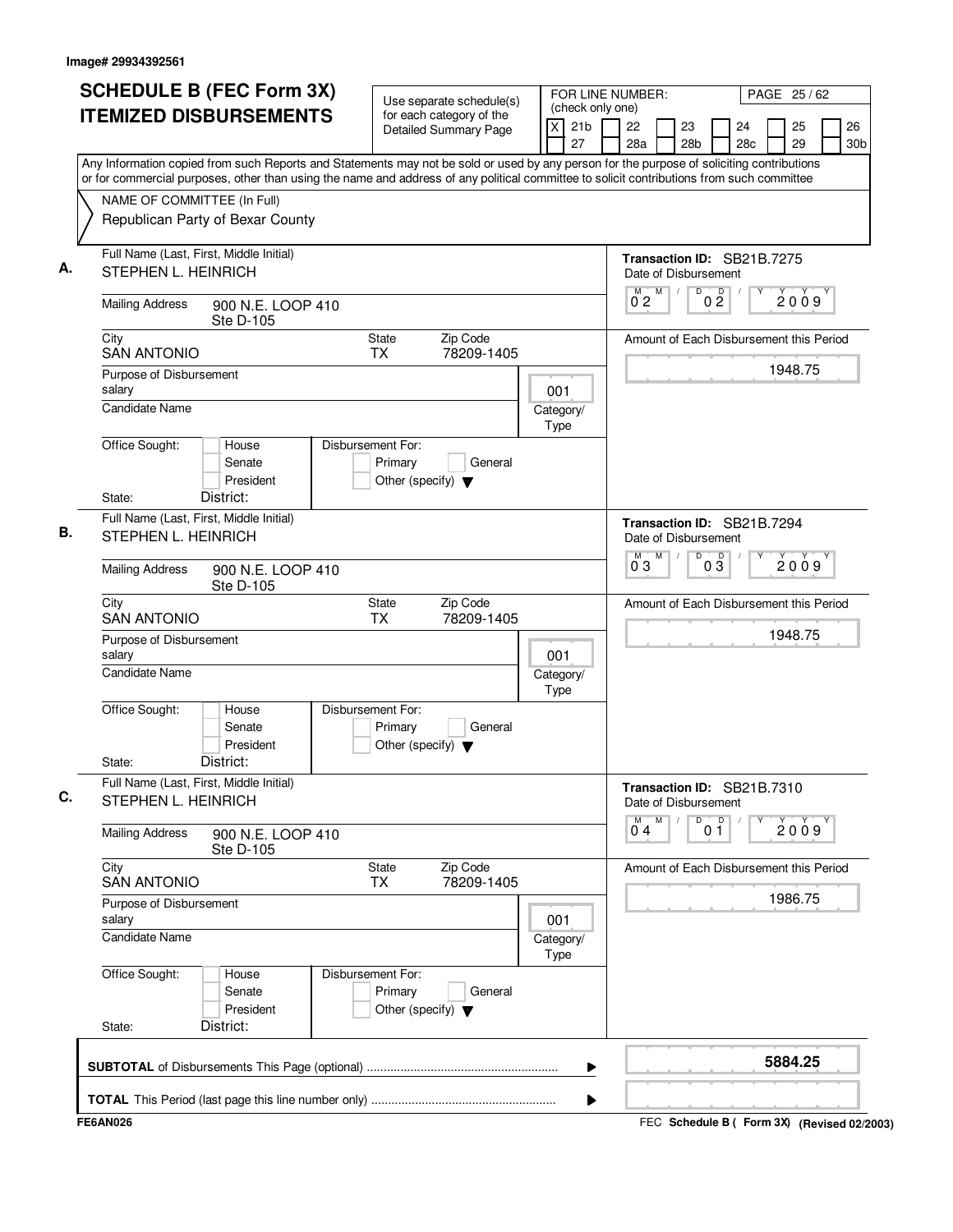|                                             | <b>ITEMIZED DISBURSEMENTS</b>                                                                                                                                                                                                                                                          |                              |                                                          |  | FOR LINE NUMBER:<br>PAGE 26/62<br>Use separate schedule(s)<br>(check only one) |                 |                      |   |                       |                      |                                         |  |          |                       |
|---------------------------------------------|----------------------------------------------------------------------------------------------------------------------------------------------------------------------------------------------------------------------------------------------------------------------------------------|------------------------------|----------------------------------------------------------|--|--------------------------------------------------------------------------------|-----------------|----------------------|---|-----------------------|----------------------|-----------------------------------------|--|----------|-----------------------|
|                                             |                                                                                                                                                                                                                                                                                        |                              | for each category of the<br><b>Detailed Summary Page</b> |  | $\overline{X}$<br>27                                                           | 21 <sub>b</sub> | 22<br>28a            |   | 23<br>28 <sub>b</sub> |                      | 24<br>28 <sub>c</sub>                   |  | 25<br>29 | 26<br>30 <sub>b</sub> |
|                                             | Any Information copied from such Reports and Statements may not be sold or used by any person for the purpose of soliciting contributions<br>or for commercial purposes, other than using the name and address of any political committee to solicit contributions from such committee |                              |                                                          |  |                                                                                |                 |                      |   |                       |                      |                                         |  |          |                       |
| NAME OF COMMITTEE (In Full)                 |                                                                                                                                                                                                                                                                                        |                              |                                                          |  |                                                                                |                 |                      |   |                       |                      |                                         |  |          |                       |
|                                             | Republican Party of Bexar County                                                                                                                                                                                                                                                       |                              |                                                          |  |                                                                                |                 |                      |   |                       |                      |                                         |  |          |                       |
| <b>RBS WorldPay</b>                         | Full Name (Last, First, Middle Initial)                                                                                                                                                                                                                                                |                              |                                                          |  |                                                                                |                 | Date of Disbursement |   |                       |                      | Transaction ID: SB21B.7546              |  |          |                       |
| <b>Mailing Address</b>                      | 600 Morgan Falls Rd<br><b>Ste 260</b>                                                                                                                                                                                                                                                  |                              |                                                          |  |                                                                                |                 | 06                   | M | $\sqrt{2}$            | D<br>04              | $\Box$                                  |  | 2009     |                       |
| City<br>Atlanta                             |                                                                                                                                                                                                                                                                                        | <b>State</b><br>GA           | Zip Code<br>30350                                        |  |                                                                                |                 |                      |   |                       |                      | Amount of Each Disbursement this Period |  |          |                       |
| Purpose of Disbursement<br>credit card fees |                                                                                                                                                                                                                                                                                        |                              |                                                          |  | 001                                                                            |                 |                      |   |                       |                      |                                         |  | 49.94    |                       |
| <b>Candidate Name</b>                       |                                                                                                                                                                                                                                                                                        |                              |                                                          |  | Category/<br>Type                                                              |                 |                      |   |                       |                      |                                         |  |          |                       |
| Office Sought:                              | House<br>Senate<br>President                                                                                                                                                                                                                                                           | Disbursement For:<br>Primary | General<br>Other (specify) $\blacktriangledown$          |  |                                                                                |                 |                      |   |                       |                      |                                         |  |          |                       |
| State:                                      | District:                                                                                                                                                                                                                                                                              |                              |                                                          |  |                                                                                |                 |                      |   |                       |                      |                                         |  |          |                       |
| <b>WADE B SHELTON</b>                       | Full Name (Last, First, Middle Initial)                                                                                                                                                                                                                                                |                              |                                                          |  |                                                                                |                 | Date of Disbursement |   |                       |                      | Transaction ID: SB21B.7735              |  |          |                       |
| <b>Mailing Address</b>                      | 13319 THORNBRIDGE                                                                                                                                                                                                                                                                      |                              |                                                          |  |                                                                                |                 | М<br>$0^{\degree}2$  | M |                       | D<br>$\overline{16}$ |                                         |  | 2009     |                       |
| City<br><b>SAN ANTONIO</b>                  |                                                                                                                                                                                                                                                                                        | State<br><b>TX</b>           | Zip Code<br>78232                                        |  |                                                                                |                 |                      |   |                       |                      | Amount of Each Disbursement this Period |  |          |                       |
| Purpose of Disbursement                     | In-kind - balance of Skyroom expense for Lincoln Day event                                                                                                                                                                                                                             |                              |                                                          |  |                                                                                |                 |                      |   |                       |                      |                                         |  | 4089.86  |                       |
| <b>Candidate Name</b>                       |                                                                                                                                                                                                                                                                                        |                              |                                                          |  | Category/<br>Type                                                              |                 |                      |   |                       |                      |                                         |  |          |                       |
| Office Sought:<br>State:                    | House<br>Senate<br>President<br>District:                                                                                                                                                                                                                                              | Disbursement For:<br>Primary | General<br>Other (specify) $\blacktriangledown$          |  |                                                                                |                 |                      |   |                       |                      |                                         |  |          |                       |
| <b>MARIAN STANKO</b>                        | Full Name (Last, First, Middle Initial)                                                                                                                                                                                                                                                |                              |                                                          |  |                                                                                |                 | Date of Disbursement |   |                       |                      | Transaction ID: SB21B.7260              |  |          |                       |
| <b>Mailing Address</b>                      | 8019 ROBIN HILL                                                                                                                                                                                                                                                                        |                              |                                                          |  |                                                                                |                 | M<br>01              | M |                       | D<br>05              |                                         |  | 2009     |                       |
| City<br><b>SAN ANTONIO</b>                  |                                                                                                                                                                                                                                                                                        | State<br><b>TX</b>           | Zip Code<br>78230                                        |  |                                                                                |                 |                      |   |                       |                      | Amount of Each Disbursement this Period |  |          |                       |
| Purpose of Disbursement<br>salary           |                                                                                                                                                                                                                                                                                        |                              |                                                          |  | 001                                                                            |                 |                      |   |                       | 2246.75              |                                         |  |          |                       |
| <b>Candidate Name</b>                       |                                                                                                                                                                                                                                                                                        |                              |                                                          |  | Category/<br>Type                                                              |                 |                      |   |                       |                      |                                         |  |          |                       |
| Office Sought:<br>State:                    | House<br>Senate<br>President<br>District:                                                                                                                                                                                                                                              | Disbursement For:<br>Primary | General<br>Other (specify) $\blacktriangledown$          |  |                                                                                |                 |                      |   |                       |                      |                                         |  |          |                       |
|                                             |                                                                                                                                                                                                                                                                                        |                              |                                                          |  |                                                                                |                 |                      |   |                       |                      |                                         |  |          |                       |
|                                             |                                                                                                                                                                                                                                                                                        |                              |                                                          |  |                                                                                | ▶               |                      |   |                       |                      |                                         |  | 6386.55  |                       |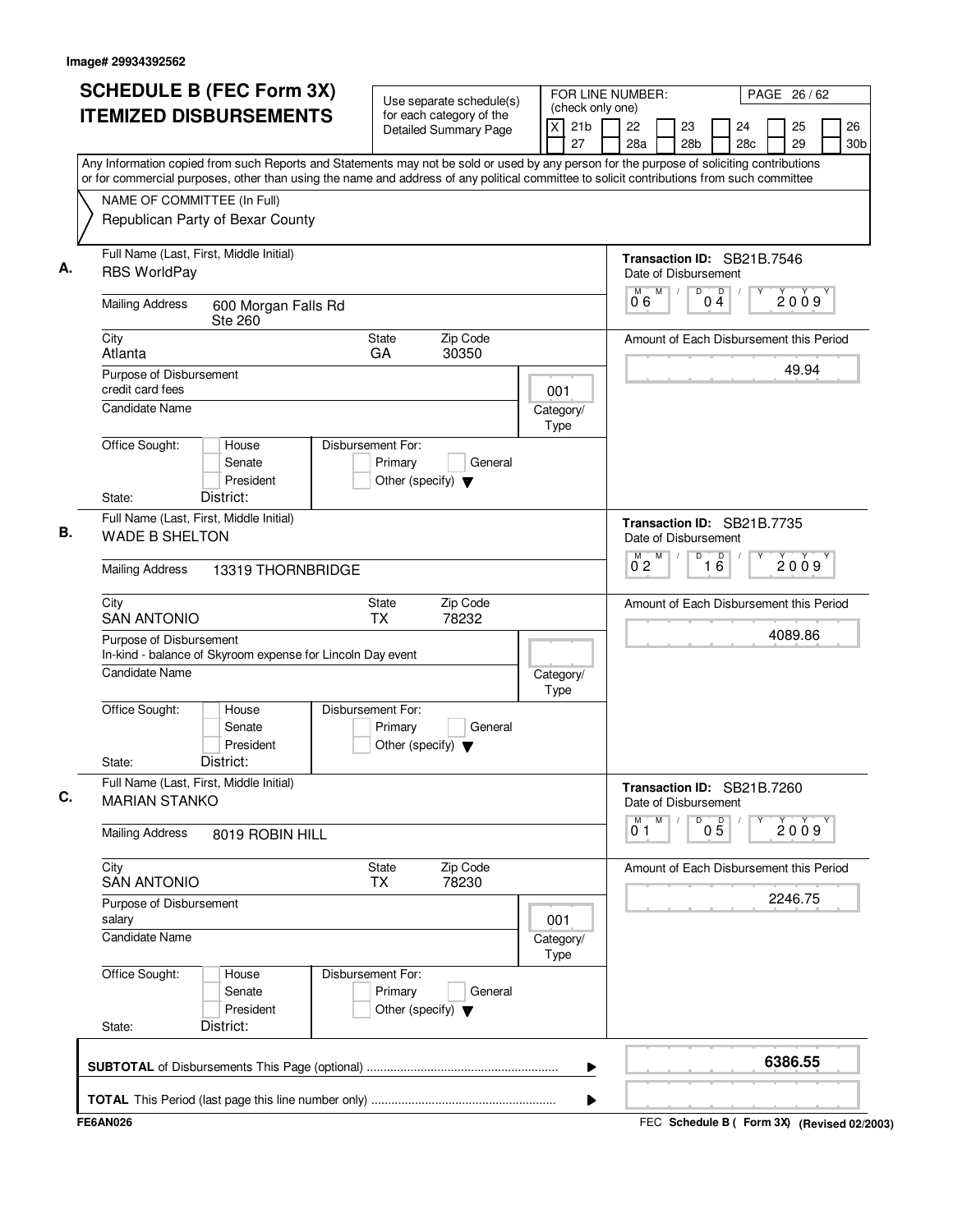| <b>SCHEDULE B (FEC Form 3X)</b>                                                                                                                                                                                                                                                        | Use separate schedule(s)                                                        | FOR LINE NUMBER:<br>PAGE 27/62<br>(check only one)      |                                                    |   |                 |                       |                                             |  |                       |
|----------------------------------------------------------------------------------------------------------------------------------------------------------------------------------------------------------------------------------------------------------------------------------------|---------------------------------------------------------------------------------|---------------------------------------------------------|----------------------------------------------------|---|-----------------|-----------------------|---------------------------------------------|--|-----------------------|
| <b>ITEMIZED DISBURSEMENTS</b>                                                                                                                                                                                                                                                          | for each category of the<br><b>Detailed Summary Page</b>                        | $\mathsf{X}$<br>21 <sub>b</sub><br>27                   | 22<br>23<br>28a<br>28 <sub>b</sub>                 |   |                 | 25<br>24<br>29<br>28c |                                             |  | 26<br>30 <sub>b</sub> |
| Any Information copied from such Reports and Statements may not be sold or used by any person for the purpose of soliciting contributions<br>or for commercial purposes, other than using the name and address of any political committee to solicit contributions from such committee |                                                                                 |                                                         |                                                    |   |                 |                       |                                             |  |                       |
| NAME OF COMMITTEE (In Full)                                                                                                                                                                                                                                                            |                                                                                 |                                                         |                                                    |   |                 |                       |                                             |  |                       |
| Republican Party of Bexar County                                                                                                                                                                                                                                                       |                                                                                 |                                                         |                                                    |   |                 |                       |                                             |  |                       |
| Full Name (Last, First, Middle Initial)<br><b>MARIAN STANKO</b>                                                                                                                                                                                                                        |                                                                                 |                                                         | Transaction ID: SB21B.7274<br>Date of Disbursement |   |                 |                       |                                             |  |                       |
| <b>Mailing Address</b><br>8019 ROBIN HILL                                                                                                                                                                                                                                              |                                                                                 |                                                         | M<br>$0^{\degree}2$                                | D | 0 <sup>0</sup>  |                       | 2009                                        |  |                       |
| City<br><b>SAN ANTONIO</b>                                                                                                                                                                                                                                                             | Zip Code<br><b>State</b><br><b>TX</b><br>78230                                  |                                                         | Amount of Each Disbursement this Period            |   |                 |                       |                                             |  |                       |
| Purpose of Disbursement<br>salary                                                                                                                                                                                                                                                      |                                                                                 | 001                                                     |                                                    |   |                 |                       | 2246.75                                     |  |                       |
| <b>Candidate Name</b>                                                                                                                                                                                                                                                                  |                                                                                 | Category/<br>Type                                       |                                                    |   |                 |                       |                                             |  |                       |
| Office Sought:<br>House<br>Senate<br>President                                                                                                                                                                                                                                         | Disbursement For:<br>Primary<br>General<br>Other (specify) $\blacktriangledown$ |                                                         |                                                    |   |                 |                       |                                             |  |                       |
| District:<br>State:                                                                                                                                                                                                                                                                    |                                                                                 |                                                         |                                                    |   |                 |                       |                                             |  |                       |
| Full Name (Last, First, Middle Initial)<br><b>MARIAN STANKO</b>                                                                                                                                                                                                                        |                                                                                 | Transaction ID: SB21B.7293<br>Date of Disbursement<br>M | D                                                  |   |                 |                       |                                             |  |                       |
| <b>Mailing Address</b><br>8019 ROBIN HILL                                                                                                                                                                                                                                              |                                                                                 |                                                         | $0^{\degree}3$                                     |   | $0\overline{3}$ |                       | 2009                                        |  |                       |
| City<br><b>SAN ANTONIO</b>                                                                                                                                                                                                                                                             | Zip Code<br>State<br><b>TX</b><br>78230                                         |                                                         | Amount of Each Disbursement this Period            |   |                 |                       |                                             |  |                       |
| Purpose of Disbursement<br>salary                                                                                                                                                                                                                                                      |                                                                                 | 001                                                     |                                                    |   |                 |                       | 2246.75                                     |  |                       |
| <b>Candidate Name</b>                                                                                                                                                                                                                                                                  |                                                                                 | Category/<br>Type                                       |                                                    |   |                 |                       |                                             |  |                       |
| Office Sought:<br>House<br>Senate<br>President<br>District:<br>State:                                                                                                                                                                                                                  | Disbursement For:<br>Primary<br>General<br>Other (specify) $\blacktriangledown$ |                                                         |                                                    |   |                 |                       |                                             |  |                       |
| Full Name (Last, First, Middle Initial)<br><b>MARIAN STANKO</b>                                                                                                                                                                                                                        |                                                                                 |                                                         | Transaction ID: SB21B.7743<br>Date of Disbursement |   |                 |                       |                                             |  |                       |
| <b>Mailing Address</b><br>8019 ROBIN HILL                                                                                                                                                                                                                                              |                                                                                 |                                                         | M<br>$0^{\degree}3$                                | D | 09              |                       | 2009                                        |  |                       |
| City<br><b>SAN ANTONIO</b>                                                                                                                                                                                                                                                             | Zip Code<br><b>State</b><br>78230<br>TX                                         |                                                         | Amount of Each Disbursement this Period            |   |                 |                       |                                             |  |                       |
| Purpose of Disbursement<br>reimburse for GoDaddy.com email svcs                                                                                                                                                                                                                        | 001                                                                             |                                                         |                                                    |   |                 | 37.16                 |                                             |  |                       |
| <b>Candidate Name</b>                                                                                                                                                                                                                                                                  |                                                                                 | Category/<br>Type                                       |                                                    |   |                 |                       |                                             |  |                       |
| Office Sought:<br>House<br>Senate<br>President<br>District:<br>State:                                                                                                                                                                                                                  | Disbursement For:<br>Primary<br>General<br>Other (specify) $\blacktriangledown$ |                                                         |                                                    |   |                 |                       |                                             |  |                       |
|                                                                                                                                                                                                                                                                                        |                                                                                 | ▶                                                       |                                                    |   |                 |                       | 4530.66                                     |  |                       |
|                                                                                                                                                                                                                                                                                        |                                                                                 | ▶                                                       |                                                    |   |                 |                       |                                             |  |                       |
| <b>FE6AN026</b>                                                                                                                                                                                                                                                                        |                                                                                 |                                                         |                                                    |   |                 |                       | FEC Schedule B ( Form 3X) (Revised 02/2003) |  |                       |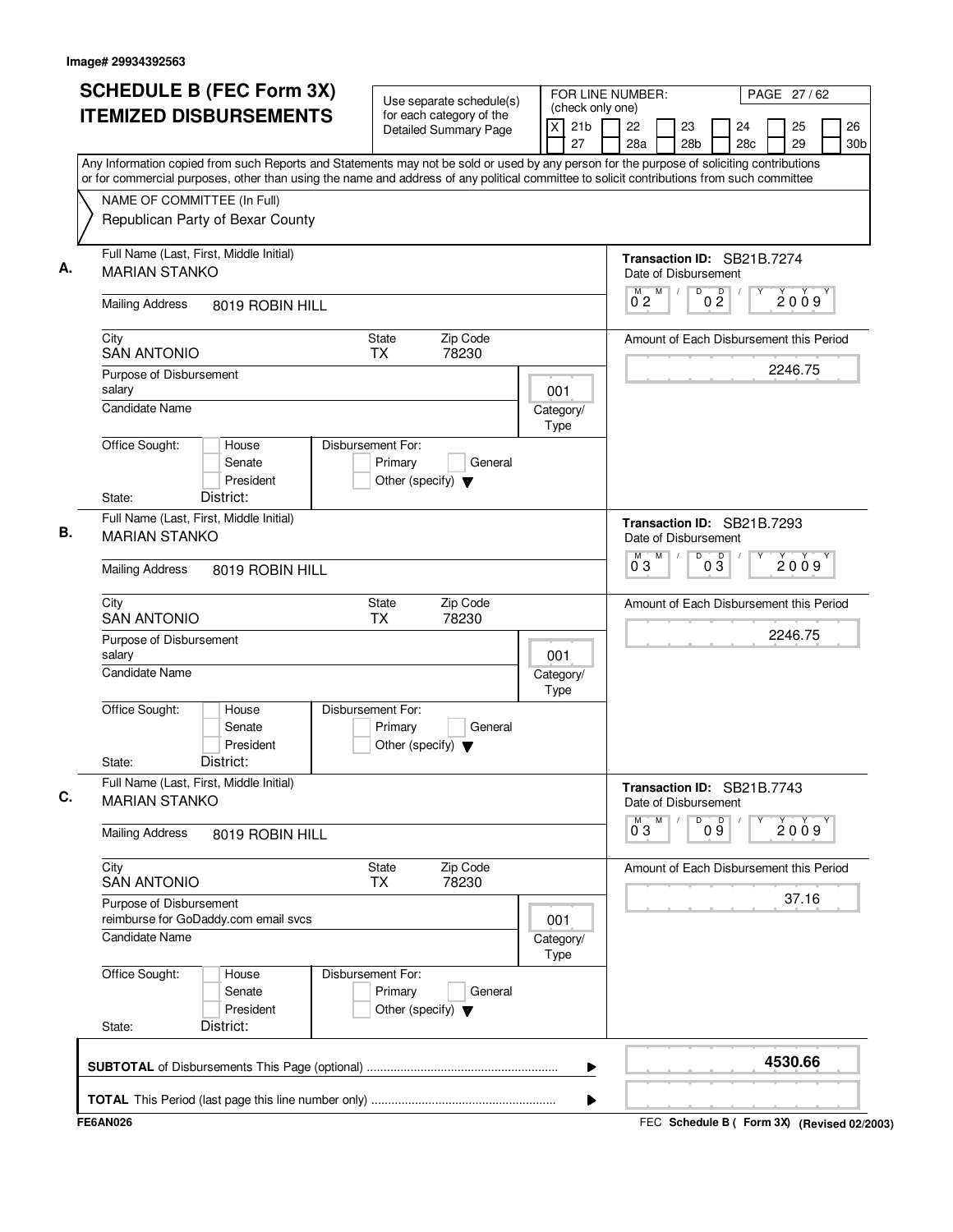| <b>SCHEDULE B (FEC Form 3X)</b>                                                                                                                                                                                                                                                        | Use separate schedule(s)                                                        | FOR LINE NUMBER:                                            |                                                    |                                                 |                       | PAGE 28 / 62 |                                             |
|----------------------------------------------------------------------------------------------------------------------------------------------------------------------------------------------------------------------------------------------------------------------------------------|---------------------------------------------------------------------------------|-------------------------------------------------------------|----------------------------------------------------|-------------------------------------------------|-----------------------|--------------|---------------------------------------------|
| <b>ITEMIZED DISBURSEMENTS</b>                                                                                                                                                                                                                                                          | for each category of the<br><b>Detailed Summary Page</b>                        | (check only one)<br>$\overline{x}$<br>21 <sub>b</sub><br>27 | 22<br>28a                                          | 23<br>28 <sub>b</sub>                           | 24<br>28 <sub>c</sub> | 25<br>29     | 26<br>30 <sub>b</sub>                       |
| Any Information copied from such Reports and Statements may not be sold or used by any person for the purpose of soliciting contributions<br>or for commercial purposes, other than using the name and address of any political committee to solicit contributions from such committee |                                                                                 |                                                             |                                                    |                                                 |                       |              |                                             |
| NAME OF COMMITTEE (In Full)<br>Republican Party of Bexar County                                                                                                                                                                                                                        |                                                                                 |                                                             |                                                    |                                                 |                       |              |                                             |
| Full Name (Last, First, Middle Initial)<br><b>MARIAN STANKO</b>                                                                                                                                                                                                                        |                                                                                 |                                                             | Transaction ID: SB21B.7744<br>Date of Disbursement |                                                 |                       |              |                                             |
| <b>Mailing Address</b><br>8019 ROBIN HILL                                                                                                                                                                                                                                              |                                                                                 |                                                             | M<br>M<br>03                                       | $\overline{D}$<br>$\overline{1}$ $\overline{2}$ |                       | 2009         |                                             |
| City<br><b>SAN ANTONIO</b>                                                                                                                                                                                                                                                             | Zip Code<br>State<br>78230<br><b>TX</b>                                         |                                                             | Amount of Each Disbursement this Period            |                                                 |                       |              |                                             |
| Purpose of Disbursement<br>reimburse for GoDaddy.com email svcs<br><b>Candidate Name</b>                                                                                                                                                                                               |                                                                                 | 001<br>Category/                                            |                                                    |                                                 |                       | 26.98        |                                             |
| Office Sought:<br>House<br>Senate<br>President<br>District:<br>State:                                                                                                                                                                                                                  | Disbursement For:<br>Primary<br>General<br>Other (specify) $\blacktriangledown$ | Type                                                        |                                                    |                                                 |                       |              |                                             |
| Full Name (Last, First, Middle Initial)<br><b>MARIAN STANKO</b>                                                                                                                                                                                                                        |                                                                                 |                                                             | Transaction ID: SB21B.7309<br>Date of Disbursement |                                                 |                       |              |                                             |
| <b>Mailing Address</b><br>8019 ROBIN HILL                                                                                                                                                                                                                                              |                                                                                 |                                                             | M<br>М<br>04                                       | D<br>01                                         | $\Box$                | 2009         |                                             |
| City<br><b>SAN ANTONIO</b>                                                                                                                                                                                                                                                             | Zip Code<br>State<br><b>TX</b><br>78230                                         |                                                             | Amount of Each Disbursement this Period            |                                                 |                       |              |                                             |
| Purpose of Disbursement<br>salary                                                                                                                                                                                                                                                      | 001                                                                             |                                                             |                                                    |                                                 |                       | 2308.75      |                                             |
| <b>Candidate Name</b>                                                                                                                                                                                                                                                                  |                                                                                 | Category/<br>Type                                           |                                                    |                                                 |                       |              |                                             |
| Office Sought:<br>House<br>Senate<br>President<br>District:<br>State:                                                                                                                                                                                                                  | Disbursement For:<br>Primary<br>General<br>Other (specify) $\blacktriangledown$ |                                                             |                                                    |                                                 |                       |              |                                             |
| Full Name (Last, First, Middle Initial)<br><b>MARIAN STANKO</b>                                                                                                                                                                                                                        |                                                                                 |                                                             | Transaction ID: SB21B.7745<br>Date of Disbursement |                                                 |                       |              |                                             |
| <b>Mailing Address</b><br>8019 ROBIN HILL                                                                                                                                                                                                                                              |                                                                                 |                                                             | М<br>M<br>04                                       | $30^{\circ}$<br>D                               |                       | 2009         |                                             |
| City<br><b>SAN ANTONIO</b>                                                                                                                                                                                                                                                             | Zip Code<br>State<br>78230<br>ТX                                                |                                                             | Amount of Each Disbursement this Period            |                                                 |                       |              |                                             |
| Purpose of Disbursement<br>reimnburse GoDaddy.com renewal                                                                                                                                                                                                                              | 001                                                                             |                                                             |                                                    |                                                 | 26.98                 |              |                                             |
| <b>Candidate Name</b>                                                                                                                                                                                                                                                                  |                                                                                 | Category/<br>Type                                           |                                                    |                                                 |                       |              |                                             |
| Office Sought:<br>House<br>Senate<br>President<br>District:<br>State:                                                                                                                                                                                                                  | Disbursement For:<br>Primary<br>General<br>Other (specify) $\blacktriangledown$ |                                                             |                                                    |                                                 |                       |              |                                             |
|                                                                                                                                                                                                                                                                                        |                                                                                 | ▶                                                           |                                                    |                                                 |                       | 2362.71      |                                             |
| <b>FE6AN026</b>                                                                                                                                                                                                                                                                        |                                                                                 | ▶                                                           |                                                    |                                                 |                       |              | FEC Schedule B ( Form 3X) (Revised 02/2003) |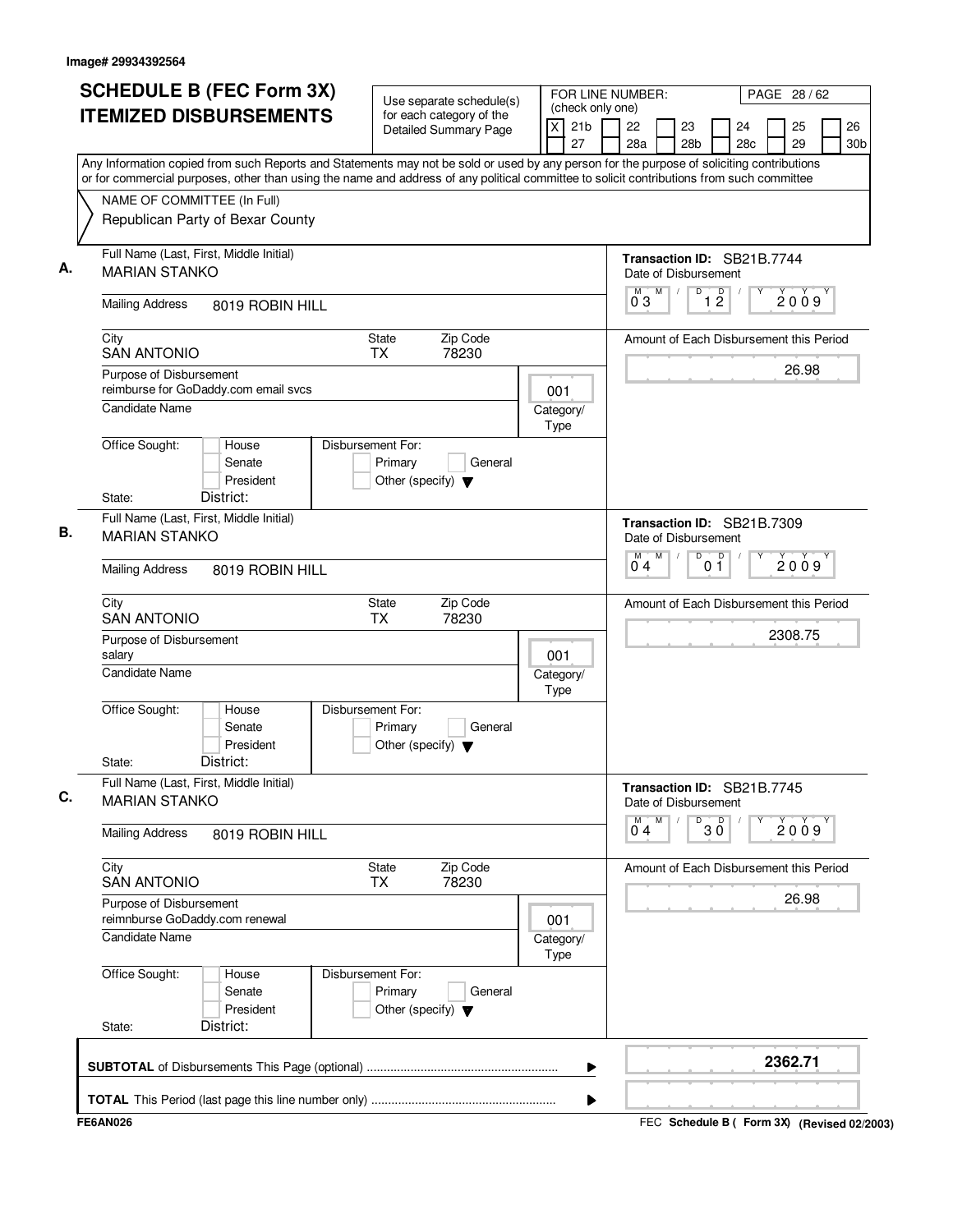| <b>SCHEDULE B (FEC Form 3X)</b>                                                                                                                                                                                                                                                        | Use separate schedule(s)                                                        | FOR LINE NUMBER:<br>(check only one) |                                                              |                                        | PAGE 29 / 62          |          |                       |  |
|----------------------------------------------------------------------------------------------------------------------------------------------------------------------------------------------------------------------------------------------------------------------------------------|---------------------------------------------------------------------------------|--------------------------------------|--------------------------------------------------------------|----------------------------------------|-----------------------|----------|-----------------------|--|
| <b>ITEMIZED DISBURSEMENTS</b>                                                                                                                                                                                                                                                          | for each category of the<br><b>Detailed Summary Page</b>                        | 21 <sub>b</sub><br>X<br>27           | 22<br>28a                                                    | 23<br>28 <sub>b</sub>                  | 24<br>28 <sub>c</sub> | 25<br>29 | 26<br>30 <sub>b</sub> |  |
| Any Information copied from such Reports and Statements may not be sold or used by any person for the purpose of soliciting contributions<br>or for commercial purposes, other than using the name and address of any political committee to solicit contributions from such committee |                                                                                 |                                      |                                                              |                                        |                       |          |                       |  |
| NAME OF COMMITTEE (In Full)                                                                                                                                                                                                                                                            |                                                                                 |                                      |                                                              |                                        |                       |          |                       |  |
| Republican Party of Bexar County                                                                                                                                                                                                                                                       |                                                                                 |                                      |                                                              |                                        |                       |          |                       |  |
| Full Name (Last, First, Middle Initial)<br><b>MARIAN STANKO</b>                                                                                                                                                                                                                        |                                                                                 |                                      | Transaction ID: SB21B.7746<br>Date of Disbursement           |                                        |                       |          |                       |  |
| <b>Mailing Address</b><br>8019 ROBIN HILL                                                                                                                                                                                                                                              |                                                                                 |                                      | M<br>$\sqrt{2}$<br>0.5                                       | D<br>$\overline{D}$<br>$1\overline{3}$ |                       | 2009     |                       |  |
| City<br><b>SAN ANTONIO</b>                                                                                                                                                                                                                                                             | State<br>Zip Code<br><b>TX</b><br>78230                                         |                                      | Amount of Each Disbursement this Period                      |                                        |                       |          |                       |  |
| Purpose of Disbursement<br>reimburse for GoDaddy.com renewal                                                                                                                                                                                                                           |                                                                                 | 001                                  |                                                              |                                        |                       | 26.98    |                       |  |
| Candidate Name                                                                                                                                                                                                                                                                         |                                                                                 | Category/<br>Type                    |                                                              |                                        |                       |          |                       |  |
| Office Sought:<br>House<br>Senate<br>President                                                                                                                                                                                                                                         | Disbursement For:<br>Primary<br>General<br>Other (specify) $\blacktriangledown$ |                                      |                                                              |                                        |                       |          |                       |  |
| District:<br>State:                                                                                                                                                                                                                                                                    |                                                                                 |                                      |                                                              |                                        |                       |          |                       |  |
| Full Name (Last, First, Middle Initial)<br><b>Time Warner</b>                                                                                                                                                                                                                          |                                                                                 |                                      | Transaction ID: SB21B.7288<br>Date of Disbursement           |                                        |                       |          |                       |  |
| <b>Mailing Address</b><br>P.O. Box 650734                                                                                                                                                                                                                                              |                                                                                 |                                      | M<br>М<br>$0^{\degree}2$                                     | D<br>$\overline{19}$                   |                       | 2009     |                       |  |
| City<br>Dallas                                                                                                                                                                                                                                                                         | State<br>Zip Code<br><b>TX</b><br>75265                                         |                                      | Amount of Each Disbursement this Period                      |                                        |                       |          |                       |  |
| Purpose of Disbursement<br>Internet access                                                                                                                                                                                                                                             |                                                                                 | 001                                  |                                                              |                                        |                       | 94.20    |                       |  |
| <b>Candidate Name</b>                                                                                                                                                                                                                                                                  |                                                                                 | Category/<br>Type                    |                                                              |                                        |                       |          |                       |  |
| Office Sought:<br>House<br>Senate<br>President<br>District:                                                                                                                                                                                                                            | Disbursement For:<br>Primary<br>General<br>Other (specify) $\blacktriangledown$ |                                      |                                                              |                                        |                       |          |                       |  |
| State:<br>Full Name (Last, First, Middle Initial)                                                                                                                                                                                                                                      |                                                                                 |                                      |                                                              |                                        |                       |          |                       |  |
| <b>Time Warner</b>                                                                                                                                                                                                                                                                     |                                                                                 |                                      | Transaction ID: SB21B.7305<br>Date of Disbursement<br>M<br>M |                                        |                       |          |                       |  |
| <b>Mailing Address</b><br>P.O. Box 650734                                                                                                                                                                                                                                              |                                                                                 |                                      | $0^{\degree}3$                                               | $\overline{P}$ 2 $\overline{3}$        |                       | 2009     |                       |  |
| City<br><b>Dallas</b>                                                                                                                                                                                                                                                                  | Zip Code<br>State<br><b>TX</b><br>75265                                         |                                      | Amount of Each Disbursement this Period                      |                                        |                       |          |                       |  |
| Purpose of Disbursement<br>internet access                                                                                                                                                                                                                                             |                                                                                 | 001                                  |                                                              |                                        |                       | 94.20    |                       |  |
| <b>Candidate Name</b>                                                                                                                                                                                                                                                                  |                                                                                 | Category/<br>Type                    |                                                              |                                        |                       |          |                       |  |
| Office Sought:<br>House<br>Senate<br>President                                                                                                                                                                                                                                         | Disbursement For:<br>Primary<br>General<br>Other (specify) $\blacktriangledown$ |                                      |                                                              |                                        |                       |          |                       |  |
| District:<br>State:                                                                                                                                                                                                                                                                    |                                                                                 |                                      |                                                              |                                        |                       |          |                       |  |
|                                                                                                                                                                                                                                                                                        |                                                                                 | ▶                                    |                                                              |                                        |                       | 215.38   |                       |  |
|                                                                                                                                                                                                                                                                                        |                                                                                 | Þ                                    |                                                              |                                        |                       |          |                       |  |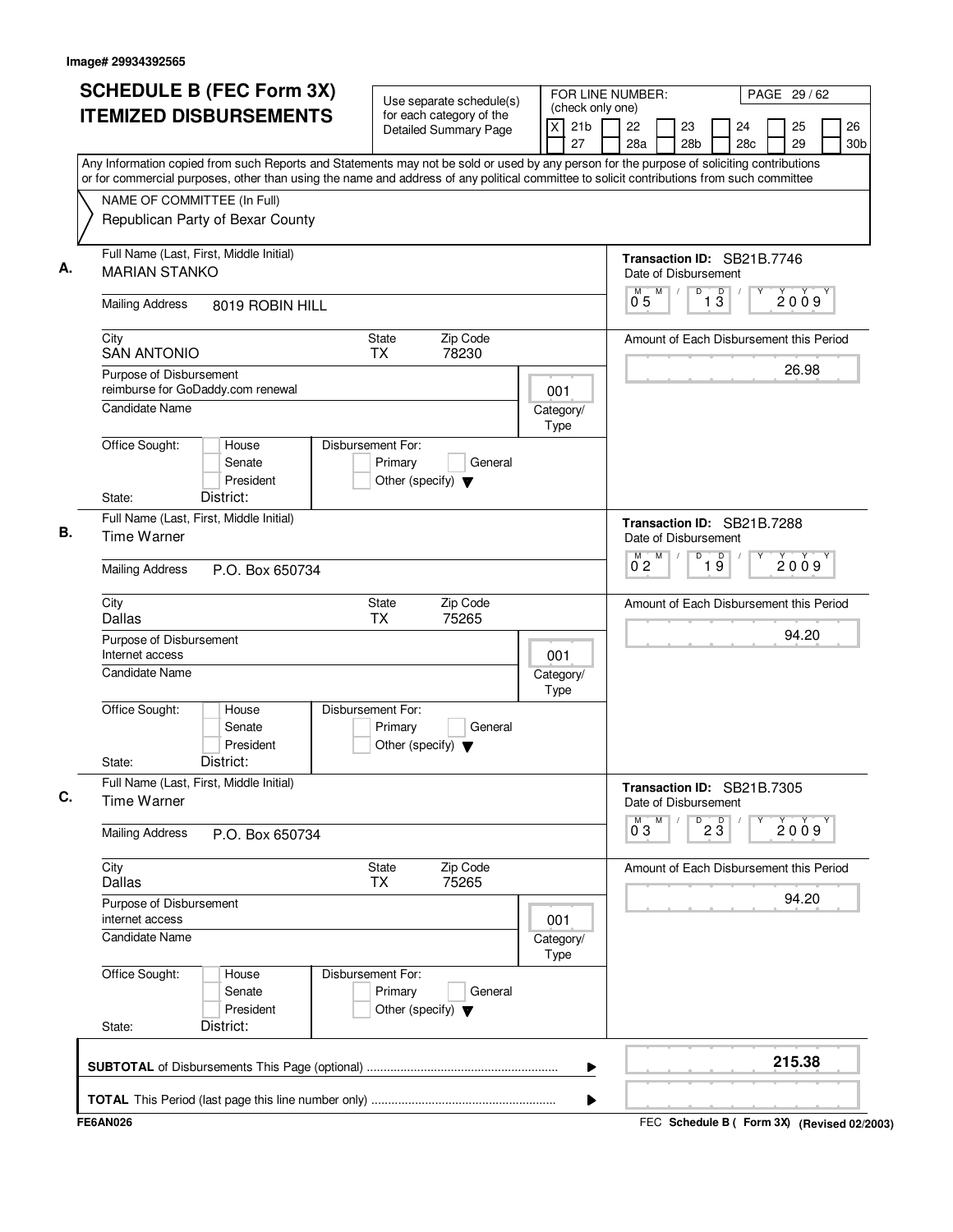|    | <b>SCHEDULE B (FEC Form 3X)</b>           |                                                          |                                                                                                                                           |
|----|-------------------------------------------|----------------------------------------------------------|-------------------------------------------------------------------------------------------------------------------------------------------|
|    |                                           | Use separate schedule(s)                                 | FOR LINE NUMBER:<br>PAGE 30/62<br>(check only one)                                                                                        |
|    | <b>ITEMIZED DISBURSEMENTS</b>             | for each category of the<br><b>Detailed Summary Page</b> | 21 <sub>b</sub><br>22<br>25<br>26<br>X<br>23<br>24                                                                                        |
|    |                                           |                                                          | 27<br>29<br>28a<br>28 <sub>b</sub><br>28c<br>30 <sub>b</sub>                                                                              |
|    |                                           |                                                          | Any Information copied from such Reports and Statements may not be sold or used by any person for the purpose of soliciting contributions |
|    |                                           |                                                          | or for commercial purposes, other than using the name and address of any political committee to solicit contributions from such committee |
|    | NAME OF COMMITTEE (In Full)               |                                                          |                                                                                                                                           |
|    | Republican Party of Bexar County          |                                                          |                                                                                                                                           |
|    |                                           |                                                          |                                                                                                                                           |
|    | Full Name (Last, First, Middle Initial)   |                                                          | Transaction ID: SB21B.7528                                                                                                                |
| А. | Time Warner                               |                                                          | Date of Disbursement                                                                                                                      |
|    |                                           |                                                          | M<br>D<br>$2\overset{D}{8}$<br>M<br>2009                                                                                                  |
|    | <b>Mailing Address</b><br>P.O. Box 650734 |                                                          | 04                                                                                                                                        |
|    | City                                      | Zip Code<br>State                                        | Amount of Each Disbursement this Period                                                                                                   |
|    | Dallas                                    | <b>TX</b><br>75265                                       |                                                                                                                                           |
|    | Purpose of Disbursement                   |                                                          | 94.20                                                                                                                                     |
|    | internet access                           |                                                          | 001                                                                                                                                       |
|    | <b>Candidate Name</b>                     |                                                          | Category/                                                                                                                                 |
|    |                                           |                                                          | Type                                                                                                                                      |
|    | Office Sought:<br>House                   | Disbursement For:                                        |                                                                                                                                           |
|    | Senate                                    | Primary<br>General                                       |                                                                                                                                           |
|    | President                                 | Other (specify) $\blacktriangledown$                     |                                                                                                                                           |
|    | District:<br>State:                       |                                                          |                                                                                                                                           |
|    | Full Name (Last, First, Middle Initial)   |                                                          | Transaction ID: SB21B.7539                                                                                                                |
| В. | <b>Time Warner</b>                        |                                                          | Date of Disbursement                                                                                                                      |
|    |                                           |                                                          | $\mathsf D$<br>M<br>D<br>M<br>2009<br>2 Ī<br>0 <sub>5</sub>                                                                               |
|    | <b>Mailing Address</b><br>P.O. Box 650734 |                                                          |                                                                                                                                           |
|    | City                                      | <b>State</b><br>Zip Code                                 | Amount of Each Disbursement this Period                                                                                                   |
|    | Dallas                                    | <b>TX</b><br>75265                                       |                                                                                                                                           |
|    | Purpose of Disbursement                   |                                                          | 94.20                                                                                                                                     |
|    | internet access                           |                                                          | 001                                                                                                                                       |
|    | Candidate Name                            |                                                          | Category/                                                                                                                                 |
|    |                                           |                                                          | Type                                                                                                                                      |
|    | Office Sought:<br>House                   | Disbursement For:                                        |                                                                                                                                           |
|    | Senate                                    | Primary<br>General                                       |                                                                                                                                           |
|    | President                                 | Other (specify) $\blacktriangledown$                     |                                                                                                                                           |
|    | District:<br>State:                       |                                                          |                                                                                                                                           |

| FE6AN026 | FEC Schedule B (Form 3X) (Revised 02/2003) |
|----------|--------------------------------------------|
|          | 34436.17                                   |
|          | 188.40                                     |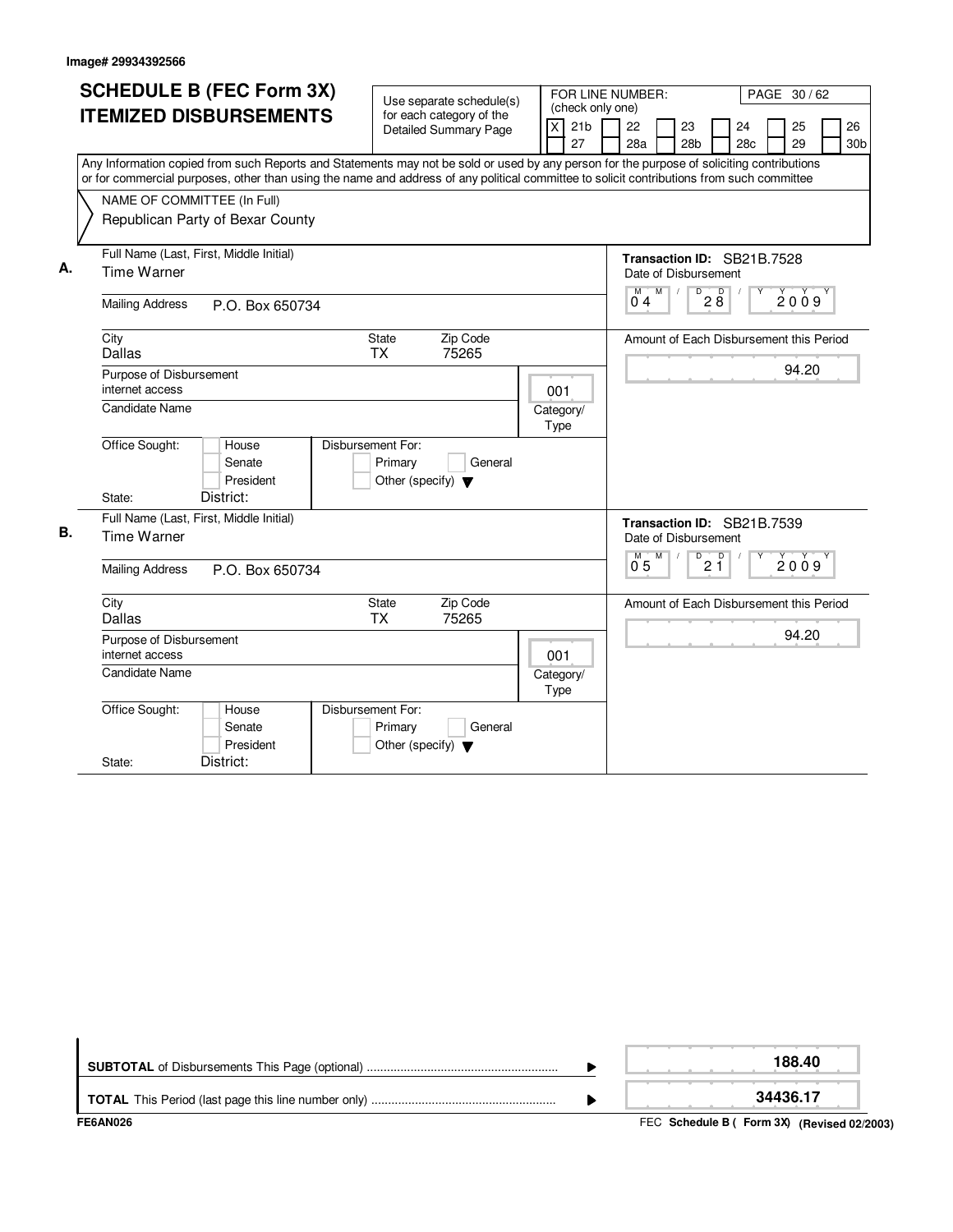# **METHOD OF ALLOCATION FOR:**

- HOD OF ALLOCATION FOR:<br>▪ SHARED FEDERAL AND NONFEDERAL ADMINISTRATIVE, GENERIC VOTER **DRIVE AND EXEMPT ACTIVITY COSTS**
- **DRIVE AND EXEMPT ACTIVITY COSTS<br>• SHARED FEDERAL AND LEVIN FUNDS FEDERAL ELECTION ACTIVITY EXPENSES (State, District and Local Party Committees Only)**
- . **ALLOCATED PUBLIC COMMUNICATIONS THAT REFER TO ANY POLITICAL PARTY (BUT NOT A CANDIDATE) (Seperate Segregated Funds And Nonconnected Committees Only)**

NAME OF COMMITTEE (In Full) Republican Party of Bexar County

| USE ONLY ONE SECTION, A or B                                                                       |  |  |  |  |  |  |  |
|----------------------------------------------------------------------------------------------------|--|--|--|--|--|--|--|
| A. State and Local Party Committees                                                                |  |  |  |  |  |  |  |
| <b>Fixed Percentage (select one)</b>                                                               |  |  |  |  |  |  |  |
| Presidential-Only Election Year (28% Federal)                                                      |  |  |  |  |  |  |  |
| Presidential and Senate Election Year (36% Federal)                                                |  |  |  |  |  |  |  |
| Senate-Only Election Year (21% Federal)                                                            |  |  |  |  |  |  |  |
| X<br>Non-Presidential and Non-Senate Election Year (15% Federal)                                   |  |  |  |  |  |  |  |
| Flat Minimum Federal Percentage                                                                    |  |  |  |  |  |  |  |
| <b>B. Separate Segregated Funds and Nonconnected Committees</b>                                    |  |  |  |  |  |  |  |
| If the committee will allocate using the flat minimum percentage of 50% federal funds, check<br>or |  |  |  |  |  |  |  |
| If the committee is spending more than 50% federal funds, indicate ratio below                     |  |  |  |  |  |  |  |
| $\%$                                                                                               |  |  |  |  |  |  |  |
| $\%$                                                                                               |  |  |  |  |  |  |  |
| This ratio applies to (check all that apply):                                                      |  |  |  |  |  |  |  |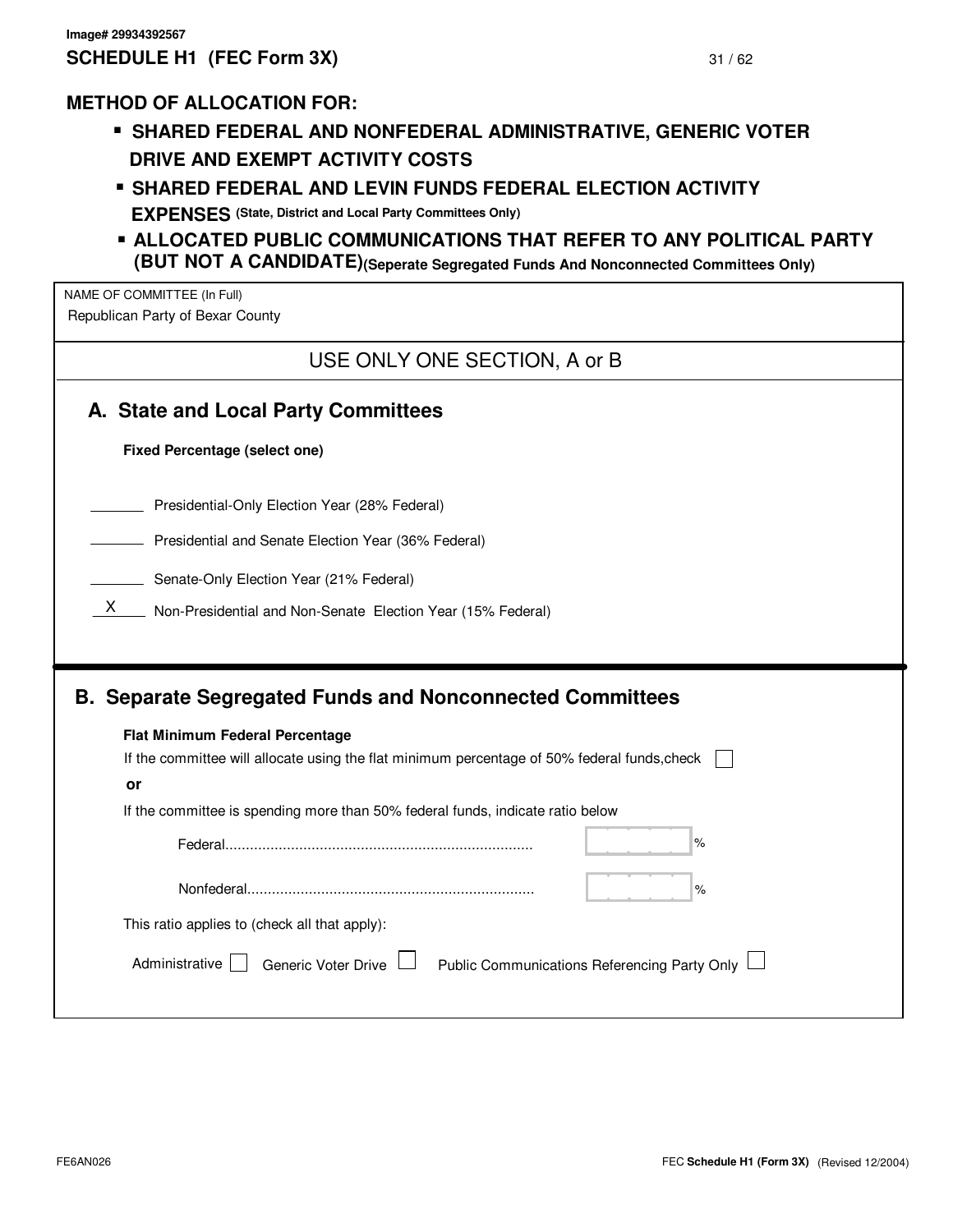# **SCHEDULE H2 (FEC Form 3X)**

# **ALLOCATION RATIOS**

| <b>ALLOCATION RATIOS</b>                                                                                                                                                                                                                                                                                                                                                                                                                                                                                             |                  | PAGE 32 / 62                                  |
|----------------------------------------------------------------------------------------------------------------------------------------------------------------------------------------------------------------------------------------------------------------------------------------------------------------------------------------------------------------------------------------------------------------------------------------------------------------------------------------------------------------------|------------------|-----------------------------------------------|
| NAME OF COMMITTEE (In Full)                                                                                                                                                                                                                                                                                                                                                                                                                                                                                          |                  |                                               |
| <b>Republican Party of Bexar County</b>                                                                                                                                                                                                                                                                                                                                                                                                                                                                              |                  |                                               |
| RATIOS FOR ALLOCABLE FUNDRAISING EVENTS AND DIRECT CANDIDATE SUPPORT<br><b>ACTIVITIES APPEARING ON THIS REPORT.</b>                                                                                                                                                                                                                                                                                                                                                                                                  |                  |                                               |
| Methods of allocation :                                                                                                                                                                                                                                                                                                                                                                                                                                                                                              |                  |                                               |
| FUNDRISING activities are allocated using the 'funds received method' where the federal proportion of<br>$\mathsf{L}$<br>expenses must equal the federal proportion of monies raised.                                                                                                                                                                                                                                                                                                                                |                  |                                               |
| Shared DIRECT CANDIDATE SUPPORT activities are allocated according to benefit expected to be derived,<br>Ш.<br>where the federal proportion of disbursements is based on the benefit derived by federal candidates from the activity.<br>For PACs Only : Direct candidate support includes public communications or voter drives that refer to both federal<br>and nonfederal candidates, regardless of whether there is a reference to a political party. Such expenses are allocated<br>using a time/space method. |                  |                                               |
| <b>ACTIVITY OR EVENT IDENTIFIER</b><br>Lincoln Day 2009 (02/12/2009)                                                                                                                                                                                                                                                                                                                                                                                                                                                 |                  |                                               |
| <b>ACTIVITY IS:</b>                                                                                                                                                                                                                                                                                                                                                                                                                                                                                                  | <b>FEDERAL %</b> | <b>NONFEDERAL %</b>                           |
| $X$ Fundraising<br>Direct Candidate Support<br>CHECK IF THE RATIO IS:                                                                                                                                                                                                                                                                                                                                                                                                                                                | 74.00<br>%       | 26.00 $\%$                                    |
| New<br>x<br>Revised<br>Same as Previously Reported                                                                                                                                                                                                                                                                                                                                                                                                                                                                   |                  | <b>Transaction ID:</b><br>H <sub>2.7248</sub> |
|                                                                                                                                                                                                                                                                                                                                                                                                                                                                                                                      |                  |                                               |
|                                                                                                                                                                                                                                                                                                                                                                                                                                                                                                                      |                  |                                               |
|                                                                                                                                                                                                                                                                                                                                                                                                                                                                                                                      |                  |                                               |
|                                                                                                                                                                                                                                                                                                                                                                                                                                                                                                                      |                  |                                               |
|                                                                                                                                                                                                                                                                                                                                                                                                                                                                                                                      |                  |                                               |
|                                                                                                                                                                                                                                                                                                                                                                                                                                                                                                                      |                  |                                               |
|                                                                                                                                                                                                                                                                                                                                                                                                                                                                                                                      |                  |                                               |
|                                                                                                                                                                                                                                                                                                                                                                                                                                                                                                                      |                  |                                               |
|                                                                                                                                                                                                                                                                                                                                                                                                                                                                                                                      |                  |                                               |
|                                                                                                                                                                                                                                                                                                                                                                                                                                                                                                                      |                  |                                               |
|                                                                                                                                                                                                                                                                                                                                                                                                                                                                                                                      |                  |                                               |
|                                                                                                                                                                                                                                                                                                                                                                                                                                                                                                                      |                  |                                               |
|                                                                                                                                                                                                                                                                                                                                                                                                                                                                                                                      |                  |                                               |
|                                                                                                                                                                                                                                                                                                                                                                                                                                                                                                                      |                  |                                               |
|                                                                                                                                                                                                                                                                                                                                                                                                                                                                                                                      |                  |                                               |
|                                                                                                                                                                                                                                                                                                                                                                                                                                                                                                                      |                  |                                               |
|                                                                                                                                                                                                                                                                                                                                                                                                                                                                                                                      |                  |                                               |
|                                                                                                                                                                                                                                                                                                                                                                                                                                                                                                                      |                  |                                               |
|                                                                                                                                                                                                                                                                                                                                                                                                                                                                                                                      |                  |                                               |
|                                                                                                                                                                                                                                                                                                                                                                                                                                                                                                                      |                  |                                               |
|                                                                                                                                                                                                                                                                                                                                                                                                                                                                                                                      |                  |                                               |
|                                                                                                                                                                                                                                                                                                                                                                                                                                                                                                                      |                  |                                               |
|                                                                                                                                                                                                                                                                                                                                                                                                                                                                                                                      |                  |                                               |
|                                                                                                                                                                                                                                                                                                                                                                                                                                                                                                                      |                  |                                               |
|                                                                                                                                                                                                                                                                                                                                                                                                                                                                                                                      |                  |                                               |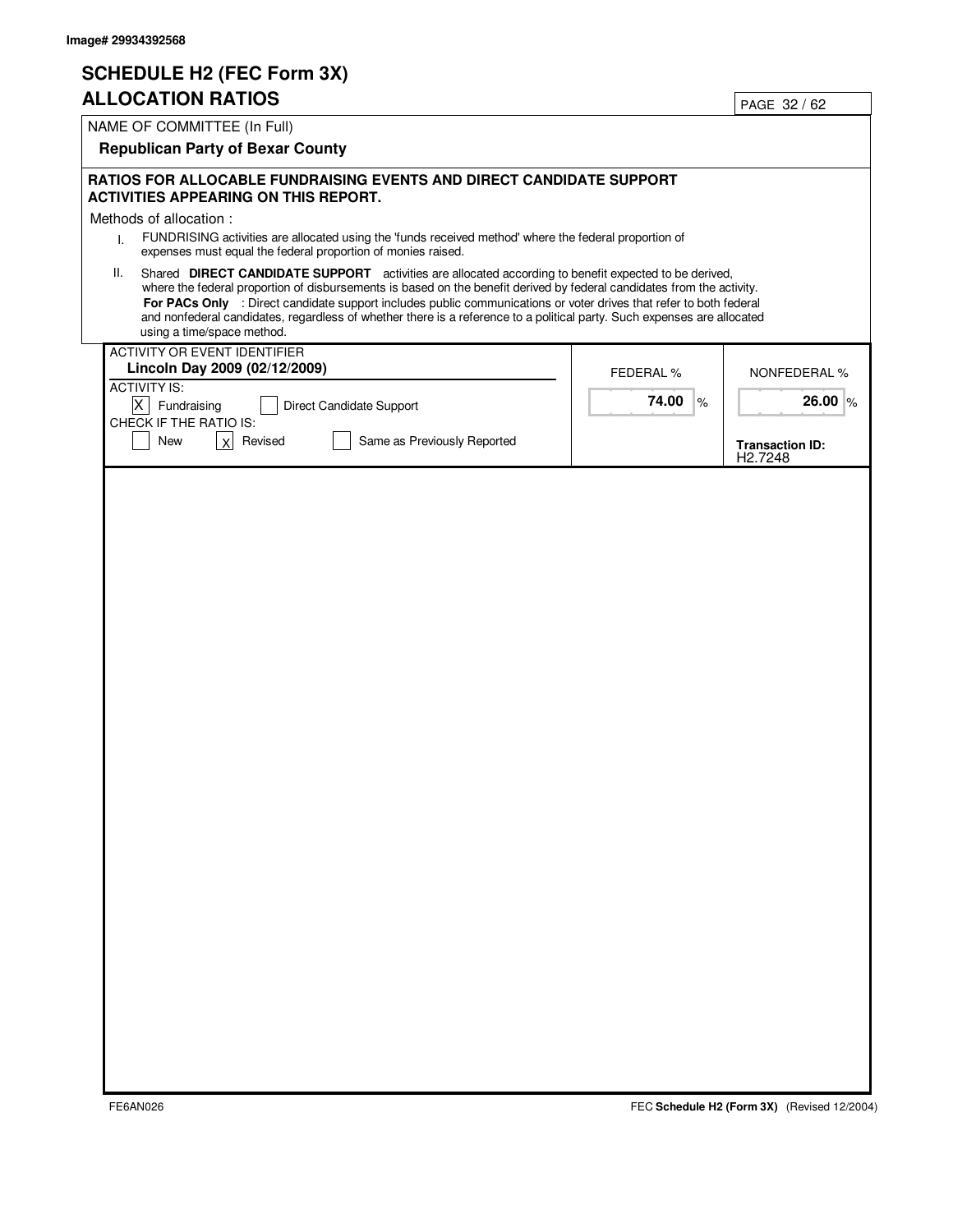FOR LINE 18a OF FORM 3X 33 / 62

| NAME OF COMMITTEE (In Full)                                        |                                                                                             |                                                                                                                 |
|--------------------------------------------------------------------|---------------------------------------------------------------------------------------------|-----------------------------------------------------------------------------------------------------------------|
| Republican Party of Bexar County                                   |                                                                                             |                                                                                                                 |
| NAME OF ACCOUNT                                                    | DATE OF RECEIPT                                                                             | <b>TOTAL AMOUNT TRANSFERRED</b>                                                                                 |
| Republican Party<br>of Bexar County                                | $M$ $M$ /<br>$\begin{array}{c} \n 0 \\ 22\n \end{array}$<br>$Y$ $Y$ $Y$<br>Y.<br>2009<br>01 | 813.40                                                                                                          |
| BREAKDOWN OF TRANSFER RECEIVED                                     |                                                                                             |                                                                                                                 |
| i)                                                                 |                                                                                             | 813.40<br>Transaction ID: H3.7550                                                                               |
|                                                                    |                                                                                             |                                                                                                                 |
|                                                                    |                                                                                             | <b>Transaction ID:</b>                                                                                          |
|                                                                    |                                                                                             | the contract of the contract of the con-                                                                        |
|                                                                    |                                                                                             | <b>Transaction ID:</b>                                                                                          |
| iv) Direct Fundraising (List Activity or Event Identifier)         |                                                                                             |                                                                                                                 |
|                                                                    |                                                                                             | <b>Transaction ID:</b>                                                                                          |
| a) $\overline{\phantom{a}}$                                        |                                                                                             |                                                                                                                 |
|                                                                    |                                                                                             | <b>Transaction ID:</b>                                                                                          |
|                                                                    |                                                                                             |                                                                                                                 |
|                                                                    |                                                                                             |                                                                                                                 |
| v) Direct Candidate Support (List of Activity or Event Identifier) |                                                                                             |                                                                                                                 |
|                                                                    |                                                                                             | <b>Transaction ID:</b>                                                                                          |
| a)                                                                 |                                                                                             |                                                                                                                 |
| b)                                                                 |                                                                                             | <b>Transaction ID:</b>                                                                                          |
|                                                                    |                                                                                             |                                                                                                                 |
|                                                                    |                                                                                             | the contract of the contract of the contract of the contract of the contract of the contract of the contract of |
| vi) Public Communications Referring Only to Party                  | (Made by PAC)                                                                               | the contract of the contract of the contract of the contract of the contract of the contract of the contract of |
|                                                                    |                                                                                             | <b>Transaction ID:</b>                                                                                          |
|                                                                    | TOTALS FOR BREAKDOWN OF TRANSFER RECEIVED                                                   |                                                                                                                 |
| <b>TOTAL</b> This Period (Administrative)                          |                                                                                             |                                                                                                                 |
|                                                                    |                                                                                             |                                                                                                                 |
| TOTAL This Period (Generic Voter Drive)                            |                                                                                             |                                                                                                                 |
|                                                                    |                                                                                             |                                                                                                                 |
|                                                                    |                                                                                             |                                                                                                                 |
|                                                                    |                                                                                             |                                                                                                                 |
|                                                                    |                                                                                             |                                                                                                                 |
|                                                                    |                                                                                             |                                                                                                                 |
|                                                                    |                                                                                             |                                                                                                                 |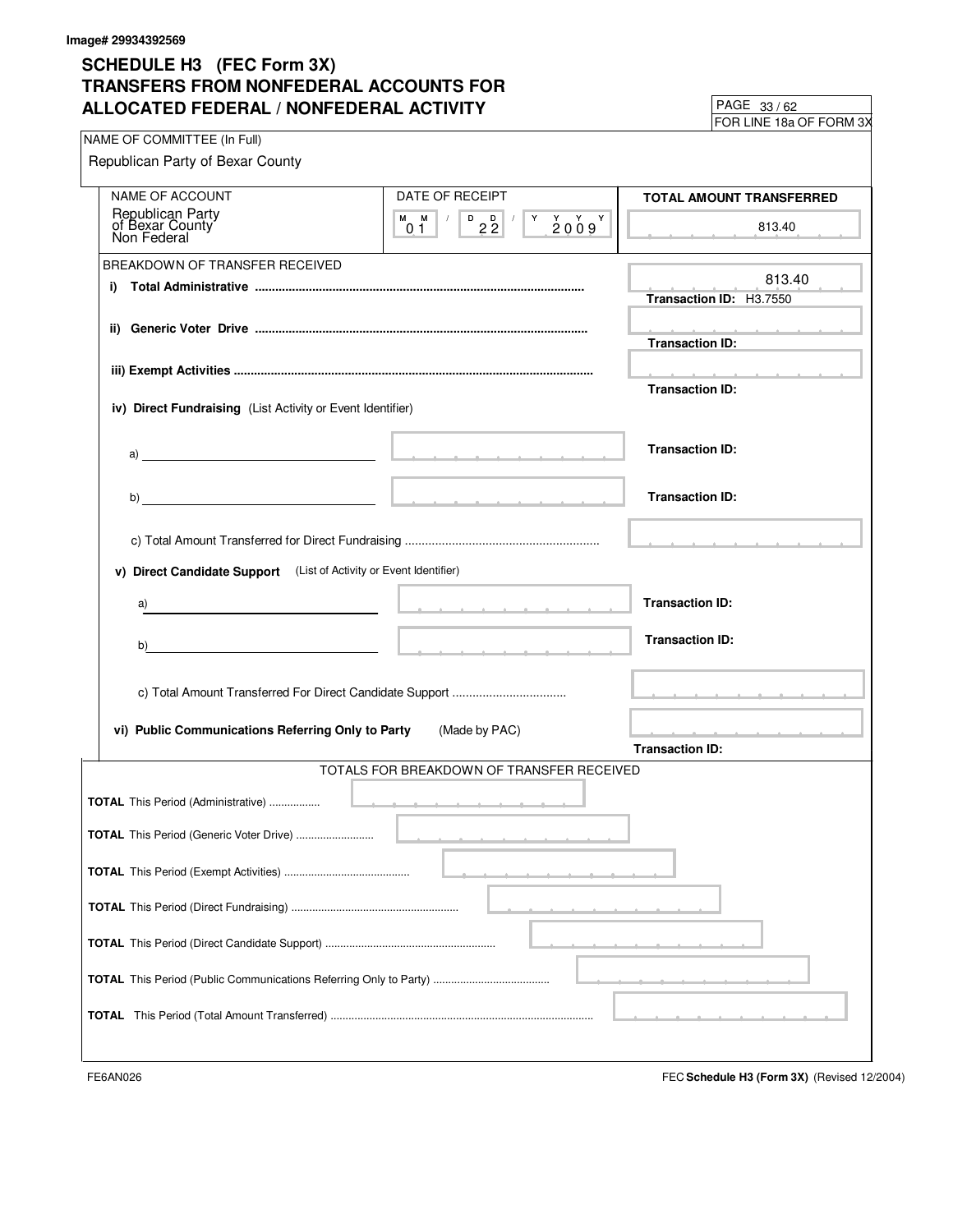FOR LINE 18a OF FORM 3X  $PAGE$  34/62

| NAME OF COMMITTEE (In Full)                                        |                                                                                             |                                                                                                                 |
|--------------------------------------------------------------------|---------------------------------------------------------------------------------------------|-----------------------------------------------------------------------------------------------------------------|
| Republican Party of Bexar County                                   |                                                                                             |                                                                                                                 |
| NAME OF ACCOUNT                                                    | DATE OF RECEIPT                                                                             | <b>TOTAL AMOUNT TRANSFERRED</b>                                                                                 |
| Republican Party<br>of Bexar County Non<br>Federal                 | $M$ $M$ /<br>$\begin{array}{c} \n 0 \\ 20\n \end{array}$<br>$Y$ $Y$ $Y$<br>Y.<br>2009<br>02 | 1002.54                                                                                                         |
| BREAKDOWN OF TRANSFER RECEIVED                                     |                                                                                             |                                                                                                                 |
| i)                                                                 |                                                                                             | 1002.54                                                                                                         |
|                                                                    |                                                                                             | Transaction ID: H3.7718                                                                                         |
|                                                                    |                                                                                             | <u> 2000 - 2000 - 2000 - 2000 - 200</u><br><b>Transaction ID:</b>                                               |
|                                                                    |                                                                                             | the contract of the contract of the con-                                                                        |
|                                                                    |                                                                                             | <b>Transaction ID:</b>                                                                                          |
| iv) Direct Fundraising (List Activity or Event Identifier)         |                                                                                             |                                                                                                                 |
|                                                                    |                                                                                             |                                                                                                                 |
|                                                                    |                                                                                             | <b>Transaction ID:</b>                                                                                          |
|                                                                    |                                                                                             |                                                                                                                 |
|                                                                    |                                                                                             | <b>Transaction ID:</b>                                                                                          |
|                                                                    |                                                                                             |                                                                                                                 |
|                                                                    |                                                                                             |                                                                                                                 |
| v) Direct Candidate Support (List of Activity or Event Identifier) |                                                                                             |                                                                                                                 |
| a)                                                                 |                                                                                             | <b>Transaction ID:</b>                                                                                          |
| b)                                                                 |                                                                                             | <b>Transaction ID:</b>                                                                                          |
|                                                                    |                                                                                             |                                                                                                                 |
|                                                                    |                                                                                             | the contract of the contract of the contract of the contract of the contract of the contract of the contract of |
| vi) Public Communications Referring Only to Party                  | (Made by PAC)                                                                               | and a state of the state of the state of the state of the state of the state of the state of the state of the   |
|                                                                    |                                                                                             | <b>Transaction ID:</b>                                                                                          |
|                                                                    | TOTALS FOR BREAKDOWN OF TRANSFER RECEIVED                                                   |                                                                                                                 |
| <b>TOTAL</b> This Period (Administrative)                          | <u> 1989 - Andrea Maria Alemania de Arabel</u>                                              |                                                                                                                 |
|                                                                    |                                                                                             |                                                                                                                 |
| TOTAL This Period (Generic Voter Drive)                            |                                                                                             |                                                                                                                 |
|                                                                    |                                                                                             |                                                                                                                 |
|                                                                    |                                                                                             |                                                                                                                 |
|                                                                    |                                                                                             |                                                                                                                 |
|                                                                    |                                                                                             |                                                                                                                 |
|                                                                    |                                                                                             |                                                                                                                 |
|                                                                    |                                                                                             |                                                                                                                 |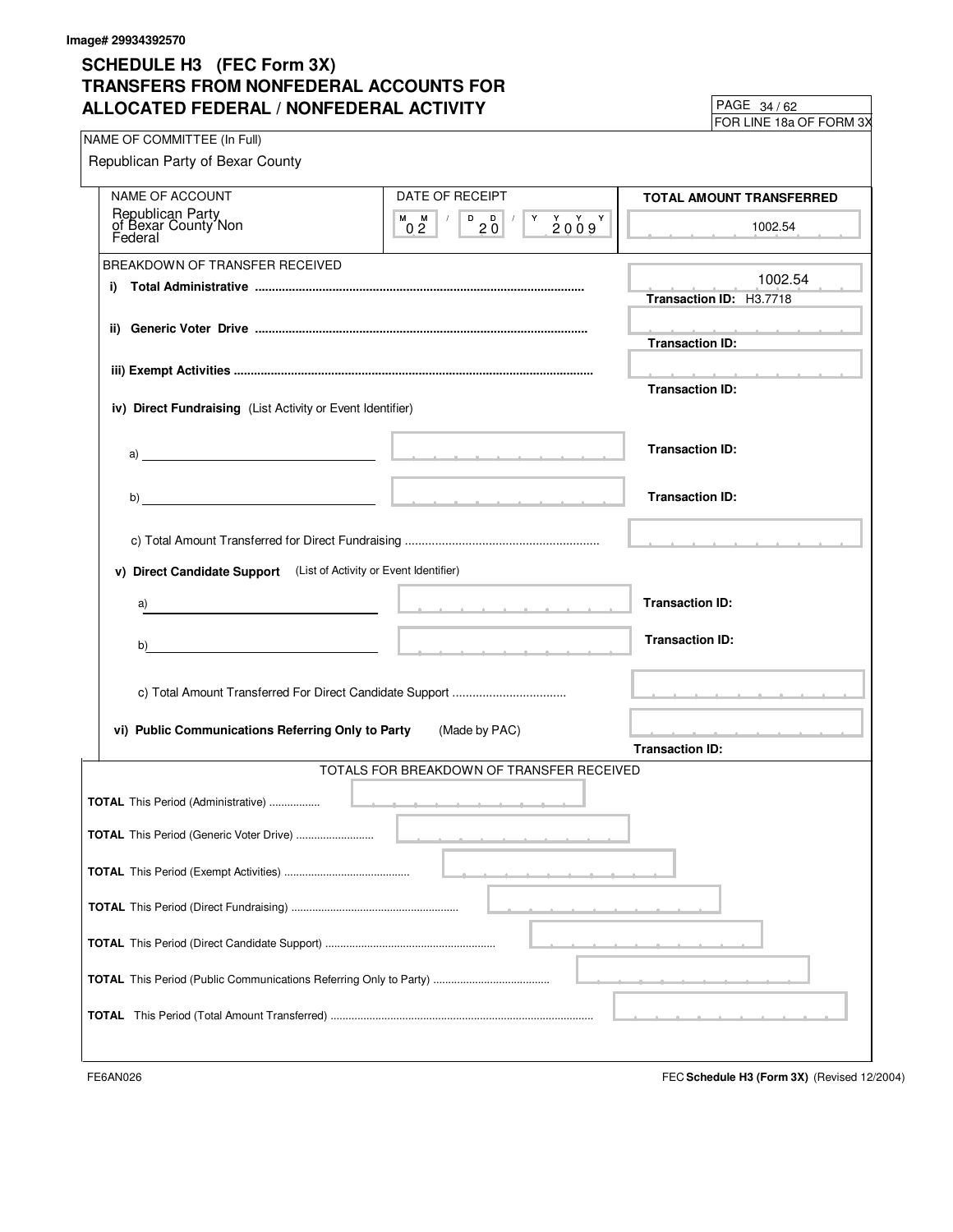FOR LINE 18a OF FORM 3X 35 / 62

| NAME OF COMMITTEE (In Full)                                                                                                                                                                                                                                                                        |                                                                                                                                                                                                                                                          | $O(1.1)$ $O(1.1)$                                                                                                                                                                                                                    |
|----------------------------------------------------------------------------------------------------------------------------------------------------------------------------------------------------------------------------------------------------------------------------------------------------|----------------------------------------------------------------------------------------------------------------------------------------------------------------------------------------------------------------------------------------------------------|--------------------------------------------------------------------------------------------------------------------------------------------------------------------------------------------------------------------------------------|
| Republican Party of Bexar County                                                                                                                                                                                                                                                                   |                                                                                                                                                                                                                                                          |                                                                                                                                                                                                                                      |
| NAME OF ACCOUNT                                                                                                                                                                                                                                                                                    | DATE OF RECEIPT                                                                                                                                                                                                                                          | TOTAL AMOUNT TRANSFERRED                                                                                                                                                                                                             |
| Republican Party<br>of Bexar County Non<br>Federal                                                                                                                                                                                                                                                 | $M$ $M$ $/$<br>$\begin{array}{c c c c c c} \hline \texttt{D} & \texttt{D} & \texttt{I} & \texttt{Y} & \texttt{Y} & \texttt{Y} & \texttt{Y} \\ \hline \texttt{0} & \texttt{4} & & & \texttt{2} & \texttt{0} & \texttt{9} & \texttt{Y} \end{array}$<br>0.3 | 840.50                                                                                                                                                                                                                               |
| BREAKDOWN OF TRANSFER RECEIVED                                                                                                                                                                                                                                                                     |                                                                                                                                                                                                                                                          |                                                                                                                                                                                                                                      |
| i)                                                                                                                                                                                                                                                                                                 |                                                                                                                                                                                                                                                          | 840.50<br>Transaction ID: H3.7719                                                                                                                                                                                                    |
|                                                                                                                                                                                                                                                                                                    |                                                                                                                                                                                                                                                          | the contract of the contract of the<br><b>Transaction ID:</b>                                                                                                                                                                        |
|                                                                                                                                                                                                                                                                                                    |                                                                                                                                                                                                                                                          | the contract of the contract of<br><b>Transaction ID:</b>                                                                                                                                                                            |
| iv) Direct Fundraising (List Activity or Event Identifier)                                                                                                                                                                                                                                         |                                                                                                                                                                                                                                                          |                                                                                                                                                                                                                                      |
| a) and the contract of the contract of $\mathcal{L}$ and $\mathcal{L}$ and $\mathcal{L}$ and $\mathcal{L}$ and $\mathcal{L}$ and $\mathcal{L}$ and $\mathcal{L}$ and $\mathcal{L}$ and $\mathcal{L}$ and $\mathcal{L}$ and $\mathcal{L}$ and $\mathcal{L}$ and $\mathcal{L}$ and $\mathcal{L}$ and |                                                                                                                                                                                                                                                          | <b>Transaction ID:</b>                                                                                                                                                                                                               |
|                                                                                                                                                                                                                                                                                                    |                                                                                                                                                                                                                                                          | <b>Transaction ID:</b>                                                                                                                                                                                                               |
|                                                                                                                                                                                                                                                                                                    |                                                                                                                                                                                                                                                          |                                                                                                                                                                                                                                      |
| v) Direct Candidate Support (List of Activity or Event Identifier)                                                                                                                                                                                                                                 |                                                                                                                                                                                                                                                          |                                                                                                                                                                                                                                      |
| a)                                                                                                                                                                                                                                                                                                 | the contract of the contract and contract of                                                                                                                                                                                                             | <b>Transaction ID:</b>                                                                                                                                                                                                               |
| b)<br><u> 2000 - 2000 - 2000 - 2000 - 2000 - 2000 - 2000 - 2000 - 2000 - 2000 - 2000 - 2000 - 2000 - 2000 - 2000 - 200</u>                                                                                                                                                                         |                                                                                                                                                                                                                                                          | <b>Transaction ID:</b>                                                                                                                                                                                                               |
|                                                                                                                                                                                                                                                                                                    |                                                                                                                                                                                                                                                          | <u>In the contract of the contract of the contract of the contract of the contract of the contract of the contract of the contract of the contract of the contract of the contract of the contract of the contract of the contra</u> |
| vi) Public Communications Referring Only to Party                                                                                                                                                                                                                                                  | (Made by PAC)                                                                                                                                                                                                                                            | and a series of the company of the company of<br><b>Transaction ID:</b>                                                                                                                                                              |
|                                                                                                                                                                                                                                                                                                    | TOTALS FOR BREAKDOWN OF TRANSFER RECEIVED                                                                                                                                                                                                                |                                                                                                                                                                                                                                      |
|                                                                                                                                                                                                                                                                                                    |                                                                                                                                                                                                                                                          |                                                                                                                                                                                                                                      |
| <b>TOTAL</b> This Period (Administrative)                                                                                                                                                                                                                                                          |                                                                                                                                                                                                                                                          |                                                                                                                                                                                                                                      |
| <b>TOTAL</b> This Period (Generic Voter Drive)                                                                                                                                                                                                                                                     |                                                                                                                                                                                                                                                          |                                                                                                                                                                                                                                      |
|                                                                                                                                                                                                                                                                                                    |                                                                                                                                                                                                                                                          |                                                                                                                                                                                                                                      |
|                                                                                                                                                                                                                                                                                                    |                                                                                                                                                                                                                                                          |                                                                                                                                                                                                                                      |
|                                                                                                                                                                                                                                                                                                    |                                                                                                                                                                                                                                                          |                                                                                                                                                                                                                                      |
|                                                                                                                                                                                                                                                                                                    |                                                                                                                                                                                                                                                          |                                                                                                                                                                                                                                      |
|                                                                                                                                                                                                                                                                                                    |                                                                                                                                                                                                                                                          |                                                                                                                                                                                                                                      |
|                                                                                                                                                                                                                                                                                                    |                                                                                                                                                                                                                                                          |                                                                                                                                                                                                                                      |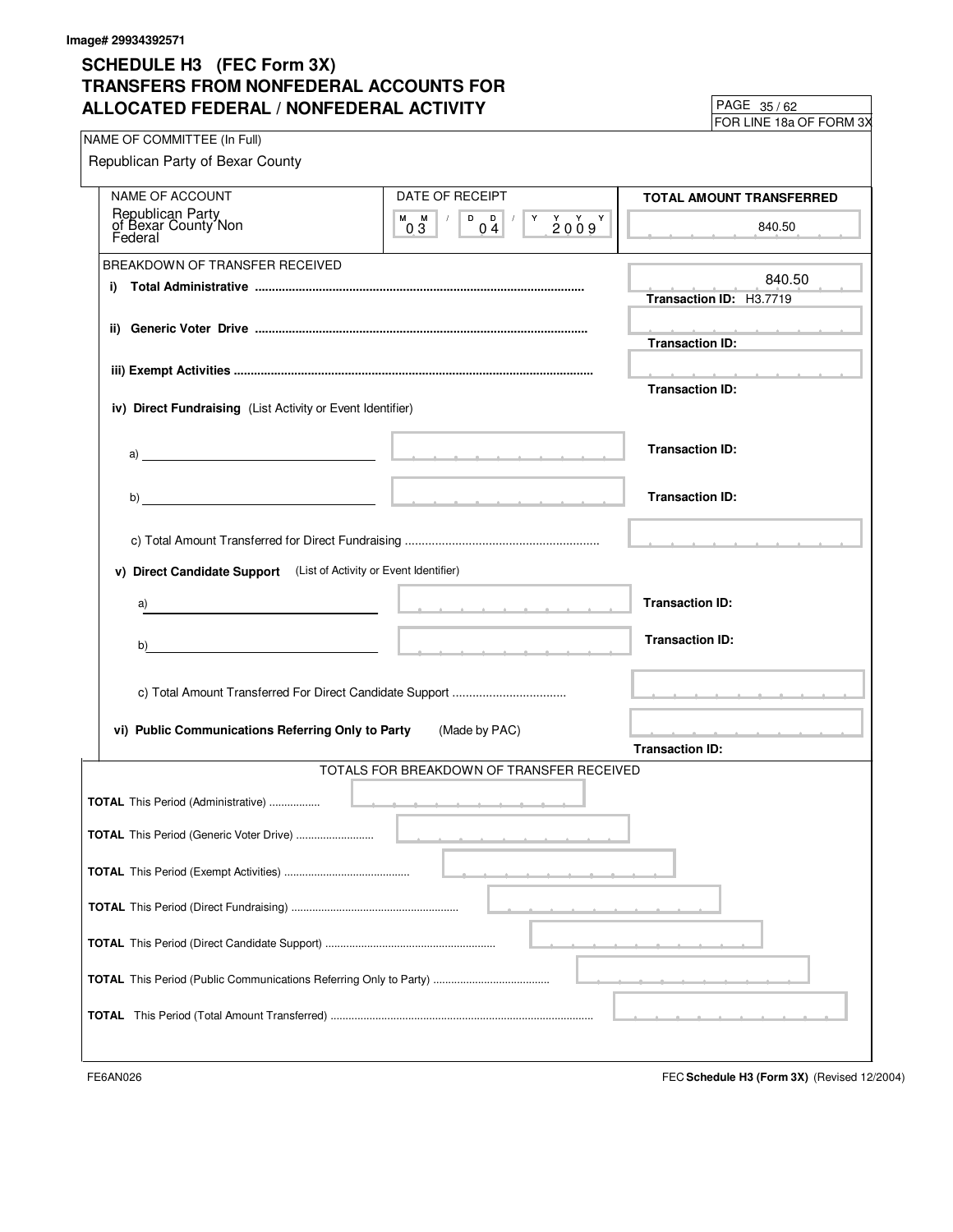FOR LINE 18a OF FORM 3X 36 / 62

| NAME OF COMMITTEE (In Full)                                                                            |                                                                                                                                                                                                                               |                                                                         |
|--------------------------------------------------------------------------------------------------------|-------------------------------------------------------------------------------------------------------------------------------------------------------------------------------------------------------------------------------|-------------------------------------------------------------------------|
| Republican Party of Bexar County                                                                       |                                                                                                                                                                                                                               |                                                                         |
| NAME OF ACCOUNT                                                                                        | DATE OF RECEIPT                                                                                                                                                                                                               | TOTAL AMOUNT TRANSFERRED                                                |
| Republican Party<br>of Bexar County Non<br>Federal                                                     | $M$ $M$ $/$<br>$\begin{array}{c c c c c} \hline \text{p} & \text{p} & \text{y} & \text{y} & \text{y} & \text{y} \\ \hline \text{31} & & \text{2009} & \text{y} & \text{y} \end{array}$<br>0.3                                 | 415.79                                                                  |
| BREAKDOWN OF TRANSFER RECEIVED                                                                         |                                                                                                                                                                                                                               |                                                                         |
| i)                                                                                                     |                                                                                                                                                                                                                               | 415.79<br>Transaction ID: H3.7720                                       |
|                                                                                                        |                                                                                                                                                                                                                               | the contract of the contract of the<br><b>Transaction ID:</b>           |
|                                                                                                        |                                                                                                                                                                                                                               | and a strain and a strain and a                                         |
| iv) Direct Fundraising (List Activity or Event Identifier)                                             |                                                                                                                                                                                                                               | <b>Transaction ID:</b>                                                  |
| a) and the contract of the contract of $\mathbb{R}^n$ . The contract of the contract of $\mathbb{R}^n$ |                                                                                                                                                                                                                               | <b>Transaction ID:</b>                                                  |
|                                                                                                        |                                                                                                                                                                                                                               | <b>Transaction ID:</b>                                                  |
|                                                                                                        |                                                                                                                                                                                                                               |                                                                         |
| v) Direct Candidate Support (List of Activity or Event Identifier)                                     |                                                                                                                                                                                                                               |                                                                         |
|                                                                                                        |                                                                                                                                                                                                                               | <b>Transaction ID:</b>                                                  |
| a)                                                                                                     | the company of the company of the company of the company of the company of the company of the company of the company of the company of the company of the company of the company of the company of the company of the company |                                                                         |
| b)                                                                                                     |                                                                                                                                                                                                                               | <b>Transaction ID:</b>                                                  |
|                                                                                                        |                                                                                                                                                                                                                               |                                                                         |
| vi) Public Communications Referring Only to Party                                                      | (Made by PAC)                                                                                                                                                                                                                 | and a series of the company of the company of<br><b>Transaction ID:</b> |
|                                                                                                        | TOTALS FOR BREAKDOWN OF TRANSFER RECEIVED                                                                                                                                                                                     |                                                                         |
| <b>TOTAL</b> This Period (Administrative)                                                              |                                                                                                                                                                                                                               |                                                                         |
|                                                                                                        |                                                                                                                                                                                                                               |                                                                         |
| <b>TOTAL</b> This Period (Generic Voter Drive)                                                         |                                                                                                                                                                                                                               |                                                                         |
|                                                                                                        |                                                                                                                                                                                                                               |                                                                         |
|                                                                                                        |                                                                                                                                                                                                                               |                                                                         |
|                                                                                                        |                                                                                                                                                                                                                               |                                                                         |
|                                                                                                        |                                                                                                                                                                                                                               |                                                                         |
|                                                                                                        |                                                                                                                                                                                                                               |                                                                         |
|                                                                                                        |                                                                                                                                                                                                                               |                                                                         |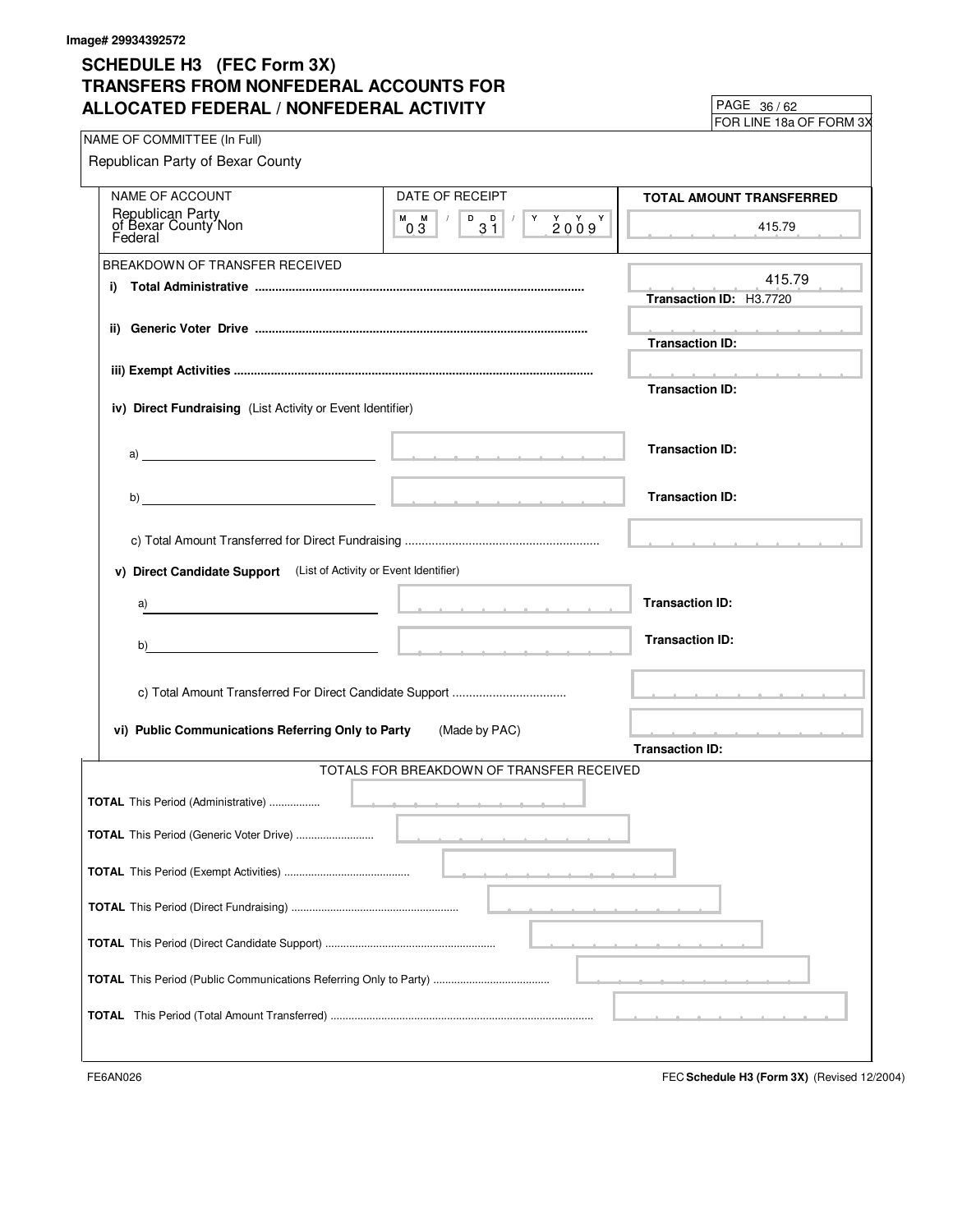FOR LINE 18a OF FORM 3X 37 / 62

| NAME OF COMMITTEE (In Full)                                        |                                           | $\mu$ UN LINL TOA UL TUNIVI JA                                                                                                                                                                                                       |
|--------------------------------------------------------------------|-------------------------------------------|--------------------------------------------------------------------------------------------------------------------------------------------------------------------------------------------------------------------------------------|
| Republican Party of Bexar County                                   |                                           |                                                                                                                                                                                                                                      |
|                                                                    |                                           |                                                                                                                                                                                                                                      |
| NAME OF ACCOUNT                                                    | DATE OF RECEIPT                           | TOTAL AMOUNT TRANSFERRED                                                                                                                                                                                                             |
| Republican Party<br>of Bexar County Non                            | $M$ $M$ $/$<br>03                         | 36.00<br>and a state of the state of                                                                                                                                                                                                 |
| BREAKDOWN OF TRANSFER RECEIVED                                     |                                           |                                                                                                                                                                                                                                      |
| i)                                                                 |                                           | 36.00                                                                                                                                                                                                                                |
|                                                                    |                                           | Transaction ID: H3.7721                                                                                                                                                                                                              |
|                                                                    |                                           | the contract of the contract of                                                                                                                                                                                                      |
|                                                                    |                                           | <b>Transaction ID:</b>                                                                                                                                                                                                               |
|                                                                    |                                           | the company of the company of the company of the company of the company of the company of the company of the company of the company of the company of the company of the company of the company of the company of the company        |
|                                                                    |                                           | <b>Transaction ID:</b>                                                                                                                                                                                                               |
| iv) Direct Fundraising (List Activity or Event Identifier)         |                                           |                                                                                                                                                                                                                                      |
|                                                                    |                                           |                                                                                                                                                                                                                                      |
|                                                                    |                                           | <b>Transaction ID:</b>                                                                                                                                                                                                               |
|                                                                    |                                           |                                                                                                                                                                                                                                      |
|                                                                    |                                           | <b>Transaction ID:</b>                                                                                                                                                                                                               |
|                                                                    |                                           |                                                                                                                                                                                                                                      |
|                                                                    |                                           |                                                                                                                                                                                                                                      |
| v) Direct Candidate Support (List of Activity or Event Identifier) |                                           |                                                                                                                                                                                                                                      |
|                                                                    |                                           |                                                                                                                                                                                                                                      |
| a)                                                                 |                                           | <b>Transaction ID:</b>                                                                                                                                                                                                               |
|                                                                    |                                           | <b>Transaction ID:</b>                                                                                                                                                                                                               |
| b)                                                                 |                                           |                                                                                                                                                                                                                                      |
|                                                                    |                                           |                                                                                                                                                                                                                                      |
|                                                                    |                                           | <u>In the company of the company of the company of the company of the company of the company of the company of the company of the company of the company of the company of the company of the company of the company of the comp</u> |
| vi) Public Communications Referring Only to Party                  | (Made by PAC)                             | contract and a state of the                                                                                                                                                                                                          |
|                                                                    |                                           | <b>Transaction ID:</b>                                                                                                                                                                                                               |
|                                                                    | TOTALS FOR BREAKDOWN OF TRANSFER RECEIVED |                                                                                                                                                                                                                                      |
|                                                                    |                                           |                                                                                                                                                                                                                                      |
|                                                                    |                                           |                                                                                                                                                                                                                                      |
| <b>TOTAL</b> This Period (Generic Voter Drive)                     |                                           |                                                                                                                                                                                                                                      |
|                                                                    |                                           |                                                                                                                                                                                                                                      |
|                                                                    |                                           |                                                                                                                                                                                                                                      |
|                                                                    |                                           |                                                                                                                                                                                                                                      |
|                                                                    |                                           |                                                                                                                                                                                                                                      |
|                                                                    |                                           |                                                                                                                                                                                                                                      |
|                                                                    |                                           |                                                                                                                                                                                                                                      |
|                                                                    |                                           |                                                                                                                                                                                                                                      |
|                                                                    |                                           |                                                                                                                                                                                                                                      |
|                                                                    |                                           |                                                                                                                                                                                                                                      |
|                                                                    |                                           |                                                                                                                                                                                                                                      |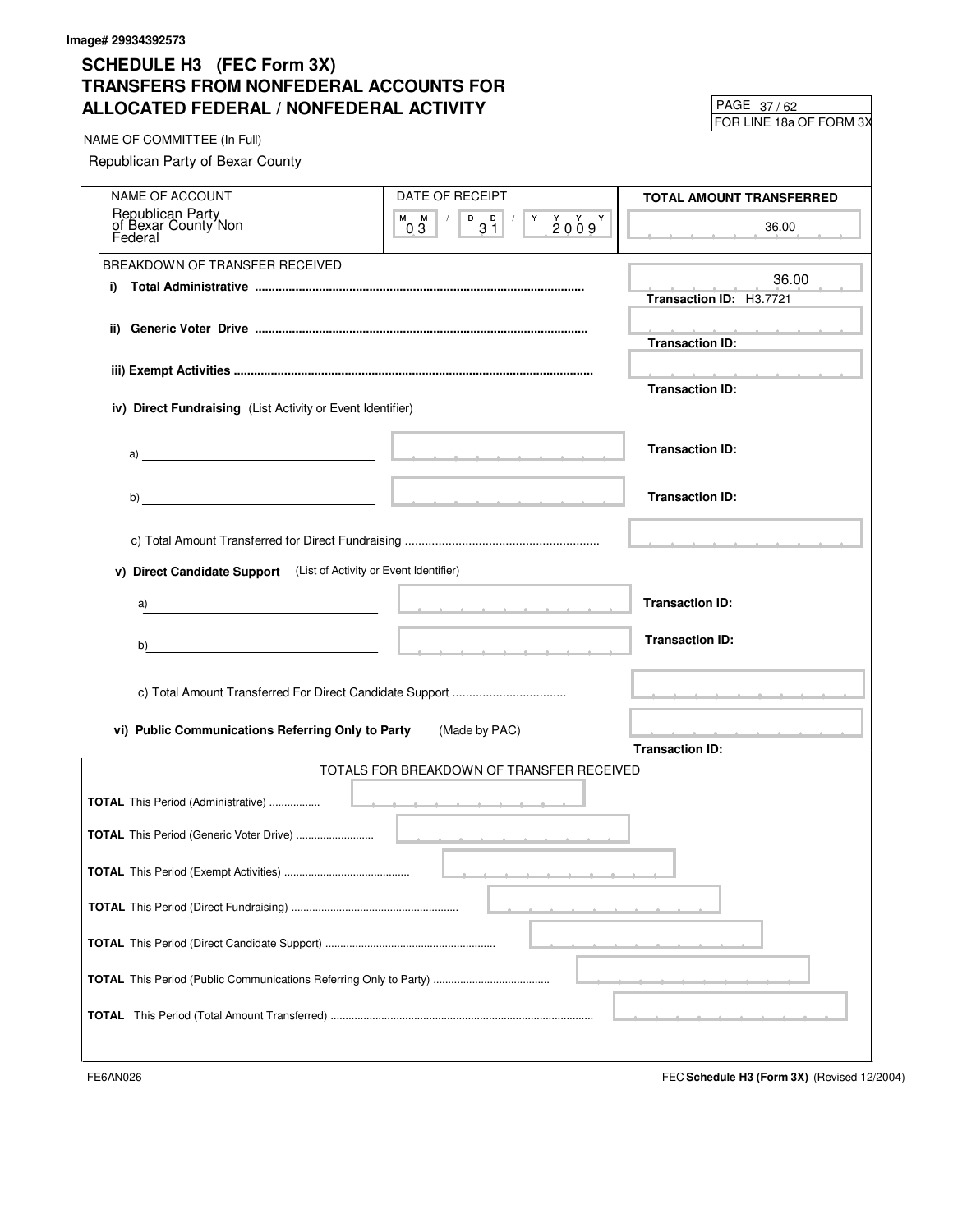FOR LINE 18a OF FORM 3X 38 / 62

| NAME OF COMMITTEE (In Full)                                                                                                                                                                                                        |                                           |                                                                                                                                                                                                                               |
|------------------------------------------------------------------------------------------------------------------------------------------------------------------------------------------------------------------------------------|-------------------------------------------|-------------------------------------------------------------------------------------------------------------------------------------------------------------------------------------------------------------------------------|
| Republican Party of Bexar County                                                                                                                                                                                                   |                                           |                                                                                                                                                                                                                               |
|                                                                                                                                                                                                                                    |                                           |                                                                                                                                                                                                                               |
| <b>NAME OF ACCOUNT</b>                                                                                                                                                                                                             | DATE OF RECEIPT                           | TOTAL AMOUNT TRANSFERRED                                                                                                                                                                                                      |
| Republican Party<br>of Bexar County Non<br>Federal                                                                                                                                                                                 | $M$ $M$ $/$<br>04                         | 845.41                                                                                                                                                                                                                        |
|                                                                                                                                                                                                                                    |                                           |                                                                                                                                                                                                                               |
| BREAKDOWN OF TRANSFER RECEIVED                                                                                                                                                                                                     |                                           |                                                                                                                                                                                                                               |
| i)                                                                                                                                                                                                                                 |                                           | 845.41                                                                                                                                                                                                                        |
|                                                                                                                                                                                                                                    |                                           | Transaction ID: H3.7722                                                                                                                                                                                                       |
|                                                                                                                                                                                                                                    |                                           |                                                                                                                                                                                                                               |
|                                                                                                                                                                                                                                    |                                           | <b>Contract Administration</b><br><b>Transaction ID:</b>                                                                                                                                                                      |
|                                                                                                                                                                                                                                    |                                           |                                                                                                                                                                                                                               |
|                                                                                                                                                                                                                                    |                                           | the contract of the contract of the contract of the contract of the contract of the contract of the contract of                                                                                                               |
|                                                                                                                                                                                                                                    |                                           | <b>Transaction ID:</b>                                                                                                                                                                                                        |
| iv) Direct Fundraising (List Activity or Event Identifier)                                                                                                                                                                         |                                           |                                                                                                                                                                                                                               |
|                                                                                                                                                                                                                                    |                                           |                                                                                                                                                                                                                               |
| $a)$ <u>and</u> $a$ is the contract of the contract of the contract of the contract of the contract of the contract of the contract of the contract of the contract of the contract of the contract of the contract of the contrac |                                           | <b>Transaction ID:</b>                                                                                                                                                                                                        |
|                                                                                                                                                                                                                                    |                                           |                                                                                                                                                                                                                               |
|                                                                                                                                                                                                                                    |                                           |                                                                                                                                                                                                                               |
|                                                                                                                                                                                                                                    |                                           | <b>Transaction ID:</b>                                                                                                                                                                                                        |
|                                                                                                                                                                                                                                    |                                           |                                                                                                                                                                                                                               |
|                                                                                                                                                                                                                                    |                                           |                                                                                                                                                                                                                               |
| v) Direct Candidate Support (List of Activity or Event Identifier)                                                                                                                                                                 |                                           |                                                                                                                                                                                                                               |
|                                                                                                                                                                                                                                    |                                           |                                                                                                                                                                                                                               |
| a)                                                                                                                                                                                                                                 | the contract of the contract of the con-  | <b>Transaction ID:</b>                                                                                                                                                                                                        |
|                                                                                                                                                                                                                                    |                                           |                                                                                                                                                                                                                               |
| b)                                                                                                                                                                                                                                 |                                           | <b>Transaction ID:</b>                                                                                                                                                                                                        |
|                                                                                                                                                                                                                                    |                                           |                                                                                                                                                                                                                               |
|                                                                                                                                                                                                                                    |                                           |                                                                                                                                                                                                                               |
|                                                                                                                                                                                                                                    |                                           | the contract of the contract of the contract of the contract of the contract of the contract of the contract of                                                                                                               |
|                                                                                                                                                                                                                                    |                                           |                                                                                                                                                                                                                               |
| vi) Public Communications Referring Only to Party                                                                                                                                                                                  | (Made by PAC)                             | a construction of the construction of the construction of the construction of the construction of the construction of the construction of the construction of the construction of the construction of the construction of the |
|                                                                                                                                                                                                                                    |                                           | <b>Transaction ID:</b>                                                                                                                                                                                                        |
|                                                                                                                                                                                                                                    | TOTALS FOR BREAKDOWN OF TRANSFER RECEIVED |                                                                                                                                                                                                                               |
| <b>TOTAL</b> This Period (Administrative)                                                                                                                                                                                          |                                           |                                                                                                                                                                                                                               |
|                                                                                                                                                                                                                                    |                                           |                                                                                                                                                                                                                               |
| TOTAL This Period (Generic Voter Drive)                                                                                                                                                                                            |                                           |                                                                                                                                                                                                                               |
|                                                                                                                                                                                                                                    |                                           |                                                                                                                                                                                                                               |
|                                                                                                                                                                                                                                    |                                           |                                                                                                                                                                                                                               |
|                                                                                                                                                                                                                                    |                                           |                                                                                                                                                                                                                               |
|                                                                                                                                                                                                                                    |                                           |                                                                                                                                                                                                                               |
|                                                                                                                                                                                                                                    |                                           |                                                                                                                                                                                                                               |
|                                                                                                                                                                                                                                    |                                           |                                                                                                                                                                                                                               |
|                                                                                                                                                                                                                                    |                                           |                                                                                                                                                                                                                               |
|                                                                                                                                                                                                                                    |                                           |                                                                                                                                                                                                                               |
|                                                                                                                                                                                                                                    |                                           |                                                                                                                                                                                                                               |
|                                                                                                                                                                                                                                    |                                           |                                                                                                                                                                                                                               |
|                                                                                                                                                                                                                                    |                                           |                                                                                                                                                                                                                               |
|                                                                                                                                                                                                                                    |                                           |                                                                                                                                                                                                                               |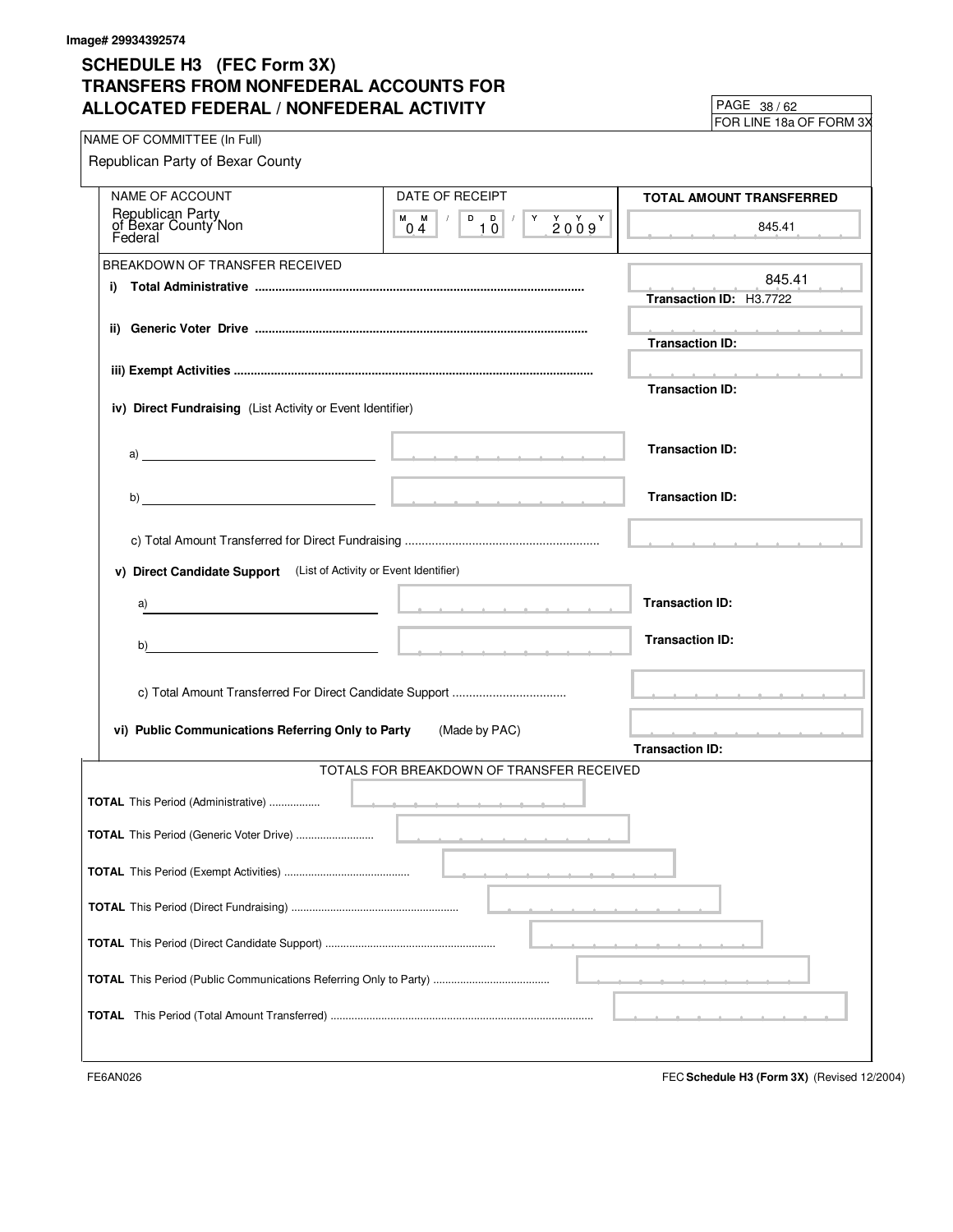FOR LINE 18a OF FORM 3X 39 / 62

| NAME OF COMMITTEE (In Full)                                        |                                                                                                                                                                             | <b>FUR LINE TOG UF FURIVE 37</b>         |
|--------------------------------------------------------------------|-----------------------------------------------------------------------------------------------------------------------------------------------------------------------------|------------------------------------------|
| Republican Party of Bexar County                                   |                                                                                                                                                                             |                                          |
|                                                                    |                                                                                                                                                                             |                                          |
| NAME OF ACCOUNT                                                    | DATE OF RECEIPT                                                                                                                                                             | <b>TOTAL AMOUNT TRANSFERRED</b>          |
| Republican Party<br>of Bexar County Non<br>Federal                 | $\begin{array}{c c c c c} \hline \textbf{D} & \textbf{D} & \textbf{I} & \textbf{Y} \\ \hline \textbf{10} & & & \end{array}$<br>M M<br>$2009$ <sup>Y</sup><br>0 <sub>4</sub> | 6022.35                                  |
| BREAKDOWN OF TRANSFER RECEIVED                                     |                                                                                                                                                                             |                                          |
| i)                                                                 |                                                                                                                                                                             | 0.00                                     |
|                                                                    |                                                                                                                                                                             | Transaction ID: H3.7728                  |
|                                                                    |                                                                                                                                                                             | <b>Transaction ID:</b>                   |
|                                                                    |                                                                                                                                                                             |                                          |
|                                                                    |                                                                                                                                                                             | the contract of the contract of the con- |
| iv) Direct Fundraising (List Activity or Event Identifier)         |                                                                                                                                                                             | <b>Transaction ID:</b>                   |
|                                                                    |                                                                                                                                                                             |                                          |
| a) Lincoln Day 2009<br>(02/12/2009)                                | 6022.35<br>the contract of the contract of                                                                                                                                  | Transaction ID: H3.7728.0                |
|                                                                    |                                                                                                                                                                             |                                          |
|                                                                    |                                                                                                                                                                             | <b>Transaction ID:</b>                   |
|                                                                    |                                                                                                                                                                             | 6022.35                                  |
|                                                                    |                                                                                                                                                                             |                                          |
| v) Direct Candidate Support (List of Activity or Event Identifier) |                                                                                                                                                                             |                                          |
| a)                                                                 |                                                                                                                                                                             | <b>Transaction ID:</b>                   |
|                                                                    |                                                                                                                                                                             |                                          |
| b)                                                                 |                                                                                                                                                                             | <b>Transaction ID:</b>                   |
|                                                                    |                                                                                                                                                                             |                                          |
|                                                                    |                                                                                                                                                                             |                                          |
|                                                                    |                                                                                                                                                                             |                                          |
| vi) Public Communications Referring Only to Party                  | (Made by PAC)                                                                                                                                                               | and a state of the state of the          |
|                                                                    |                                                                                                                                                                             | <b>Transaction ID:</b>                   |
|                                                                    | TOTALS FOR BREAKDOWN OF TRANSFER RECEIVED                                                                                                                                   |                                          |
|                                                                    |                                                                                                                                                                             |                                          |
|                                                                    |                                                                                                                                                                             |                                          |
| <b>TOTAL</b> This Period (Generic Voter Drive)                     |                                                                                                                                                                             |                                          |
|                                                                    |                                                                                                                                                                             |                                          |
|                                                                    |                                                                                                                                                                             |                                          |
|                                                                    |                                                                                                                                                                             |                                          |
|                                                                    |                                                                                                                                                                             |                                          |
|                                                                    |                                                                                                                                                                             |                                          |
|                                                                    |                                                                                                                                                                             |                                          |
|                                                                    |                                                                                                                                                                             |                                          |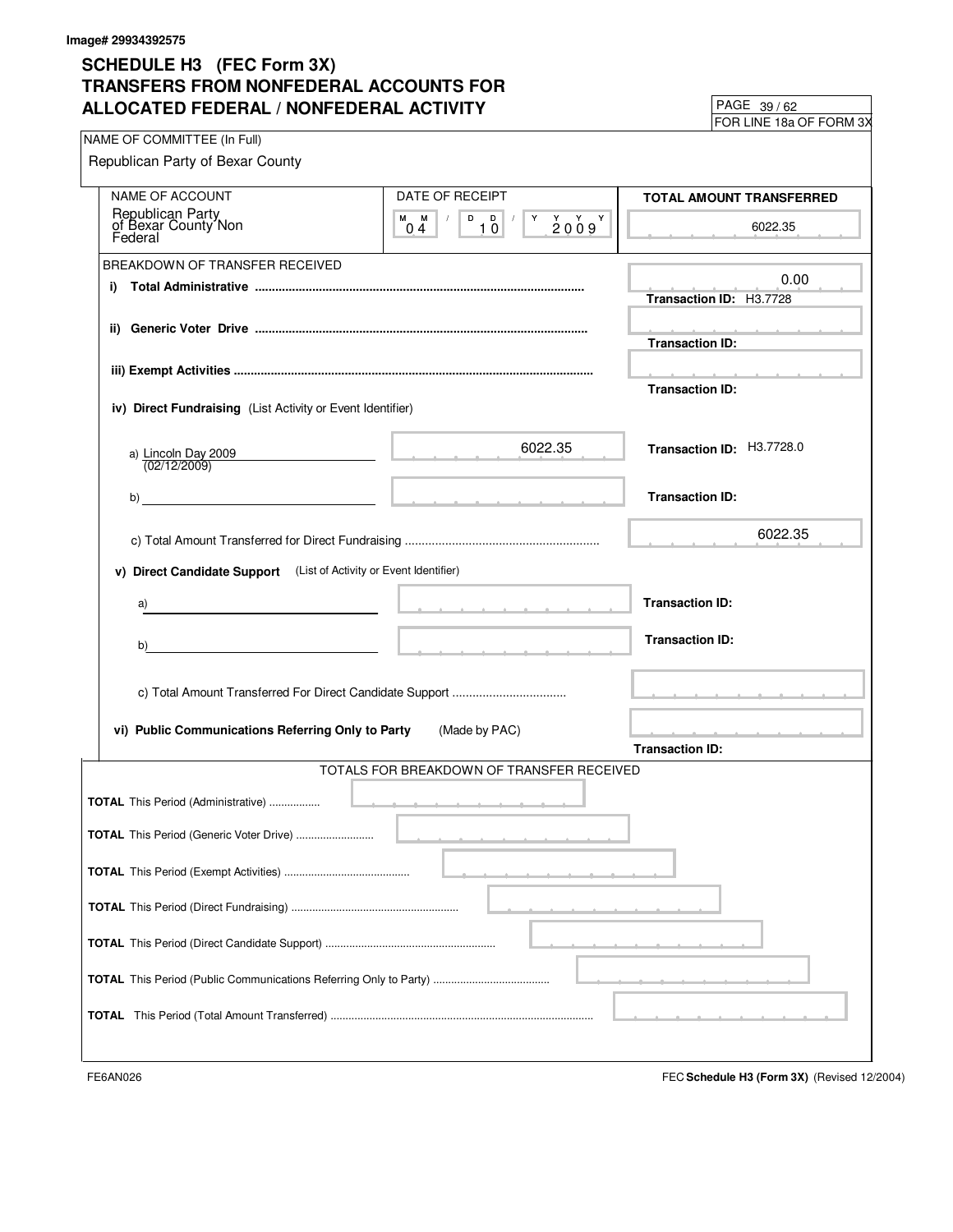FOR LINE 18a OF FORM 3X 40 / 62

| NAME OF COMMITTEE (In Full)                                                                                                                                                                                                        |                                                                                                                                                                                                                                                      |                                                                                                                                                                                                                                      |
|------------------------------------------------------------------------------------------------------------------------------------------------------------------------------------------------------------------------------------|------------------------------------------------------------------------------------------------------------------------------------------------------------------------------------------------------------------------------------------------------|--------------------------------------------------------------------------------------------------------------------------------------------------------------------------------------------------------------------------------------|
| Republican Party of Bexar County                                                                                                                                                                                                   |                                                                                                                                                                                                                                                      |                                                                                                                                                                                                                                      |
|                                                                                                                                                                                                                                    |                                                                                                                                                                                                                                                      |                                                                                                                                                                                                                                      |
| <b>NAME OF ACCOUNT</b>                                                                                                                                                                                                             | DATE OF RECEIPT                                                                                                                                                                                                                                      | TOTAL AMOUNT TRANSFERRED                                                                                                                                                                                                             |
| Republican Party<br>of Bexar County Non<br>Federal                                                                                                                                                                                 | M M<br>$\vert$ / $\vert$<br>$\begin{array}{c c c c c c c c} \hline \texttt{D} & \texttt{D} & \texttt{I} & \texttt{Y} & \texttt{Y} & \texttt{Y} \\ \hline \texttt{0.4} & \texttt{2.0.0.9} & \texttt{Y} & \texttt{Y} & \texttt{Y} \end{array}$<br>2009 | 383.00                                                                                                                                                                                                                               |
|                                                                                                                                                                                                                                    | 04<br>05                                                                                                                                                                                                                                             |                                                                                                                                                                                                                                      |
| BREAKDOWN OF TRANSFER RECEIVED                                                                                                                                                                                                     |                                                                                                                                                                                                                                                      |                                                                                                                                                                                                                                      |
|                                                                                                                                                                                                                                    |                                                                                                                                                                                                                                                      | 383.00                                                                                                                                                                                                                               |
| i)                                                                                                                                                                                                                                 |                                                                                                                                                                                                                                                      | Transaction ID: H3.7723                                                                                                                                                                                                              |
|                                                                                                                                                                                                                                    |                                                                                                                                                                                                                                                      |                                                                                                                                                                                                                                      |
|                                                                                                                                                                                                                                    |                                                                                                                                                                                                                                                      | contract and a state of the                                                                                                                                                                                                          |
|                                                                                                                                                                                                                                    |                                                                                                                                                                                                                                                      | <b>Transaction ID:</b>                                                                                                                                                                                                               |
|                                                                                                                                                                                                                                    |                                                                                                                                                                                                                                                      | <u>and the second control of the second control of the second control of the second control of the second control of the second control of the second control of the second control of the second control of the second control </u> |
|                                                                                                                                                                                                                                    |                                                                                                                                                                                                                                                      | <b>Transaction ID:</b>                                                                                                                                                                                                               |
| iv) Direct Fundraising (List Activity or Event Identifier)                                                                                                                                                                         |                                                                                                                                                                                                                                                      |                                                                                                                                                                                                                                      |
|                                                                                                                                                                                                                                    |                                                                                                                                                                                                                                                      |                                                                                                                                                                                                                                      |
|                                                                                                                                                                                                                                    |                                                                                                                                                                                                                                                      |                                                                                                                                                                                                                                      |
| $\mathsf{a})$ , and the contract of the contract of the contract of the contract of the contract of the contract of the contract of the contract of the contract of the contract of the contract of the contract of the contract o |                                                                                                                                                                                                                                                      | <b>Transaction ID:</b>                                                                                                                                                                                                               |
|                                                                                                                                                                                                                                    |                                                                                                                                                                                                                                                      |                                                                                                                                                                                                                                      |
|                                                                                                                                                                                                                                    |                                                                                                                                                                                                                                                      | <b>Transaction ID:</b>                                                                                                                                                                                                               |
|                                                                                                                                                                                                                                    |                                                                                                                                                                                                                                                      |                                                                                                                                                                                                                                      |
|                                                                                                                                                                                                                                    |                                                                                                                                                                                                                                                      |                                                                                                                                                                                                                                      |
|                                                                                                                                                                                                                                    |                                                                                                                                                                                                                                                      |                                                                                                                                                                                                                                      |
| v) Direct Candidate Support (List of Activity or Event Identifier)                                                                                                                                                                 |                                                                                                                                                                                                                                                      |                                                                                                                                                                                                                                      |
|                                                                                                                                                                                                                                    |                                                                                                                                                                                                                                                      |                                                                                                                                                                                                                                      |
| a)                                                                                                                                                                                                                                 | the contract of the contract of the con-                                                                                                                                                                                                             | <b>Transaction ID:</b>                                                                                                                                                                                                               |
|                                                                                                                                                                                                                                    |                                                                                                                                                                                                                                                      |                                                                                                                                                                                                                                      |
|                                                                                                                                                                                                                                    |                                                                                                                                                                                                                                                      | <b>Transaction ID:</b>                                                                                                                                                                                                               |
| b)                                                                                                                                                                                                                                 |                                                                                                                                                                                                                                                      |                                                                                                                                                                                                                                      |
|                                                                                                                                                                                                                                    |                                                                                                                                                                                                                                                      |                                                                                                                                                                                                                                      |
|                                                                                                                                                                                                                                    |                                                                                                                                                                                                                                                      | the contract of the contract of the contract of the contract of the contract of the contract of the contract of                                                                                                                      |
|                                                                                                                                                                                                                                    |                                                                                                                                                                                                                                                      |                                                                                                                                                                                                                                      |
| vi) Public Communications Referring Only to Party                                                                                                                                                                                  | (Made by PAC)                                                                                                                                                                                                                                        | and a series of the company of the company of the company of the company of the company of the company of the                                                                                                                        |
|                                                                                                                                                                                                                                    |                                                                                                                                                                                                                                                      | <b>Transaction ID:</b>                                                                                                                                                                                                               |
|                                                                                                                                                                                                                                    | TOTALS FOR BREAKDOWN OF TRANSFER RECEIVED                                                                                                                                                                                                            |                                                                                                                                                                                                                                      |
|                                                                                                                                                                                                                                    |                                                                                                                                                                                                                                                      |                                                                                                                                                                                                                                      |
| <b>TOTAL</b> This Period (Administrative)                                                                                                                                                                                          | <u>.</u>                                                                                                                                                                                                                                             |                                                                                                                                                                                                                                      |
|                                                                                                                                                                                                                                    |                                                                                                                                                                                                                                                      |                                                                                                                                                                                                                                      |
| TOTAL This Period (Generic Voter Drive)                                                                                                                                                                                            |                                                                                                                                                                                                                                                      |                                                                                                                                                                                                                                      |
|                                                                                                                                                                                                                                    |                                                                                                                                                                                                                                                      |                                                                                                                                                                                                                                      |
|                                                                                                                                                                                                                                    |                                                                                                                                                                                                                                                      |                                                                                                                                                                                                                                      |
|                                                                                                                                                                                                                                    |                                                                                                                                                                                                                                                      |                                                                                                                                                                                                                                      |
|                                                                                                                                                                                                                                    |                                                                                                                                                                                                                                                      |                                                                                                                                                                                                                                      |
|                                                                                                                                                                                                                                    |                                                                                                                                                                                                                                                      |                                                                                                                                                                                                                                      |
|                                                                                                                                                                                                                                    |                                                                                                                                                                                                                                                      |                                                                                                                                                                                                                                      |
|                                                                                                                                                                                                                                    |                                                                                                                                                                                                                                                      |                                                                                                                                                                                                                                      |
|                                                                                                                                                                                                                                    |                                                                                                                                                                                                                                                      |                                                                                                                                                                                                                                      |
|                                                                                                                                                                                                                                    |                                                                                                                                                                                                                                                      |                                                                                                                                                                                                                                      |
|                                                                                                                                                                                                                                    |                                                                                                                                                                                                                                                      |                                                                                                                                                                                                                                      |
|                                                                                                                                                                                                                                    |                                                                                                                                                                                                                                                      |                                                                                                                                                                                                                                      |
|                                                                                                                                                                                                                                    |                                                                                                                                                                                                                                                      |                                                                                                                                                                                                                                      |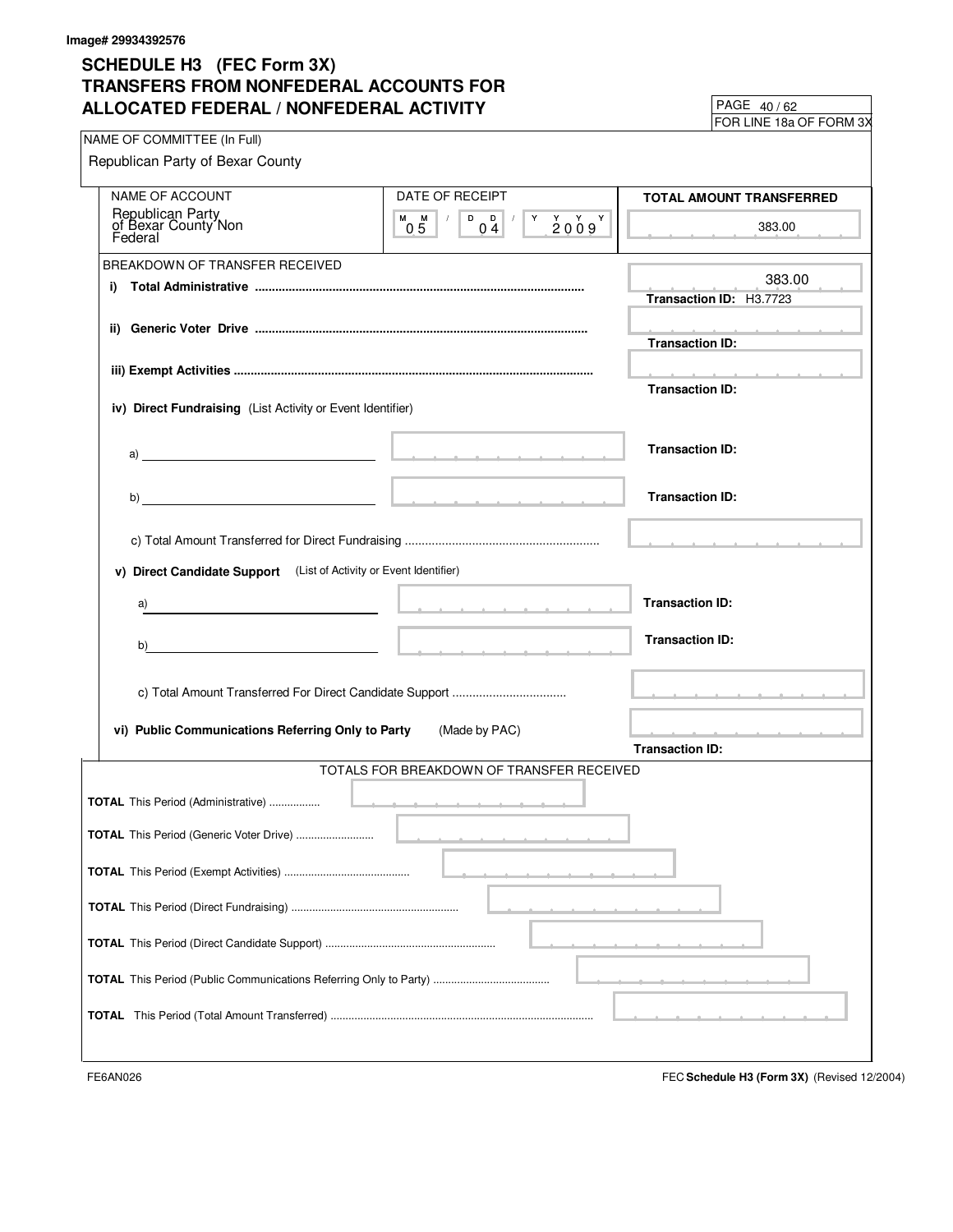FOR LINE 18a OF FORM 3X 41 / 62

| NAME OF COMMITTEE (In Full)                                                                                                                                                                                                        |                                              |                                                                                                                                                                                                                                      |
|------------------------------------------------------------------------------------------------------------------------------------------------------------------------------------------------------------------------------------|----------------------------------------------|--------------------------------------------------------------------------------------------------------------------------------------------------------------------------------------------------------------------------------------|
| Republican Party of Bexar County                                                                                                                                                                                                   |                                              |                                                                                                                                                                                                                                      |
|                                                                                                                                                                                                                                    |                                              |                                                                                                                                                                                                                                      |
| <b>NAME OF ACCOUNT</b>                                                                                                                                                                                                             | DATE OF RECEIPT                              | TOTAL AMOUNT TRANSFERRED                                                                                                                                                                                                             |
| Republican Party<br>of Bexar County Non<br>Federal                                                                                                                                                                                 | $M$ $M$ $/$<br>$Y$ $Y$ $Y$ $Y$<br>2009<br>05 | 691.42                                                                                                                                                                                                                               |
|                                                                                                                                                                                                                                    |                                              |                                                                                                                                                                                                                                      |
| BREAKDOWN OF TRANSFER RECEIVED                                                                                                                                                                                                     |                                              |                                                                                                                                                                                                                                      |
| i)                                                                                                                                                                                                                                 |                                              | 691.42                                                                                                                                                                                                                               |
|                                                                                                                                                                                                                                    |                                              | Transaction ID: H3.7724                                                                                                                                                                                                              |
|                                                                                                                                                                                                                                    |                                              |                                                                                                                                                                                                                                      |
|                                                                                                                                                                                                                                    |                                              | <b>Contract Administration</b><br><b>Transaction ID:</b>                                                                                                                                                                             |
|                                                                                                                                                                                                                                    |                                              |                                                                                                                                                                                                                                      |
|                                                                                                                                                                                                                                    |                                              | <u>and the second contract of the second contract of the second contract of the second contract of the second contract of the second contract of the second contract of the second contract of the second contract of the second</u> |
|                                                                                                                                                                                                                                    |                                              | <b>Transaction ID:</b>                                                                                                                                                                                                               |
| iv) Direct Fundraising (List Activity or Event Identifier)                                                                                                                                                                         |                                              |                                                                                                                                                                                                                                      |
|                                                                                                                                                                                                                                    |                                              |                                                                                                                                                                                                                                      |
| $a)$ <u>and</u> $a$ is the contract of the contract of the contract of the contract of the contract of the contract of the contract of the contract of the contract of the contract of the contract of the contract of the contrac |                                              | <b>Transaction ID:</b>                                                                                                                                                                                                               |
|                                                                                                                                                                                                                                    |                                              |                                                                                                                                                                                                                                      |
|                                                                                                                                                                                                                                    |                                              |                                                                                                                                                                                                                                      |
|                                                                                                                                                                                                                                    |                                              | <b>Transaction ID:</b>                                                                                                                                                                                                               |
|                                                                                                                                                                                                                                    |                                              |                                                                                                                                                                                                                                      |
|                                                                                                                                                                                                                                    |                                              |                                                                                                                                                                                                                                      |
| v) Direct Candidate Support (List of Activity or Event Identifier)                                                                                                                                                                 |                                              |                                                                                                                                                                                                                                      |
|                                                                                                                                                                                                                                    |                                              |                                                                                                                                                                                                                                      |
| a)                                                                                                                                                                                                                                 | the contract of the contract of the con-     | <b>Transaction ID:</b>                                                                                                                                                                                                               |
|                                                                                                                                                                                                                                    |                                              |                                                                                                                                                                                                                                      |
| b)<br>the contract of the contract of the contract of the contract of the                                                                                                                                                          |                                              | <b>Transaction ID:</b>                                                                                                                                                                                                               |
|                                                                                                                                                                                                                                    |                                              |                                                                                                                                                                                                                                      |
|                                                                                                                                                                                                                                    |                                              |                                                                                                                                                                                                                                      |
|                                                                                                                                                                                                                                    |                                              | the contract of the contract of the contract of the contract of the contract of the contract of the contract of                                                                                                                      |
|                                                                                                                                                                                                                                    |                                              |                                                                                                                                                                                                                                      |
| vi) Public Communications Referring Only to Party                                                                                                                                                                                  | (Made by PAC)                                | and a series of the contract of the con-                                                                                                                                                                                             |
|                                                                                                                                                                                                                                    |                                              | <b>Transaction ID:</b>                                                                                                                                                                                                               |
|                                                                                                                                                                                                                                    | TOTALS FOR BREAKDOWN OF TRANSFER RECEIVED    |                                                                                                                                                                                                                                      |
| <b>TOTAL</b> This Period (Administrative)                                                                                                                                                                                          |                                              |                                                                                                                                                                                                                                      |
|                                                                                                                                                                                                                                    |                                              |                                                                                                                                                                                                                                      |
| TOTAL This Period (Generic Voter Drive)                                                                                                                                                                                            |                                              |                                                                                                                                                                                                                                      |
|                                                                                                                                                                                                                                    |                                              |                                                                                                                                                                                                                                      |
|                                                                                                                                                                                                                                    |                                              |                                                                                                                                                                                                                                      |
|                                                                                                                                                                                                                                    |                                              |                                                                                                                                                                                                                                      |
|                                                                                                                                                                                                                                    |                                              |                                                                                                                                                                                                                                      |
|                                                                                                                                                                                                                                    |                                              |                                                                                                                                                                                                                                      |
|                                                                                                                                                                                                                                    |                                              |                                                                                                                                                                                                                                      |
|                                                                                                                                                                                                                                    |                                              |                                                                                                                                                                                                                                      |
|                                                                                                                                                                                                                                    |                                              |                                                                                                                                                                                                                                      |
|                                                                                                                                                                                                                                    |                                              |                                                                                                                                                                                                                                      |
|                                                                                                                                                                                                                                    |                                              |                                                                                                                                                                                                                                      |
|                                                                                                                                                                                                                                    |                                              |                                                                                                                                                                                                                                      |
|                                                                                                                                                                                                                                    |                                              |                                                                                                                                                                                                                                      |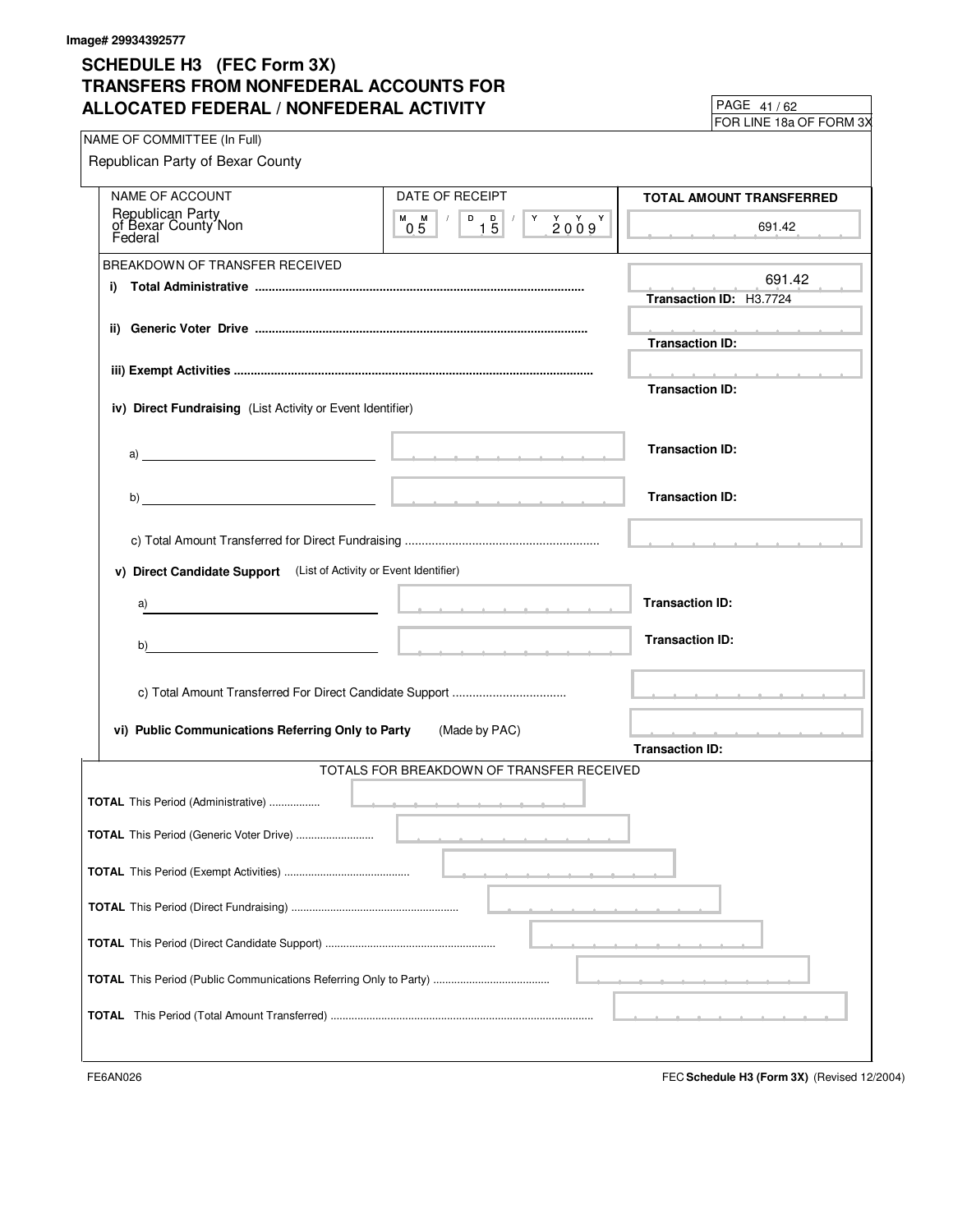FOR LINE 18a OF FORM 3X  $PAGE$   $42/62$ 

| NAME OF COMMITTEE (In Full)                                        |                                                                                             |                                                                                                                 |
|--------------------------------------------------------------------|---------------------------------------------------------------------------------------------|-----------------------------------------------------------------------------------------------------------------|
| Republican Party of Bexar County                                   |                                                                                             |                                                                                                                 |
| NAME OF ACCOUNT                                                    | DATE OF RECEIPT                                                                             | <b>TOTAL AMOUNT TRANSFERRED</b>                                                                                 |
| Republican Party<br>of Bexar County Non<br>Federal                 | $M$ $M$ /<br>$\begin{array}{c} \n 0 \\ 28\n \end{array}$<br>$Y$ $Y$ $Y$<br>Y.<br>2009<br>05 | 1108.17                                                                                                         |
| BREAKDOWN OF TRANSFER RECEIVED                                     |                                                                                             |                                                                                                                 |
| i)                                                                 |                                                                                             | 1108.17<br>Transaction ID: H3.7725                                                                              |
|                                                                    |                                                                                             |                                                                                                                 |
|                                                                    |                                                                                             | <u> 2000 - 2000 - 2000 - 2000 - 200</u><br><b>Transaction ID:</b>                                               |
|                                                                    |                                                                                             | the contract of the contract of the con-                                                                        |
|                                                                    |                                                                                             | <b>Transaction ID:</b>                                                                                          |
| iv) Direct Fundraising (List Activity or Event Identifier)         |                                                                                             |                                                                                                                 |
|                                                                    |                                                                                             | <b>Transaction ID:</b>                                                                                          |
|                                                                    |                                                                                             |                                                                                                                 |
|                                                                    |                                                                                             | <b>Transaction ID:</b>                                                                                          |
|                                                                    |                                                                                             |                                                                                                                 |
|                                                                    |                                                                                             |                                                                                                                 |
| v) Direct Candidate Support (List of Activity or Event Identifier) |                                                                                             |                                                                                                                 |
| a)                                                                 |                                                                                             | <b>Transaction ID:</b>                                                                                          |
| b)                                                                 |                                                                                             | <b>Transaction ID:</b>                                                                                          |
|                                                                    |                                                                                             | the contract of the contract of the contract of the contract of the contract of the contract of the contract of |
| vi) Public Communications Referring Only to Party                  | (Made by PAC)                                                                               | and a state of the state of the state of the state of the state of the state of the state of the state of the   |
|                                                                    |                                                                                             | <b>Transaction ID:</b>                                                                                          |
|                                                                    | TOTALS FOR BREAKDOWN OF TRANSFER RECEIVED                                                   |                                                                                                                 |
| <b>TOTAL</b> This Period (Administrative)                          | <u> 1989 - Andrea Maria Alemania de Arabel</u>                                              |                                                                                                                 |
| TOTAL This Period (Generic Voter Drive)                            |                                                                                             |                                                                                                                 |
|                                                                    |                                                                                             |                                                                                                                 |
|                                                                    |                                                                                             |                                                                                                                 |
|                                                                    |                                                                                             |                                                                                                                 |
|                                                                    |                                                                                             |                                                                                                                 |
|                                                                    |                                                                                             |                                                                                                                 |
|                                                                    |                                                                                             |                                                                                                                 |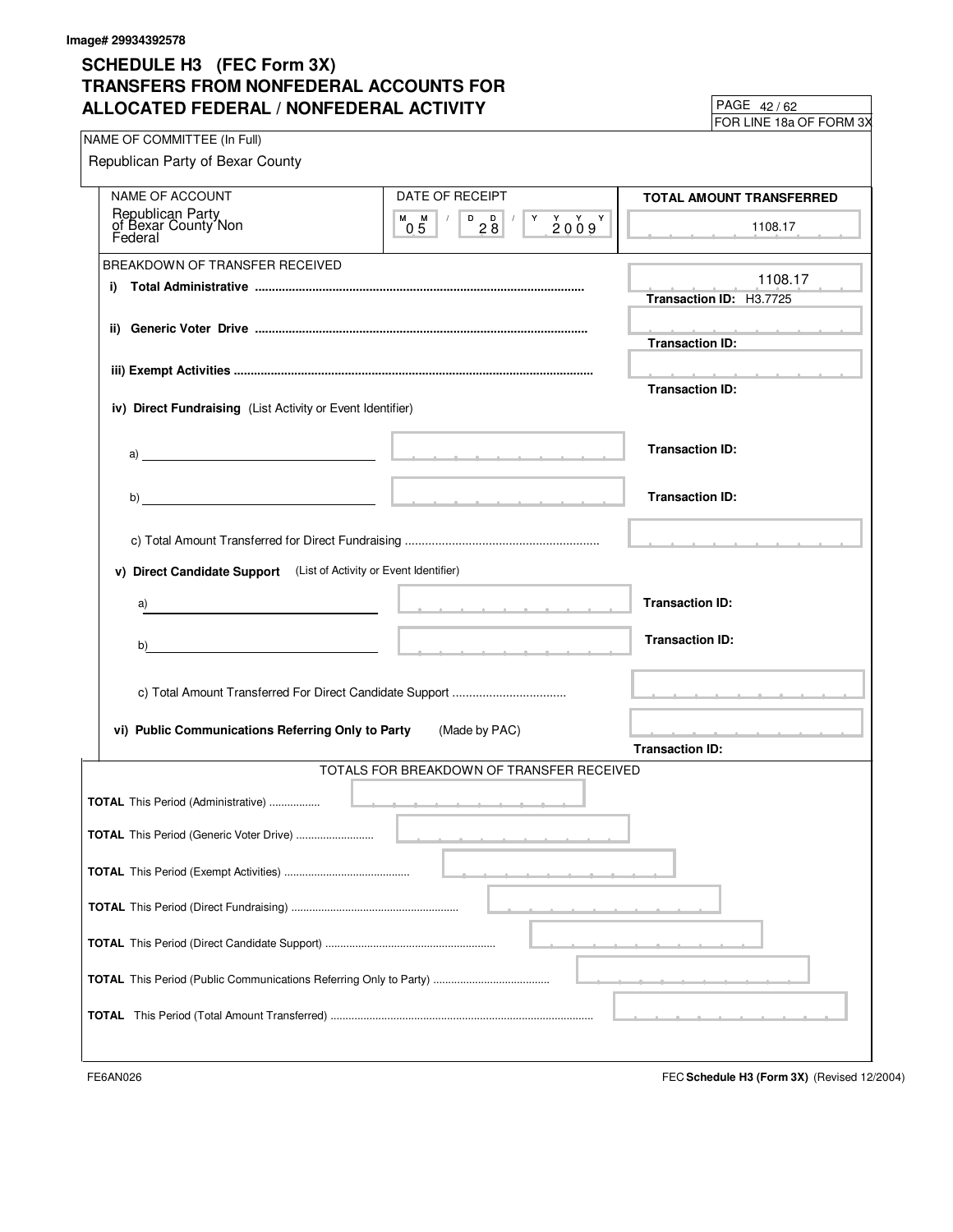FOR LINE 18a OF FORM 3X 43 / 62

| NAME OF COMMITTEE (In Full)                                                                                                                                                                                                        |                                           |                                                                                                                 |
|------------------------------------------------------------------------------------------------------------------------------------------------------------------------------------------------------------------------------------|-------------------------------------------|-----------------------------------------------------------------------------------------------------------------|
| Republican Party of Bexar County                                                                                                                                                                                                   |                                           |                                                                                                                 |
| <b>NAME OF ACCOUNT</b>                                                                                                                                                                                                             | DATE OF RECEIPT                           | TOTAL AMOUNT TRANSFERRED                                                                                        |
|                                                                                                                                                                                                                                    | $M$ $M$ $/$                               |                                                                                                                 |
| Republican Party<br>of Bexar County Non<br>Federal                                                                                                                                                                                 | 06                                        | 683.71                                                                                                          |
| BREAKDOWN OF TRANSFER RECEIVED                                                                                                                                                                                                     |                                           |                                                                                                                 |
| i)                                                                                                                                                                                                                                 |                                           | 683.71                                                                                                          |
|                                                                                                                                                                                                                                    |                                           | Transaction ID: H3.7726                                                                                         |
|                                                                                                                                                                                                                                    |                                           | <b>Contract Administration</b>                                                                                  |
|                                                                                                                                                                                                                                    |                                           | <b>Transaction ID:</b>                                                                                          |
|                                                                                                                                                                                                                                    |                                           | the contract of the contract of the con-                                                                        |
|                                                                                                                                                                                                                                    |                                           | <b>Transaction ID:</b>                                                                                          |
| iv) Direct Fundraising (List Activity or Event Identifier)                                                                                                                                                                         |                                           |                                                                                                                 |
|                                                                                                                                                                                                                                    |                                           |                                                                                                                 |
| $\mathsf{a})$ , and the contract of the contract of the contract of the contract of the contract of the contract of the contract of the contract of the contract of the contract of the contract of the contract of the contract o |                                           | <b>Transaction ID:</b>                                                                                          |
|                                                                                                                                                                                                                                    |                                           |                                                                                                                 |
|                                                                                                                                                                                                                                    |                                           |                                                                                                                 |
|                                                                                                                                                                                                                                    |                                           | <b>Transaction ID:</b>                                                                                          |
|                                                                                                                                                                                                                                    |                                           |                                                                                                                 |
|                                                                                                                                                                                                                                    |                                           |                                                                                                                 |
| v) Direct Candidate Support (List of Activity or Event Identifier)                                                                                                                                                                 |                                           |                                                                                                                 |
|                                                                                                                                                                                                                                    |                                           |                                                                                                                 |
| a)                                                                                                                                                                                                                                 | the contract of the contract of the con-  | <b>Transaction ID:</b>                                                                                          |
|                                                                                                                                                                                                                                    |                                           |                                                                                                                 |
| b)<br>the contract of the contract of the contract of the contract of the                                                                                                                                                          |                                           | <b>Transaction ID:</b>                                                                                          |
|                                                                                                                                                                                                                                    |                                           |                                                                                                                 |
|                                                                                                                                                                                                                                    |                                           | the contract of the contract of the contract of the contract of the contract of the contract of the contract of |
|                                                                                                                                                                                                                                    |                                           |                                                                                                                 |
| vi) Public Communications Referring Only to Party                                                                                                                                                                                  | (Made by PAC)                             | and a series of the company of the company of the company of the company of the company of the company of the   |
|                                                                                                                                                                                                                                    |                                           | <b>Transaction ID:</b>                                                                                          |
|                                                                                                                                                                                                                                    | TOTALS FOR BREAKDOWN OF TRANSFER RECEIVED |                                                                                                                 |
|                                                                                                                                                                                                                                    |                                           |                                                                                                                 |
| <b>TOTAL</b> This Period (Administrative)                                                                                                                                                                                          |                                           |                                                                                                                 |
|                                                                                                                                                                                                                                    |                                           |                                                                                                                 |
| TOTAL This Period (Generic Voter Drive)                                                                                                                                                                                            |                                           |                                                                                                                 |
|                                                                                                                                                                                                                                    |                                           |                                                                                                                 |
|                                                                                                                                                                                                                                    |                                           |                                                                                                                 |
|                                                                                                                                                                                                                                    |                                           |                                                                                                                 |
|                                                                                                                                                                                                                                    |                                           |                                                                                                                 |
|                                                                                                                                                                                                                                    |                                           |                                                                                                                 |
|                                                                                                                                                                                                                                    |                                           |                                                                                                                 |
|                                                                                                                                                                                                                                    |                                           |                                                                                                                 |
|                                                                                                                                                                                                                                    |                                           |                                                                                                                 |
|                                                                                                                                                                                                                                    |                                           |                                                                                                                 |
|                                                                                                                                                                                                                                    |                                           |                                                                                                                 |
|                                                                                                                                                                                                                                    |                                           |                                                                                                                 |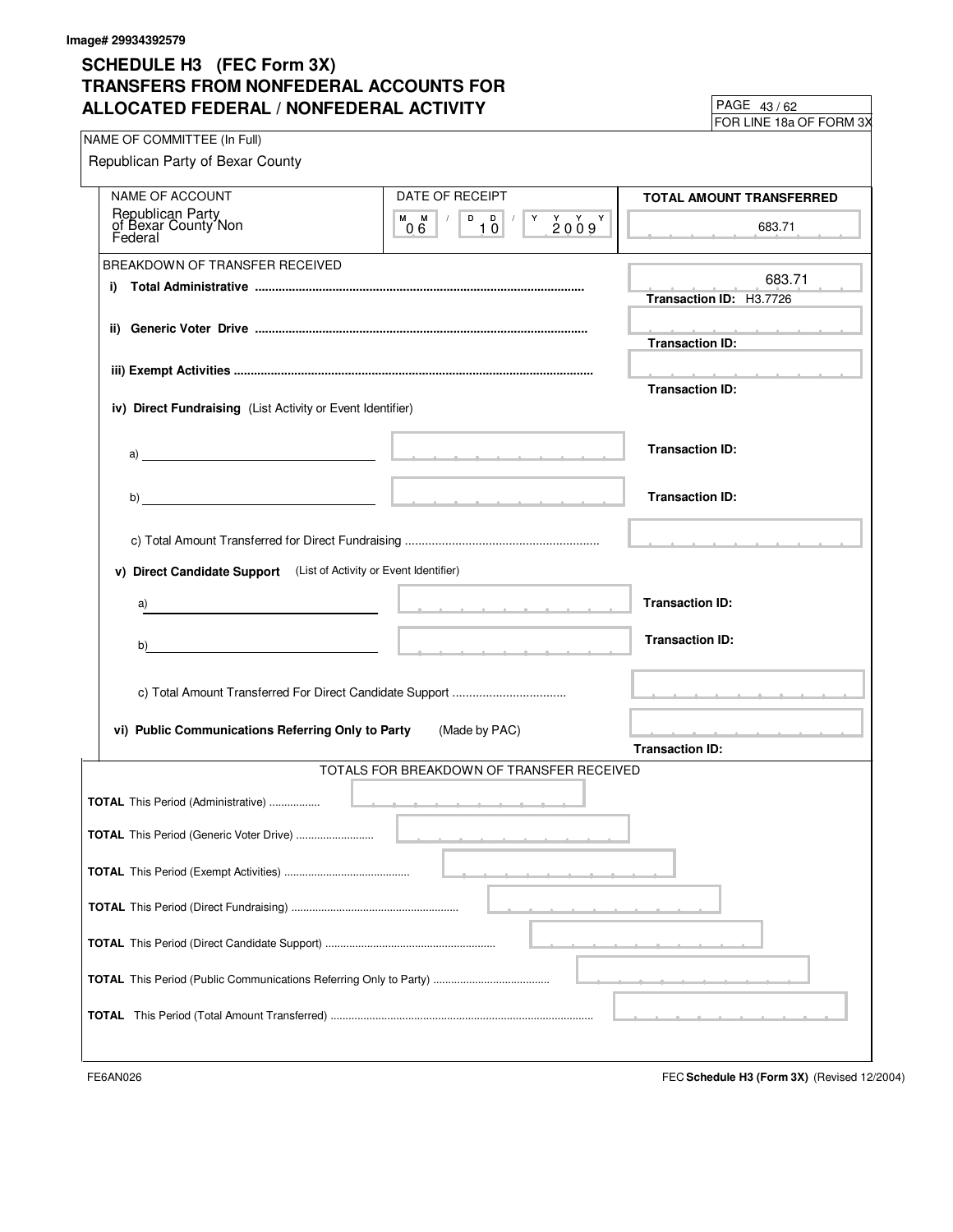FOR LINE 18a OF FORM 3X 44 / 62

| NAME OF COMMITTEE (In Full)                                                                            |                                                                                                                                                                                                                                |                                                                         |
|--------------------------------------------------------------------------------------------------------|--------------------------------------------------------------------------------------------------------------------------------------------------------------------------------------------------------------------------------|-------------------------------------------------------------------------|
| Republican Party of Bexar County                                                                       |                                                                                                                                                                                                                                |                                                                         |
| NAME OF ACCOUNT                                                                                        | DATE OF RECEIPT                                                                                                                                                                                                                | TOTAL AMOUNT TRANSFERRED                                                |
| Republican Party<br>of Bexar County Non<br>Federal                                                     | $M$ $M$ $/$<br>06                                                                                                                                                                                                              | 10065.28                                                                |
| BREAKDOWN OF TRANSFER RECEIVED                                                                         |                                                                                                                                                                                                                                |                                                                         |
| i)                                                                                                     |                                                                                                                                                                                                                                | 10065.28<br>Transaction ID: H3.7740                                     |
|                                                                                                        |                                                                                                                                                                                                                                | the contract of the contract of the<br><b>Transaction ID:</b>           |
|                                                                                                        |                                                                                                                                                                                                                                | and a strain and a strain and a                                         |
| iv) Direct Fundraising (List Activity or Event Identifier)                                             |                                                                                                                                                                                                                                | <b>Transaction ID:</b>                                                  |
| a) and the contract of the contract of $\mathbb{R}^n$ . The contract of the contract of $\mathbb{R}^n$ |                                                                                                                                                                                                                                | <b>Transaction ID:</b>                                                  |
|                                                                                                        |                                                                                                                                                                                                                                | <b>Transaction ID:</b>                                                  |
|                                                                                                        |                                                                                                                                                                                                                                |                                                                         |
| v) Direct Candidate Support (List of Activity or Event Identifier)                                     |                                                                                                                                                                                                                                |                                                                         |
| a)                                                                                                     | the companies of the companies of the companies of the companies of the companies of the companies of the companies of the companies of the companies of the companies of the companies of the companies of the companies of t | <b>Transaction ID:</b>                                                  |
| b)                                                                                                     | <u> 2000 - 2000 - 2000 - 2000 - 2000 - 2000 - 2000 - 2000 - 2000 - 2000 - 2000 - 2000 - 2000 - 2000 - 2000 - 200</u>                                                                                                           | <b>Transaction ID:</b>                                                  |
|                                                                                                        |                                                                                                                                                                                                                                |                                                                         |
| vi) Public Communications Referring Only to Party                                                      | (Made by PAC)                                                                                                                                                                                                                  | and a series of the company of the company of<br><b>Transaction ID:</b> |
|                                                                                                        | TOTALS FOR BREAKDOWN OF TRANSFER RECEIVED                                                                                                                                                                                      |                                                                         |
| <b>TOTAL</b> This Period (Administrative)                                                              |                                                                                                                                                                                                                                |                                                                         |
|                                                                                                        |                                                                                                                                                                                                                                |                                                                         |
| <b>TOTAL</b> This Period (Generic Voter Drive)                                                         |                                                                                                                                                                                                                                |                                                                         |
|                                                                                                        |                                                                                                                                                                                                                                |                                                                         |
|                                                                                                        |                                                                                                                                                                                                                                |                                                                         |
|                                                                                                        |                                                                                                                                                                                                                                |                                                                         |
|                                                                                                        |                                                                                                                                                                                                                                |                                                                         |
|                                                                                                        |                                                                                                                                                                                                                                |                                                                         |
|                                                                                                        |                                                                                                                                                                                                                                |                                                                         |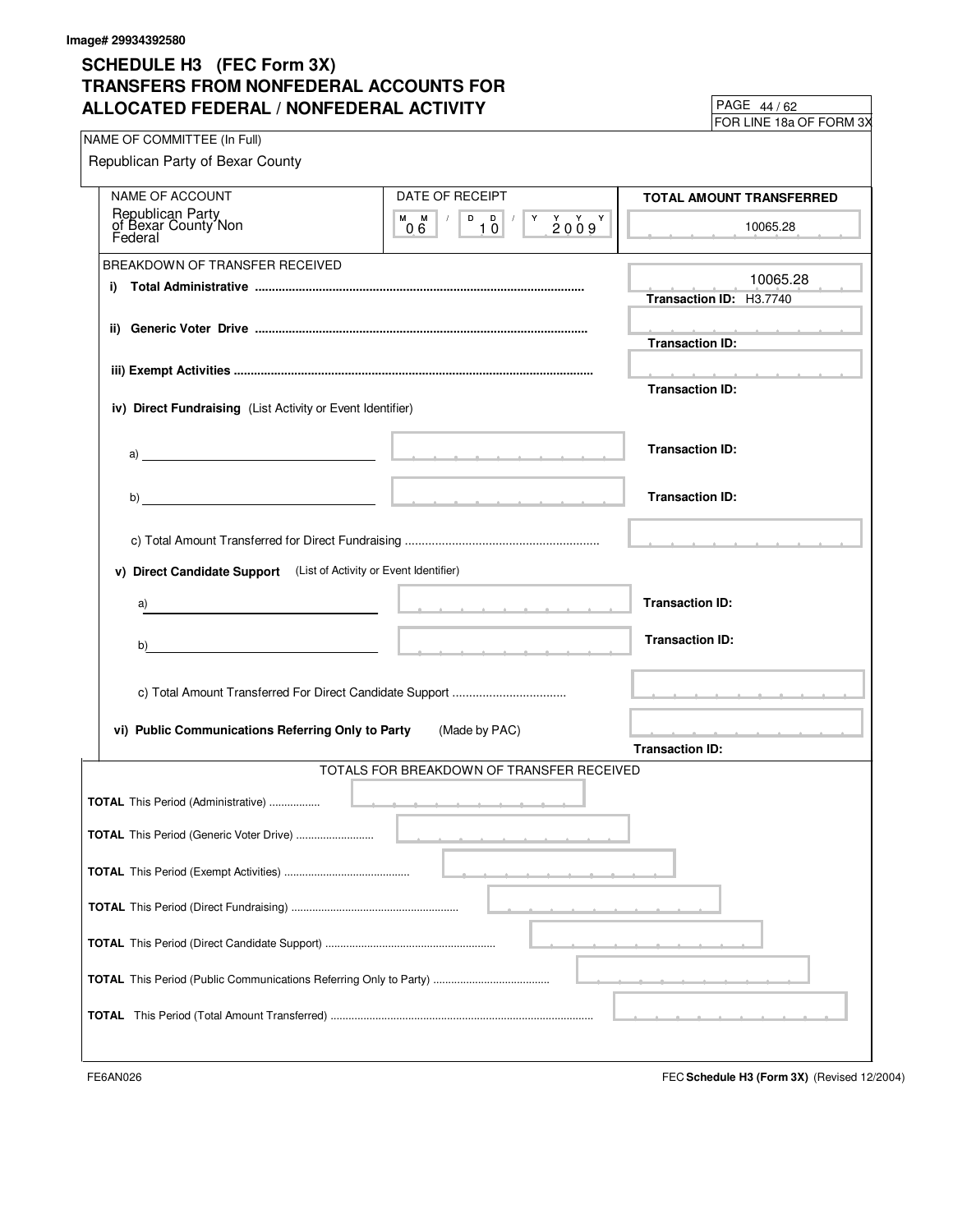FOR LINE 18a OF FORM 3X 45 / 62

| NAME OF COMMITTEE (In Full)                                                                                                                                                                                                                                                                                                         |                                                                                                                                                                                                                               | <b>I</b> OILEINE TOG OF TOTIM OA                                   |
|-------------------------------------------------------------------------------------------------------------------------------------------------------------------------------------------------------------------------------------------------------------------------------------------------------------------------------------|-------------------------------------------------------------------------------------------------------------------------------------------------------------------------------------------------------------------------------|--------------------------------------------------------------------|
| Republican Party of Bexar County                                                                                                                                                                                                                                                                                                    |                                                                                                                                                                                                                               |                                                                    |
| NAME OF ACCOUNT                                                                                                                                                                                                                                                                                                                     | DATE OF RECEIPT                                                                                                                                                                                                               | TOTAL AMOUNT TRANSFERRED                                           |
| Republican Party<br>of Bexar County Non<br>Federal                                                                                                                                                                                                                                                                                  | D D / Y Y Y Y<br>$M$ $M$ $/$<br>$\begin{array}{c} \begin{array}{c} \end{array} \end{array}$<br>2009<br>06                                                                                                                     | 181.15                                                             |
| BREAKDOWN OF TRANSFER RECEIVED                                                                                                                                                                                                                                                                                                      |                                                                                                                                                                                                                               |                                                                    |
| i)                                                                                                                                                                                                                                                                                                                                  |                                                                                                                                                                                                                               | 181.15<br>Transaction ID: H3.7727                                  |
|                                                                                                                                                                                                                                                                                                                                     |                                                                                                                                                                                                                               | and a state of the state of the<br><b>Transaction ID:</b>          |
|                                                                                                                                                                                                                                                                                                                                     |                                                                                                                                                                                                                               | the contract of the contract of the con-<br><b>Transaction ID:</b> |
| iv) Direct Fundraising (List Activity or Event Identifier)                                                                                                                                                                                                                                                                          |                                                                                                                                                                                                                               |                                                                    |
|                                                                                                                                                                                                                                                                                                                                     |                                                                                                                                                                                                                               | <b>Transaction ID:</b>                                             |
| b) $\overline{a}$ and $\overline{b}$ and $\overline{b}$ and $\overline{b}$ and $\overline{b}$ and $\overline{b}$ and $\overline{b}$ and $\overline{b}$ and $\overline{b}$ and $\overline{b}$ and $\overline{b}$ and $\overline{b}$ and $\overline{b}$ and $\overline{b}$ and $\overline{b}$ and $\overline{b}$ and $\overline{b}$ a |                                                                                                                                                                                                                               | <b>Transaction ID:</b>                                             |
|                                                                                                                                                                                                                                                                                                                                     |                                                                                                                                                                                                                               |                                                                    |
| v) Direct Candidate Support (List of Activity or Event Identifier)                                                                                                                                                                                                                                                                  |                                                                                                                                                                                                                               |                                                                    |
| a)                                                                                                                                                                                                                                                                                                                                  | the company of the company of the company of the company of the company of the company of the company of the company of the company of the company of the company of the company of the company of the company of the company | <b>Transaction ID:</b>                                             |
| b)                                                                                                                                                                                                                                                                                                                                  | the contract of the contract of the con-                                                                                                                                                                                      | <b>Transaction ID:</b>                                             |
|                                                                                                                                                                                                                                                                                                                                     |                                                                                                                                                                                                                               | <u>.</u>                                                           |
| vi) Public Communications Referring Only to Party                                                                                                                                                                                                                                                                                   | (Made by PAC)                                                                                                                                                                                                                 | the contract of the contract of the con-<br><b>Transaction ID:</b> |
|                                                                                                                                                                                                                                                                                                                                     | TOTALS FOR BREAKDOWN OF TRANSFER RECEIVED                                                                                                                                                                                     |                                                                    |
|                                                                                                                                                                                                                                                                                                                                     |                                                                                                                                                                                                                               |                                                                    |
|                                                                                                                                                                                                                                                                                                                                     | 17066.37                                                                                                                                                                                                                      |                                                                    |
| <b>TOTAL</b> This Period (Generic Voter Drive)                                                                                                                                                                                                                                                                                      | 0.00                                                                                                                                                                                                                          |                                                                    |
|                                                                                                                                                                                                                                                                                                                                     | 0.00                                                                                                                                                                                                                          |                                                                    |
|                                                                                                                                                                                                                                                                                                                                     |                                                                                                                                                                                                                               | 6022.35                                                            |
|                                                                                                                                                                                                                                                                                                                                     |                                                                                                                                                                                                                               | 0.00                                                               |
|                                                                                                                                                                                                                                                                                                                                     |                                                                                                                                                                                                                               | 0.00                                                               |
|                                                                                                                                                                                                                                                                                                                                     |                                                                                                                                                                                                                               | 23088.72                                                           |
|                                                                                                                                                                                                                                                                                                                                     |                                                                                                                                                                                                                               |                                                                    |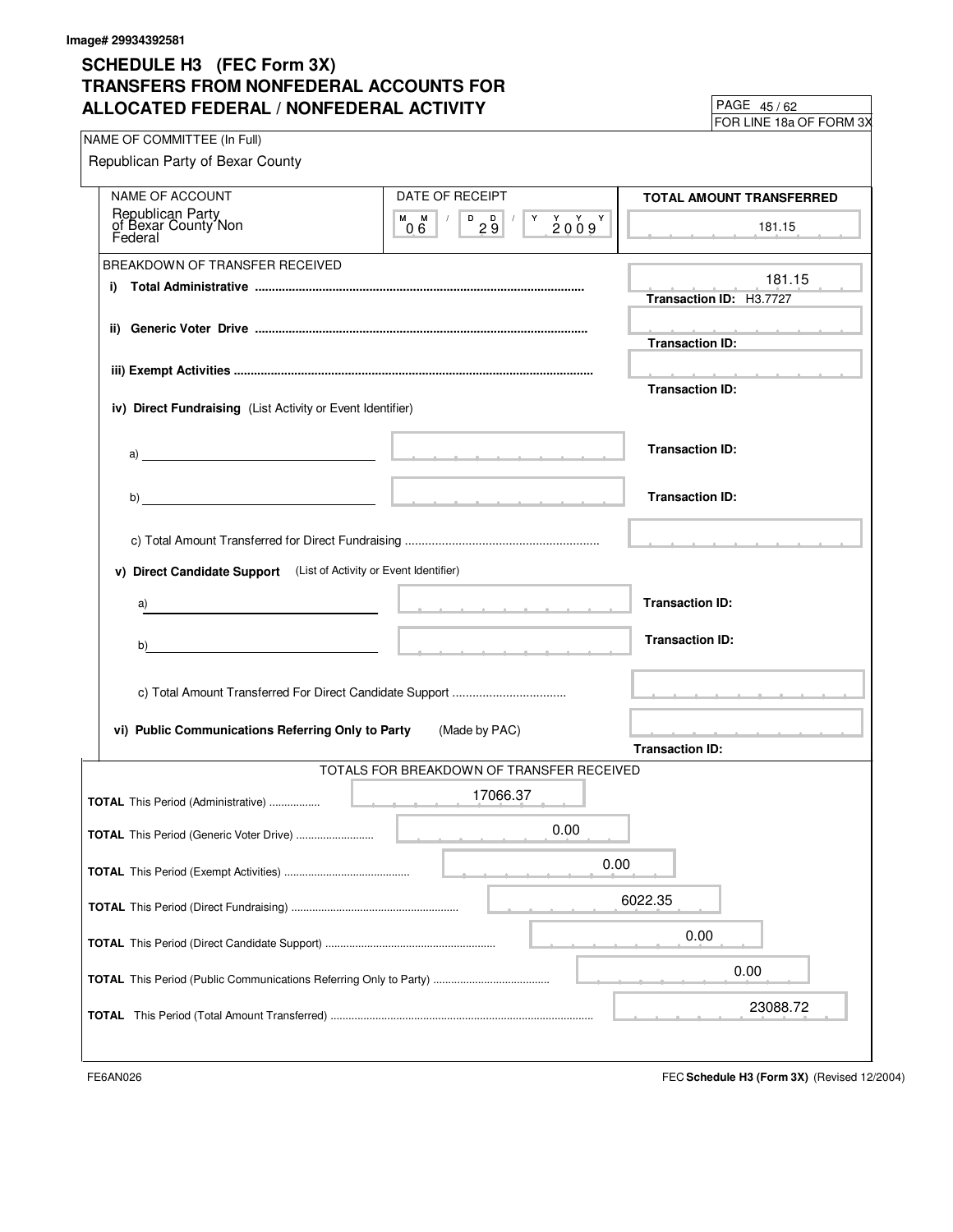| DIJDUNJEMENI I VILALLU<br><b>FEDERAL/NONFEDERAL ACTIVITY</b>                                                                                      |                   | 46 / 62<br>PAGE                                                                                         |
|---------------------------------------------------------------------------------------------------------------------------------------------------|-------------------|---------------------------------------------------------------------------------------------------------|
| NAME OF COMMIITTEE (In Full)                                                                                                                      |                   | FOR LINE 21a OF FORM 3X                                                                                 |
| Republican Party of Bexar County                                                                                                                  |                   |                                                                                                         |
|                                                                                                                                                   |                   |                                                                                                         |
| A. Full Name (Last, First, Middle Initial)<br>PUGET OF TEXAS                                                                                      |                   | Type of Allocated Activity:<br>kJ<br>Exempt<br>Fundraising<br>Administrative                            |
| <b>Mailing Address</b>                                                                                                                            |                   | <b>Voter Drive</b><br>Direct Candidate Support                                                          |
| 900 N.E. LOOP 410, SUITE E-108                                                                                                                    |                   |                                                                                                         |
| Zip Code<br>City<br><b>State</b>                                                                                                                  |                   | Public Comm (ref to party only) by PAC                                                                  |
| 78209<br><b>SAN ANTONIO</b><br>ТX                                                                                                                 | 001               | Allocated Activity or Event Year-To-Date                                                                |
| Purpose of Disbursement:<br>rent                                                                                                                  | Category/<br>Type | 735.00                                                                                                  |
| Activity or Event Identifier:<br>Administrative                                                                                                   |                   | М<br>M<br>D<br>D<br>$0\bar{5}$<br>2009<br>Date<br>0 1<br>Transaction ID: H4.7267                        |
| FEDERAL SHARE<br>NONFEDERAL SHARE<br>$\ddot{}$                                                                                                    |                   | <b>TOTAL AMOUNT</b><br>$=$                                                                              |
| 110.25                                                                                                                                            | 624.75            | 735.00                                                                                                  |
| <b>B.</b> Full Name (Last, First, Middle Initial)<br>Bexar County Tax Assessor Collector                                                          |                   | Type of Allocated Activity:<br><b>X</b> Administrative<br>Exempt<br>Fundraising                         |
| <b>Mailing Address</b>                                                                                                                            |                   | <b>Voter Drive</b><br>Direct Candidate Support                                                          |
| PO Box 839950                                                                                                                                     |                   |                                                                                                         |
| <b>State</b><br>Zip Code<br>City                                                                                                                  |                   | Public Comm (ref to party only) by PAC                                                                  |
| ТX<br>78283<br>San Antonio                                                                                                                        | 001               | Allocated Activity or Event Year-To-Date                                                                |
| Purpose of Disbursement:<br>personal property taxes                                                                                               | Category/<br>Type | 782.71                                                                                                  |
| Activity or Event Identifier:<br>Administrative                                                                                                   |                   | М<br>M<br>D<br>D<br>Y<br>Y<br>06<br>2009<br>0 <sub>1</sub><br>Date<br>H4.7268<br><b>Transaction ID:</b> |
| <b>FEDERAL SHARE</b><br>NONFEDERAL SHARE<br>$\ddot{}$                                                                                             |                   | <b>TOTAL AMOUNT</b><br>$=$                                                                              |
| 7.16                                                                                                                                              | 40.55             | 47.71                                                                                                   |
| C. Full Name (Last, First, Middle Initial)<br>COPY PRODUCTS OF SAN ANTONIO                                                                        |                   | Type of Allocated Activity:<br>X Administrative<br>Exempt<br>Fundraising                                |
| <b>Mailing Address</b><br>P.O. BOX 461085                                                                                                         |                   | Voter Drive<br>Direct Candidate Support                                                                 |
| City<br><b>State</b><br>Zip Code                                                                                                                  |                   | Public Comm (ref to party only) by PAC                                                                  |
| ТX<br>78246<br><b>SAN ANTONIO</b>                                                                                                                 | 001               | Allocated Activity or Event Year-To-Date                                                                |
| Purpose of Disbursement:<br>copier charges                                                                                                        | Category/         | 818.80                                                                                                  |
| Activity or Event Identifier:<br>Administrative                                                                                                   | Type              | М<br>M<br>D<br>D<br>Y<br>Y Y<br>2009<br>Date<br>0.1<br>06<br>Transaction ID: H4.7270                    |
| FEDERAL SHARE<br>NONFEDERAL SHARE<br>$\ddot{}$                                                                                                    |                   | <b>TOTAL AMOUNT</b>                                                                                     |
| 5.41                                                                                                                                              | 30.68             | 36.09                                                                                                   |
|                                                                                                                                                   |                   |                                                                                                         |
| SUBTOTAL of Allocated Federal and NonFederal Activity This Page                                                                                   |                   |                                                                                                         |
| <b>FEDERAL SHARE</b><br>NONFEDERAL SHARE                                                                                                          |                   | TOTAL AMOUNT                                                                                            |
| 122.82                                                                                                                                            | 695.98            | 818.80                                                                                                  |
| TOTAL This Period (last page for each line only)(Federal share to 21(a)(i) and NonFederal share to 21(a)(i))<br>FEDERAL SHARE<br>NONFEDERAL SHARE |                   | <b>TOTAL AMOUNT</b>                                                                                     |
|                                                                                                                                                   |                   |                                                                                                         |

 $\blacksquare$ 

FE6AN026 FEC **Schedule H4 (Form 3X)** (Revised 12/2004)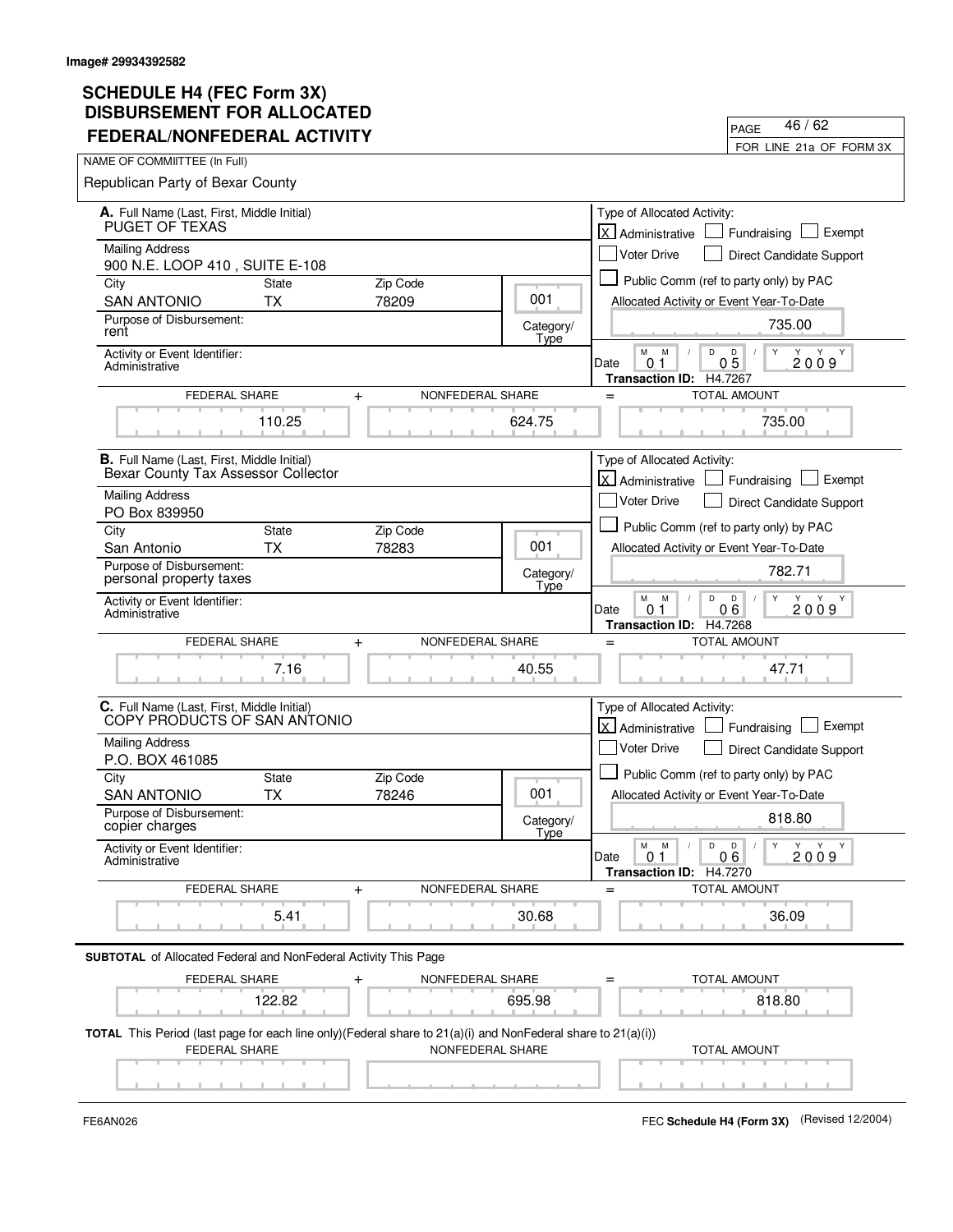| FEDERAL/NONFEDERAL ACTIVITY                                                                                                          |                   | FOR LINE 21a OF FORM 3X                                                                                                    |
|--------------------------------------------------------------------------------------------------------------------------------------|-------------------|----------------------------------------------------------------------------------------------------------------------------|
| NAME OF COMMIITTEE (In Full)                                                                                                         |                   |                                                                                                                            |
| Republican Party of Bexar County                                                                                                     |                   |                                                                                                                            |
| A. Full Name (Last, First, Middle Initial)                                                                                           |                   | Type of Allocated Activity:                                                                                                |
| US POSTMASTER                                                                                                                        |                   | lx.<br>Exempt<br>Fundraising<br>Administrative                                                                             |
| <b>Mailing Address</b><br>P.O. BOX 34390                                                                                             |                   | <b>Voter Drive</b><br>Direct Candidate Support                                                                             |
| <b>State</b><br>Zip Code<br>City                                                                                                     |                   | Public Comm (ref to party only) by PAC                                                                                     |
| 78265-4390<br><b>SAN ANTONIO</b><br><b>TX</b>                                                                                        | 001               | Allocated Activity or Event Year-To-Date                                                                                   |
| Purpose of Disbursement:<br>stamps                                                                                                   | Category/<br>Type | 944.80                                                                                                                     |
| Activity or Event Identifier:<br>Administrative                                                                                      |                   | М<br>M<br>D<br>$0\frac{D}{7}$<br>Y<br>2009<br>0 <sub>1</sub><br>Date<br>H4.7271<br><b>Transaction ID:</b>                  |
| FEDERAL SHARE<br>$\ddot{}$                                                                                                           | NONFEDERAL SHARE  | <b>TOTAL AMOUNT</b><br>$=$                                                                                                 |
| 18.90                                                                                                                                | 107.10            | 126.00                                                                                                                     |
| <b>B.</b> Full Name (Last, First, Middle Initial)<br>Paper Plus                                                                      |                   | Type of Allocated Activity:<br><b>X</b> Administrative<br>Exempt<br>Fundraising                                            |
| <b>Mailing Address</b>                                                                                                               |                   | Voter Drive<br>Direct Candidate Support                                                                                    |
| 8800 Broadway Ste 42                                                                                                                 |                   |                                                                                                                            |
| Zip Code<br>City<br><b>State</b>                                                                                                     |                   | Public Comm (ref to party only) by PAC                                                                                     |
| <b>TX</b><br>78217<br>San Antonio<br>Purpose of Disbursement:                                                                        | 001               | Allocated Activity or Event Year-To-Date                                                                                   |
| envelopes                                                                                                                            | Category/<br>Type | 956.94                                                                                                                     |
| Activity or Event Identifier:<br>Administrative                                                                                      |                   | M<br>M<br>D<br>D<br>Y<br>Y<br>Y<br>Y<br>20<br>Date<br>2009<br>0.1<br>H4.7272<br><b>Transaction ID:</b>                     |
| <b>FEDERAL SHARE</b><br>$\ddot{}$                                                                                                    | NONFEDERAL SHARE  | <b>TOTAL AMOUNT</b><br>$=$                                                                                                 |
| 1.82                                                                                                                                 | 10.32             | 12.14                                                                                                                      |
| C. Full Name (Last, First, Middle Initial)<br>PUGET OF TEXAS                                                                         |                   | Type of Allocated Activity:<br>lx l<br>Exempt<br>Administrative<br>Fundraising                                             |
| <b>Mailing Address</b>                                                                                                               |                   | Voter Drive<br>Direct Candidate Support                                                                                    |
| 900 N.E. LOOP 410, SUITE E-108                                                                                                       |                   |                                                                                                                            |
| City<br>State<br>Zip Code                                                                                                            |                   | Public Comm (ref to party only) by PAC                                                                                     |
| <b>SAN ANTONIO</b><br><b>TX</b><br>78209<br>Purpose of Disbursement:                                                                 | 001               | Allocated Activity or Event Year-To-Date                                                                                   |
| rent                                                                                                                                 | Category/<br>Tyne | 1691.94                                                                                                                    |
| Activity or Event Identifier:<br>Administrative                                                                                      |                   | $\mathsf D$<br>М<br>M<br>D<br>Y<br>Y Y Y<br>$\prime$<br>$\sqrt{2}$<br>Date<br>0.2<br>04<br>2009<br>Transaction ID: H4.7279 |
| FEDERAL SHARE<br>$\ddot{}$                                                                                                           | NONFEDERAL SHARE  | <b>TOTAL AMOUNT</b><br>$=$                                                                                                 |
| 110.25                                                                                                                               | 624.75            | 735.00                                                                                                                     |
|                                                                                                                                      |                   |                                                                                                                            |
| <b>SUBTOTAL</b> of Allocated Federal and NonFederal Activity This Page                                                               |                   |                                                                                                                            |
| FEDERAL SHARE<br>NONFEDERAL SHARE<br>$\ddag$                                                                                         |                   | TOTAL AMOUNT                                                                                                               |
| 130.97                                                                                                                               | 742.17            | 873.14                                                                                                                     |
| TOTAL This Period (last page for each line only)(Federal share to 21(a)(i) and NonFederal share to 21(a)(i))<br><b>FEDERAL SHARE</b> | NONFEDERAL SHARE  | <b>TOTAL AMOUNT</b>                                                                                                        |
|                                                                                                                                      |                   |                                                                                                                            |
|                                                                                                                                      |                   |                                                                                                                            |

 $\overline{\phantom{0}}$ 

PAGE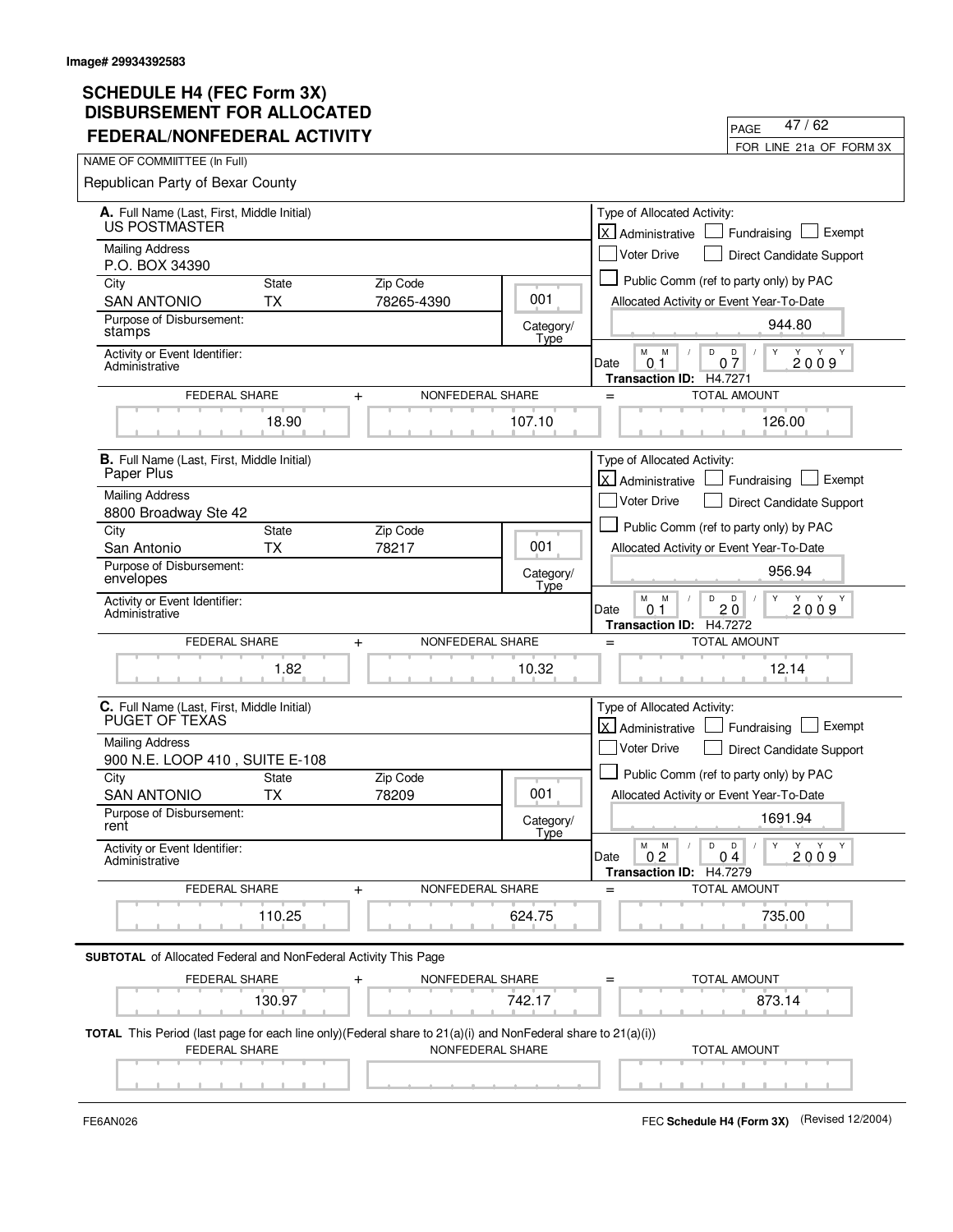**B.** Form/Schedule : **H4** Transaction ID : **H4.7272**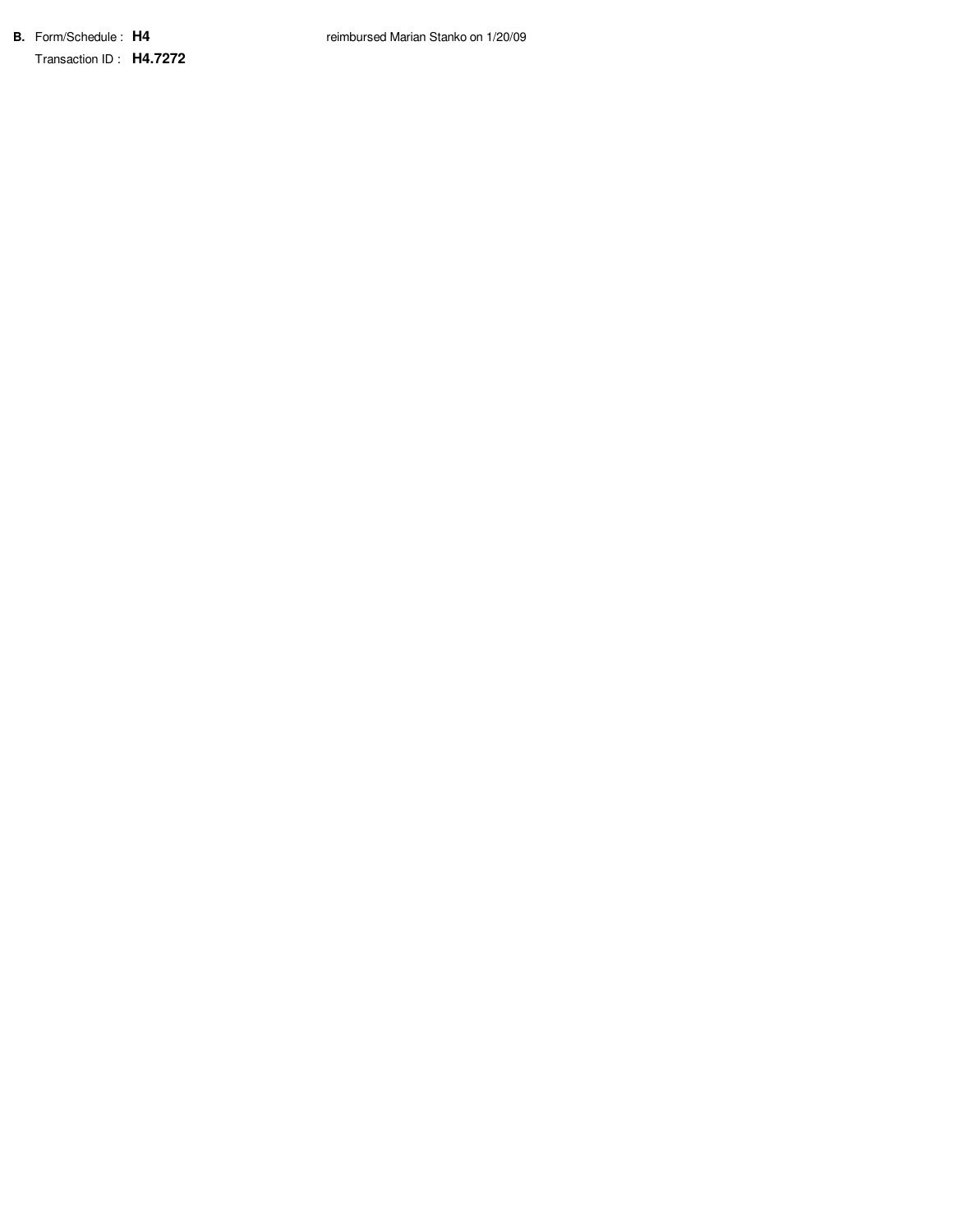| FEDERAL/NONFEDERAL ACTIVITY                                                                                                                        | 49 / 62<br>PAGE         |                                                                                                                |
|----------------------------------------------------------------------------------------------------------------------------------------------------|-------------------------|----------------------------------------------------------------------------------------------------------------|
|                                                                                                                                                    | FOR LINE 21a OF FORM 3X |                                                                                                                |
| NAME OF COMMIITTEE (In Full)                                                                                                                       |                         |                                                                                                                |
| Republican Party of Bexar County                                                                                                                   |                         |                                                                                                                |
| A. Full Name (Last, First, Middle Initial)<br>Office Max                                                                                           |                         | Type of Allocated Activity:<br>lx.<br>Exempt<br>Fundraising<br>Administrative                                  |
| <b>Mailing Address</b>                                                                                                                             |                         | <b>Voter Drive</b><br>Direct Candidate Support                                                                 |
| 4925 Windsor Hill                                                                                                                                  |                         | Public Comm (ref to party only) by PAC                                                                         |
| <b>State</b><br>Zip Code<br>City<br>78239<br><b>TX</b><br>San Antonio                                                                              | 001                     | Allocated Activity or Event Year-To-Date                                                                       |
| Purpose of Disbursement:                                                                                                                           |                         |                                                                                                                |
| copy paper                                                                                                                                         | Category/<br>Type       | 1720.07                                                                                                        |
| Activity or Event Identifier:<br>Administrative                                                                                                    |                         | М<br>M<br>D<br>$1\overline{5}$<br>Y Y<br>0.2<br>2009<br>Date<br>H4.7282<br><b>Transaction ID:</b>              |
| FEDERAL SHARE<br>NONFEDERAL SHARE<br>$\ddot{}$                                                                                                     |                         | <b>TOTAL AMOUNT</b><br>$=$                                                                                     |
| 4.22                                                                                                                                               | 23.91                   | 28.13                                                                                                          |
| <b>B.</b> Full Name (Last, First, Middle Initial)                                                                                                  |                         | Type of Allocated Activity:                                                                                    |
| AT&T                                                                                                                                               |                         | <b>X</b> Administrative<br>Exempt<br>Fundraising                                                               |
| <b>Mailing Address</b><br>P.O. BOX 630047                                                                                                          |                         | <b>Voter Drive</b><br>Direct Candidate Support                                                                 |
| <b>State</b><br>Zip Code<br>City                                                                                                                   |                         | Public Comm (ref to party only) by PAC                                                                         |
| <b>DALLAS</b><br><b>TX</b><br>75263                                                                                                                | 001                     | Allocated Activity or Event Year-To-Date                                                                       |
| Purpose of Disbursement:<br>telephone                                                                                                              | Category/<br>Type       | 1990.40                                                                                                        |
| Activity or Event Identifier:<br>Administrative                                                                                                    |                         | M<br>M<br>D<br>D<br>Υ<br>Y<br>Y Y<br>18<br>Date<br>0 <sub>2</sub><br>2009<br>H4.7286<br><b>Transaction ID:</b> |
| <b>FEDERAL SHARE</b><br>NONFEDERAL SHARE<br>$\ddot{}$                                                                                              |                         | <b>TOTAL AMOUNT</b><br>$=$                                                                                     |
| 40.55                                                                                                                                              | 229.78                  | 270.33                                                                                                         |
| C. Full Name (Last, First, Middle Initial)<br>COPY PRODUCTS OF SAN ANTONIO                                                                         |                         | Type of Allocated Activity:<br>lx l<br>Exempt<br>Administrative<br>Fundraising                                 |
| <b>Mailing Address</b><br>P.O. BOX 461085                                                                                                          |                         | Voter Drive<br>Direct Candidate Support                                                                        |
| City<br><b>State</b><br>Zip Code                                                                                                                   |                         | Public Comm (ref to party only) by PAC                                                                         |
| <b>TX</b><br>78246<br><b>SAN ANTONIO</b>                                                                                                           | 001                     | Allocated Activity or Event Year-To-Date                                                                       |
| Purnose of Disbursement:<br>copier charges                                                                                                         | Category/<br>Type       | 2136.40                                                                                                        |
| Activity or Event Identifier:<br>Administrative                                                                                                    |                         | D<br>М<br>M<br>D<br>Y<br>Y<br>Y Y<br>19<br>0.2<br>2009<br>Date<br><b>Transaction ID:</b><br>H4.7287            |
| NONFEDERAL SHARE<br>FEDERAL SHARE<br>$+$                                                                                                           |                         | <b>TOTAL AMOUNT</b>                                                                                            |
| 21.90                                                                                                                                              | 124.10                  | 146.00                                                                                                         |
| <b>SUBTOTAL</b> of Allocated Federal and NonFederal Activity This Page                                                                             |                         |                                                                                                                |
| FEDERAL SHARE<br>NONFEDERAL SHARE<br>$\ddag$                                                                                                       |                         | TOTAL AMOUNT                                                                                                   |
| 66.67<br>377.79                                                                                                                                    |                         | 444.46                                                                                                         |
| TOTAL This Period (last page for each line only) (Federal share to 21(a)(i) and NonFederal share to 21(a)(i))<br>FEDERAL SHARE<br>NONFEDERAL SHARE |                         | <b>TOTAL AMOUNT</b>                                                                                            |
|                                                                                                                                                    |                         |                                                                                                                |

 $\blacksquare$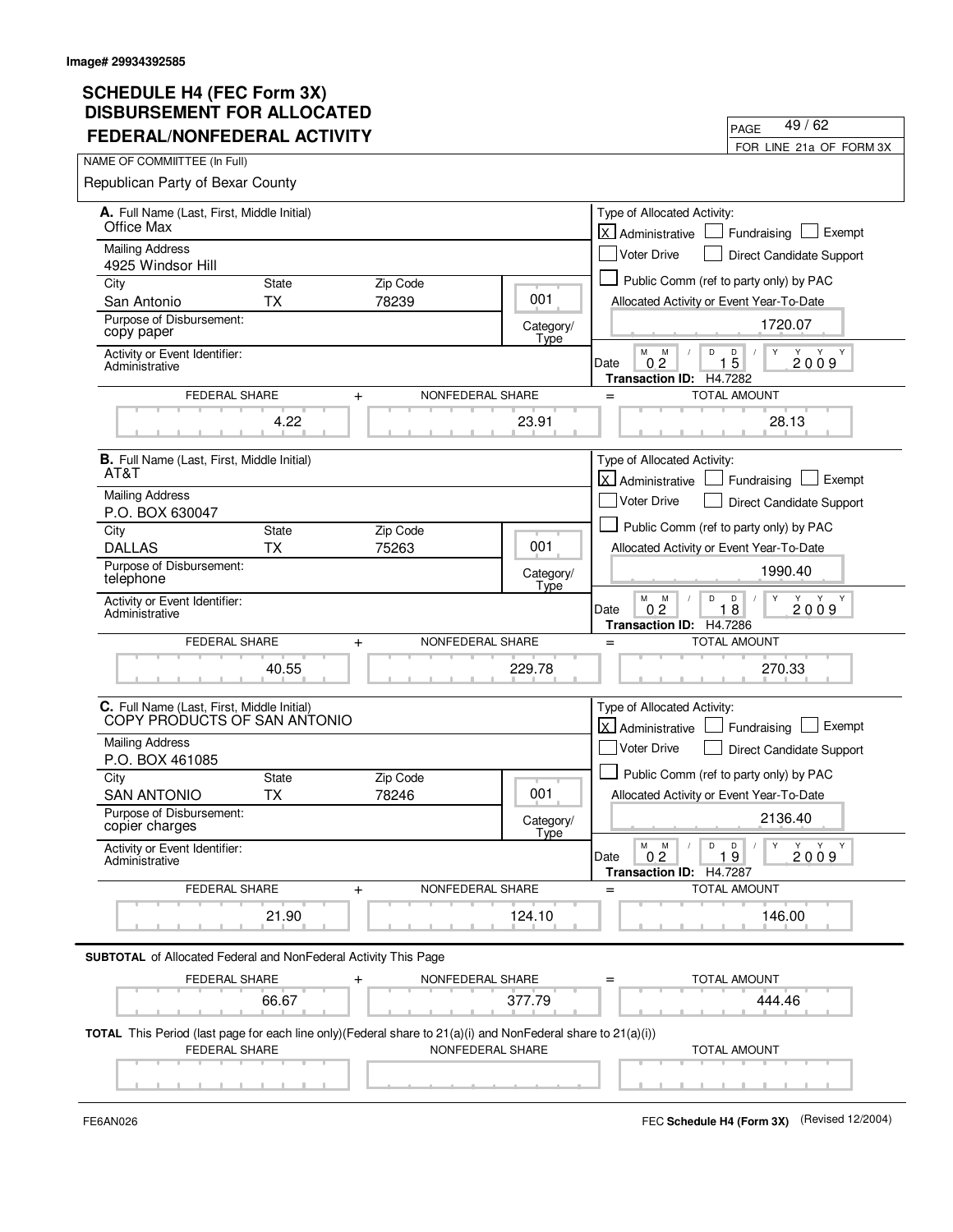| FEDERAL/NONFEDERAL ACTIVITY<br>FOR LINE 21a OF FORM 3X                                                       |                           |                   |                   |                                                                                                          |
|--------------------------------------------------------------------------------------------------------------|---------------------------|-------------------|-------------------|----------------------------------------------------------------------------------------------------------|
| NAME OF COMMIITTEE (In Full)                                                                                 |                           |                   |                   |                                                                                                          |
| Republican Party of Bexar County                                                                             |                           |                   |                   |                                                                                                          |
| A. Full Name (Last, First, Middle Initial)                                                                   |                           |                   |                   | Type of Allocated Activity:                                                                              |
| AT&T                                                                                                         |                           |                   |                   | lx l<br>Exempt<br>Fundraising<br>Administrative                                                          |
| <b>Mailing Address</b>                                                                                       |                           |                   |                   | <b>Voter Drive</b><br>Direct Candidate Support                                                           |
| P.O. BOX 630047<br>City                                                                                      | <b>State</b>              | Zip Code          |                   | Public Comm (ref to party only) by PAC                                                                   |
| <b>DALLAS</b>                                                                                                | <b>TX</b>                 | 75263             | 001               | Allocated Activity or Event Year-To-Date                                                                 |
| Purpose of Disbursement:<br>telephone                                                                        |                           |                   | Category/         | 2390.22                                                                                                  |
| Activity or Event Identifier:<br>Administrative                                                              |                           |                   | Type              | M<br>M<br>D<br>D<br>Y<br>Y Y<br>$0\bar{3}$<br>2009<br>0 <sub>3</sub><br>Date<br>H4.7292                  |
| FEDERAL SHARE                                                                                                | $\ddot{}$                 | NONFEDERAL SHARE  |                   | <b>Transaction ID:</b><br><b>TOTAL AMOUNT</b><br>$=$                                                     |
|                                                                                                              | 38.07                     |                   | 215.75            | 253.82                                                                                                   |
| B. Full Name (Last, First, Middle Initial)<br>PUGET OF TEXAS                                                 |                           |                   |                   | Type of Allocated Activity:<br><b>X</b> Administrative<br>Exempt<br>Fundraising L                        |
| <b>Mailing Address</b>                                                                                       |                           |                   |                   | <b>Voter Drive</b><br>Direct Candidate Support                                                           |
| 900 N.E. LOOP 410, SUITE E-108<br>City                                                                       | <b>State</b>              | Zip Code          |                   | Public Comm (ref to party only) by PAC                                                                   |
| <b>SAN ANTONIO</b>                                                                                           | <b>TX</b>                 | 78209             | 001               | Allocated Activity or Event Year-To-Date                                                                 |
| Purpose of Disbursement:<br>rent                                                                             |                           |                   | Category/<br>Type | 3125.22                                                                                                  |
| Activity or Event Identifier:<br>Administrative                                                              |                           |                   |                   | M<br>M<br>D<br>Y<br>D<br>Y<br>Y<br>Y<br>2009<br>03<br>03<br>Date<br>Transaction ID: H4.7297              |
| FEDERAL SHARE                                                                                                | $\ddot{}$                 | NONFEDERAL SHARE  |                   | <b>TOTAL AMOUNT</b><br>$=$                                                                               |
|                                                                                                              | 110.25                    |                   | 624.75            | 735.00                                                                                                   |
| C. Full Name (Last, First, Middle Initial)<br>COPY PRODUCTS OF SAN ANTONIO                                   |                           |                   |                   | Type of Allocated Activity:<br><b>X</b> Administrative<br>Fundraising   Exempt                           |
| <b>Mailing Address</b>                                                                                       |                           |                   |                   | Voter Drive<br>Direct Candidate Support                                                                  |
| P.O. BOX 461085                                                                                              |                           |                   |                   | Public Comm (ref to party only) by PAC                                                                   |
| City<br><b>SAN ANTONIO</b>                                                                                   | <b>State</b><br><b>TX</b> | Zip Code<br>78246 | 001               | Allocated Activity or Event Year-To-Date                                                                 |
| Purpose of Disbursement:<br>copier charges                                                                   |                           |                   | Category/         | 3197.42                                                                                                  |
| Activity or Event Identifier:<br>Administrative                                                              |                           |                   | Tyne              | М<br>Y<br>Y<br>M<br>D<br>$\mathsf{D}$<br>$\sqrt{2}$<br>Y<br>Y<br>$\sqrt{2}$<br>2009<br>Date<br>0.3<br>06 |
|                                                                                                              |                           |                   |                   | Transaction ID: H4.7301                                                                                  |
| <b>FEDERAL SHARE</b>                                                                                         | $\ddot{}$                 | NONFEDERAL SHARE  |                   | <b>TOTAL AMOUNT</b><br>$=$                                                                               |
|                                                                                                              | 10.83                     |                   | 61.37             | 72.20                                                                                                    |
| <b>SUBTOTAL</b> of Allocated Federal and NonFederal Activity This Page                                       |                           |                   |                   |                                                                                                          |
| FEDERAL SHARE                                                                                                | $\ddot{}$                 | NONFEDERAL SHARE  |                   | TOTAL AMOUNT                                                                                             |
|                                                                                                              | 159.15                    |                   | 901.87            | 1061.02                                                                                                  |
| TOTAL This Period (last page for each line only)(Federal share to 21(a)(i) and NonFederal share to 21(a)(i)) |                           |                   |                   |                                                                                                          |
| FEDERAL SHARE                                                                                                |                           | NONFEDERAL SHARE  |                   | <b>TOTAL AMOUNT</b>                                                                                      |
|                                                                                                              |                           |                   |                   |                                                                                                          |

FE6AN026 FEC **Schedule H4 (Form 3X)** (Revised 12/2004)

PAGE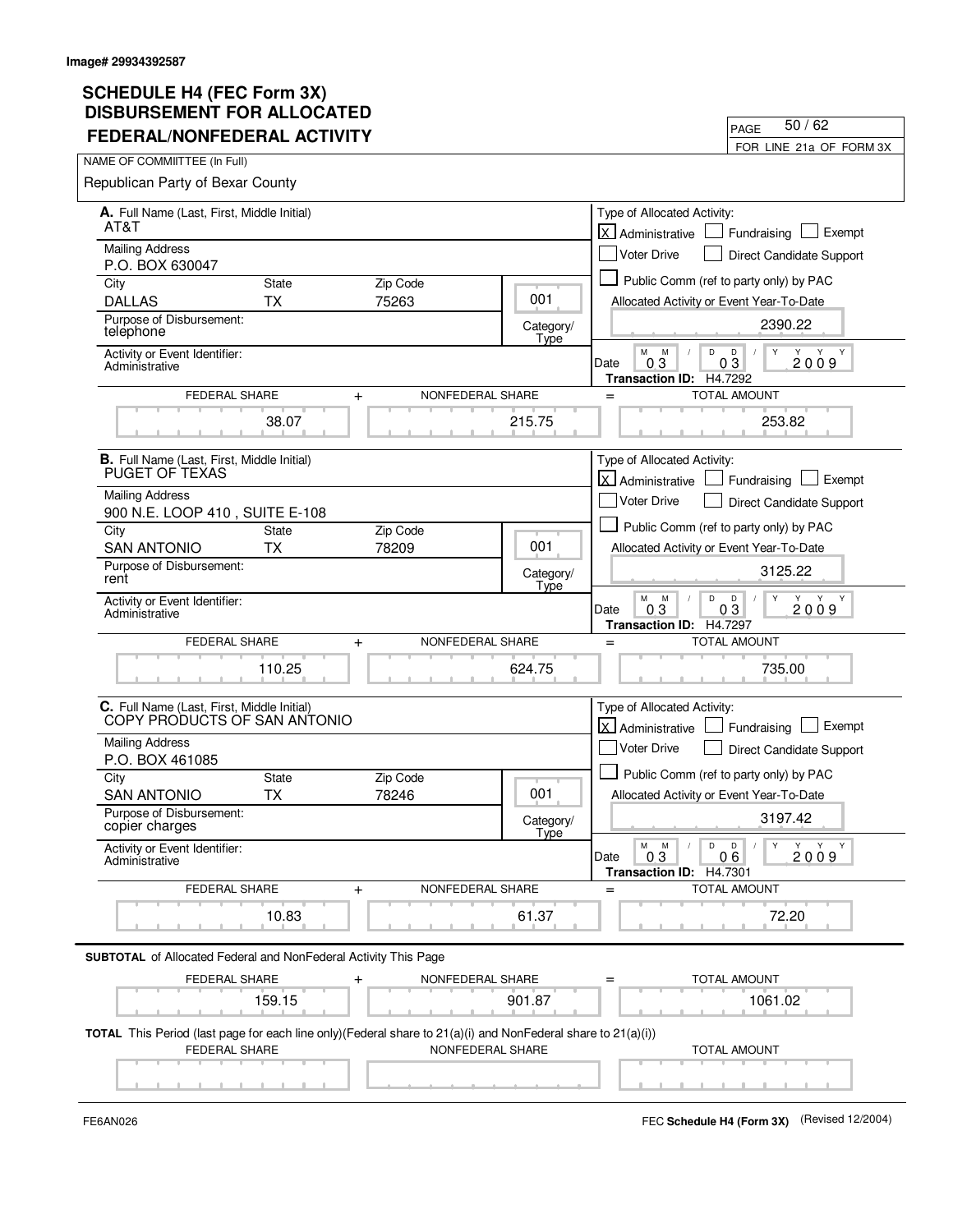| <b>FEDERAL/NONFEDERAL ACTIVITY</b>                                                                                                                        | 51/62<br>PAGE           |                                                                                                  |
|-----------------------------------------------------------------------------------------------------------------------------------------------------------|-------------------------|--------------------------------------------------------------------------------------------------|
|                                                                                                                                                           | FOR LINE 21a OF FORM 3X |                                                                                                  |
| NAME OF COMMIITTEE (In Full)                                                                                                                              |                         |                                                                                                  |
| Republican Party of Bexar County                                                                                                                          |                         |                                                                                                  |
| A. Full Name (Last, First, Middle Initial)<br>Office Depot                                                                                                |                         | Type of Allocated Activity:<br>lx.<br>Exempt<br>Fundraising<br>Administrative                    |
| <b>Mailing Address</b>                                                                                                                                    |                         | Voter Drive<br>Direct Candidate Support                                                          |
| Isom and San Pedro                                                                                                                                        |                         |                                                                                                  |
| City<br>Zip Code<br><b>State</b>                                                                                                                          | 001                     | Public Comm (ref to party only) by PAC                                                           |
| 78216<br>San Antonio<br>ТX<br>Purpose of Disbursement:                                                                                                    |                         | Allocated Activity or Event Year-To-Date                                                         |
| network printer                                                                                                                                           | Category/<br>Type       | 3310.92                                                                                          |
| Activity or Event Identifier:<br>Administrative                                                                                                           |                         | M<br>M<br>D<br>D<br>Y<br>0.3<br>2009<br>Date<br>11<br>H4.7302<br><b>Transaction ID:</b>          |
| <b>FEDERAL SHARE</b><br>NONFEDERAL SHARE<br>$\ddot{}$                                                                                                     |                         | <b>TOTAL AMOUNT</b><br>$=$                                                                       |
| 17.02                                                                                                                                                     | 96.48                   | 113.50                                                                                           |
| <b>B.</b> Full Name (Last, First, Middle Initial)                                                                                                         |                         | Type of Allocated Activity:                                                                      |
| Office Max                                                                                                                                                |                         | X Administrative<br>Exempt<br>Fundraising                                                        |
| <b>Mailing Address</b>                                                                                                                                    |                         | Voter Drive<br>Direct Candidate Support                                                          |
| 4925 Windsor Hill<br>Zip Code<br>City<br><b>State</b>                                                                                                     |                         | Public Comm (ref to party only) by PAC                                                           |
| ТX<br>78239<br>San Antonio                                                                                                                                | 001                     | Allocated Activity or Event Year-To-Date                                                         |
| Purpose of Disbursement:<br>printer ink                                                                                                                   | Category/<br>Type       | 3402.91                                                                                          |
| Activity or Event Identifier:<br>Administrative                                                                                                           |                         | M<br>M<br>D<br>D<br>Y<br>Y<br>Y Y<br>$2\bar{3}$<br>Date<br>03<br>2009<br>Transaction ID: H4.7306 |
| NONFEDERAL SHARE<br>FEDERAL SHARE<br>$\ddot{}$                                                                                                            |                         | <b>TOTAL AMOUNT</b><br>$=$                                                                       |
| 13.80                                                                                                                                                     | 78.19                   | 91.99                                                                                            |
| C. Full Name (Last, First, Middle Initial)<br>AT&T                                                                                                        |                         | Type of Allocated Activity:<br>lx l<br>Exempt<br>Administrative<br>Fundraising                   |
| <b>Mailing Address</b>                                                                                                                                    |                         | Voter Drive<br>Direct Candidate Support                                                          |
| P.O. BOX 630047                                                                                                                                           |                         | Public Comm (ref to party only) by PAC                                                           |
| City<br><b>State</b><br>Zip Code<br><b>DALLAS</b><br><b>TX</b><br>75263                                                                                   | 001                     | Allocated Activity or Event Year-To-Date                                                         |
| Purpose of Disbursement:                                                                                                                                  |                         | 3656.73                                                                                          |
| telephone                                                                                                                                                 | Category/<br>Type       |                                                                                                  |
| Activity or Event Identifier:<br>Administrative                                                                                                           |                         | D<br>М<br>M<br>D<br>Y<br>Y<br>Y<br>Y<br>31<br>0.3<br>2009<br>Date<br>Transaction ID: H4.7307     |
| FEDERAL SHARE<br>NONFEDERAL SHARE<br>$\ddot{}$                                                                                                            |                         | <b>TOTAL AMOUNT</b>                                                                              |
| 38.07                                                                                                                                                     | 215.75                  | 253.82                                                                                           |
| <b>SUBTOTAL</b> of Allocated Federal and NonFederal Activity This Page                                                                                    |                         |                                                                                                  |
| FEDERAL SHARE<br>NONFEDERAL SHARE                                                                                                                         |                         | <b>TOTAL AMOUNT</b>                                                                              |
| 68.89                                                                                                                                                     | 390.42                  | 459.31                                                                                           |
| TOTAL This Period (last page for each line only) (Federal share to 21(a)(i) and NonFederal share to 21(a)(i))<br><b>FEDERAL SHARE</b><br>NONFEDERAL SHARE |                         | <b>TOTAL AMOUNT</b>                                                                              |
|                                                                                                                                                           |                         |                                                                                                  |

 $\blacksquare$ 

FE6AN026 FEC **Schedule H4 (Form 3X)** (Revised 12/2004)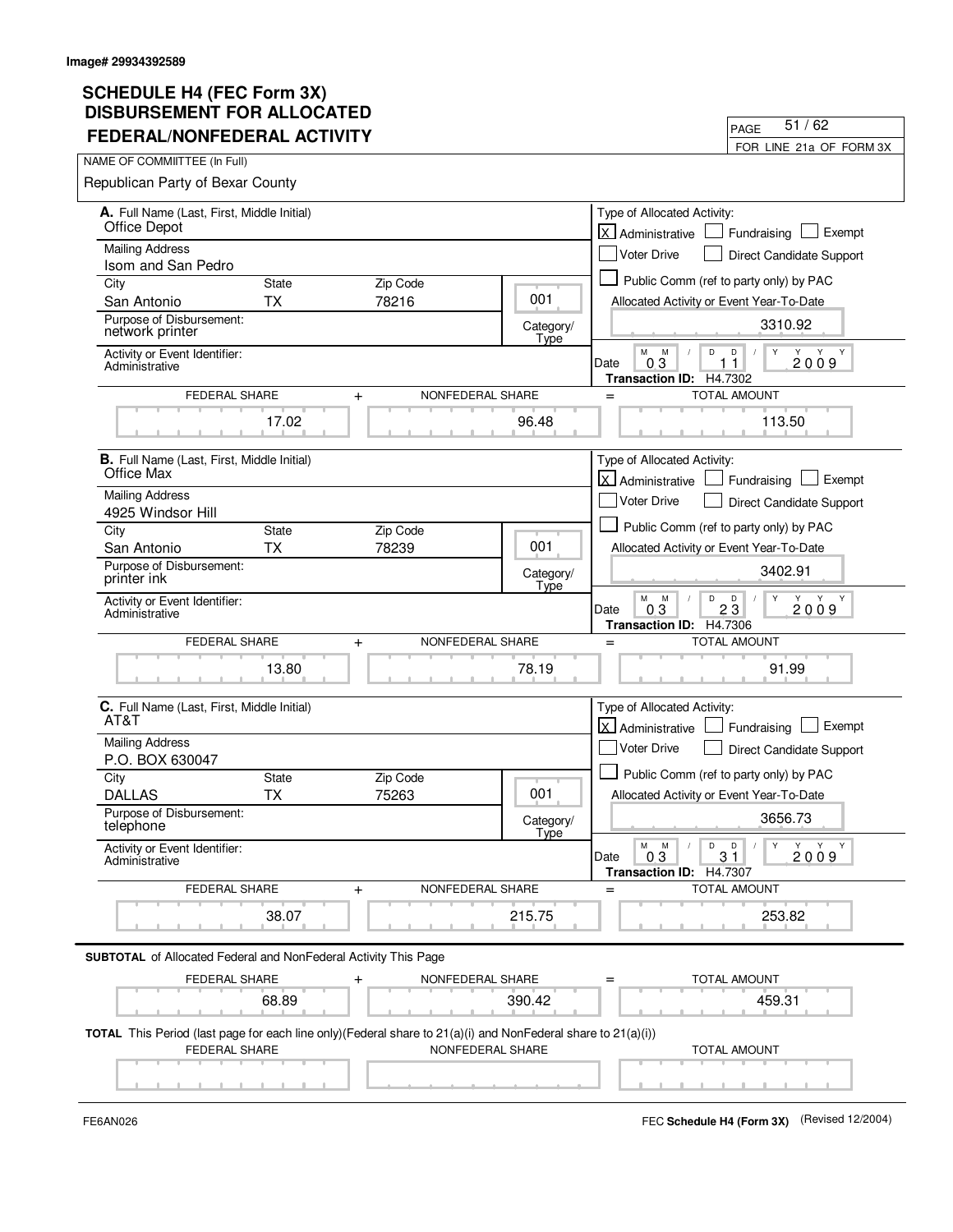| טשבבת ויט ו ואבושבטושט<br><b>FEDERAL/NONFEDERAL ACTIVITY</b>                                                                                      |                         | 52/62<br>PAGE                                                                               |
|---------------------------------------------------------------------------------------------------------------------------------------------------|-------------------------|---------------------------------------------------------------------------------------------|
| NAME OF COMMIITTEE (In Full)                                                                                                                      | FOR LINE 21a OF FORM 3X |                                                                                             |
| Republican Party of Bexar County                                                                                                                  |                         |                                                                                             |
| A. Full Name (Last, First, Middle Initial)                                                                                                        |                         | Type of Allocated Activity:                                                                 |
| PUGET OF TEXAS                                                                                                                                    |                         | للا<br>Exempt<br>Fundraising<br>Administrative                                              |
| <b>Mailing Address</b><br>900 N.E. LOOP 410, SUITE E-108                                                                                          |                         | <b>Voter Drive</b><br>Direct Candidate Support                                              |
| Zip Code<br>City<br><b>State</b>                                                                                                                  |                         | Public Comm (ref to party only) by PAC                                                      |
| 78209<br><b>SAN ANTONIO</b><br>ТX                                                                                                                 | 001                     | Allocated Activity or Event Year-To-Date                                                    |
| Purpose of Disbursement:<br>rent                                                                                                                  | Category/<br>Type       | 4391.73                                                                                     |
| Activity or Event Identifier:<br>Administrative                                                                                                   |                         | М<br>M<br>D<br>D<br>Y Y Y<br>2009<br>01<br>Date<br>04<br>Transaction ID: H4.7308            |
| FEDERAL SHARE<br>NONFEDERAL SHARE<br>$\ddot{}$                                                                                                    |                         | <b>TOTAL AMOUNT</b><br>$=$                                                                  |
| 110.25                                                                                                                                            | 624.75                  | 735.00                                                                                      |
| <b>B.</b> Full Name (Last, First, Middle Initial)<br>US POSTMASTER                                                                                |                         | Type of Allocated Activity:<br><b>X</b> Administrative<br>Exempt<br>Fundraising             |
| <b>Mailing Address</b>                                                                                                                            |                         | <b>Voter Drive</b><br>Direct Candidate Support                                              |
| P.O. BOX 34390                                                                                                                                    |                         |                                                                                             |
| <b>State</b><br>Zip Code<br>City                                                                                                                  | 001                     | Public Comm (ref to party only) by PAC                                                      |
| <b>SAN ANTONIO</b><br>ТX<br>78265-4390<br>Purpose of Disbursement:                                                                                |                         | Allocated Activity or Event Year-To-Date                                                    |
| std mail permit fee                                                                                                                               | Category/<br>Type       | 4571.73                                                                                     |
| Activity or Event Identifier:<br>Administrative                                                                                                   |                         | М<br>D<br>M<br>D<br>Y<br>Y<br>06<br>2009<br>04<br>Date<br>H4.7314<br><b>Transaction ID:</b> |
| NONFEDERAL SHARE<br><b>FEDERAL SHARE</b><br>$\ddot{}$                                                                                             |                         | <b>TOTAL AMOUNT</b><br>$=$                                                                  |
| 27.00                                                                                                                                             | 153.00                  | 180.00                                                                                      |
| C. Full Name (Last, First, Middle Initial)<br>COPY PRODUCTS OF SAN ANTONIO                                                                        |                         | Type of Allocated Activity:<br>X Administrative<br>Exempt<br>Fundraising                    |
| <b>Mailing Address</b><br>P.O. BOX 461085                                                                                                         |                         | Voter Drive<br>Direct Candidate Support                                                     |
| City<br><b>State</b><br>Zip Code                                                                                                                  |                         | Public Comm (ref to party only) by PAC                                                      |
| ТX<br>78246<br><b>SAN ANTONIO</b>                                                                                                                 | 001                     | Allocated Activity or Event Year-To-Date                                                    |
| Purpose of Disbursement:<br>copier charges                                                                                                        | Category/<br>Type       | 4651.33                                                                                     |
| Activity or Event Identifier:<br>Administrative                                                                                                   |                         | М<br>M<br>D<br>D<br>Y<br>Y Y<br>2009<br>Date<br>0.4<br>08<br>Transaction ID: H4.7315        |
| FEDERAL SHARE<br>NONFEDERAL SHARE<br>$\ddot{}$                                                                                                    |                         | <b>TOTAL AMOUNT</b>                                                                         |
| 11.94                                                                                                                                             | 67.66                   | 79.60                                                                                       |
| SUBTOTAL of Allocated Federal and NonFederal Activity This Page                                                                                   |                         |                                                                                             |
| <b>FEDERAL SHARE</b><br>NONFEDERAL SHARE                                                                                                          |                         | TOTAL AMOUNT                                                                                |
| 149.19                                                                                                                                            | 845.41                  | 994.60                                                                                      |
| TOTAL This Period (last page for each line only)(Federal share to 21(a)(i) and NonFederal share to 21(a)(i))<br>FEDERAL SHARE<br>NONFEDERAL SHARE |                         | <b>TOTAL AMOUNT</b>                                                                         |
|                                                                                                                                                   |                         |                                                                                             |

 $\blacksquare$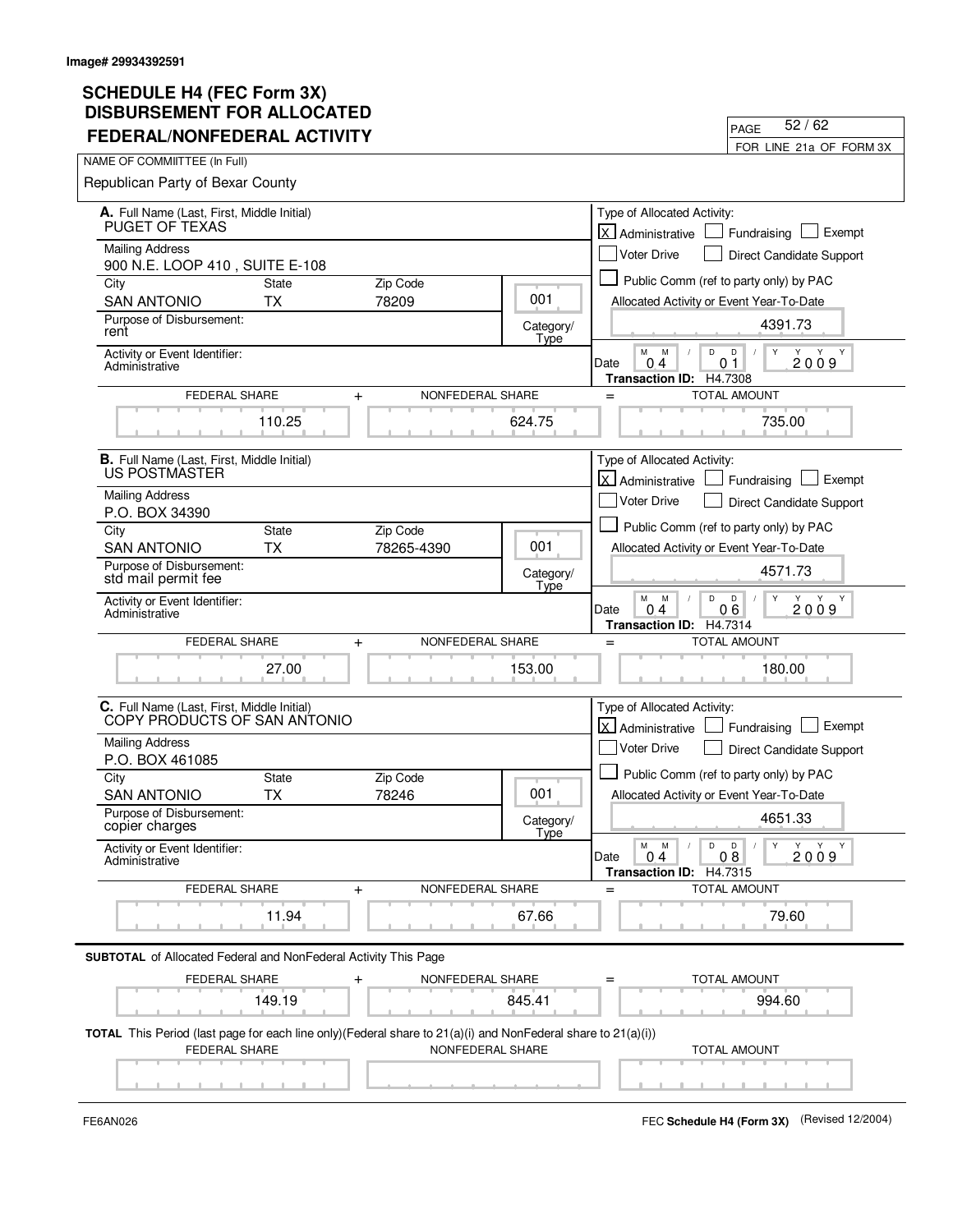| PIJDUIJEMENI I VII ALLUU<br><b>FEDERAL/NONFEDERAL ACTIVITY</b>                                                                                               |                          | 53/62<br>PAGE                                                                                       |
|--------------------------------------------------------------------------------------------------------------------------------------------------------------|--------------------------|-----------------------------------------------------------------------------------------------------|
| NAME OF COMMIITTEE (In Full)                                                                                                                                 |                          | FOR LINE 21a OF FORM 3X                                                                             |
| Republican Party of Bexar County                                                                                                                             |                          |                                                                                                     |
| A. Full Name (Last, First, Middle Initial)                                                                                                                   |                          | Type of Allocated Activity:                                                                         |
| Office Depot                                                                                                                                                 |                          | Exempt<br>$\mathsf{\times}$<br>Fundraising<br>Administrative                                        |
| <b>Mailing Address</b><br>8510 Four Winds Dr                                                                                                                 |                          | <b>Voter Drive</b><br>Direct Candidate Support                                                      |
| City<br>Zip Code<br><b>State</b>                                                                                                                             |                          | Public Comm (ref to party only) by PAC                                                              |
| <b>TX</b><br>78239<br>San Antonio                                                                                                                            | 001                      | Allocated Activity or Event Year-To-Date                                                            |
| Purpose of Disbursement:<br>paper                                                                                                                            | Category/<br>Type        | 4737.91                                                                                             |
| Activity or Event Identifier:<br>Administrative                                                                                                              |                          | М<br>M<br>D<br>Y<br>D<br>2009<br>$2\bar{8}$<br>Date<br>04<br>H4.7526<br><b>Transaction ID:</b>      |
| FEDERAL SHARE<br>NONFEDERAL SHARE<br>$\ddot{}$                                                                                                               |                          | TOTAL AMOUNT<br>$=$                                                                                 |
| 12.99                                                                                                                                                        | 73.59                    | 86.58                                                                                               |
| <b>B.</b> Full Name (Last, First, Middle Initial)<br>AT&T                                                                                                    |                          | Type of Allocated Activity:                                                                         |
| <b>Mailing Address</b>                                                                                                                                       |                          | <b>X</b> Administrative<br>Exempt<br>Fundraising                                                    |
| P.O. BOX 630047                                                                                                                                              |                          | <b>Voter Drive</b><br><b>Direct Candidate Support</b>                                               |
| <b>State</b><br>Zip Code<br>City                                                                                                                             |                          | Public Comm (ref to party only) by PAC                                                              |
| <b>TX</b><br>75263<br><b>DALLAS</b>                                                                                                                          | 001                      | Allocated Activity or Event Year-To-Date                                                            |
| Purpose of Disbursement:<br>telephone                                                                                                                        | Category/<br><b>Type</b> | 4992.72                                                                                             |
| Activity or Event Identifier:<br>Administrative                                                                                                              |                          | М<br>D<br>M<br>D<br>Y<br>Y<br>28<br>2009<br>04<br>Date<br>H4.7529<br><b>Transaction ID:</b>         |
| NONFEDERAL SHARE<br>FEDERAL SHARE<br>$\ddot{}$                                                                                                               |                          | <b>TOTAL AMOUNT</b><br>$=$                                                                          |
| 38.22                                                                                                                                                        | 216.59                   | 254.81                                                                                              |
| C. Full Name (Last, First, Middle Initial)<br>US POSTMASTER                                                                                                  |                          | Type of Allocated Activity:<br>lx I<br>Exempt<br>Administrative<br>Fundraising                      |
| <b>Mailing Address</b><br>P.O. BOX 34390                                                                                                                     |                          | <b>Voter Drive</b><br>Direct Candidate Support                                                      |
| City<br><b>State</b><br>Zip Code                                                                                                                             |                          | Public Comm (ref to party only) by PAC                                                              |
| <b>TX</b><br>78265-4390<br><b>SAN ANTONIO</b>                                                                                                                | 001                      | Allocated Activity or Event Year-To-Date                                                            |
| Purpose of Disbursement:<br>stamps                                                                                                                           | Category/<br>Type        | 5101.92                                                                                             |
| Activity or Event Identifier:<br>Administrative                                                                                                              |                          | М<br>M<br>D<br>Y<br>D<br>Y<br>Y Y<br>28<br>2009<br>Date<br>0.4<br><b>Transaction ID:</b><br>H4.7530 |
| FEDERAL SHARE<br>NONFEDERAL SHARE<br>$\ddot{}$                                                                                                               |                          | <b>TOTAL AMOUNT</b><br>$=$                                                                          |
| 16.38                                                                                                                                                        | 92.82                    | 109.20                                                                                              |
| SUBTOTAL of Allocated Federal and NonFederal Activity This Page                                                                                              |                          |                                                                                                     |
| FEDERAL SHARE<br>NONFEDERAL SHARE                                                                                                                            |                          | TOTAL AMOUNT                                                                                        |
| 67.59                                                                                                                                                        | 383.00                   | 450.59                                                                                              |
| <b>TOTAL</b> This Period (last page for each line only)(Federal share to $21(a)(i)$ and NonFederal share to $21(a)(i))$<br>FEDERAL SHARE<br>NONFEDERAL SHARE |                          | TOTAL AMOUNT                                                                                        |
|                                                                                                                                                              |                          |                                                                                                     |

 $\blacksquare$ 

FE6AN026 FEC **Schedule H4 (Form 3X)** (Revised 12/2004)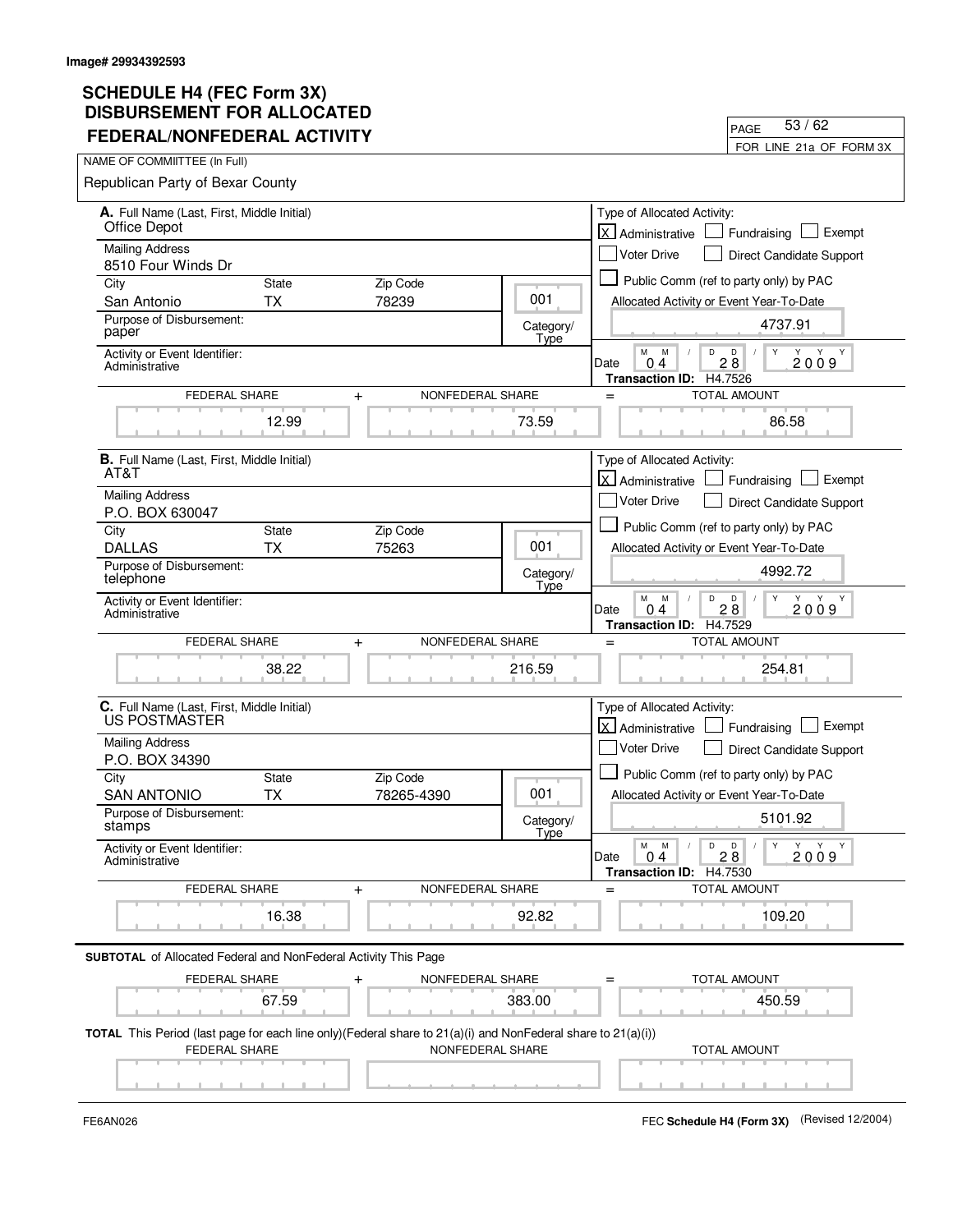| FEDERAL/NONFEDERAL AGTIVILI                                                                                  |                   | FOR LINE 21a OF FORM 3X                                                                                           |
|--------------------------------------------------------------------------------------------------------------|-------------------|-------------------------------------------------------------------------------------------------------------------|
| NAME OF COMMIITTEE (In Full)                                                                                 |                   |                                                                                                                   |
| Republican Party of Bexar County                                                                             |                   |                                                                                                                   |
| A. Full Name (Last, First, Middle Initial)                                                                   |                   | Type of Allocated Activity:                                                                                       |
| <b>MARIAN STANKO</b>                                                                                         |                   | $\mathsf{X}$<br>Exempt<br>Administrative<br>Fundraising                                                           |
| <b>Mailing Address</b><br>8019 ROBIN HILL                                                                    |                   | <b>Voter Drive</b><br>Direct Candidate Support                                                                    |
| City<br><b>State</b><br>Zip Code                                                                             |                   | Public Comm (ref to party only) by PAC                                                                            |
| 78230<br><b>SAN ANTONIO</b><br><b>TX</b>                                                                     | 001               | Allocated Activity or Event Year-To-Date                                                                          |
| Purpose of Disbursement:<br>salary                                                                           | Category/<br>Type | 7410.67                                                                                                           |
| Activity or Event Identifier:<br>Administrative                                                              |                   | M<br>${\sf M}$<br>D<br>D<br>Y<br>Υ<br>Y<br>Y<br>30<br>2009<br>0.4<br>Date<br><b>Transaction ID:</b><br>H4.7531    |
| FEDERAL SHARE<br>$\ddot{}$                                                                                   | NONFEDERAL SHARE  | <b>TOTAL AMOUNT</b><br>$=$                                                                                        |
| 346.31                                                                                                       | 1962.44           | 2308.75                                                                                                           |
| B. Full Name (Last, First, Middle Initial)<br>STEPHEN L. HEINRICH                                            |                   | Type of Allocated Activity:                                                                                       |
| <b>Mailing Address</b>                                                                                       |                   | kJ<br>Exempt<br>Administrative<br>Fundraising                                                                     |
| 900 N.E. LOOP 410<br>Ste D-105                                                                               |                   | <b>Voter Drive</b><br>Direct Candidate Support                                                                    |
| City<br><b>State</b><br>Zip Code                                                                             |                   | Public Comm (ref to party only) by PAC                                                                            |
| <b>TX</b><br><b>SAN ANTONIO</b><br>78209-1405                                                                | 001               | Allocated Activity or Event Year-To-Date                                                                          |
| Purpose of Disbursement:<br>salary                                                                           | Category/<br>Type | 9397.42                                                                                                           |
| Activity or Event Identifier:<br>Administrative                                                              |                   | М<br>M<br>D<br>Y<br>D<br>Y Y Y<br>$3\overline{0}$<br>2009<br>Date<br>04<br>Transaction ID: H4.7532                |
| FEDERAL SHARE<br>$\ddag$                                                                                     | NONFEDERAL SHARE  | <b>TOTAL AMOUNT</b><br>$=$                                                                                        |
| 298.01                                                                                                       | 1688.74           | 1986.75                                                                                                           |
| C. Full Name (Last, First, Middle Initial)<br><b>BROADWAY BANK</b>                                           |                   | Type of Allocated Activity:<br><b>X</b> Administrative<br>Exempt<br>Fundraising                                   |
| <b>Mailing Address</b>                                                                                       |                   | Voter Drive                                                                                                       |
| P.O. BOX 17001                                                                                               |                   | Direct Candidate Support                                                                                          |
| City<br><b>State</b><br>Zip Code                                                                             |                   | Public Comm (ref to party only) by PAC                                                                            |
| <b>SAN ANTONIO</b><br><b>TX</b><br>78217                                                                     | 001               | Allocated Activity or Event Year-To-Date                                                                          |
| Purpose of Disbursement:<br>payroll tax deposit                                                              | Category/<br>Type | 10484.42                                                                                                          |
| Activity or Event Identifier:<br>Administrative                                                              |                   | М<br>M<br>$\mathsf D$<br>D<br>Y<br>Y Y<br>Y<br>$\sqrt{2}$<br>30<br>Date<br>0.4<br>2009<br>Transaction ID: H4.7533 |
| FEDERAL SHARE<br>$\ddag$                                                                                     | NONFEDERAL SHARE  | <b>TOTAL AMOUNT</b>                                                                                               |
|                                                                                                              |                   |                                                                                                                   |
| 163.05                                                                                                       | 923.95            | 1087.00                                                                                                           |
| <b>SUBTOTAL</b> of Allocated Federal and NonFederal Activity This Page                                       |                   |                                                                                                                   |
| FEDERAL SHARE                                                                                                | NONFEDERAL SHARE  | <b>TOTAL AMOUNT</b>                                                                                               |
| 807.37                                                                                                       | 4575.13           | 5382.50                                                                                                           |
| TOTAL This Period (last page for each line only)(Federal share to 21(a)(i) and NonFederal share to 21(a)(i)) |                   |                                                                                                                   |
| FEDERAL SHARE                                                                                                | NONFEDERAL SHARE  | <b>TOTAL AMOUNT</b>                                                                                               |
|                                                                                                              |                   |                                                                                                                   |

 $\blacksquare$ 

FE6AN026 FEC **Schedule H4 (Form 3X)** (Revised 12/2004)

PAGE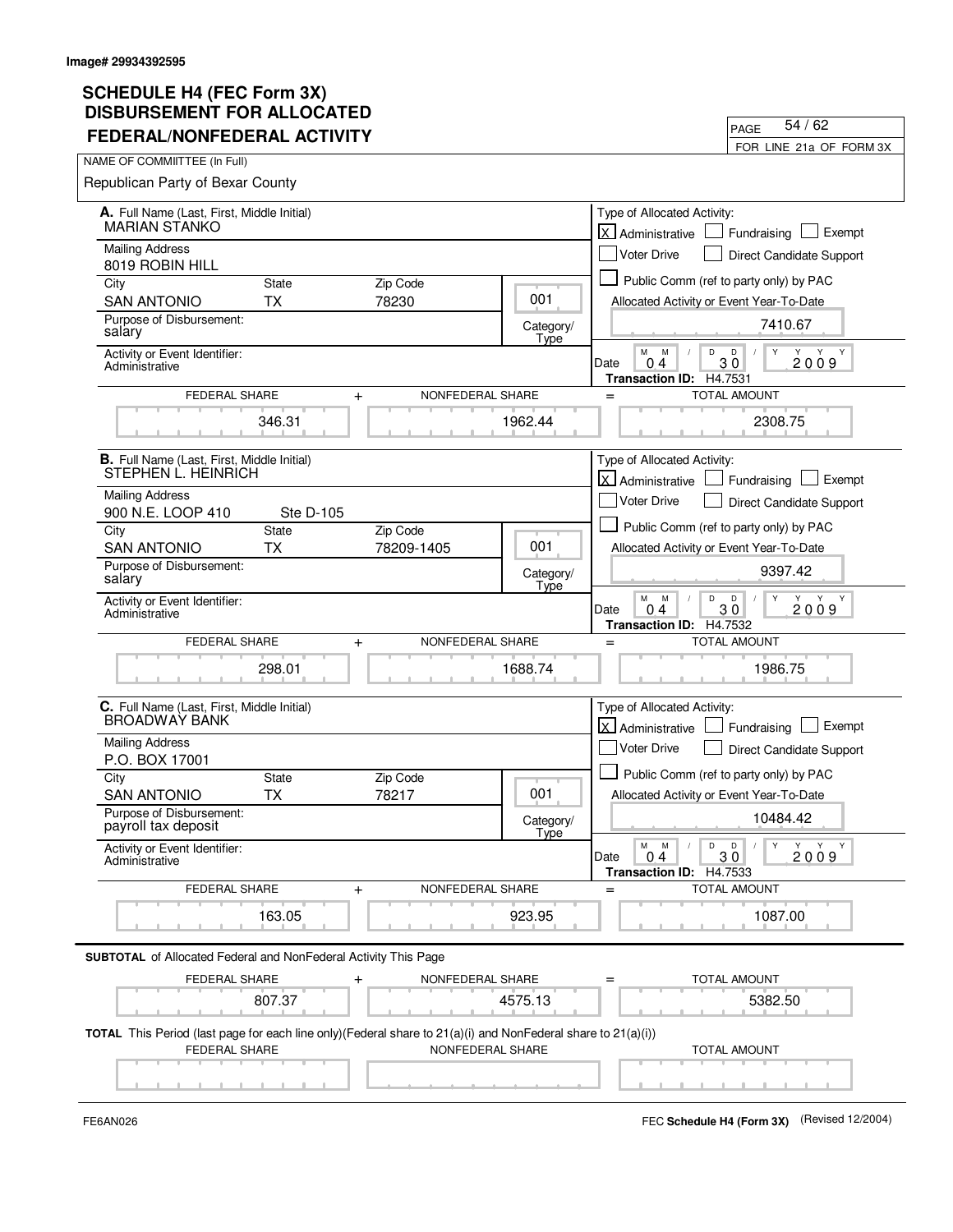| טשבבת ויט ו ואבושבטושט<br><b>FEDERAL/NONFEDERAL ACTIVITY</b>                                                                                      |                          | 55/62<br>PAGE                                                                                              |
|---------------------------------------------------------------------------------------------------------------------------------------------------|--------------------------|------------------------------------------------------------------------------------------------------------|
| NAME OF COMMIITTEE (In Full)                                                                                                                      | FOR LINE 21a OF FORM 3X  |                                                                                                            |
| Republican Party of Bexar County                                                                                                                  |                          |                                                                                                            |
| A. Full Name (Last, First, Middle Initial)                                                                                                        |                          | Type of Allocated Activity:                                                                                |
| PUGET OF TEXAS                                                                                                                                    |                          | $\mathsf{\times}$<br>Exempt<br>Fundraising<br>Administrative                                               |
| <b>Mailing Address</b><br>900 N.E. LOOP 410, SUITE E-108                                                                                          |                          | <b>Voter Drive</b><br>Direct Candidate Support                                                             |
| Zip Code<br>City<br>State                                                                                                                         |                          | Public Comm (ref to party only) by PAC                                                                     |
| 78209<br><b>SAN ANTONIO</b><br><b>TX</b>                                                                                                          | 001                      | Allocated Activity or Event Year-To-Date                                                                   |
| Purpose of Disbursement:                                                                                                                          | Category/<br>Type        | 11219.42                                                                                                   |
| Activity or Event Identifier:<br>Administrative                                                                                                   |                          | М<br>M<br>D<br>Y<br>D<br>2009<br>$0\bar{5}$<br>0 <sub>5</sub><br>Date<br>H4.7536<br><b>Transaction ID:</b> |
| FEDERAL SHARE<br>NONFEDERAL SHARE<br>$\ddot{}$                                                                                                    |                          | <b>TOTAL AMOUNT</b><br>$=$                                                                                 |
| 110.25                                                                                                                                            | 624.75                   | 735.00                                                                                                     |
| <b>B.</b> Full Name (Last, First, Middle Initial)<br>COPY PRODUCTS OF SAN ANTONIO                                                                 |                          | Type of Allocated Activity:<br><b>X</b> Administrative<br>Exempt<br>Fundraising                            |
| <b>Mailing Address</b>                                                                                                                            |                          | <b>Voter Drive</b><br>Direct Candidate Support                                                             |
| P.O. BOX 461085<br><b>State</b><br>Zip Code<br>City                                                                                               |                          | Public Comm (ref to party only) by PAC                                                                     |
| <b>TX</b><br><b>SAN ANTONIO</b><br>78246                                                                                                          | 001                      | Allocated Activity or Event Year-To-Date                                                                   |
| Purpose of Disbursement:                                                                                                                          | Category/<br><b>Type</b> | 11297.86                                                                                                   |
| Activity or Event Identifier:<br>Administrative                                                                                                   |                          | М<br>M<br>D<br>D<br>Y<br>Y<br>0.5<br>2009<br>14<br>Date<br>H4.7537<br><b>Transaction ID:</b>               |
| NONFEDERAL SHARE<br>FEDERAL SHARE<br>$\ddot{}$                                                                                                    |                          | <b>TOTAL AMOUNT</b><br>$=$                                                                                 |
| 11.77                                                                                                                                             | 66.67                    | 78.44                                                                                                      |
| C. Full Name (Last, First, Middle Initial)<br>AT&T                                                                                                |                          | Type of Allocated Activity:<br>lx I<br>Exempt<br>Administrative<br>Fundraising                             |
| <b>Mailing Address</b><br>P.O. BOX 630047                                                                                                         |                          | <b>Voter Drive</b><br>Direct Candidate Support                                                             |
| City<br><b>State</b><br>Zip Code                                                                                                                  |                          | Public Comm (ref to party only) by PAC                                                                     |
| <b>TX</b><br>75263<br><b>DALLAS</b>                                                                                                               | 001                      | Allocated Activity or Event Year-To-Date                                                                   |
| Purpose of Disbursement:<br>telephone                                                                                                             | Category/<br>Type        | 11552.49                                                                                                   |
| Activity or Event Identifier:<br>Administrative                                                                                                   |                          | М<br>M<br>D<br>Y<br>$\Box$<br>Υ<br>Y Y<br>22<br>0.5<br>2009<br>Date<br><b>Transaction ID:</b><br>H4.7540   |
| FEDERAL SHARE<br>NONFEDERAL SHARE<br>$\ddot{}$                                                                                                    |                          | <b>TOTAL AMOUNT</b><br>$=$                                                                                 |
| 38.19                                                                                                                                             | 216.44                   | 254.63                                                                                                     |
| SUBTOTAL of Allocated Federal and NonFederal Activity This Page                                                                                   |                          |                                                                                                            |
| FEDERAL SHARE<br>NONFEDERAL SHARE                                                                                                                 |                          | TOTAL AMOUNT                                                                                               |
| 160.21                                                                                                                                            | 907.86                   | 1068.07                                                                                                    |
| TOTAL This Period (last page for each line only)(Federal share to 21(a)(i) and NonFederal share to 21(a)(i))<br>FEDERAL SHARE<br>NONFEDERAL SHARE |                          | TOTAL AMOUNT                                                                                               |
|                                                                                                                                                   |                          |                                                                                                            |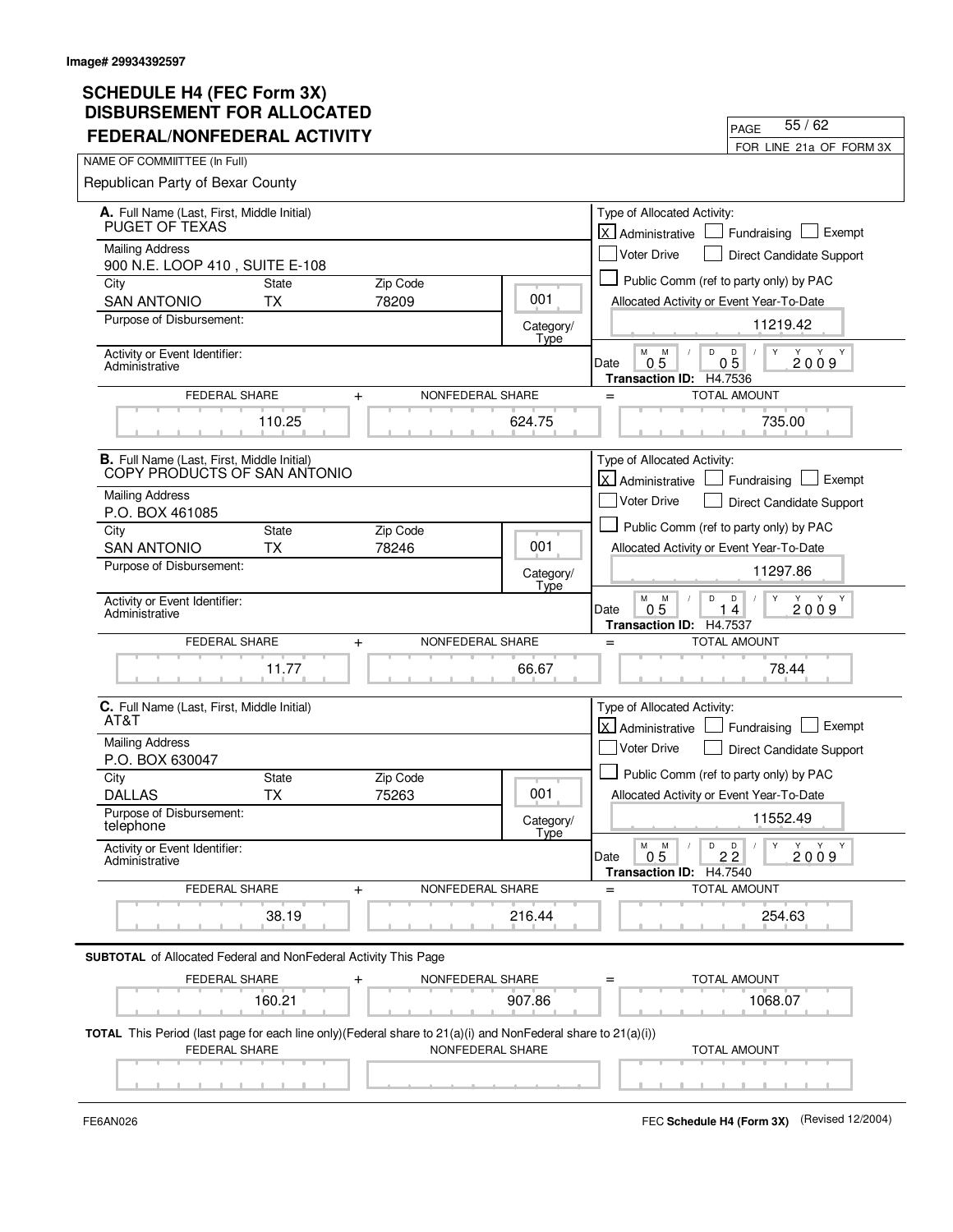|                                                                                                                                  | 56/62<br>PAGE                                                                                      |
|----------------------------------------------------------------------------------------------------------------------------------|----------------------------------------------------------------------------------------------------|
|                                                                                                                                  | FOR LINE 21a OF FORM 3X                                                                            |
|                                                                                                                                  |                                                                                                    |
|                                                                                                                                  |                                                                                                    |
|                                                                                                                                  | Type of Allocated Activity:                                                                        |
|                                                                                                                                  | <b>X</b> Administrative<br>Exempt<br>Fundraising                                                   |
|                                                                                                                                  | <b>Voter Drive</b><br>Direct Candidate Support                                                     |
|                                                                                                                                  | Public Comm (ref to party only) by PAC                                                             |
|                                                                                                                                  | Allocated Activity or Event Year-To-Date                                                           |
| Category/                                                                                                                        | 12601.59                                                                                           |
|                                                                                                                                  | M<br>Y<br>M<br>D<br>D<br>2009<br>0 <sub>5</sub><br>$2\bar{8}$<br>Date<br>Transaction ID: H4.7541   |
| NONFEDERAL SHARE                                                                                                                 | <b>TOTAL AMOUNT</b><br>$=$                                                                         |
| 891.74                                                                                                                           | 1049.10                                                                                            |
|                                                                                                                                  | Type of Allocated Activity:                                                                        |
|                                                                                                                                  | X Administrative<br>Exempt<br>Fundraising                                                          |
|                                                                                                                                  | <b>Voter Drive</b><br><b>Direct Candidate Support</b>                                              |
|                                                                                                                                  | Public Comm (ref to party only) by PAC                                                             |
| 001                                                                                                                              | Allocated Activity or Event Year-To-Date                                                           |
| Category/                                                                                                                        | 15189.09                                                                                           |
|                                                                                                                                  | M<br>D<br>Y<br>M<br>D<br>Y<br>0.6<br>2009<br>0 <sub>2</sub><br>Date<br>Transaction ID: H4.7542     |
| NONFEDERAL SHARE<br>FEDERAL SHARE<br>$\ddot{}$                                                                                   |                                                                                                    |
| 2199.37                                                                                                                          | 2587.50                                                                                            |
| C. Full Name (Last, First, Middle Initial)<br>STEPHEN L. HEINRICH                                                                |                                                                                                    |
| <b>Mailing Address</b>                                                                                                           |                                                                                                    |
|                                                                                                                                  | <b>Voter Drive</b><br>Direct Candidate Support                                                     |
|                                                                                                                                  | Public Comm (ref to party only) by PAC                                                             |
|                                                                                                                                  | Allocated Activity or Event Year-To-Date                                                           |
| <b>Type</b>                                                                                                                      | 17559.59                                                                                           |
|                                                                                                                                  | Y<br>M<br>M<br>D<br>D<br>Y Y Y<br>2009<br>0.6<br>Date<br>0 <sub>2</sub><br>Transaction ID: H4.7543 |
| NONFEDERAL SHARE                                                                                                                 | <b>TOTAL AMOUNT</b><br>$=$                                                                         |
| 2014.93                                                                                                                          | 2370.50                                                                                            |
|                                                                                                                                  |                                                                                                    |
|                                                                                                                                  |                                                                                                    |
|                                                                                                                                  |                                                                                                    |
| NONFEDERAL SHARE<br>5106.04                                                                                                      | <b>TOTAL AMOUNT</b><br>6007.10                                                                     |
| TOTAL This Period (last page for each line only)(Federal share to 21(a)(i) and NonFederal share to 21(a)(i))<br>NONFEDERAL SHARE | TOTAL AMOUNT                                                                                       |
|                                                                                                                                  | 001<br>Type<br>Type<br>001<br>Category/                                                            |

FE6AN026 FEC **Schedule H4 (Form 3X)** (Revised 12/2004)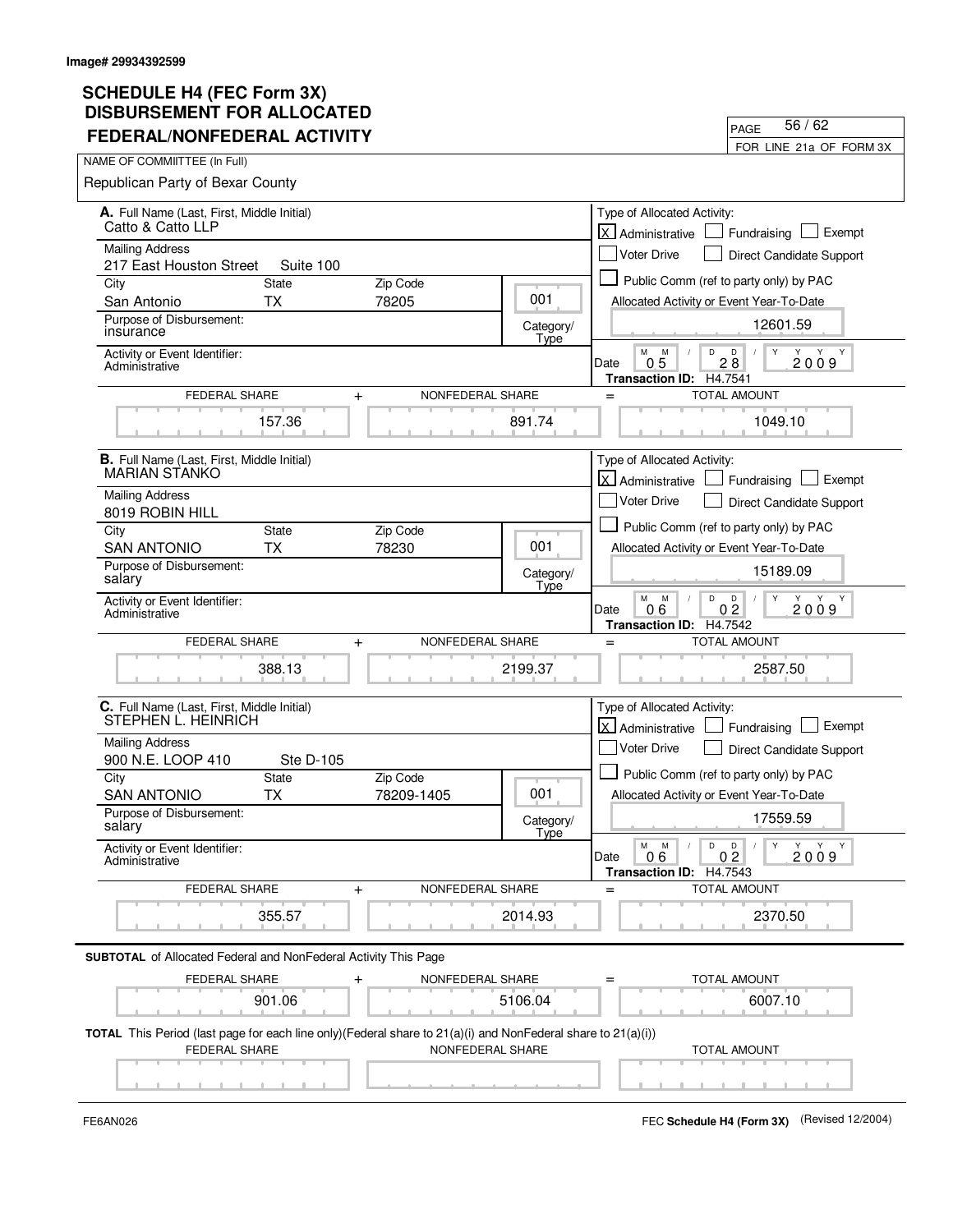| FEDERAL/NONFEDERAL ACTIVITY                                                                                                          |                   | FOR LINE 21a OF FORM 3X                                                                           |
|--------------------------------------------------------------------------------------------------------------------------------------|-------------------|---------------------------------------------------------------------------------------------------|
| NAME OF COMMIITTEE (In Full)                                                                                                         |                   |                                                                                                   |
| Republican Party of Bexar County                                                                                                     |                   |                                                                                                   |
| A. Full Name (Last, First, Middle Initial)                                                                                           |                   | Type of Allocated Activity:                                                                       |
| <b>BROADWAY BANK</b>                                                                                                                 |                   | lx.<br>Exempt<br>Fundraising<br>Administrative                                                    |
| <b>Mailing Address</b><br>P.O. BOX 17001                                                                                             |                   | <b>Voter Drive</b><br>Direct Candidate Support                                                    |
| City<br><b>State</b><br>Zip Code                                                                                                     |                   | Public Comm (ref to party only) by PAC                                                            |
| 78217<br><b>SAN ANTONIO</b><br><b>TX</b>                                                                                             | 001               | Allocated Activity or Event Year-To-Date                                                          |
| Purpose of Disbursement:<br>payroll tax deposit                                                                                      | Category/<br>Type | 19060.59                                                                                          |
| Activity or Event Identifier:<br>Administrative                                                                                      |                   | M<br>M<br>D<br>D<br>Y<br>$0\bar{2}$<br>06<br>2009<br>Date<br><b>Transaction ID:</b><br>H4.7544    |
| FEDERAL SHARE<br>$+$                                                                                                                 | NONFEDERAL SHARE  | <b>TOTAL AMOUNT</b><br>$=$                                                                        |
| 225.15                                                                                                                               | 1275.85           | 1501.00                                                                                           |
| <b>B.</b> Full Name (Last, First, Middle Initial)<br>PUGET OF TEXAS                                                                  |                   | Type of Allocated Activity:<br>للا<br>Exempt<br>Administrative<br>Fundraising                     |
| <b>Mailing Address</b><br>900 N.E. LOOP 410, SUITE E-108                                                                             |                   | <b>Voter Drive</b><br>Direct Candidate Support                                                    |
| City<br>Zip Code<br><b>State</b>                                                                                                     |                   | Public Comm (ref to party only) by PAC                                                            |
| <b>SAN ANTONIO</b><br><b>TX</b><br>78209                                                                                             | 001               | Allocated Activity or Event Year-To-Date                                                          |
| Purpose of Disbursement:<br>rent                                                                                                     | Category/<br>Type | 19795.59                                                                                          |
| Activity or Event Identifier:<br>Administrative                                                                                      |                   | M<br>M<br>D<br>D<br>Y<br>Y Y Y<br>0 <sub>2</sub><br>2009<br>Date<br>06<br>Transaction ID: H4.7545 |
| <b>FEDERAL SHARE</b><br>$\ddot{}$                                                                                                    | NONFEDERAL SHARE  | <b>TOTAL AMOUNT</b><br>$=$                                                                        |
| 110.25                                                                                                                               | 624.75            | 735.00                                                                                            |
| C. Full Name (Last, First, Middle Initial)<br>COPY PRODUCTS OF SAN ANTONIO                                                           |                   | Type of Allocated Activity:<br>lx l<br>Exempt<br>Administrative<br>Fundraising                    |
| <b>Mailing Address</b>                                                                                                               |                   | <b>Voter Drive</b><br>Direct Candidate Support                                                    |
| P.O. BOX 461085                                                                                                                      |                   | Public Comm (ref to party only) by PAC                                                            |
| City<br><b>State</b><br>Zip Code<br><b>SAN ANTONIO</b><br>78246<br><b>TX</b>                                                         | 001               | Allocated Activity or Event Year-To-Date                                                          |
| Purpose of Disbursement:<br>copier contract                                                                                          | Category/         | 19864.95                                                                                          |
| Activity or Event Identifier:<br>Administrative                                                                                      | Type              | М<br>M<br>D<br>D<br>Y<br>Y Y<br>Y<br>$\sqrt{2}$<br>2009<br>Date<br>0.6<br>09                      |
| <b>FEDERAL SHARE</b><br>$\ddot{}$                                                                                                    | NONFEDERAL SHARE  | Transaction ID: H4.7547<br><b>TOTAL AMOUNT</b><br>$=$                                             |
|                                                                                                                                      |                   |                                                                                                   |
| 10.40                                                                                                                                | 58.96             | 69.36                                                                                             |
| <b>SUBTOTAL</b> of Allocated Federal and NonFederal Activity This Page                                                               |                   |                                                                                                   |
| FEDERAL SHARE                                                                                                                        | NONFEDERAL SHARE  | TOTAL AMOUNT                                                                                      |
| 345.80                                                                                                                               | 1959.56           | 2305.36                                                                                           |
| TOTAL This Period (last page for each line only)(Federal share to 21(a)(i) and NonFederal share to 21(a)(i))<br><b>FEDERAL SHARE</b> | NONFEDERAL SHARE  | <b>TOTAL AMOUNT</b>                                                                               |
|                                                                                                                                      |                   |                                                                                                   |
|                                                                                                                                      |                   |                                                                                                   |

FE6AN026 FEC **Schedule H4 (Form 3X)** (Revised 12/2004)

PAGE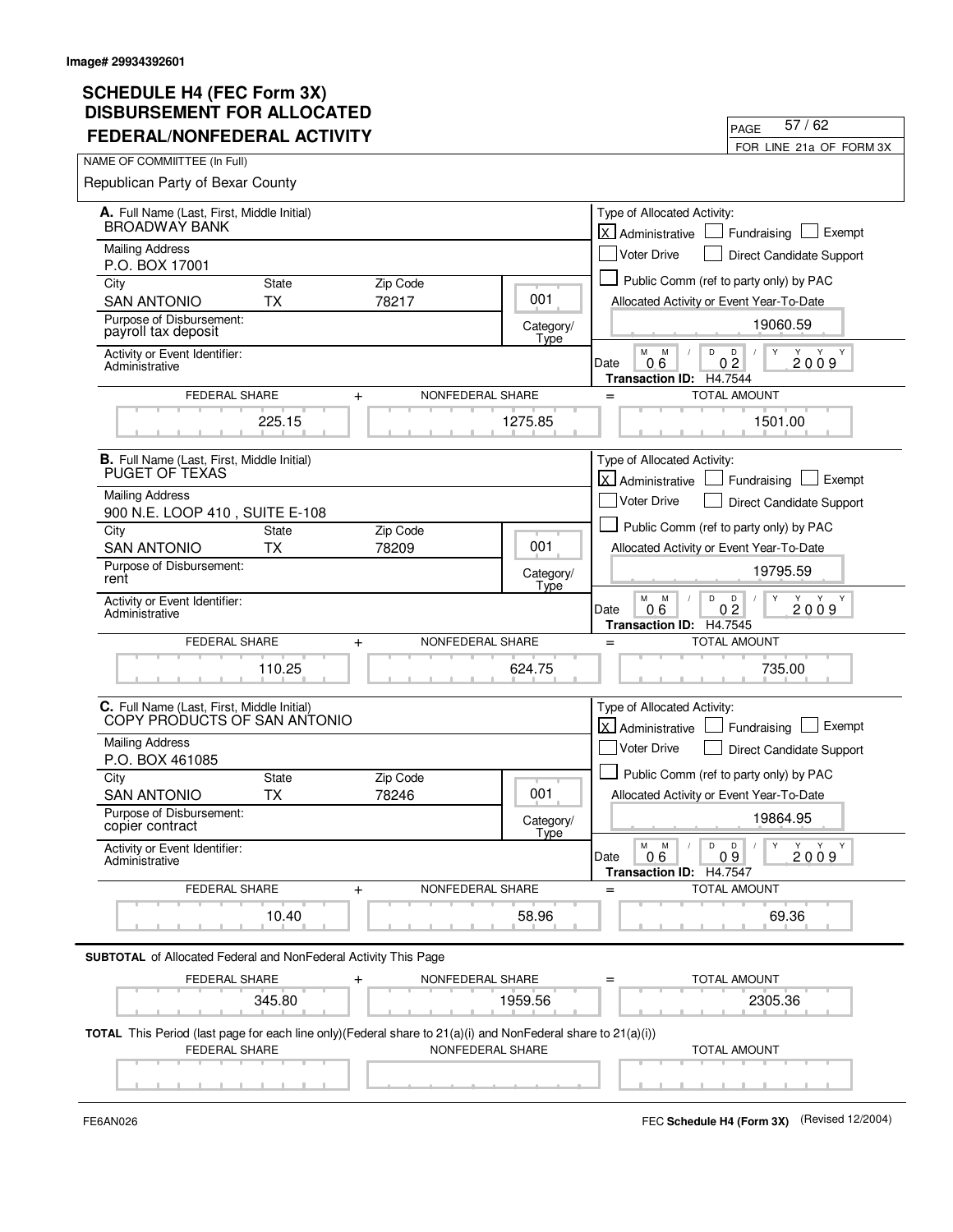| <b>FEDERAL/NONFEDERAL ACTIVITY</b>                                                                                      | 58/62<br>PAGE            |                                                                                                            |
|-------------------------------------------------------------------------------------------------------------------------|--------------------------|------------------------------------------------------------------------------------------------------------|
|                                                                                                                         | FOR LINE 21a OF FORM 3X  |                                                                                                            |
| NAME OF COMMIITTEE (In Full)                                                                                            |                          |                                                                                                            |
| Republican Party of Bexar County                                                                                        |                          |                                                                                                            |
| A. Full Name (Last, First, Middle Initial)<br>Catto & Catto LLP                                                         |                          |                                                                                                            |
| <b>Mailing Address</b>                                                                                                  |                          | lx.<br>Exempt<br>Fundraising<br>Administrative                                                             |
| 217 East Houston Street<br>Suite 100                                                                                    |                          | <b>Voter Drive</b><br>Direct Candidate Support                                                             |
| <b>State</b><br>Zip Code<br>City                                                                                        |                          | Public Comm (ref to party only) by PAC                                                                     |
| 78205<br>San Antonio<br><b>TX</b>                                                                                       | 001                      | Allocated Activity or Event Year-To-Date                                                                   |
| Purpose of Disbursement:<br>notary renewal fees                                                                         | Category/<br>Type        | 19935.95                                                                                                   |
| Activity or Event Identifier:<br>Administrative                                                                         |                          | M<br>M<br>D<br>$2\overset{D}{2}$<br>Y Y<br>0.6<br>2009<br>Date<br><b>Transaction ID:</b><br>H4.7548        |
| <b>FEDERAL SHARE</b><br>NONFEDERAL SHARE<br>$\ddot{}$                                                                   |                          | <b>TOTAL AMOUNT</b><br>$=$                                                                                 |
| 10.65                                                                                                                   | 60.35                    | 71.00                                                                                                      |
| <b>B.</b> Full Name (Last, First, Middle Initial)<br>Office Max                                                         |                          | Type of Allocated Activity:                                                                                |
| <b>Mailing Address</b>                                                                                                  |                          | lx l<br>Exempt<br>Administrative<br>Fundraising                                                            |
| 255 E Basse Rd<br>Ste 1510                                                                                              |                          | <b>Voter Drive</b><br>Direct Candidate Support                                                             |
| Zip Code<br>City<br><b>State</b>                                                                                        |                          | Public Comm (ref to party only) by PAC                                                                     |
| <b>TX</b><br>78209<br>San Antonio                                                                                       | 001                      | Allocated Activity or Event Year-To-Date                                                                   |
| Purpose of Disbursement:<br>ofc supplies, printer ink                                                                   | Category/<br>Type        | 20078.07                                                                                                   |
| Activity or Event Identifier:<br>Administrative                                                                         |                          | M<br>M<br>D<br>D<br>Y<br>Y Y<br>Y<br>$2\bar{9}$<br>2009<br>Date<br>06<br>H4.7549<br><b>Transaction ID:</b> |
| <b>FEDERAL SHARE</b><br>NONFEDERAL SHARE<br>$\ddot{}$                                                                   |                          | <b>TOTAL AMOUNT</b><br>$=$                                                                                 |
| 21.32                                                                                                                   | 120.80                   | 142.12                                                                                                     |
| C. Full Name (Last, First, Middle Initial)<br>US POSTMASTER                                                             |                          | Type of Allocated Activity:<br>$ X $ Fundraising $ X $<br>Exempt<br>Administrative                         |
| <b>Mailing Address</b>                                                                                                  |                          | Voter Drive<br>Direct Candidate Support                                                                    |
| P.O. BOX 34390                                                                                                          |                          |                                                                                                            |
| City<br><b>State</b><br>Zip Code                                                                                        |                          | Public Comm (ref to party only) by PAC                                                                     |
| <b>SAN ANTONIO</b><br><b>TX</b><br>78265-4390                                                                           | 003                      | Allocated Activity or Event Year-To-Date                                                                   |
| Purpose of Disbursement:<br>stamps                                                                                      | Category/<br><b>Type</b> | 210.00                                                                                                     |
| Activity or Event Identifier:<br>Lincoln Day 2009(02/12/2009)                                                           |                          | D<br>М<br>M<br>D<br>Y<br>Y<br>Y Y<br>22<br>2009<br>Date<br>0.1<br><b>Transaction ID:</b><br>H4.7252        |
| NONFEDERAL SHARE<br><b>FEDERAL SHARE</b><br>$\ddot{}$                                                                   |                          | <b>TOTAL AMOUNT</b>                                                                                        |
| 155.40                                                                                                                  | 54.60                    | 210.00                                                                                                     |
| <b>SUBTOTAL</b> of Allocated Federal and NonFederal Activity This Page                                                  |                          |                                                                                                            |
| FEDERAL SHARE<br>NONFEDERAL SHARE<br>$\ddag$                                                                            |                          | <b>TOTAL AMOUNT</b>                                                                                        |
| 187.37                                                                                                                  | 235.75                   | 423.12                                                                                                     |
| <b>TOTAL</b> This Period (last page for each line only)(Federal share to $21(a)(i)$ and NonFederal share to $21(a)(i))$ |                          |                                                                                                            |
| <b>FEDERAL SHARE</b>                                                                                                    | NONFEDERAL SHARE         | <b>TOTAL AMOUNT</b>                                                                                        |
|                                                                                                                         |                          |                                                                                                            |

 $\blacksquare$ 

FE6AN026 FEC **Schedule H4 (Form 3X)** (Revised 12/2004)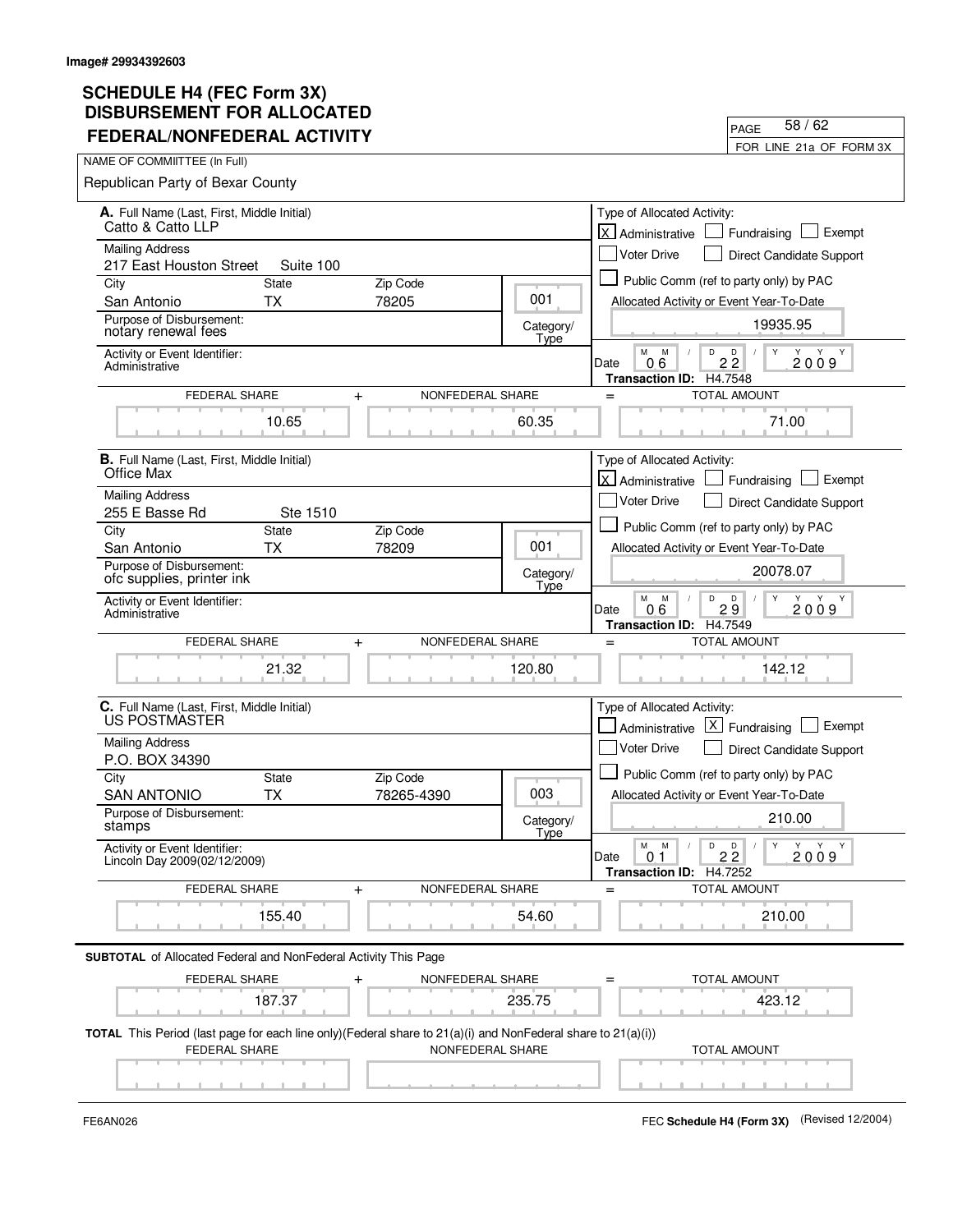| FEDERAL/NONFEDERAL ACTIVILI                                                                                                                                         |                   | FOR LINE 21a OF FORM 3X                                                                                                                           |
|---------------------------------------------------------------------------------------------------------------------------------------------------------------------|-------------------|---------------------------------------------------------------------------------------------------------------------------------------------------|
| NAME OF COMMIITTEE (In Full)                                                                                                                                        |                   |                                                                                                                                                   |
| Republican Party of Bexar County                                                                                                                                    |                   |                                                                                                                                                   |
| A. Full Name (Last, First, Middle Initial)<br>US POSTMASTER                                                                                                         |                   | Type of Allocated Activity:<br>$ X $ Fundraising<br>Exempt<br>Administrative                                                                      |
| <b>Mailing Address</b>                                                                                                                                              |                   | <b>Voter Drive</b><br>Direct Candidate Support                                                                                                    |
| P.O. BOX 34390<br>City<br><b>State</b><br>Zip Code                                                                                                                  |                   | Public Comm (ref to party only) by PAC                                                                                                            |
| <b>TX</b><br>78265-4390<br>SAN ANTONIO                                                                                                                              | 003               | Allocated Activity or Event Year-To-Date                                                                                                          |
| Purpose of Disbursement:<br>stamps for invitations                                                                                                                  | Category/<br>Type | 1260.00                                                                                                                                           |
| Activity or Event Identifier:<br>Lincoln Day 2009(02/12/2009)                                                                                                       |                   | M<br>D<br>M<br>D<br>Y<br>Y<br>Y<br>Y<br>29<br>2009<br>Date<br>0 <sub>1</sub><br>H4.7253<br><b>Transaction ID:</b>                                 |
| FEDERAL SHARE<br>NONFEDERAL SHARE<br>$\ddot{}$                                                                                                                      |                   | <b>TOTAL AMOUNT</b><br>$=$                                                                                                                        |
| 777.00                                                                                                                                                              | 273.00            | 1050.00                                                                                                                                           |
| <b>B.</b> Full Name (Last, First, Middle Initial)<br>Office Depot                                                                                                   |                   | Type of Allocated Activity:<br>$ X $ Fundraising<br>Exempt<br>Administrative                                                                      |
| <b>Mailing Address</b>                                                                                                                                              |                   | <b>Voter Drive</b><br><b>Direct Candidate Support</b>                                                                                             |
| 8510 Four Winds Dr<br>City<br>Zip Code<br><b>State</b>                                                                                                              |                   | Public Comm (ref to party only) by PAC                                                                                                            |
| <b>TX</b><br>78239<br>San Antonio                                                                                                                                   | 003               | Allocated Activity or Event Year-To-Date                                                                                                          |
| Purpose of Disbursement:<br>address labels                                                                                                                          | Category/<br>Type | 1317.31                                                                                                                                           |
| Activity or Event Identifier:<br>Lincoln Day 2009(02/12/2009)                                                                                                       |                   | м<br>M<br>D<br>Y<br>D<br>Y<br>Y Y<br>30<br>2009<br>Date<br>0<br>Transaction ID: H4.7255                                                           |
| <b>FEDERAL SHARE</b><br>NONFEDERAL SHARE<br>$\div$                                                                                                                  |                   | <b>TOTAL AMOUNT</b><br>$=$                                                                                                                        |
| 42.41                                                                                                                                                               | 14.90             | 57.31                                                                                                                                             |
| C. Full Name (Last, First, Middle Initial)<br><b>DIGIPRINT</b>                                                                                                      |                   | Type of Allocated Activity:<br>$ X $ Fundraising<br>Exempt<br>Administrative                                                                      |
| <b>Mailing Address</b><br>1077 CENTRAL PARKWAY SO                                                                                                                   |                   | <b>Voter Drive</b><br>Direct Candidate Support                                                                                                    |
| City<br>Zip Code<br><b>State</b>                                                                                                                                    |                   | Public Comm (ref to party only) by PAC                                                                                                            |
| 78232<br><b>SAN ANTONIO</b><br><b>TX</b><br>Purpose of Disbursement:                                                                                                | 003               | Allocated Activity or Event Year-To-Date                                                                                                          |
| invitations, envelpoes, reply forms                                                                                                                                 | Category/<br>Type | 2811.36                                                                                                                                           |
| Activity or Event Identifier:<br>Lincoln Day 2009(02/12/2009)                                                                                                       |                   | M<br>${\sf M}$<br>D<br>D<br>$\mathsf{Y}$<br>$Y - Y$<br>Y<br>$\sqrt{2}$<br>Date<br>0.2<br>0 <sub>2</sub><br>2009<br><b>Transaction ID: H4.7256</b> |
| <b>FEDERAL SHARE</b><br>NONFEDERAL SHARE<br>+                                                                                                                       |                   | <b>TOTAL AMOUNT</b>                                                                                                                               |
| 1105.60                                                                                                                                                             | 388.45            | 1494.05                                                                                                                                           |
| <b>SUBTOTAL</b> of Allocated Federal and NonFederal Activity This Page                                                                                              |                   |                                                                                                                                                   |
| FEDERAL SHARE<br>TOTAL AMOUNT<br>NONFEDERAL SHARE                                                                                                                   |                   |                                                                                                                                                   |
| 1925.01                                                                                                                                                             | 676.35            | 2601.36                                                                                                                                           |
| <b>TOTAL</b> This Period (last page for each line only)(Federal share to $21(a)(i)$ and NonFederal share to $21(a)(i))$<br><b>FEDERAL SHARE</b><br>NONFEDERAL SHARE |                   | <b>TOTAL AMOUNT</b>                                                                                                                               |
|                                                                                                                                                                     |                   |                                                                                                                                                   |

FE6AN026 FEC **Schedule H4 (Form 3X)** (Revised 12/2004)

PAGE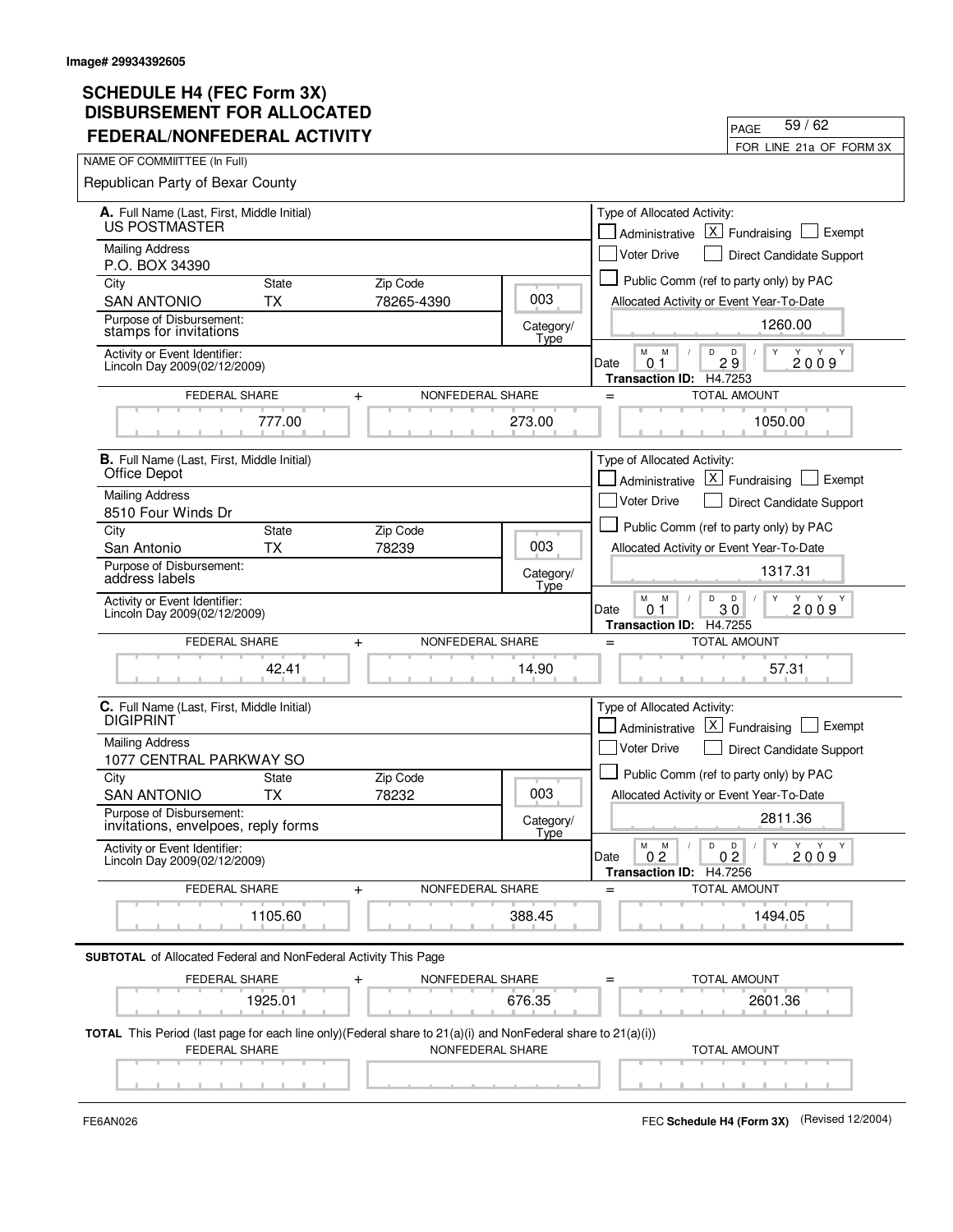| <u>FEVERAL/NUNFEVERAL AUTIVII 1</u>                                                                                                       |                                   |                                                             | FOR LINE 21a OF FORM 3X                                                                                                                        |  |
|-------------------------------------------------------------------------------------------------------------------------------------------|-----------------------------------|-------------------------------------------------------------|------------------------------------------------------------------------------------------------------------------------------------------------|--|
| NAME OF COMMIITTEE (In Full)                                                                                                              |                                   |                                                             |                                                                                                                                                |  |
| Republican Party of Bexar County                                                                                                          |                                   |                                                             |                                                                                                                                                |  |
|                                                                                                                                           |                                   |                                                             | Type of Allocated Activity:                                                                                                                    |  |
| A. Full Name (Last, First, Middle Initial)<br>US POSTMASTER                                                                               |                                   | $\lfloor x \rfloor$ Fundraising<br>Exempt<br>Administrative |                                                                                                                                                |  |
| <b>Mailing Address</b>                                                                                                                    |                                   |                                                             |                                                                                                                                                |  |
| P.O. BOX 34390                                                                                                                            |                                   |                                                             | <b>Voter Drive</b><br>Direct Candidate Support                                                                                                 |  |
| City<br><b>State</b>                                                                                                                      | Zip Code                          |                                                             | Public Comm (ref to party only) by PAC                                                                                                         |  |
| <b>SAN ANTONIO</b><br><b>TX</b>                                                                                                           | 78265-4390                        | 003                                                         | Allocated Activity or Event Year-To-Date                                                                                                       |  |
| Purpose of Disbursement:<br>framed Lincoln commemorative                                                                                  |                                   | Category/<br>Type                                           | 2861.35                                                                                                                                        |  |
| Activity or Event Identifier:<br>Lincoln Day 2009(02/12/2009)                                                                             |                                   |                                                             | м<br>M<br>D<br>D<br>Y<br>0.2<br>2009<br>Date<br>$\mathbf{1}$<br>H4.7280<br><b>Transaction ID:</b>                                              |  |
| <b>FEDERAL SHARE</b>                                                                                                                      | NONFEDERAL SHARE<br>$\ddag$       |                                                             | <b>TOTAL AMOUNT</b><br>$=$                                                                                                                     |  |
| 36.99                                                                                                                                     |                                   | 13.00                                                       | 49.99                                                                                                                                          |  |
| <b>B.</b> Full Name (Last, First, Middle Initial)                                                                                         |                                   |                                                             | Type of Allocated Activity:                                                                                                                    |  |
| Office Max                                                                                                                                |                                   |                                                             | $ X $ Fundraising<br>Exempt<br>Administrative                                                                                                  |  |
| <b>Mailing Address</b>                                                                                                                    |                                   |                                                             | <b>Voter Drive</b><br><b>Direct Candidate Support</b>                                                                                          |  |
| 4925 Windsor Hill                                                                                                                         |                                   |                                                             |                                                                                                                                                |  |
| City<br><b>State</b>                                                                                                                      | Zip Code                          | 003                                                         | Public Comm (ref to party only) by PAC                                                                                                         |  |
| San Antonio<br><b>TX</b><br>Purpose of Disbursement:                                                                                      | 78239                             |                                                             | Allocated Activity or Event Year-To-Date                                                                                                       |  |
| nametags                                                                                                                                  |                                   | Category/<br>Type                                           | 2915.68                                                                                                                                        |  |
| Activity or Event Identifier:                                                                                                             |                                   |                                                             | M<br>D<br>M<br>D<br>Y<br>Y Y                                                                                                                   |  |
| Lincoln Day 2009(02/12/2009)                                                                                                              |                                   |                                                             | 0 <sub>2</sub><br>$\overline{4}$<br>2009<br>Date<br>1<br>Transaction ID: H4.7281                                                               |  |
| FEDERAL SHARE                                                                                                                             | NONFEDERAL SHARE<br>$\ddot{}$     |                                                             | <b>TOTAL AMOUNT</b><br>$=$                                                                                                                     |  |
|                                                                                                                                           |                                   |                                                             |                                                                                                                                                |  |
| 40.20                                                                                                                                     |                                   | 14.13                                                       | 54.33                                                                                                                                          |  |
| C. Full Name (Last, First, Middle Initial)                                                                                                |                                   |                                                             | Type of Allocated Activity:                                                                                                                    |  |
| <b>River City Valet</b>                                                                                                                   |                                   |                                                             | $ X $ Fundraising<br>Exempt<br>Administrative                                                                                                  |  |
| <b>Mailing Address</b>                                                                                                                    |                                   |                                                             | <b>Voter Drive</b><br><b>Direct Candidate Support</b>                                                                                          |  |
| 3031 Whisper Fern                                                                                                                         |                                   |                                                             | Public Comm (ref to party only) by PAC                                                                                                         |  |
| City<br><b>State</b><br><b>TX</b><br>San Antonio                                                                                          | Zip Code<br>78230                 | 003                                                         | Allocated Activity or Event Year-To-Date                                                                                                       |  |
| Purpose of Disbursement:                                                                                                                  |                                   |                                                             |                                                                                                                                                |  |
| valet parking service                                                                                                                     |                                   | Category/<br>Type                                           | 4205.68                                                                                                                                        |  |
| Activity or Event Identifier:<br>Lincoln Day 2009(02/12/2009)                                                                             |                                   |                                                             | ${\sf M}$<br>$\mathsf D$<br>Y<br>Y Y<br>М<br>D<br>Y<br>$\sqrt{2}$<br>0 <sub>2</sub><br>2009<br>Date<br>16<br><b>Transaction ID:</b><br>H4.7283 |  |
| FEDERAL SHARE                                                                                                                             | NONFEDERAL SHARE<br>$\pm$         |                                                             | <b>TOTAL AMOUNT</b><br>$=$                                                                                                                     |  |
| 954.60                                                                                                                                    |                                   | 335.40                                                      | 1290.00                                                                                                                                        |  |
| SUBTOTAL of Allocated Federal and NonFederal Activity This Page                                                                           |                                   |                                                             |                                                                                                                                                |  |
|                                                                                                                                           |                                   |                                                             |                                                                                                                                                |  |
|                                                                                                                                           | FEDERAL SHARE<br>NONFEDERAL SHARE |                                                             | <b>TOTAL AMOUNT</b>                                                                                                                            |  |
| 1031.79                                                                                                                                   |                                   | 362.53                                                      | 1394.32                                                                                                                                        |  |
| <b>TOTAL</b> This Period (last page for each line only)(Federal share to $21(a)(i)$ and NonFederal share to $21(a)(i)$ )<br>FEDERAL SHARE | NONFEDERAL SHARE                  |                                                             | <b>TOTAL AMOUNT</b>                                                                                                                            |  |
|                                                                                                                                           |                                   |                                                             |                                                                                                                                                |  |
|                                                                                                                                           |                                   |                                                             |                                                                                                                                                |  |

 $\blacksquare$ 

FE6AN026 FEC **Schedule H4 (Form 3X)** (Revised 12/2004)

PAGE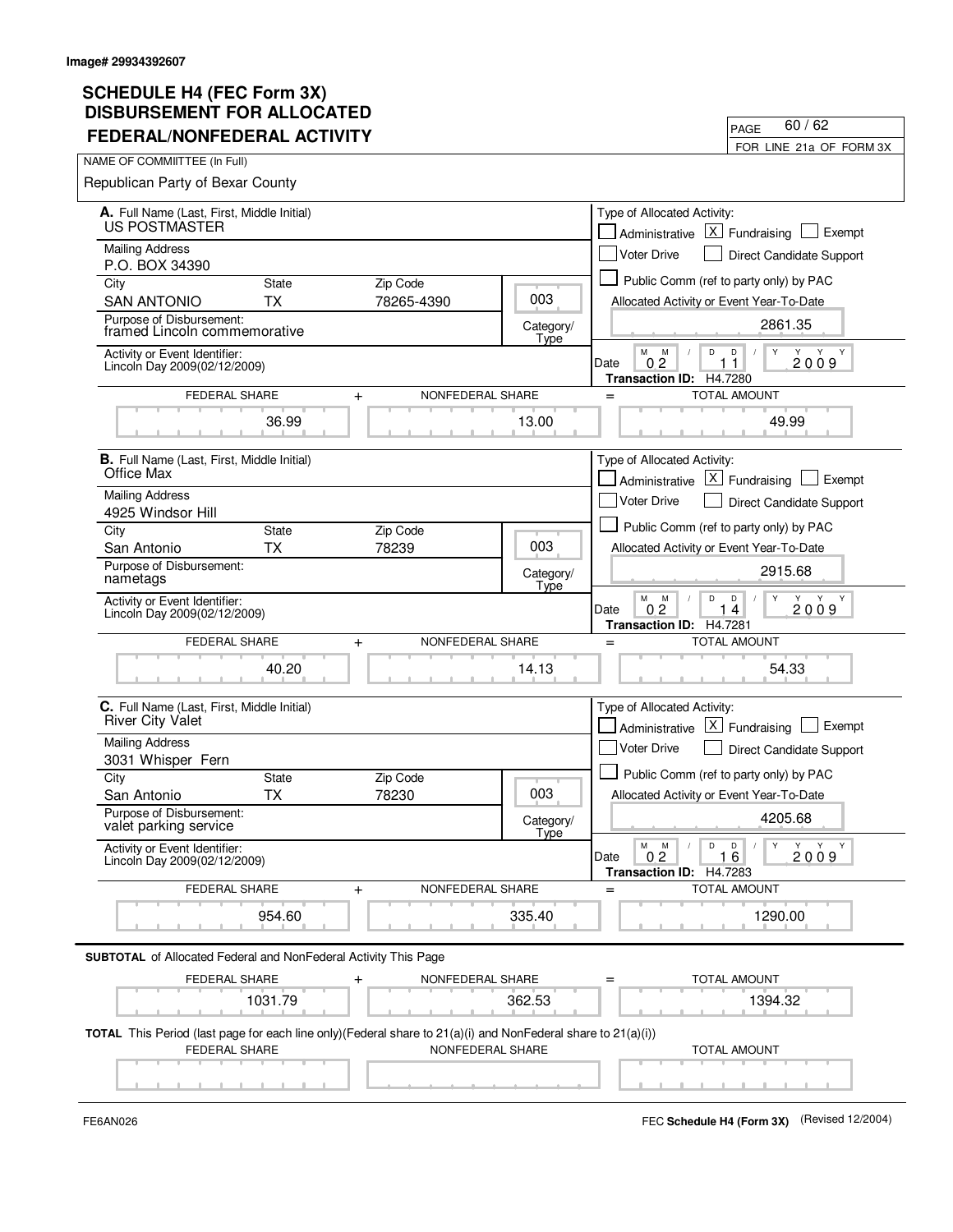| I LULINAL/NONI LULINAL ACTIVITT                                                                                                                          |                   | FOR LINE 21a OF FORM 3X                                                                                      |
|----------------------------------------------------------------------------------------------------------------------------------------------------------|-------------------|--------------------------------------------------------------------------------------------------------------|
| NAME OF COMMIITTEE (In Full)                                                                                                                             |                   |                                                                                                              |
| Republican Party of Bexar County                                                                                                                         |                   |                                                                                                              |
| A. Full Name (Last, First, Middle Initial)                                                                                                               |                   | Type of Allocated Activity:                                                                                  |
| <b>SODEXHOO</b>                                                                                                                                          |                   | $\times$<br>Exempt<br>Fundraising<br>Administrative                                                          |
| <b>Mailing Address</b><br>847 E Hildebrand                                                                                                               |                   | <b>Voter Drive</b><br>Direct Candidate Support                                                               |
| City<br><b>State</b><br>Zip Code                                                                                                                         |                   | Public Comm (ref to party only) by PAC                                                                       |
| ТX<br>78212<br>San Antonio                                                                                                                               | 003               | Allocated Activity or Event Year-To-Date                                                                     |
| Purpose of Disbursement:<br>catering for Lincoln Day Dinner                                                                                              | Category/<br>Type | 16433.73                                                                                                     |
| Activity or Event Identifier:<br>Lincoln Day 2009(02/12/2009)                                                                                            |                   | M<br>M<br>D<br>D<br>Y<br>Y<br>Y<br>2009<br>0 <sub>2</sub><br>16<br>Date<br>H4.7284<br><b>Transaction ID:</b> |
| <b>FEDERAL SHARE</b><br>$\pmb{+}$                                                                                                                        | NONFEDERAL SHARE  | <b>TOTAL AMOUNT</b><br>$=$                                                                                   |
| 9048.76                                                                                                                                                  | 3179.29           | 12228.05                                                                                                     |
| <b>B.</b> Full Name (Last, First, Middle Initial)<br>CAROL VAN DE WALLE                                                                                  |                   | Type of Allocated Activity:<br>$X$ Fundraising<br>Exempt<br>Administrative                                   |
| <b>Mailing Address</b>                                                                                                                                   |                   | <b>Voter Drive</b><br>Direct Candidate Support                                                               |
| 1301 Vista Del Monte                                                                                                                                     |                   | Public Comm (ref to party only) by PAC                                                                       |
| City<br>Zip Code<br><b>State</b><br>78216<br>ТX<br>San Antonio                                                                                           | 003               | Allocated Activity or Event Year-To-Date                                                                     |
| Purpose of Disbursement:<br>reimburse table decorations for Lincoln Day event                                                                            | Category/<br>Type | 16640.26                                                                                                     |
| Activity or Event Identifier:<br>Lincoln Day 2009(02/12/2009)                                                                                            |                   | M<br>M<br>D<br>D<br>0.2<br>18<br>2009<br>Date<br><b>Transaction ID:</b><br>H4.7739                           |
| FEDERAL SHARE<br>NONFEDERAL SHARE<br>$\ddot{}$                                                                                                           |                   | <b>TOTAL AMOUNT</b><br>$=$                                                                                   |
| 152.83                                                                                                                                                   | 53.70             | 206.53                                                                                                       |
| C. Full Name (Last, First, Middle Initial)<br><b>DIGIPRINT</b>                                                                                           |                   | Type of Allocated Activity:<br>$\lfloor x \rfloor$<br>Exempt<br>Administrative<br>Fundraising                |
| <b>Mailing Address</b>                                                                                                                                   |                   | Voter Drive<br>Direct Candidate Support                                                                      |
| 1077 CENTRAL PARKWAY SO                                                                                                                                  |                   |                                                                                                              |
| City<br><b>State</b><br>Zip Code<br>78232<br><b>SAN ANTONIO</b><br>ТX                                                                                    | 003               | Public Comm (ref to party only) by PAC<br>Allocated Activity or Event Year-To-Date                           |
| Purpose of Disbursement:<br>dinner programs                                                                                                              | Category/         | 16740.85                                                                                                     |
| Activity or Event Identifier:<br>Lincoln Day 2009(02/12/2009)                                                                                            | Type              | М<br>D<br>$\mathsf{Y}$<br>Y<br>M<br>D<br>Y<br>Y<br>Date<br>0.2<br>19<br>2009                                 |
| FEDERAL SHARE<br>$\,{}^+$                                                                                                                                | NONFEDERAL SHARE  | Transaction ID: H4.7289<br><b>TOTAL AMOUNT</b>                                                               |
|                                                                                                                                                          |                   |                                                                                                              |
| 74.44                                                                                                                                                    | 26.15             | 100.59                                                                                                       |
| <b>SUBTOTAL</b> of Allocated Federal and NonFederal Activity This Page                                                                                   |                   |                                                                                                              |
| FEDERAL SHARE<br>NONFEDERAL SHARE                                                                                                                        |                   | <b>TOTAL AMOUNT</b>                                                                                          |
| 9276.03                                                                                                                                                  | 3259.14           | 12535.17                                                                                                     |
| TOTAL This Period (last page for each line only)(Federal share to 21(a)(i) and NonFederal share to 21(a)(i))<br>NONFEDERAL SHARE<br><b>FEDERAL SHARE</b> |                   | <b>TOTAL AMOUNT</b>                                                                                          |
|                                                                                                                                                          |                   |                                                                                                              |
|                                                                                                                                                          |                   |                                                                                                              |

FE6AN026 FEC **Schedule H4 (Form 3X)** (Revised 12/2004)

PAGE